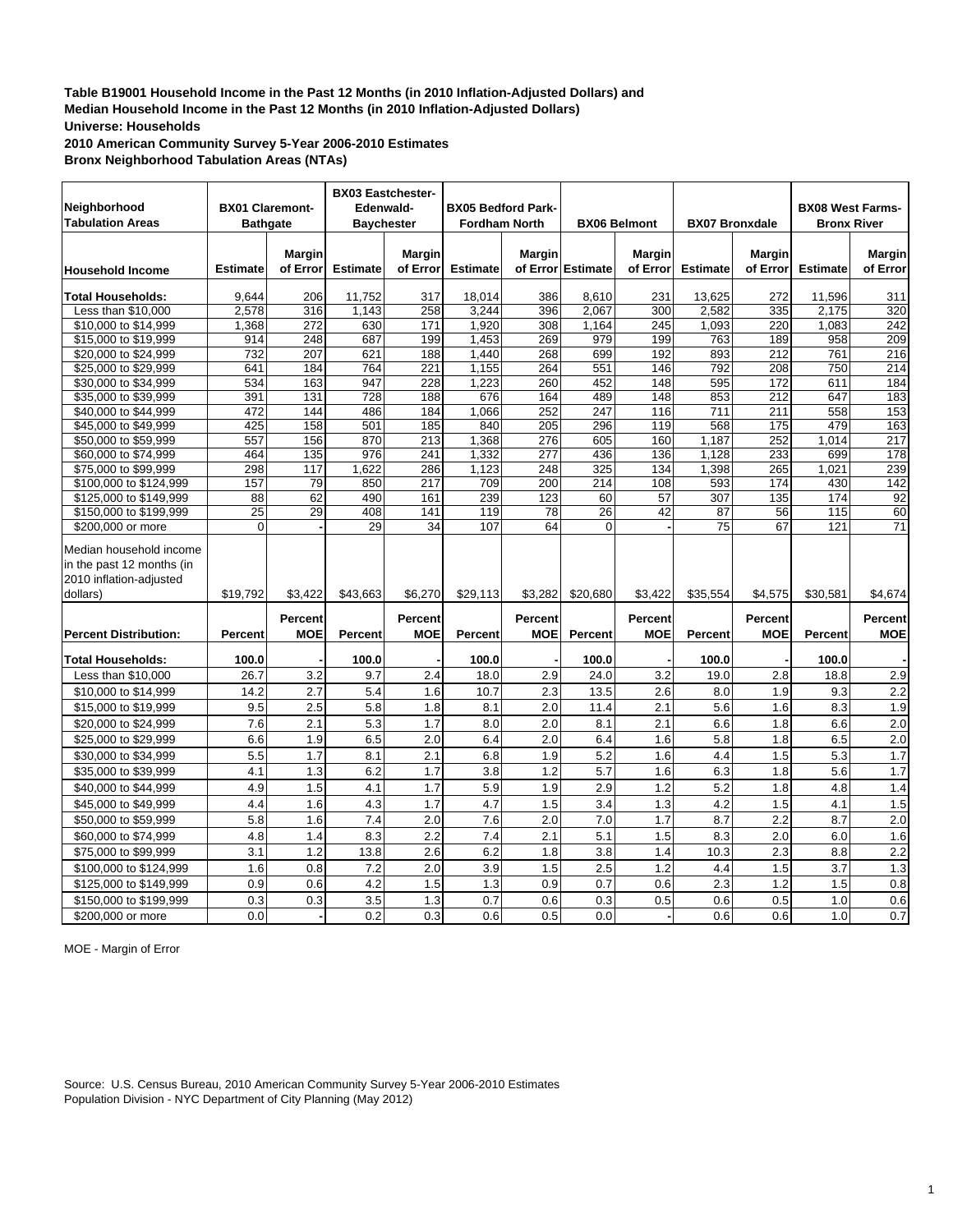**2010 American Community Survey 5-Year 2006-2010 Estimates Bronx Neighborhood Tabulation Areas (NTAs)**

| Neighborhood<br><b>Tabulation Areas</b>                                                     | <b>BX09 Soundview-</b><br><b>Castle Hill-Clason</b><br><b>Point-Harding Park</b> |                           | BX10 Pelham Bay-<br><b>Country Club-City</b><br>Island |                           | <b>BX13 Co-Op City</b> |                           | <b>BX14 East</b><br>Concourse-<br><b>Concourse Village</b> |                              | <b>BX17 East</b><br><b>Tremont</b> |                           |                 | <b>BX22 North Riverdale</b><br><b>Fieldston-Riverdale</b> |
|---------------------------------------------------------------------------------------------|----------------------------------------------------------------------------------|---------------------------|--------------------------------------------------------|---------------------------|------------------------|---------------------------|------------------------------------------------------------|------------------------------|------------------------------------|---------------------------|-----------------|-----------------------------------------------------------|
| <b>Household Income</b>                                                                     | <b>Estimate</b>                                                                  | <b>Margin</b><br>of Error | <b>Estimate</b>                                        | <b>Margin</b><br>of Error | <b>Estimate</b>        | <b>Margin</b><br>of Error | <b>Estimate</b>                                            | <b>Margin</b><br>of Error    | <b>Estimate</b>                    | <b>Margin</b><br>of Error | <b>Estimate</b> | <b>Margin</b><br>of Error                                 |
| <b>Total Households:</b>                                                                    | 18,665                                                                           | 300                       | 11,064                                                 | 335                       | 18,203                 | 294                       | 21,102                                                     | 358                          | 14,029                             | 273                       | 11,212          | 325                                                       |
| Less than \$10,000                                                                          | 2,834                                                                            | 336                       | 911                                                    | 222                       | 1,321                  | 291                       | 4,812                                                      | 446                          | 3,761                              | 385                       | 712             | 195                                                       |
| \$10,000 to \$14,999                                                                        | 1,382                                                                            | 259                       | 868                                                    | 219                       | 1,129                  | 264                       | 2,522                                                      | 369                          | 1,847                              | 302                       | 230             | 87                                                        |
| \$15,000 to \$19,999                                                                        | 1,145                                                                            | 258                       | 380                                                    | 129                       | 1,043                  | 241                       | 1,762                                                      | 323                          | 1,127                              | 232                       | 301             | 94                                                        |
| \$20,000 to \$24,999                                                                        | 1,220                                                                            | 265                       | 446                                                    | 167                       | 950                    | 195                       | 1,229                                                      | 266                          | 1,193                              | 242                       | 394             | 129                                                       |
| \$25,000 to \$29,999                                                                        | 1,143                                                                            | 267                       | 543                                                    | 185                       | 875                    | 214                       | 1,074                                                      | 257                          | 683                                | 206                       | 331             | 128                                                       |
| \$30,000 to \$34,999                                                                        | 1,075                                                                            | 244                       | 372                                                    | 138                       | 1,100                  | 244                       | 1,063                                                      | 234                          | 970                                | 221                       | 361             | 123                                                       |
| \$35,000 to \$39,999                                                                        | 1,143                                                                            | 259                       | 457                                                    | 169                       | 1,193                  | 244                       | 1,160                                                      | 252                          | 894                                | 229                       | 415             | 136                                                       |
| \$40,000 to \$44,999                                                                        | 959                                                                              | 231                       | 563                                                    | 195                       | 1,088                  | 245                       | 1,201                                                      | 277                          | 349                                | 137                       | 410             | 132                                                       |
| \$45,000 to \$49,999                                                                        | 1.113                                                                            | 246                       | 423                                                    | 173                       | 955                    | 228                       | 1.092                                                      | 255                          | 325                                | 119                       | 530             | 173                                                       |
| \$50,000 to \$59,999                                                                        | 1,160                                                                            | 275                       | 847                                                    | 207                       | 1,565                  | 276                       | 1,404                                                      | 270                          | 812                                | 205                       | 812             | 184                                                       |
| \$60,000 to \$74,999                                                                        | 1,605                                                                            | 294                       | 1,061                                                  | 226                       | 2,010                  | 289                       | 1,462                                                      | 284                          | 638                                | 178                       | 1,188           | 234                                                       |
| \$75,000 to \$99,999                                                                        | 1,571                                                                            | 285                       | 1,446                                                  | 290                       | 2,377                  | 370                       | 1,355                                                      | 247                          | 888                                | 211                       | 1,528           | 266                                                       |
| \$100,000 to \$124,999                                                                      | 976                                                                              | 224                       | 1,097                                                  | 253                       | 1,429                  | 268                       | 384                                                        | 137                          | 303                                | 126                       | 1,067           | 216                                                       |
| \$125,000 to \$149,999                                                                      | 621                                                                              | 174                       | 827                                                    | 230                       | 580                    | 180                       | 287                                                        | 128                          | 165                                | 89                        | 930             | 199                                                       |
| \$150,000 to \$199,999                                                                      | 519                                                                              | 159                       | 538                                                    | 166                       | 424                    | 171                       | 246                                                        | 118                          | 33                                 | 35                        | 757             | 177                                                       |
| \$200,000 or more                                                                           | 199                                                                              | 89                        | 285                                                    | 130                       | 164                    | 101                       | 49                                                         | 43                           | 41                                 | 33                        | 1,246           | 209                                                       |
| Median household income<br>in the past 12 months (in<br>2010 inflation-adjusted<br>dollars) | \$37,334                                                                         | \$3.430                   | \$53,359                                               | \$3,818                   | \$47,107               | \$4,013                   | \$26,052                                                   | \$3,745                      | \$21,171                           | \$2,876                   | \$69,343        | \$5.447                                                   |
| <b>Percent Distribution:</b>                                                                | Percent                                                                          | Percent<br><b>MOE</b>     | <b>Percent</b>                                         | Percent<br><b>MOE</b>     | Percent                | Percent<br><b>MOE</b>     | Percent                                                    | <b>Percent</b><br><b>MOE</b> | Percent                            | Percent<br><b>MOE</b>     | <b>Percent</b>  | <b>Percent</b><br><b>MOE</b>                              |
| <b>Total Households:</b>                                                                    | 100.0                                                                            |                           | 100.0                                                  |                           | 100.0                  |                           | 100.0                                                      |                              | 100.0                              |                           | 100.0           |                                                           |
| Less than \$10,000                                                                          | 15.2                                                                             | 2.4                       | 8.2                                                    | 2.1                       | 7.3                    | 2.1                       | 22.8                                                       | 3.0                          | 26.8                               | 3.2                       | 6.4             | 1.8                                                       |
| \$10,000 to \$14,999                                                                        | 7.4                                                                              | 1.9                       | 7.8                                                    | 2.1                       | 6.2                    | 1.9                       | 12.0                                                       | 2.5                          | 13.2                               | 2.5                       | 2.1             | 0.8                                                       |
| \$15,000 to \$19,999                                                                        | 6.1                                                                              | 1.9                       | 3.4                                                    | 1.2                       | 5.7                    | 1.8                       | 8.3                                                        | 2.2                          | 8.0                                | 1.9                       | 2.7             | 0.9                                                       |
| \$20,000 to \$24,999                                                                        | 6.5                                                                              | 1.9                       | 4.0                                                    | 1.6                       | 5.2                    | 1.4                       | 5.8                                                        | 1.8                          | 8.5                                | 2.0                       | 3.5             | 1.2                                                       |
| \$25,000 to \$29,999                                                                        | 6.1                                                                              | 2.0                       | 4.9                                                    | 1.7                       | 4.8                    | 1.6                       | 5.1                                                        | 1.8                          | 4.9                                | 1.7                       | 3.0             | 1.2                                                       |
| \$30,000 to \$34,999                                                                        | 5.8                                                                              | 1.8                       | 3.4                                                    | 1.3                       | 6.0                    | 1.8                       | 5.0                                                        | 1.6                          | 6.9                                | 1.9                       | 3.2             | 1.2                                                       |
|                                                                                             |                                                                                  | 1.9                       |                                                        |                           |                        | 1.8                       | 5.5                                                        |                              |                                    | 1.9                       | 3.7             |                                                           |
| \$35,000 to \$39,999                                                                        | 6.1                                                                              |                           | 4.1                                                    | 1.6                       | 6.6                    |                           |                                                            | 1.7                          | 6.4                                |                           |                 | 1.3                                                       |
| \$40,000 to \$44,999                                                                        | 5.1                                                                              | 1.7                       | 5.1                                                    | 1.8                       | 6.0                    | 1.8                       | 5.7                                                        | 1.9                          | 2.5                                | 1.2                       | 3.7             | 1.2                                                       |
| \$45,000 to \$49,999                                                                        | 6.0                                                                              | 1.8                       | 3.8                                                    | 1.6                       | $\overline{5.2}$       | 1.7                       | 5.2                                                        | 1.8                          | 2.3                                | 1.0                       | 4.7             | 1.6                                                       |
| \$50,000 to \$59,999                                                                        | 6.2                                                                              | 2.0                       | 7.7                                                    | 2.0                       | 8.6                    | 2.0                       | 6.7                                                        | 1.8                          | 5.8                                | 1.7                       | 7.2             | 1.7                                                       |
| \$60,000 to \$74,999                                                                        | 8.6                                                                              | 2.1                       | 9.6                                                    | 2.1                       | 11.0                   | 2.1                       | 6.9                                                        | 1.9                          | 4.5                                | 1.5                       | 10.6            | 2.2                                                       |
| \$75,000 to \$99,999                                                                        | 8.4                                                                              | 2.1                       | 13.1                                                   | 2.7                       | 13.1                   | 2.7                       | 6.4                                                        | 1.7                          | 6.3                                | 1.8                       | 13.6            | 2.5                                                       |
| \$100,000 to \$124,999                                                                      | 5.2                                                                              | 1.6                       | 9.9                                                    | 2.4                       | 7.9                    | 2.0                       | 1.8                                                        | 0.9                          | 2.2                                | 1.1                       | 9.5             | 2.0                                                       |
| \$125,000 to \$149,999                                                                      | 3.3                                                                              | 1.3                       | 7.5                                                    | 2.2                       | 3.2                    | 1.3                       | 1.4                                                        | 0.9                          | 1.2                                | 0.8                       | 8.3             | 1.9                                                       |
| \$150,000 to \$199,999                                                                      | 2.8                                                                              | 1.2                       | 4.9                                                    | 1.6                       | 2.3                    | 1.3                       | 1.2                                                        | 0.8                          | 0.2                                | 0.3                       | 6.8             | 1.7                                                       |
| \$200,000 or more                                                                           | 1.1                                                                              | 0.7                       | 2.6                                                    | 1.2                       | 0.9                    | 0.7                       | 0.2                                                        | 0.3                          | 0.3                                | 0.3                       | 11.1            | 1.9                                                       |

MOE - Margin of Error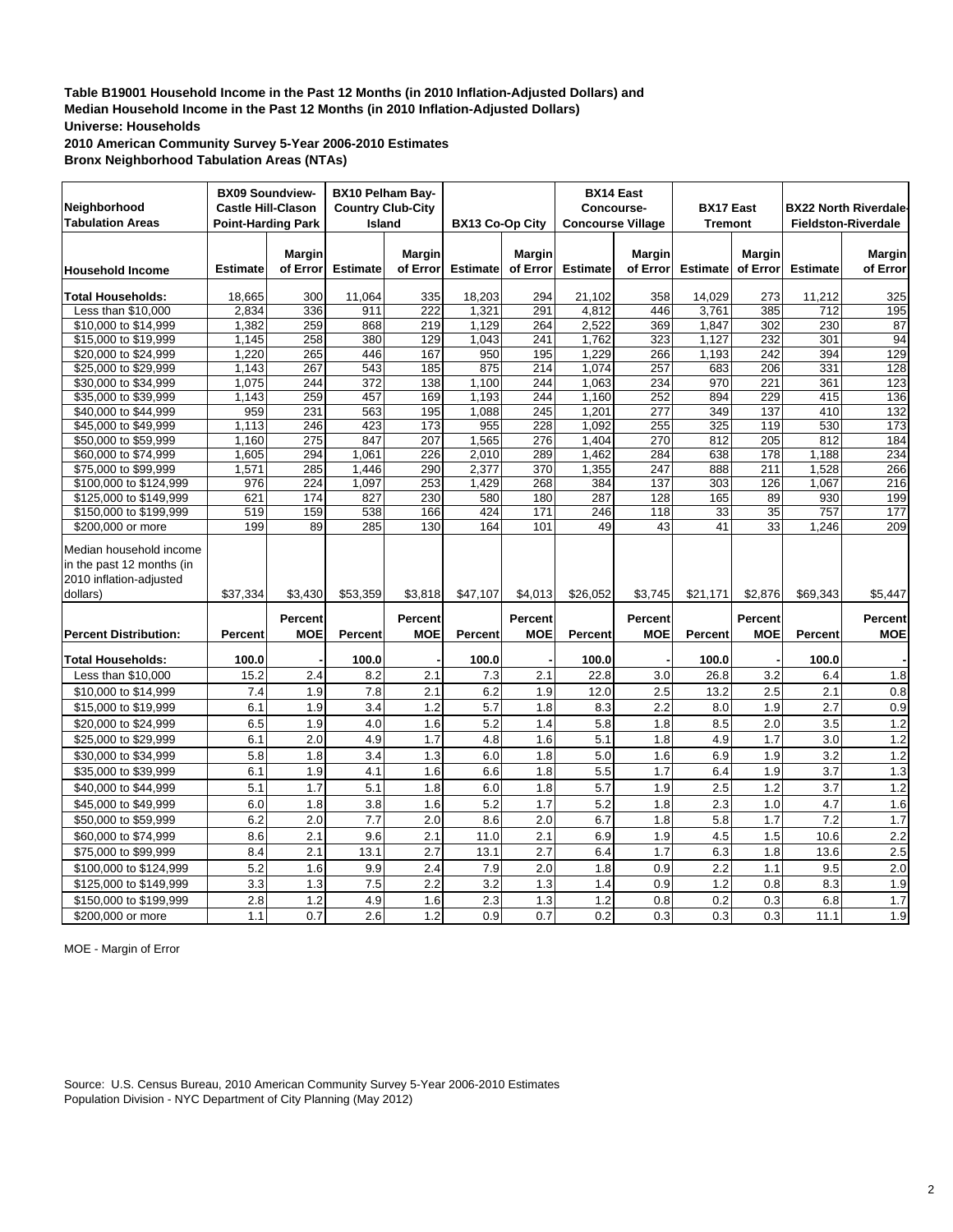**2010 American Community Survey 5-Year 2006-2010 Estimates Bronx Neighborhood Tabulation Areas (NTAs)**

| Neighborhood<br><b>Tabulation Areas</b>                                                     | <b>BX26 Highbridge</b> |                              | <b>BX27 Hunts Point</b> |                              | <b>BX28 Van Cortlandt</b><br>Village |                              | <b>BX29 Spuyten</b><br>Duyvil-Kingsbridge |                           | <b>BX30 Kingsbridge</b><br><b>Heights</b> |                              | <b>BX31 Allerton-</b><br><b>Pelham Gardens</b> |                              |
|---------------------------------------------------------------------------------------------|------------------------|------------------------------|-------------------------|------------------------------|--------------------------------------|------------------------------|-------------------------------------------|---------------------------|-------------------------------------------|------------------------------|------------------------------------------------|------------------------------|
| <b>Household Income</b>                                                                     | <b>Estimate</b>        | <b>Margin</b><br>of Error    | <b>Estimate</b>         | <b>Margin</b><br>of Error    | <b>Estimate</b>                      | <b>Margin</b><br>of Error    | <b>Estimate</b>                           | <b>Margin</b><br>of Error | <b>Estimate</b>                           | <b>Margin</b><br>of Error    | <b>Estimate</b>                                | Margin<br>of Error           |
| <b>Total Households:</b>                                                                    | 12,589                 | 227                          | 8.617                   | 212                          | 17,977                               | 299                          | 12.706                                    | 300                       | 11.368                                    | 250                          | 9.833                                          | 220                          |
| Less than \$10,000                                                                          | 2,378                  | 330                          | 2,447                   | 292                          | 2,379                                | 338                          | 719                                       | 182                       | 1,988                                     | 286                          | 959                                            | 191                          |
| \$10,000 to \$14,999                                                                        | 1,381                  | 255                          | 988                     | 185                          | 1,195                                | 247                          | 566                                       | 173                       | 1,238                                     | 258                          | 419                                            | 142                          |
| \$15,000 to \$19,999                                                                        | 1,408                  | 252                          | 811                     | 195                          | 1,507                                | 294                          | 432                                       | 138                       | 1,146                                     | 241                          | 317                                            | 112                          |
| \$20,000 to \$24,999                                                                        | 911                    | 217                          | 627                     | 171                          | 1,270                                | 247                          | 762                                       | 190                       | 855                                       | 195                          | 417                                            | 128                          |
| \$25,000 to \$29,999                                                                        | 709                    | 199                          | 345                     | 128                          | 1,189                                | 251                          | 544                                       | 159                       | 635                                       | 186                          | 316                                            | 117                          |
| \$30,000 to \$34,999                                                                        | 1,148                  | 245                          | 596                     | 158                          | 1,037                                | 232                          | 561                                       | 158                       | 687                                       | 212                          | 348                                            | 133                          |
| \$35,000 to \$39,999                                                                        | 624                    | 181                          | 573                     | 186                          | 910                                  | 225                          | 457                                       | 152                       | 612                                       | 179                          | 389                                            | 119                          |
| \$40,000 to \$44,999                                                                        | 603                    | 176                          | 446                     | 131                          | 847                                  | 211                          | 473                                       | 154                       | 496                                       | 164                          | 307                                            | 112                          |
| \$45,000 to \$49,999                                                                        | 447                    | 161                          | 238                     | 106                          | 589                                  | 168                          | 481                                       | 136                       | 496                                       | 175                          | 320                                            | 112                          |
| \$50,000 to \$59,999                                                                        | 866                    | 214                          | 410                     | 138                          | 1,856                                | 294                          | 1,034                                     | 206                       | 936                                       | $\overline{225}$             | 779                                            | 165                          |
| \$60,000 to \$74,999                                                                        | 926                    | 226                          | 560                     | 148                          | 1,711                                | 313                          | 1,578                                     | 265                       | 786                                       | 195                          | 1,341                                          | 261                          |
| \$75,000 to \$99,999                                                                        | 718                    | 208                          | 348                     | 140                          | 1,449                                | 263                          | 1,649                                     | 282                       | 722                                       | 178                          | 1,196                                          | 215                          |
| \$100,000 to \$124,999                                                                      | 307                    | 153                          | 84                      | 56                           | 1,119                                | 264                          | 1,325                                     | 230                       | 402                                       | $\overline{128}$             | 901                                            | 187                          |
| \$125,000 to \$149,999                                                                      | 79                     | 65                           | 90                      | 51                           | 388                                  | 142                          | 522                                       | 132                       | 173                                       | 107                          | 743                                            | 179                          |
| \$150,000 to \$199,999                                                                      | 47                     | 45                           | 19                      | 32                           | 314                                  | 129                          | 814                                       | 174                       | 97                                        | 67                           | 740                                            | 177                          |
| \$200,000 or more                                                                           | 37                     | 35                           | 35                      | 42                           | 217                                  | 118                          | 789                                       | 151                       | 99                                        | 55                           | 341                                            | 116                          |
| Median household income<br>in the past 12 months (in<br>2010 inflation-adjusted<br>dollars) | \$26,527               | \$4,315                      | \$20,498                | \$3,856                      | \$37,261                             | \$4,198                      | \$62,053                                  | \$4,011                   | \$28,598                                  | \$4,719                      | \$62,576                                       | \$4,241                      |
| <b>Percent Distribution:</b>                                                                | <b>Percent</b>         | <b>Percent</b><br><b>MOE</b> | Percent                 | <b>Percent</b><br><b>MOE</b> | Percent                              | <b>Percent</b><br><b>MOE</b> | Percent                                   | Percent<br><b>MOE</b>     | <b>Percent</b>                            | <b>Percent</b><br><b>MOE</b> | Percent                                        | <b>Percent</b><br><b>MOE</b> |
| <b>Total Households:</b>                                                                    | 100.0                  |                              | 100.0                   |                              | 100.0                                |                              | 100.0                                     |                           | 100.0                                     |                              | 100.0                                          |                              |
| Less than \$10,000                                                                          | 18.9                   | 2.9                          | 28.4                    | 3.1                          | 13.2                                 | 2.5                          | 5.7                                       | 1.6                       | 17.5                                      | 2.7                          | 9.8                                            | 1.9                          |
| \$10,000 to \$14,999                                                                        | 11.0                   | 2.3                          | 11.5                    | 2.0                          | 6.6                                  | 1.8                          | 4.5                                       | 1.5                       | 10.9                                      | 2.4                          | 4.3                                            | 1.4                          |
| \$15,000 to \$19,999                                                                        | 11.2                   | 2.2                          | 9.4                     | 2.1                          | 8.4                                  | 2.2                          | 3.4                                       | 1.2                       | 10.1                                      | 2.3                          | 3.2                                            | 1.1                          |
| \$20,000 to \$24,999                                                                        | 7.2                    | 1.9                          | 7.3                     | 1.8                          | 7.1                                  | 1.8                          | 6.0                                       | 1.7                       | 7.5                                       | 1.8                          | 4.2                                            | 1.3                          |
|                                                                                             |                        |                              |                         |                              |                                      |                              |                                           |                           |                                           |                              |                                                |                              |
| \$25,000 to \$29,999                                                                        | 5.6                    | 1.8                          | 4.0                     | 1.4                          | 6.6                                  | 1.9                          | 4.3                                       | 1.4                       | 5.6                                       | 1.7                          | 3.2                                            | 1.2                          |
| \$30,000 to \$34,999                                                                        | 9.1                    | 2.2                          | 6.9                     | 1.7                          | 5.8                                  | 1.7                          | 4.4                                       | 1.4                       | 6.0                                       | 2.0                          | 3.5                                            | 1.3                          |
| \$35,000 to \$39,999                                                                        | 5.0                    | 1.6                          | 6.6                     | 2.0                          | 5.1                                  | 1.7                          | 3.6                                       | 1.3                       | 5.4                                       | 1.7                          | 4.0                                            | 1.2                          |
| \$40,000 to \$44,999                                                                        | 4.8                    | 1.6                          | 5.2                     | 1.4                          | 4.7                                  | 1.6                          | 3.7                                       | 1.4                       | 4.4                                       | 1.5                          | 3.1                                            | 1.1                          |
| \$45,000 to \$49,999                                                                        | 3.6                    | 1.4                          | 2.8                     | 1.1                          | 3.3                                  | 1.2                          | 3.8                                       | 1.2                       | 4.4                                       | 1.6                          | 3.3                                            | 1.1                          |
| \$50,000 to \$59,999                                                                        | 6.9                    | 1.9                          | 4.8                     | 1.5                          | 10.3                                 | 2.2                          | 8.1                                       | 1.8                       | 8.2                                       | 2.1                          | 7.9                                            | 1.7                          |
| \$60,000 to \$74,999                                                                        | 7.4                    | 2.0                          | 6.5                     | 1.6                          | 9.5                                  | 2.3                          | 12.4                                      | 2.3                       | 6.9                                       | 1.8                          | 13.6                                           | 2.6                          |
| \$75,000 to \$99,999                                                                        | 5.7                    | 1.8                          | 4.0                     | 1.5                          | 8.1                                  | 2.0                          | 13.0                                      | 2.5                       | 6.4                                       | 1.7                          | 12.2                                           | 2.2                          |
| \$100,000 to \$124,999                                                                      | 2.4                    | 1.4                          | 1.0                     | 0.6                          | 6.2                                  | 2.0                          | 10.4                                      | 2.0                       | 3.5                                       | 1.2                          | 9.2                                            | 1.9                          |
| \$125,000 to \$149,999                                                                      | 0.6                    |                              |                         |                              |                                      |                              |                                           | 1.2                       | 1.5                                       | 1.0                          |                                                | 1.8                          |
|                                                                                             |                        |                              |                         |                              |                                      |                              |                                           |                           |                                           |                              |                                                |                              |
| \$150,000 to \$199,999                                                                      | 0.4                    | 0.6<br>0.4                   | 1.0<br>0.2              | 0.5<br>0.3                   | 2.2<br>1.7                           | 1.1<br>1.0                   | 4.1<br>6.4                                | 1.5                       | 0.9                                       | 0.6                          | 7.6<br>7.5                                     | 1.8                          |

MOE - Margin of Error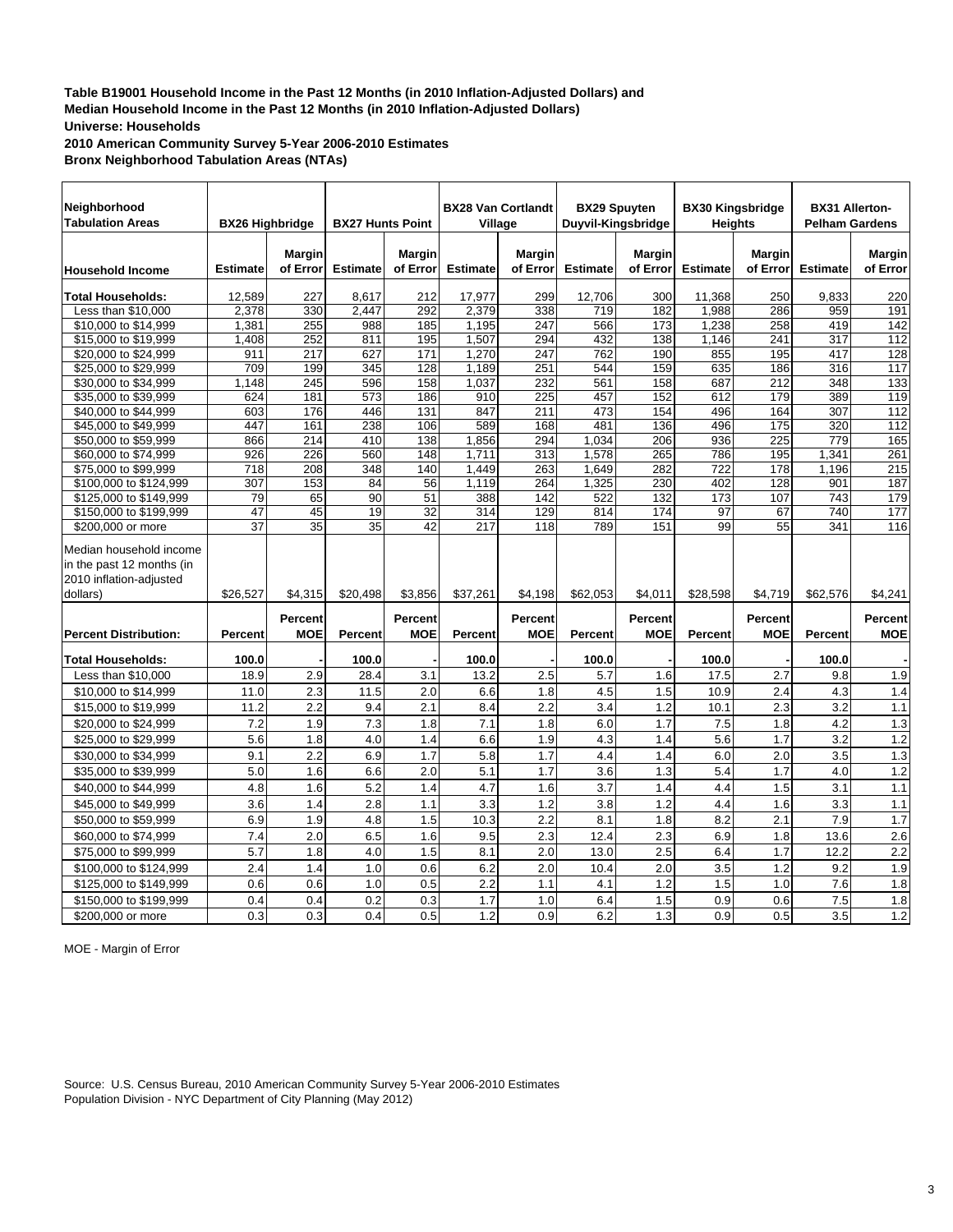**2010 American Community Survey 5-Year 2006-2010 Estimates Bronx Neighborhood Tabulation Areas (NTAs)**

| Neighborhood<br><b>Tabulation Areas</b>                                                     | <b>BX33 Longwood</b> |                           | <b>BX34 Melrose</b><br><b>South-Mott Haven</b><br>North |                           | <b>BX35 Morrisania-</b><br><b>Melrose</b> |                           | <b>BX36 University</b><br><b>Heights-Morris</b><br><b>Heights</b> |                              | <b>Westchester Square</b> | <b>BX37 Van Nest-</b><br><b>Morris Park-</b> | <b>BX39 Mott Haven-</b><br><b>Port Morris</b> |                              |
|---------------------------------------------------------------------------------------------|----------------------|---------------------------|---------------------------------------------------------|---------------------------|-------------------------------------------|---------------------------|-------------------------------------------------------------------|------------------------------|---------------------------|----------------------------------------------|-----------------------------------------------|------------------------------|
| <b>Household Income</b>                                                                     | <b>Estimate</b>      | <b>Margin</b><br>of Error | <b>Estimate</b>                                         | <b>Margin</b><br>of Error | <b>Estimate</b>                           | <b>Margin</b><br>of Error | <b>Estimate</b>                                                   | <b>Margin</b><br>of Error    | <b>Estimate</b>           | <b>Margin</b><br>of Error                    | <b>Estimate</b>                               | <b>Margin</b><br>of Error    |
| <b>Total Households:</b>                                                                    | 7,865                | 256                       | 12,248                                                  | 285                       | 11,519                                    | 266                       | 17,761                                                            | 316                          | 9,745                     | 256                                          | 17,160                                        | 322                          |
| Less than \$10,000                                                                          | 1,986                | 262                       | 2,966                                                   | 335                       | 3,070                                     | 342                       | 3,614                                                             | 394                          | 916                       | 187                                          | 5,072                                         | 412                          |
| \$10,000 to \$14,999                                                                        | 866                  | 202                       | 1,691                                                   | 296                       | 1,203                                     | 250                       | 2.080                                                             | 316                          | 486                       | 132                                          | 2.365                                         | 307                          |
| \$15,000 to \$19,999                                                                        | 639                  | 179                       | 1,269                                                   | 254                       | 920                                       | 208                       | 1,624                                                             | 272                          | 594                       | 168                                          | 1,551                                         | 271                          |
| \$20,000 to \$24,999                                                                        | 588                  | 159                       | 824                                                     | 193                       | 813                                       | 189                       | 1,450                                                             | 289                          | 527                       | 147                                          | 1,284                                         | 239                          |
| \$25,000 to \$29,999                                                                        | 553                  | 164                       | 761                                                     | 197                       | 642                                       | 167                       | 1,222                                                             | 236                          | $\overline{522}$          | 161                                          | 938                                           | 214                          |
| \$30,000 to \$34,999                                                                        | 426                  | 148                       | 809                                                     | 217                       | 892                                       | 212                       | 879                                                               | 213                          | 596                       | 174                                          | 880                                           | 208                          |
| \$35,000 to \$39,999                                                                        | 449                  | 150                       | 513                                                     | 161                       | 668                                       | 191                       | 924                                                               | 221                          | 495                       | 155                                          | 708                                           | 180                          |
| \$40,000 to \$44,999                                                                        | 328                  | 137                       | 534                                                     | 157                       | 645                                       | 169                       | 853                                                               | 218                          | 494                       | 154                                          | 828                                           | 203                          |
| \$45,000 to \$49,999                                                                        | 212                  | 106                       | 543                                                     | 171                       | 407                                       | 145                       | 917                                                               | 221                          | 408                       | 151                                          | 359                                           | 136                          |
| \$50,000 to \$59,999                                                                        | 368                  | 149                       | 548                                                     | 174                       | 399                                       | 132                       | 1,308                                                             | 273                          | 820                       | 192                                          | 618                                           | 171                          |
| \$60,000 to \$74,999                                                                        | 505                  | 156                       | 615                                                     | 184                       | 607                                       | 171                       | 1,105                                                             | 251                          | 1,057                     | 221                                          | 1,009                                         | 222                          |
| \$75,000 to \$99,999                                                                        | 475                  | 145                       | 480                                                     | 145                       | 722                                       | 200                       | 993                                                               | 221                          | 1,466                     | 251                                          | 818                                           | 200                          |
| \$100,000 to \$124,999                                                                      | 193                  | 101                       | 353                                                     | 127                       | 363                                       | 134                       | 337                                                               | 121                          | 684                       | 186                                          | 322                                           | 115                          |
| \$125,000 to \$149,999                                                                      | 132                  | 90                        | 262                                                     | 122                       | 100                                       | 69                        | 169                                                               | 98                           | 335                       | 106                                          | 226                                           | 103                          |
| \$150,000 to \$199,999                                                                      | 113                  | 64                        | 56                                                      | 49                        | 53                                        | 40                        | 218                                                               | 109                          | 244                       | 103                                          | 102                                           | 77                           |
| \$200,000 or more                                                                           | 32                   | 40                        | 24                                                      | 25                        | 15                                        | 24                        | 68                                                                | 56                           | 101                       | 45                                           | 80                                            | 65                           |
| Median household income<br>in the past 12 months (in<br>2010 inflation-adjusted<br>dollars) | \$23,754             | \$4,397                   | \$21,201                                                | \$3,521                   | \$23,484                                  | \$3,958                   | \$25,460                                                          | \$2,943                      | \$47,972                  | \$5,861                                      | \$18,685                                      | \$2,449                      |
| <b>Percent Distribution:</b>                                                                | <b>Percent</b>       | Percent<br><b>MOE</b>     | Percent                                                 | Percent<br><b>MOE</b>     | <b>Percent</b>                            | Percent<br><b>MOE</b>     | <b>Percent</b>                                                    | <b>Percent</b><br><b>MOE</b> | Percent                   | Percent<br><b>MOE</b>                        | Percent                                       | <b>Percent</b><br><b>MOE</b> |
| <b>Total Households:</b>                                                                    | 100.0                |                           | 100.0                                                   |                           | 100.0                                     |                           | 100.0                                                             |                              | 100.0                     |                                              | 100.0                                         |                              |
| Less than \$10,000                                                                          | 25.3                 | 2.9                       | 24.2                                                    | 3.0                       | 26.7                                      | 3.1                       | 20.3                                                              | 2.9                          | 9.4                       | 1.9                                          | 29.6                                          | 3.1                          |
| \$10,000 to \$14,999                                                                        | 11.0                 | 2.3                       | 13.8                                                    | 2.7                       | 10.4                                      | 2.3                       | 11.7                                                              | 2.4                          | 5.0                       | 1.3                                          | 13.8                                          | 2.3                          |
| \$15,000 to \$19,999                                                                        | 8.1                  | 2.0                       | 10.4                                                    | 2.3                       | 8.0                                       | 1.9                       | 9.1                                                               | 2.0                          | 6.1                       | 1.7                                          | 9.0                                           | 2.1                          |
| \$20,000 to \$24,999                                                                        | 7.5                  | 1.8                       | 6.7                                                     | 1.7                       | 7.1                                       | 1.8                       | 8.2                                                               | 2.2                          | 5.4                       | 1.5                                          | 7.5                                           | 1.8                          |
| \$25,000 to \$29,999                                                                        | 7.0                  | 1.8                       | 6.2                                                     | 1.8                       | 5.6                                       | 1.5                       | 6.9                                                               | 1.8                          | 5.4                       | 1.6                                          | 5.5                                           | 1.6                          |
|                                                                                             | 5.4                  | 1.7                       | 6.6                                                     | 2.0                       | 7.7                                       | 2.0                       | 4.9                                                               | 1.6                          | 6.1                       | 1.8                                          | 5.1                                           |                              |
| \$30,000 to \$34,999                                                                        |                      |                           |                                                         |                           |                                           |                           |                                                                   |                              |                           |                                              |                                               | 1.6                          |
| \$35,000 to \$39,999                                                                        | 5.7                  | 1.7                       | 4.2                                                     | 1.4                       | 5.8                                       | 1.8                       | 5.2                                                               | 1.7                          | 5.1                       | 1.6                                          | 4.1                                           | 1.4                          |
| \$40,000 to \$44,999                                                                        | 4.2                  | 1.5                       | 4.4                                                     | 1.4                       | 5.6                                       | 1.6                       | 4.8                                                               | 1.6                          | 5.1                       | 1.5                                          | 4.8                                           | 1.5                          |
| \$45,000 to \$49,999                                                                        | 2.7                  | 1.2                       | 4.4                                                     | 1.5                       | 3.5                                       | 1.3                       | $\overline{5.2}$                                                  | 1.7                          | 4.2                       | 1.5                                          | 2.1                                           | 1.0                          |
| \$50,000 to \$59,999                                                                        | 4.7                  | 1.7                       | 4.5                                                     | 1.6                       | 3.5                                       | 1.2                       | 7.4                                                               | 2.0                          | 8.4                       | 1.9                                          | 3.6                                           | 1.3                          |
| \$60,000 to \$74,999                                                                        | 6.4                  | 1.7                       | 5.0                                                     | 1.7                       | 5.3                                       | 1.6                       | 6.2                                                               | 1.9                          | 10.8                      | 2.2                                          | 5.9                                           | 1.7                          |
| \$75,000 to \$99,999                                                                        | 6.0                  | 1.6                       | 3.9                                                     | 1.3                       | 6.3                                       | 1.9                       | 5.6                                                               | 1.7                          | 15.0                      | 2.5                                          | 4.8                                           | 1.5                          |
| \$100,000 to \$124,999                                                                      | 2.5                  | 1.1                       | 2.9                                                     | 1.1                       | 3.2                                       | 1.2                       | 1.9                                                               | 0.9                          | 7.0                       | 1.9                                          | 1.9                                           | 0.9                          |
| \$125,000 to \$149,999                                                                      | 1.7                  | 1.0                       | 2.1                                                     | 1.1                       | 0.9                                       | 0.6                       | 1.0                                                               | 0.7                          | 3.4                       | 1.1                                          | 1.3                                           | 0.8                          |
| \$150,000 to \$199,999                                                                      | 1.4                  | 0.7                       | 0.5                                                     | 0.4                       | 0.5                                       | 0.4                       | 1.2                                                               | 0.8                          | 2.5                       | 1.0                                          | 0.6                                           | 0.6                          |
| \$200,000 or more                                                                           | 0.4                  | 0.5                       | 0.2                                                     | 0.2                       | 0.1                                       | 0.2                       | 0.4                                                               | 0.4                          | 1.0                       | 0.5                                          | 0.5                                           | 0.5                          |

MOE - Margin of Error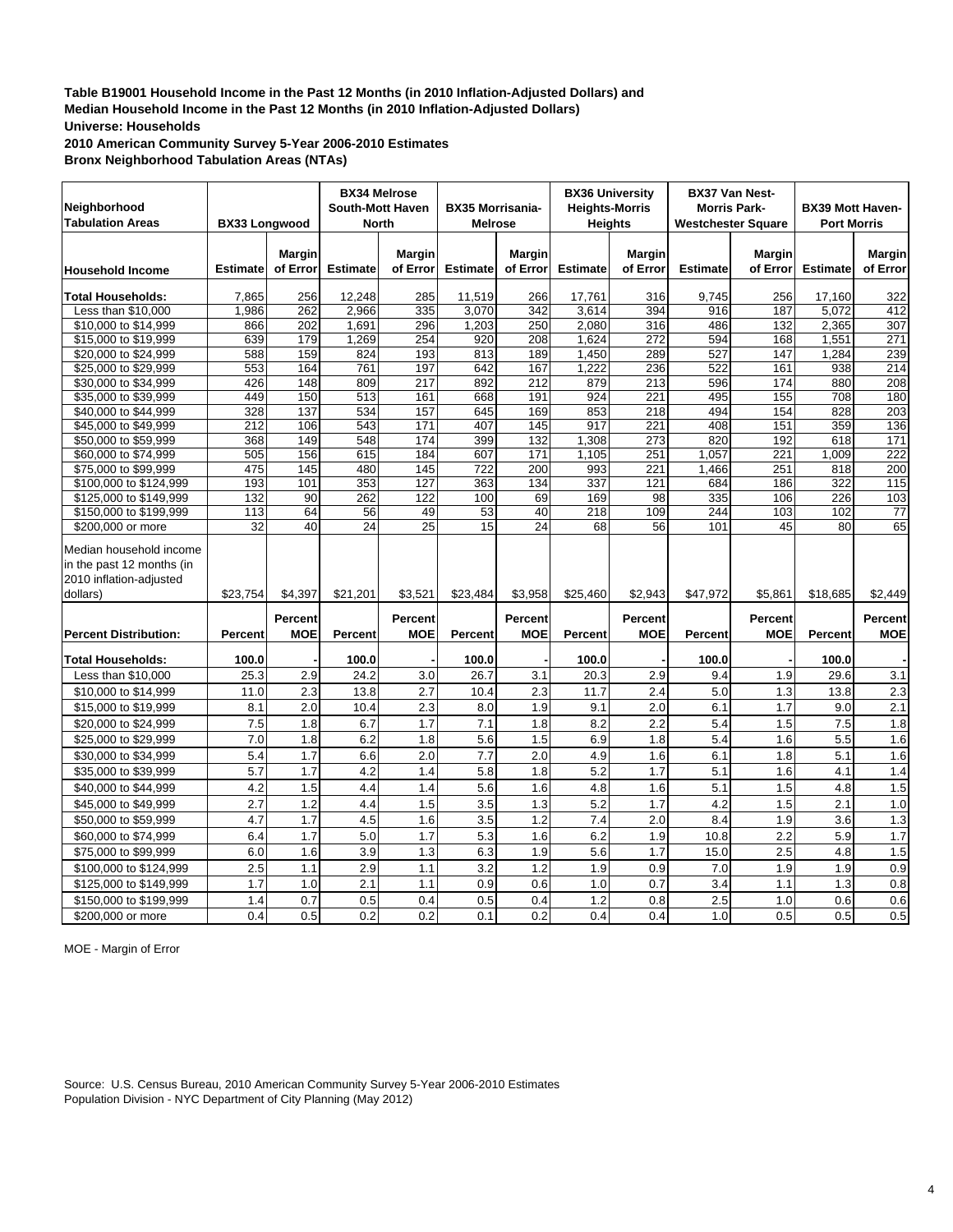**2010 American Community Survey 5-Year 2006-2010 Estimates Bronx Neighborhood Tabulation Areas (NTAs)**

| Neighborhood<br><b>Tabulation Areas</b>                                                     | <b>BX40 Fordham</b><br>South |                              | <b>BX41 Mount Hope</b> |                       | <b>BX43 Norwood</b> |                              | <b>BX44</b><br>Williamsbridge-<br>Olinville |                           | <b>BX46 Parkchester</b> |                              | <b>BX49 Pelham</b><br>Parkway |                              |
|---------------------------------------------------------------------------------------------|------------------------------|------------------------------|------------------------|-----------------------|---------------------|------------------------------|---------------------------------------------|---------------------------|-------------------------|------------------------------|-------------------------------|------------------------------|
| <b>Household Income</b>                                                                     | <b>Estimate</b>              | <b>Margin</b><br>of Error    | <b>Estimate</b>        | Margin<br>of Error    | <b>Estimate</b>     | <b>Margin</b><br>of Error    | <b>Estimate</b>                             | <b>Margin</b><br>of Error | <b>Estimate</b>         | <b>Margin</b><br>of Error    | <b>Estimate</b>               | <b>Margin</b><br>of Error    |
| <b>Total Households:</b>                                                                    | 8.647                        | 211                          | 16.467                 | 299                   | 14.206              | 301                          | 20.393                                      | 388                       | 12.740                  | 281                          | 11,505                        | 242                          |
| Less than \$10,000                                                                          | 1,989                        | 300                          | 3,201                  | 348                   | 2,094               | 303                          | 2,406                                       | 318                       | 1,058                   | 248                          | 1,250                         | 256                          |
| \$10,000 to \$14,999                                                                        | 1,073                        | 239                          | 1,725                  | 267                   | 1,476               | 304                          | 1,122                                       | 214                       | 551                     | 161                          | 596                           | 177                          |
| \$15,000 to \$19,999                                                                        | 973                          | 220                          | 1,657                  | 281                   | 1,125               | 246                          | 1,256                                       | 228                       | 754                     | 211                          | 753                           | 200                          |
| \$20,000 to \$24,999                                                                        | 726                          | 210                          | 1,090                  | 215                   | 1,009               | 230                          | 1,258                                       | 248                       | 751                     | 201                          | 619                           | 171                          |
| \$25,000 to \$29,999                                                                        | 488                          | 167                          | 1,267                  | 233                   | 804                 | 206                          | 1,271                                       | 235                       | 566                     | 183                          | 600                           | 170                          |
| \$30,000 to \$34,999                                                                        | 400                          | 166                          | 1,049                  | 215                   | 826                 | 246                          | 1,336                                       | 254                       | 936                     | 244                          | 524                           | 157                          |
| \$35,000 to \$39,999                                                                        | 478                          | 147                          | 991                    | 214                   | 955                 | 251                          | 1,017                                       | 221                       | 695                     | 209                          | 339                           | 130                          |
| \$40,000 to \$44,999                                                                        | 498                          | 163                          | 776                    | 183                   | 525                 | 168                          | 919                                         | 200                       | 834                     | 241                          | 755                           | 200                          |
| \$45,000 to \$49,999                                                                        | 363                          | 158                          | 645                    | 160                   | 525                 | 173                          | 794                                         | 200                       | 688                     | 186                          | 622                           | 214                          |
| \$50,000 to \$59,999                                                                        | 616                          | 226                          | 1,099                  | 215                   | 1,421               | 286                          | 1,571                                       | 258                       | 1,671                   | 305                          | 1,263                         | 248                          |
| \$60,000 to \$74,999                                                                        | 456                          | 177                          | 1,204                  | 228                   | 1,176               | 269                          | 2,498                                       | 341                       | 1,486                   | 289                          | 1,189                         | 234                          |
| \$75,000 to \$99,999                                                                        | 408                          | 169                          | 1,051                  | 219                   | 1,333               | 270                          | 2,202                                       | 291                       | 1,724                   | 303                          | 1,292                         | 255                          |
| \$100,000 to \$124,999                                                                      | 155                          | 98                           | 336                    | 125                   | 412                 | 154                          | 1,394                                       | 238                       | 504                     | 161                          | 862                           | $\overline{201}$             |
| \$125,000 to \$149,999                                                                      | 11                           | 17                           | 209                    | 90                    | 224                 | 104                          | 692                                         | 180                       | 327                     | 140                          | 421                           | 130                          |
| \$150,000 to \$199,999                                                                      | $\overline{0}$               |                              | 60                     | 45                    | 195                 | 97                           | 376                                         | 121                       | 164                     | 97                           | 293                           | 106                          |
| \$200,000 or more                                                                           | 13                           | 11                           | 107                    | 71                    | 106                 | 59                           | 281                                         | 110                       | 31                      | 35                           | 127                           | 63                           |
| Median household income<br>in the past 12 months (in<br>2010 inflation-adjusted<br>dollars) | \$21,987                     | \$3,621                      | \$27,212               | \$2,907               | \$33,602            | \$4,017                      | \$42,886                                    | \$4,531                   | \$46,635                | \$4,529                      | \$47,544                      | \$4,646                      |
| <b>Percent Distribution:</b>                                                                | <b>Percent</b>               | <b>Percent</b><br><b>MOE</b> | <b>Percent</b>         | Percent<br><b>MOE</b> | <b>Percent</b>      | <b>Percent</b><br><b>MOE</b> | <b>Percent</b>                              | Percent<br><b>MOE</b>     | Percent                 | <b>Percent</b><br><b>MOE</b> | Percent                       | <b>Percent</b><br><b>MOE</b> |
| <b>Total Households:</b>                                                                    | 100.0                        |                              | 100.0                  |                       | 100.0               |                              | 100.0                                       |                           | 100.0                   |                              | 100.0                         |                              |
| Less than \$10,000                                                                          | 23.0                         | 3.2                          | 19.4                   | 2.7                   | 14.7                | 2.5                          | 11.8                                        | 2.2                       | 8.3                     | 2.2                          | 10.9                          | 2.4                          |
| \$10,000 to \$14,999                                                                        | 12.4                         | 2.6                          | 10.5                   | 2.1                   | 10.4                | 2.5                          | 5.5                                         | 1.5                       | 4.3                     | 1.4                          | 5.2                           | 1.6                          |
| \$15,000 to \$19,999                                                                        | 11.3                         | 2.4                          | 10.1                   | 2.2                   | 7.9                 | 2.1                          | 6.2                                         | 1.6                       | 5.9                     | 1.9                          | 6.5                           | 1.9                          |
| \$20,000 to \$24,999                                                                        | 8.4                          | 2.2                          | 6.6                    | 1.7                   | 7.1                 | 1.9                          | 6.2                                         | 1.7                       | 5.9                     | 1.8                          | 5.4                           | 1.6                          |
| \$25,000 to \$29,999                                                                        | 5.6                          | 1.8                          | 7.7                    | 1.8                   | 5.7                 | 1.7                          | 6.2                                         | 1.6                       | 4.4                     | 1.6                          | 5.2                           | 1.6                          |
| \$30,000 to \$34,999                                                                        | 4.6                          | 1.8                          | 6.4                    | 1.7                   | 5.8                 | 2.1                          | 6.6                                         | 1.8                       | 7.3                     | 2.2                          | 4.6                           | 1.5                          |
|                                                                                             |                              |                              |                        |                       |                     |                              |                                             |                           |                         |                              |                               |                              |
| \$35,000 to \$39,999                                                                        | 5.5                          | 1.6                          | 6.0                    | 1.7                   | 6.7                 | 2.1                          | 5.0                                         | 1.5                       | 5.5                     | 1.8                          | 2.9                           | 1.2                          |
| \$40,000 to \$44,999                                                                        | 5.8                          | 1.8                          | 4.7                    | 1.4                   | 3.7                 | 1.4                          | 4.5                                         | 1.4                       | 6.5                     | 2.1                          | 6.6                           | 1.9                          |
| \$45,000 to \$49,999                                                                        | 4.2                          | 1.7                          | 3.9                    | 1.2                   | 3.7                 | 1.4                          | 3.9                                         | 1.4                       | 5.4                     | 1.6                          | 5.4                           | $\overline{2.0}$             |
| \$50,000 to \$59,999                                                                        | 7.1                          | 2.4                          | 6.7                    | 1.7                   | 10.0                | 2.4                          | 7.7                                         | 1.8                       | 13.1                    | 2.7                          | 11.0                          | 2.3                          |
| \$60,000 to \$74,999                                                                        | 5.3                          | 1.9                          | 7.3                    | 1.8                   | 8.3                 | 2.2                          | 12.2                                        | 2.4                       | 11.7                    | 2.5                          | 10.3                          | 2.2                          |
| \$75,000 to \$99,999                                                                        | 4.7                          | 1.8                          | 6.4                    | 1.7                   | 9.4                 | 2.3                          | 10.8                                        | 2.0                       | 13.5                    | 2.7                          | 11.2                          | 2.4                          |
| \$100,000 to \$124,999                                                                      | 1.8                          | 1.1                          | 2.0                    | 1.0                   | 2.9                 | 1.3                          | 6.8                                         | 1.7                       | 4.0                     | 1.4                          | 7.5                           | 1.9                          |
| \$125,000 to \$149,999                                                                      | 0.1                          | 0.2                          | 1.3                    | 0.7                   | 1.6                 | 0.9                          | 3.4                                         | 1.3                       | 2.6                     | 1.2                          | 3.7                           | 1.2                          |
| \$150,000 to \$199,999                                                                      | 0.0                          |                              | 0.4                    | 0.4                   | 1.4                 | 0.8                          | 1.8                                         | 0.8                       | 1.3                     | 0.9                          | 2.5                           | 1.0                          |
| \$200,000 or more                                                                           | 0.2                          | 0.1                          | 0.6                    | 0.5                   | 0.7                 | 0.5                          | 1.4                                         | 0.8                       | 0.2                     | 0.3                          | 1.1                           | 0.6                          |

MOE - Margin of Error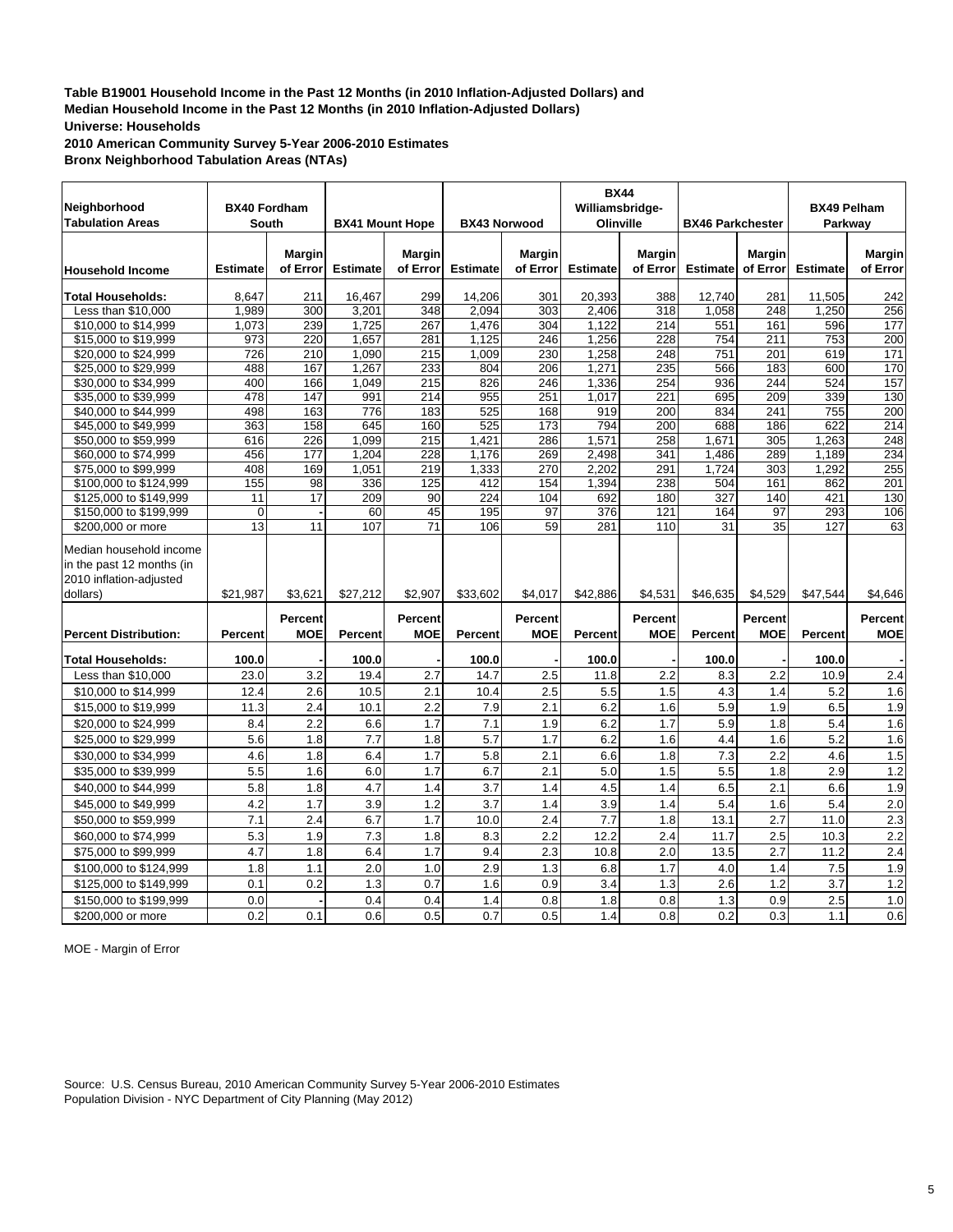**2010 American Community Survey 5-Year 2006-2010 Estimates Bronx Neighborhood Tabulation Areas (NTAs)**

| <b>BX52 Schuylerville-</b><br>Neighborhood<br><b>Throgs Neck-</b><br><b>Tabulation Areas</b><br><b>Edgewater Park</b> |                 |                           | <b>BX55 Soundview-</b><br><b>Bruckner</b> |                       | <b>BX59 Westchester-</b><br><b>Unionport</b> |                              | BX62 Woodlawn-<br>Wakefield |                              | <b>BX63 West</b><br><b>Concourse</b> |                           | <b>BX75 Crotona Park</b><br>East |                           |
|-----------------------------------------------------------------------------------------------------------------------|-----------------|---------------------------|-------------------------------------------|-----------------------|----------------------------------------------|------------------------------|-----------------------------|------------------------------|--------------------------------------|---------------------------|----------------------------------|---------------------------|
| <b>Household Income</b>                                                                                               | <b>Estimate</b> | <b>Margin</b><br>of Error | <b>Estimate</b>                           | Margin<br>of Error    | <b>Estimate</b>                              | <b>Margin</b><br>of Error    | <b>Estimate</b>             | <b>Margin</b><br>of Error    | <b>Estimate</b>                      | <b>Margin</b><br>of Error | <b>Estimate</b>                  | <b>Margin</b><br>of Error |
| <b>Total Households:</b>                                                                                              | 16,327          | 350                       | 11,397                                    | 296                   | 8,574                                        | 296                          | 15,506                      | 296                          | 12,839                               | 236                       | 6,596                            | 199                       |
| Less than \$10,000                                                                                                    | 1,427           | 252                       | 2,275                                     | 295                   | 1,065                                        | 210                          | 938                         | 202                          | 2,321                                | 348                       | 1,904                            | 258                       |
| \$10,000 to \$14,999                                                                                                  | 746             | 191                       | 1,151                                     | 222                   | 640                                          | 177                          | 460                         | 149                          | 1,331                                | 266                       | 754                              | 189                       |
| \$15,000 to \$19,999                                                                                                  | 977             | 233                       | 881                                       | 209                   | 557                                          | 175                          | 775                         | 189                          | 1,109                                | 242                       | 703                              | 183                       |
| \$20,000 to \$24,999                                                                                                  | 585             | 155                       | 473                                       | 146                   | 549                                          | 172                          | 795                         | 177                          | 1,188                                | 264                       | 470                              | 140                       |
| \$25,000 to \$29,999                                                                                                  | 650             | 182                       | 943                                       | $\overline{207}$      | 398                                          | $\overline{142}$             | 890                         | 211                          | 843                                  | 244                       | 426                              | 149                       |
| \$30,000 to \$34,999                                                                                                  | 702             | 197                       | 638                                       | 165                   | 434                                          | 145                          | 835                         | 210                          | 942                                  | 238                       | 339                              | 115                       |
| \$35,000 to \$39,999                                                                                                  | 754             | $\overline{219}$          | 494                                       | 159                   | 284                                          | 116                          | 656                         | 170                          | 721                                  | 185                       | 318                              | 125                       |
| \$40,000 to \$44,999                                                                                                  | 798             | 205                       | 625                                       | 167                   | 563                                          | 163                          | 769                         | 196                          | 645                                  | 188                       | 223                              | 98                        |
| \$45,000 to \$49,999                                                                                                  | 447             | 140                       | 503                                       | 151                   | 454                                          | 151                          | 958                         | 216                          | 646                                  | 193                       | 216                              | 93                        |
| \$50,000 to \$59,999                                                                                                  | 1,095           | 243                       | 866                                       | 228                   | 672                                          | 190                          | 1,493                       | 252                          | 1,000                                | 232                       | 373                              | 132                       |
| \$60,000 to \$74,999                                                                                                  | 1.763           | 301                       | 886                                       | 202                   | 893                                          | 205                          | 1.670                       | 278                          | 841                                  | 208                       | 444                              | 142                       |
| \$75,000 to \$99,999                                                                                                  | 2,308           | 334                       | 877                                       | 198                   | 853                                          | 189                          | 2,285                       | 312                          | 778                                  | 207                       | 207                              | 94                        |
| \$100,000 to \$124,999                                                                                                | 1,593           | 287                       | 286                                       | 113                   | 672                                          | 168                          | 1,246                       | 249                          | 282                                  | 135                       | 120                              | $\overline{72}$           |
| \$125,000 to \$149,999                                                                                                | 1,059           | 238                       | 214                                       | 96                    | 170                                          | 81                           | 636                         | 177                          | 116                                  | $\overline{74}$           | $\overline{27}$                  | 30                        |
| \$150,000 to \$199,999                                                                                                | 904             | 227                       | 219                                       | 110                   | 280                                          | 113                          | 832                         | 195                          | 76                                   | 65                        | 65                               | 44                        |
| \$200,000 or more                                                                                                     | 519             | 169                       | 66                                        | 49                    | 90                                           | 67                           | 268                         | 107                          | $\Omega$                             |                           |                                  | 12                        |
| Median household income<br>in the past 12 months (in<br>2010 inflation-adjusted<br>dollars)                           | \$54,920        | \$3,735                   | \$29,870                                  | \$3,973               | \$43,197                                     | \$4,926                      | \$52,267                    | \$2,392                      | \$27,791                             | \$3,842                   | \$19,552                         | \$3,950                   |
| <b>Percent Distribution:</b>                                                                                          | Percent         | Percent<br><b>MOE</b>     | <b>Percent</b>                            | Percent<br><b>MOE</b> | Percent                                      | <b>Percent</b><br><b>MOE</b> | Percent                     | <b>Percent</b><br><b>MOE</b> | <b>Percent</b>                       | <b>Percent</b><br>MOE     | <b>Percent</b>                   | Percent<br><b>MOE</b>     |
| <b>Total Households:</b>                                                                                              | 100.0           |                           | 100.0                                     |                       | 100.0                                        |                              | 100.0                       |                              | 100.0                                |                           | 100.0                            |                           |
| Less than $$10,000$                                                                                                   | 8.7             | 2.0                       | 20.0                                      | 2.7                   | 12.4                                         | 2.2                          | 6.0                         | 1.6                          | 18.1                                 | 3.0                       | 28.9                             | 3.1                       |
| \$10,000 to \$14,999                                                                                                  | 4.6             | 1.5                       | 10.1                                      | 2.1                   | 7.5                                          | 1.9                          | 3.0                         | 1.2                          | 10.4                                 | 2.3                       | 11.4                             | 2.3                       |
| \$15,000 to \$19,999                                                                                                  | 6.0             | 1.8                       | 7.7                                       | 1.9                   | 6.5                                          | 1.9                          | 5.0                         | 1.5                          | 8.6                                  | 2.1                       | 10.7                             | $\overline{2.2}$          |
| \$20,000 to \$24,999                                                                                                  | 3.6             | 1.2                       | 4.2                                       | 1.4                   | 6.4                                          | 1.8                          | 5.1                         | 1.4                          | 9.3                                  | 2.3                       | 7.1                              | 1.7                       |
| \$25,000 to \$29,999                                                                                                  | 4.0             | 1.4                       | 8.3                                       | 1.9                   | 4.6                                          | 1.5                          | 5.7                         | 1.7                          | 6.6                                  | 2.1                       | 6.5                              | 1.8                       |
|                                                                                                                       | 4.3             | 1.5                       | 5.6                                       |                       | 5.1                                          | 1.6                          | 5.4                         | 1.7                          | 7.3                                  | 2.1                       | 5.1                              |                           |
| \$30,000 to \$34,999                                                                                                  |                 |                           |                                           | 1.5                   |                                              |                              |                             |                              |                                      |                           |                                  | 1.4                       |
| \$35,000 to \$39,999                                                                                                  | 4.6             | 1.7                       | 4.3                                       | 1.5                   | 3.3                                          | 1.3                          | 4.2                         | 1.4                          | 5.6                                  | 1.6                       | 4.8                              | 1.5                       |
| \$40,000 to \$44,999                                                                                                  | 4.9             | 1.6                       | 5.5                                       | 1.6                   | 6.6                                          | 1.7                          | 5.0                         | 1.6                          | 5.0                                  | 1.7                       | 3.4                              | 1.2                       |
| \$45,000 to \$49,999                                                                                                  | 2.7             | 1.1                       | 4.4                                       | 1.4                   | 5.3                                          | 1.6                          | 6.2                         | 1.7                          | 5.0                                  | 1.7                       | 3.3                              | 1.1                       |
| \$50,000 to \$59,999                                                                                                  | 6.7             | 1.9                       | 7.6                                       | 2.1                   | 7.8                                          | 2.0                          | 9.6                         | 2.0                          | 7.8                                  | 2.0                       | 5.7                              | 1.6                       |
| \$60,000 to \$74,999                                                                                                  | 10.8            | 2.3                       | 7.8                                       | 1.9                   | 10.4                                         | 2.2                          | 10.8                        | 2.2                          | 6.6                                  | 1.8                       | 6.7                              | 1.7                       |
| \$75,000 to \$99,999                                                                                                  | 14.1            | 2.6                       | 7.7                                       | 1.8                   | 9.9                                          | 2.0                          | 14.7                        | 2.5                          | 6.1                                  | 1.8                       | 3.1                              | 1.2                       |
| \$100,000 to \$124,999                                                                                                | 9.8             | 2.2                       | 2.5                                       | 1.1                   | 7.8                                          | 1.8                          | 8.0                         | 2.0                          | 2.2                                  | 1.2                       | 1.8                              | 0.9                       |
| \$125,000 to \$149,999                                                                                                | 6.5             | 1.9                       | 1.9                                       | 0.9                   | 2.0                                          | 0.9                          | 4.1                         | 1.4                          | 0.9                                  | 0.7                       | 0.4                              | 0.4                       |
| \$150,000 to \$199,999                                                                                                | 5.5             | 1.8                       | 1.9                                       | 1.0                   | 3.3                                          | 1.2                          | 5.4                         | 1.6                          | 0.6                                  | 0.6                       | 1.0                              | 0.5                       |
| \$200,000 or more                                                                                                     | 3.2             | 1.3                       | 0.6                                       | 0.5                   | 1.0                                          | 0.7                          | 1.7                         | 0.9                          | 0.0                                  |                           | 0.1                              | 0.1                       |

MOE - Margin of Error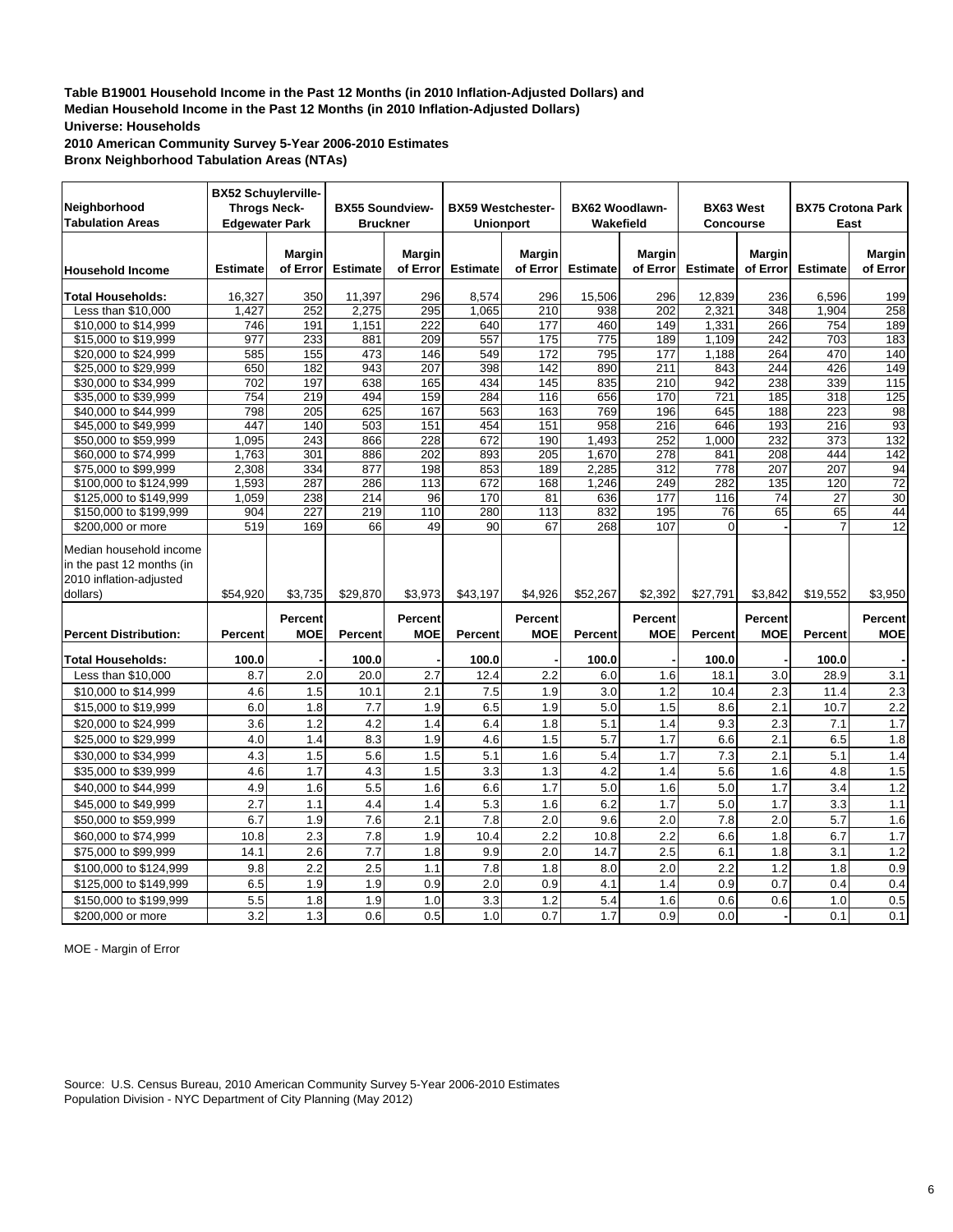**Table B19001 Household Income in the Past 12 Months (in 20 1 Median Household Income in the Past 12 Months (in 2010 Infl a Universe: Households**

**2010 American Community Survey 5-Year 2006-2010 Estimate s Bronx Neighborhood Tabulation Areas (NTAs)**

| Neighborhood                 |                           |               | BX99 park-cemetery- |                |
|------------------------------|---------------------------|---------------|---------------------|----------------|
| <b>Tabulation Areas</b>      | <b>BX98 Rikers Island</b> |               | etc-Bronx           |                |
|                              |                           |               |                     |                |
|                              |                           | <b>Margin</b> |                     | Margin         |
| <b>Household Income</b>      | <b>Estimate</b>           | of Error      | <b>Estimate</b>     | of Error       |
| <b>Total Households:</b>     | 0                         |               | 363                 | 54             |
| Less than \$10,000           |                           |               | 45                  | 50             |
| \$10,000 to \$14,999         |                           |               | 87                  | 78             |
| \$15,000 to \$19,999         |                           |               | 12                  | 16             |
| \$20,000 to \$24,999         |                           |               | 39                  | 49             |
| \$25,000 to \$29,999         |                           |               | 38                  | 47             |
| \$30,000 to \$34,999         |                           | ÷             | 0                   |                |
| \$35,000 to \$39,999         |                           | ÷             | 12                  | 19             |
| \$40,000 to \$44,999         |                           | ٠             | 0                   |                |
| \$45,000 to \$49,999         |                           | ÷             | 37                  | 45             |
| \$50,000 to \$59,999         |                           |               | 13                  | 22             |
| \$60,000 to \$74,999         |                           |               | 31                  | 34             |
| \$75,000 to \$99,999         |                           | ÷             | 49                  | 46             |
| \$100,000 to \$124,999       |                           | ÷             | 0                   |                |
| \$125,000 to \$149,999       |                           |               | 0                   |                |
| \$150,000 to \$199,999       |                           |               | 0                   |                |
| \$200,000 or more            |                           |               | 0                   |                |
| Median household income      |                           |               |                     |                |
| in the past 12 months (in    |                           |               |                     |                |
| 2010 inflation-adjusted      |                           |               |                     |                |
| dollars)                     |                           |               | \$24,808            | \$27,132       |
|                              |                           | Percent       |                     | <b>Percent</b> |
| <b>Percent Distribution:</b> | Percent                   | <b>MOE</b>    | <b>Percent</b>      | <b>MOE</b>     |
|                              |                           |               |                     |                |
| Total Households:            |                           |               | 100.0               |                |
| Less than \$10,000           |                           |               | 12.4                | 2.6            |
| \$10,000 to \$14,999         |                           | ۰             | 24.0                | 4.0            |
| \$15,000 to \$19,999         |                           |               | 3.3                 | 0.8            |
| \$20,000 to \$24,999         |                           |               | 10.7                | 2.5            |
| \$25,000 to \$29,999         |                           |               | 10.5                | 2.4            |
| \$30,000 to \$34,999         |                           |               | 0.0                 |                |
| \$35,000 to \$39,999         |                           | -             | 3.3                 | 1.0            |
| \$40,000 to \$44,999         |                           |               | 0.0                 |                |
| \$45,000 to \$49,999         |                           |               | 10.2                | 2.3            |
| \$50,000 to \$59,999         |                           | -             | 3.6                 | 1.2            |
| \$60,000 to \$74,999         |                           |               | 8.5                 | 1.8            |
| \$75,000 to \$99,999         |                           |               | 13.5                | 2.4            |
| \$100,000 to \$124,999       |                           |               | 0.0                 |                |
|                              |                           | ÷             |                     |                |
| \$125,000 to \$149,999       |                           |               | 0.0                 |                |
| \$150,000 to \$199,999       |                           |               | 0.0                 |                |
| \$200,000 or more            |                           |               | 0.0                 |                |

MOE - Margin of Error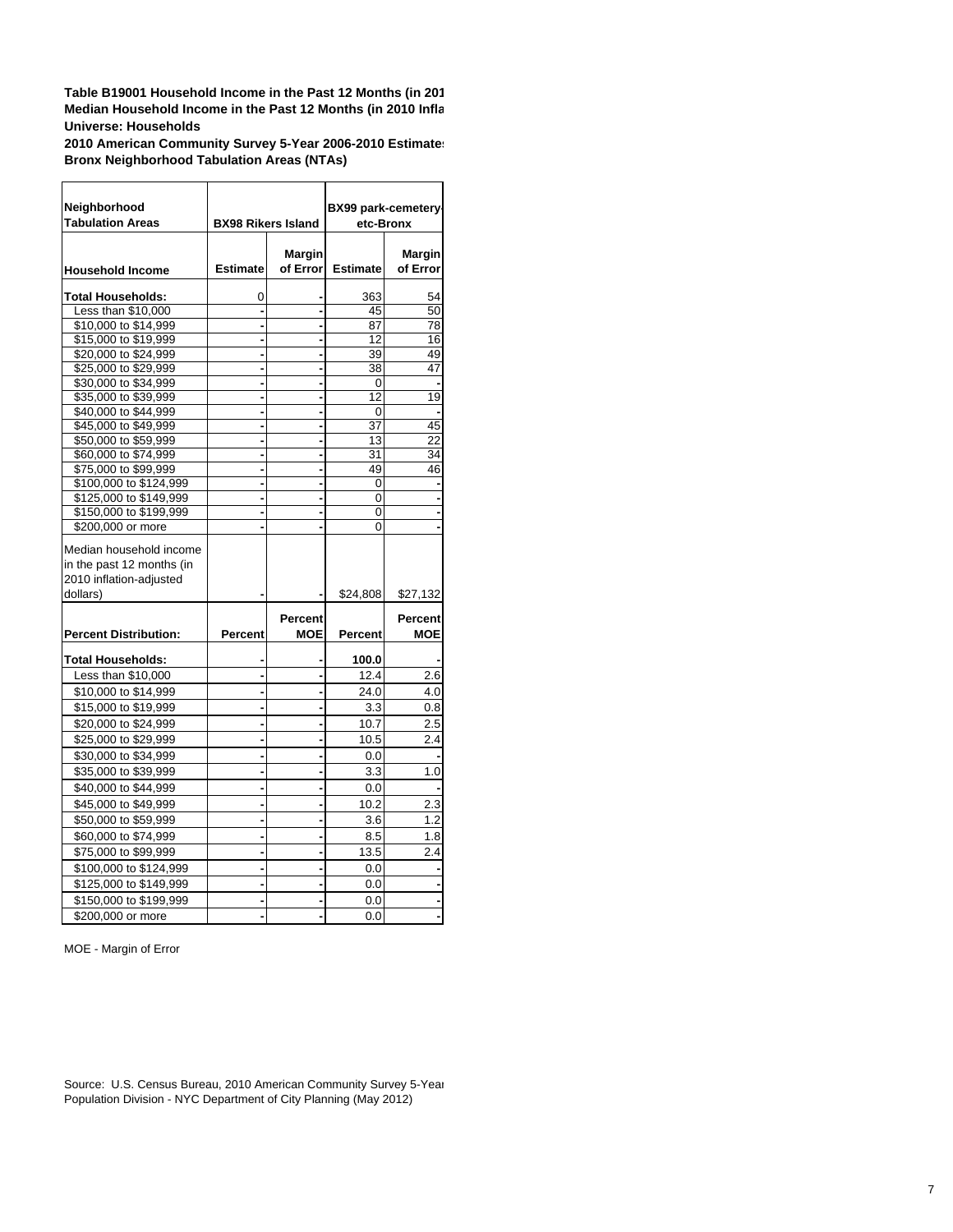**2010 American Community Survey 5-Year 2006-2010 Estimates Brooklyn Neighborhood Tabulation Areas (NTAs)**

| <b>Margin</b><br><b>Margin</b><br><b>Margin</b><br><b>Margin</b><br><b>Margin</b><br>Margin<br><b>Estimate</b><br>of Error<br><b>Estimate</b><br>of Error<br><b>Estimate</b><br>of Error<br><b>Estimate</b><br>of Error<br><b>Estimate</b><br>of Error<br><b>Estimate</b><br>of Error<br><b>Household Income</b><br>347<br>11,592<br>344<br>24,730<br>416<br>13,788<br>368<br>11,497<br>309<br>8,092<br>210<br>15,006<br><b>Total Households:</b><br>173<br>2,778<br>346<br>3,106<br>347<br>2,413<br>316<br>206<br>269<br>Less than \$10,000<br>611<br>960<br>1,637<br>190<br>77<br>1,576<br>273<br>1,623<br>247<br>1,214<br>231<br>720<br>165<br>165<br>\$10,000 to \$14,999<br>872<br>216<br>98<br>1,198<br>240<br>609<br>164<br>691<br>183<br>514<br>147<br>886<br>188<br>\$15,000 to \$19,999<br>305<br>145<br>1,375<br>908<br>217<br>232<br>362<br>114<br>204<br>\$20,000 to \$24,999<br>269<br>963<br>931<br>109<br>64<br>251<br>764<br>211<br>644<br>192<br>413<br>150<br>971<br>221<br>\$25,000 to \$29,999<br>1,331<br>332<br>147<br>235<br>733<br>756<br>435<br>170<br>200<br>\$30,000 to \$34,999<br>1,105<br>193<br>211<br>909<br>212<br>425<br>147<br>185<br>434<br>177<br>\$35,000 to \$39,999<br>279<br>118<br>843<br>630<br>163<br>707<br>\$40,000 to \$44,999<br>187<br>93<br>1,040<br>224<br>528<br>169<br>519<br>159<br>347<br>117<br>936<br>205<br>115<br>234<br>580<br>177<br>357<br>128<br>260<br>970<br>466<br>159<br>777<br>193<br>\$45,000 to \$49,999<br>218<br>\$50,000 to \$59,999<br>657<br>210<br>1,491<br>256<br>806<br>199<br>748<br>197<br>773<br>193<br>1,177<br>225<br>762<br>715<br>204<br>237<br>1.040<br>2,269<br>315<br>183<br>640<br>187<br>1,479<br>\$60,000 to \$74,999<br>\$75,000 to \$99,999<br>272<br>3,498<br>408<br>1,199<br>223<br>844<br>226<br>971<br>210<br>1,494<br>249<br>1,514<br>240<br>1,801<br>291<br>633<br>150<br>368<br>135<br>521<br>142<br>193<br>\$100,000 to \$124,999<br>1,139<br>919<br>625<br>174<br>1,191<br>216<br>395<br>128<br>305<br>134<br>353<br>148<br>\$125,000 to \$149,999<br>167<br>597<br>112<br>128<br>1,258<br>241<br>1,234<br>221<br>375<br>134<br>216<br>79<br>58<br>431<br>\$150,000 to \$199,999<br>333<br>1,030<br>230<br>110<br>80<br>53<br>138<br>94<br>97<br>\$200,000 or more<br>2.870<br>342<br>283<br>Median household income<br>in the past 12 months (in<br>2010 inflation-adjusted<br>dollars)<br>\$102,107<br>\$10,798<br>\$50,500<br>\$3,615<br>\$29,241<br>\$4,474<br>\$28,630<br>\$4,589<br>\$42,997<br>\$7,128<br>\$43,152<br>\$3,826<br><b>Percent</b><br>Percent<br>Percent<br>Percent<br><b>Percent</b><br>Percent<br><b>MOE</b><br><b>MOE</b><br><b>MOE</b><br><b>MOE</b><br><b>MOE</b><br><b>MOE</b><br><b>Percent</b><br>Percent<br>Percent<br>Percent<br>Percent<br><b>Percent</b><br><b>Percent Distribution:</b><br><b>Total Households:</b><br>100.0<br>100.0<br>100.0<br>100.0<br>100.0<br>100.0<br>22.5<br>21.0<br>10.9<br>2.2<br>Less than \$10,000<br>5.3<br>1.6<br>11.2<br>2.2<br>2.9<br>2.9<br>11.9<br>2.3<br>\$10,000 to \$14,999<br>1.6<br>0.7<br>6.4<br>1.7<br>11.8<br>2.1<br>10.6<br>2.1<br>8.9<br>5.8<br>1.3<br>1.8<br>0.9<br>6.0<br>5.9<br>1.5<br>\$15,000 to \$19,999<br>1.9<br>4.8<br>1.5<br>4.4<br>1.4<br>1.7<br>6.4<br>1.6<br>2.6<br>1.3<br>5.6<br>1.7<br>6.6<br>1.8<br>8.4<br>2.2<br>4.5<br>6.2<br>1.7<br>\$20,000 to \$24,999<br>1.3<br>0.9<br>0.6<br>5.4<br>1.6<br>5.5<br>1.8<br>5.6<br>1.8<br>5.1<br>1.7<br>6.5<br>1.8<br>\$25,000 to \$29,999<br>2.0<br>\$30,000 to \$34,999<br>2.9<br>1.4<br>4.5<br>1.5<br>5.3<br>1.6<br>6.6<br>5.4<br>1.9<br>6.1<br>1.6<br>2.4<br>3.4<br>1.3<br>3.1<br>1.2<br>5.5<br>1.7<br>1.8<br>4.7<br>1.4<br>\$35,000 to \$39,999<br>1.1<br>5.4<br>1.6<br>0.9<br>4.2<br>3.8<br>1.4<br>4.5<br>1.5<br>4.3<br>1.3<br>6.2<br>1.7<br>\$40,000 to \$44,999<br>1.4<br>2.2<br>1.5<br>4.2<br>1.5<br>4.1<br>1.5<br>5.2<br>1.6<br>\$45,000 to \$49,999<br>1.1<br>3.9<br>4.4<br>1.4<br>\$50,000 to \$59,999<br>5.7<br>1.9<br>6.0<br>5.8<br>1.7<br>6.5<br>1.8<br>9.6<br>2.1<br>7.8<br>1.8<br>1.6<br>9.0<br>2.1<br>9.2<br>2.0<br>5.5<br>1.5<br>5.6<br>1.7<br>8.8<br>2.3<br>9.9<br>1.9<br>\$60,000 to \$74,999<br>2.5<br>2.6<br>8.7<br>1.9<br>7.3<br>2.1<br>12.0<br>2.3<br>2.0<br>\$75,000 to \$99,999<br>13.1<br>14.1<br>10.0<br>3.2<br>9.8<br>2.2<br>7.3<br>1.8<br>4.6<br>1.3<br>1.3<br>1.6<br>6.1<br>1.6<br>\$100,000 to \$124,999<br>6.4<br>5.4<br>1.2<br>4.8<br>1.4<br>2.9<br>1.1<br>2.7<br>1.2<br>4.4<br>1.9<br>4.0<br>\$125,000 to \$149,999<br>1.6<br>2.2<br>5.0<br>2.7<br>1.0<br>0.6<br>2.9<br>1.0<br>\$150,000 to \$199,999<br>10.9<br>1.4<br>1.1<br>1.9<br>1.0<br>24.8<br>3.0<br>4.2<br>1.5<br>2.5<br>0.9<br>0.7<br>0.5<br>1.7<br>1.9<br>0.8<br>1.0<br>\$200.000 or more | Neighborhood<br><b>Tabulation Areas</b> | <b>BK09 Brooklyn</b><br><b>Heights-Cobble Hill</b> | <b>BK17 Sheepshead</b><br>Bay-Gerritsen Bch-<br><b>Manh Bch</b> | <b>BK19 Brighton</b><br><b>Beach</b> | <b>BK21 Seagate-</b><br><b>Coney Island</b> | BK23 West<br><b>Brighton</b> | <b>BK25 Homecrest</b> |  |
|---------------------------------------------------------------------------------------------------------------------------------------------------------------------------------------------------------------------------------------------------------------------------------------------------------------------------------------------------------------------------------------------------------------------------------------------------------------------------------------------------------------------------------------------------------------------------------------------------------------------------------------------------------------------------------------------------------------------------------------------------------------------------------------------------------------------------------------------------------------------------------------------------------------------------------------------------------------------------------------------------------------------------------------------------------------------------------------------------------------------------------------------------------------------------------------------------------------------------------------------------------------------------------------------------------------------------------------------------------------------------------------------------------------------------------------------------------------------------------------------------------------------------------------------------------------------------------------------------------------------------------------------------------------------------------------------------------------------------------------------------------------------------------------------------------------------------------------------------------------------------------------------------------------------------------------------------------------------------------------------------------------------------------------------------------------------------------------------------------------------------------------------------------------------------------------------------------------------------------------------------------------------------------------------------------------------------------------------------------------------------------------------------------------------------------------------------------------------------------------------------------------------------------------------------------------------------------------------------------------------------------------------------------------------------------------------------------------------------------------------------------------------------------------------------------------------------------------------------------------------------------------------------------------------------------------------------------------------------------------------------------------------------------------------------------------------------------------------------------------------------------------------------------------------------------------------------------------------------------------------------------------------------------------------------------------------------------------------------------------------------------------------------------------------------------------------------------------------------------------------------------------------------------------------------------------------------------------------------------------------------------------------------------------------------------------------------------------------------------------------------------------------------------------------------------------------------------------------------------------------------------------------------------------------------------------------------------------------------------------------------------------------------------------------------------------------------------------------------------------------------------------------------------------------------------------------------------------------------------------------------------------------------------------------------------------------------------------------------------------------------------------------------------------------------------------------------------------------------------------------------------------------------------------------------------------------------------------------------------------------------------------------------------------------------------------------------------------------------------|-----------------------------------------|----------------------------------------------------|-----------------------------------------------------------------|--------------------------------------|---------------------------------------------|------------------------------|-----------------------|--|
|                                                                                                                                                                                                                                                                                                                                                                                                                                                                                                                                                                                                                                                                                                                                                                                                                                                                                                                                                                                                                                                                                                                                                                                                                                                                                                                                                                                                                                                                                                                                                                                                                                                                                                                                                                                                                                                                                                                                                                                                                                                                                                                                                                                                                                                                                                                                                                                                                                                                                                                                                                                                                                                                                                                                                                                                                                                                                                                                                                                                                                                                                                                                                                                                                                                                                                                                                                                                                                                                                                                                                                                                                                                                                                                                                                                                                                                                                                                                                                                                                                                                                                                                                                                                                                                                                                                                                                                                                                                                                                                                                                                                                                                                                                                                 |                                         |                                                    |                                                                 |                                      |                                             |                              |                       |  |
|                                                                                                                                                                                                                                                                                                                                                                                                                                                                                                                                                                                                                                                                                                                                                                                                                                                                                                                                                                                                                                                                                                                                                                                                                                                                                                                                                                                                                                                                                                                                                                                                                                                                                                                                                                                                                                                                                                                                                                                                                                                                                                                                                                                                                                                                                                                                                                                                                                                                                                                                                                                                                                                                                                                                                                                                                                                                                                                                                                                                                                                                                                                                                                                                                                                                                                                                                                                                                                                                                                                                                                                                                                                                                                                                                                                                                                                                                                                                                                                                                                                                                                                                                                                                                                                                                                                                                                                                                                                                                                                                                                                                                                                                                                                                 |                                         |                                                    |                                                                 |                                      |                                             |                              |                       |  |
|                                                                                                                                                                                                                                                                                                                                                                                                                                                                                                                                                                                                                                                                                                                                                                                                                                                                                                                                                                                                                                                                                                                                                                                                                                                                                                                                                                                                                                                                                                                                                                                                                                                                                                                                                                                                                                                                                                                                                                                                                                                                                                                                                                                                                                                                                                                                                                                                                                                                                                                                                                                                                                                                                                                                                                                                                                                                                                                                                                                                                                                                                                                                                                                                                                                                                                                                                                                                                                                                                                                                                                                                                                                                                                                                                                                                                                                                                                                                                                                                                                                                                                                                                                                                                                                                                                                                                                                                                                                                                                                                                                                                                                                                                                                                 |                                         |                                                    |                                                                 |                                      |                                             |                              |                       |  |
|                                                                                                                                                                                                                                                                                                                                                                                                                                                                                                                                                                                                                                                                                                                                                                                                                                                                                                                                                                                                                                                                                                                                                                                                                                                                                                                                                                                                                                                                                                                                                                                                                                                                                                                                                                                                                                                                                                                                                                                                                                                                                                                                                                                                                                                                                                                                                                                                                                                                                                                                                                                                                                                                                                                                                                                                                                                                                                                                                                                                                                                                                                                                                                                                                                                                                                                                                                                                                                                                                                                                                                                                                                                                                                                                                                                                                                                                                                                                                                                                                                                                                                                                                                                                                                                                                                                                                                                                                                                                                                                                                                                                                                                                                                                                 |                                         |                                                    |                                                                 |                                      |                                             |                              |                       |  |
|                                                                                                                                                                                                                                                                                                                                                                                                                                                                                                                                                                                                                                                                                                                                                                                                                                                                                                                                                                                                                                                                                                                                                                                                                                                                                                                                                                                                                                                                                                                                                                                                                                                                                                                                                                                                                                                                                                                                                                                                                                                                                                                                                                                                                                                                                                                                                                                                                                                                                                                                                                                                                                                                                                                                                                                                                                                                                                                                                                                                                                                                                                                                                                                                                                                                                                                                                                                                                                                                                                                                                                                                                                                                                                                                                                                                                                                                                                                                                                                                                                                                                                                                                                                                                                                                                                                                                                                                                                                                                                                                                                                                                                                                                                                                 |                                         |                                                    |                                                                 |                                      |                                             |                              |                       |  |
|                                                                                                                                                                                                                                                                                                                                                                                                                                                                                                                                                                                                                                                                                                                                                                                                                                                                                                                                                                                                                                                                                                                                                                                                                                                                                                                                                                                                                                                                                                                                                                                                                                                                                                                                                                                                                                                                                                                                                                                                                                                                                                                                                                                                                                                                                                                                                                                                                                                                                                                                                                                                                                                                                                                                                                                                                                                                                                                                                                                                                                                                                                                                                                                                                                                                                                                                                                                                                                                                                                                                                                                                                                                                                                                                                                                                                                                                                                                                                                                                                                                                                                                                                                                                                                                                                                                                                                                                                                                                                                                                                                                                                                                                                                                                 |                                         |                                                    |                                                                 |                                      |                                             |                              |                       |  |
|                                                                                                                                                                                                                                                                                                                                                                                                                                                                                                                                                                                                                                                                                                                                                                                                                                                                                                                                                                                                                                                                                                                                                                                                                                                                                                                                                                                                                                                                                                                                                                                                                                                                                                                                                                                                                                                                                                                                                                                                                                                                                                                                                                                                                                                                                                                                                                                                                                                                                                                                                                                                                                                                                                                                                                                                                                                                                                                                                                                                                                                                                                                                                                                                                                                                                                                                                                                                                                                                                                                                                                                                                                                                                                                                                                                                                                                                                                                                                                                                                                                                                                                                                                                                                                                                                                                                                                                                                                                                                                                                                                                                                                                                                                                                 |                                         |                                                    |                                                                 |                                      |                                             |                              |                       |  |
|                                                                                                                                                                                                                                                                                                                                                                                                                                                                                                                                                                                                                                                                                                                                                                                                                                                                                                                                                                                                                                                                                                                                                                                                                                                                                                                                                                                                                                                                                                                                                                                                                                                                                                                                                                                                                                                                                                                                                                                                                                                                                                                                                                                                                                                                                                                                                                                                                                                                                                                                                                                                                                                                                                                                                                                                                                                                                                                                                                                                                                                                                                                                                                                                                                                                                                                                                                                                                                                                                                                                                                                                                                                                                                                                                                                                                                                                                                                                                                                                                                                                                                                                                                                                                                                                                                                                                                                                                                                                                                                                                                                                                                                                                                                                 |                                         |                                                    |                                                                 |                                      |                                             |                              |                       |  |
|                                                                                                                                                                                                                                                                                                                                                                                                                                                                                                                                                                                                                                                                                                                                                                                                                                                                                                                                                                                                                                                                                                                                                                                                                                                                                                                                                                                                                                                                                                                                                                                                                                                                                                                                                                                                                                                                                                                                                                                                                                                                                                                                                                                                                                                                                                                                                                                                                                                                                                                                                                                                                                                                                                                                                                                                                                                                                                                                                                                                                                                                                                                                                                                                                                                                                                                                                                                                                                                                                                                                                                                                                                                                                                                                                                                                                                                                                                                                                                                                                                                                                                                                                                                                                                                                                                                                                                                                                                                                                                                                                                                                                                                                                                                                 |                                         |                                                    |                                                                 |                                      |                                             |                              |                       |  |
|                                                                                                                                                                                                                                                                                                                                                                                                                                                                                                                                                                                                                                                                                                                                                                                                                                                                                                                                                                                                                                                                                                                                                                                                                                                                                                                                                                                                                                                                                                                                                                                                                                                                                                                                                                                                                                                                                                                                                                                                                                                                                                                                                                                                                                                                                                                                                                                                                                                                                                                                                                                                                                                                                                                                                                                                                                                                                                                                                                                                                                                                                                                                                                                                                                                                                                                                                                                                                                                                                                                                                                                                                                                                                                                                                                                                                                                                                                                                                                                                                                                                                                                                                                                                                                                                                                                                                                                                                                                                                                                                                                                                                                                                                                                                 |                                         |                                                    |                                                                 |                                      |                                             |                              |                       |  |
|                                                                                                                                                                                                                                                                                                                                                                                                                                                                                                                                                                                                                                                                                                                                                                                                                                                                                                                                                                                                                                                                                                                                                                                                                                                                                                                                                                                                                                                                                                                                                                                                                                                                                                                                                                                                                                                                                                                                                                                                                                                                                                                                                                                                                                                                                                                                                                                                                                                                                                                                                                                                                                                                                                                                                                                                                                                                                                                                                                                                                                                                                                                                                                                                                                                                                                                                                                                                                                                                                                                                                                                                                                                                                                                                                                                                                                                                                                                                                                                                                                                                                                                                                                                                                                                                                                                                                                                                                                                                                                                                                                                                                                                                                                                                 |                                         |                                                    |                                                                 |                                      |                                             |                              |                       |  |
|                                                                                                                                                                                                                                                                                                                                                                                                                                                                                                                                                                                                                                                                                                                                                                                                                                                                                                                                                                                                                                                                                                                                                                                                                                                                                                                                                                                                                                                                                                                                                                                                                                                                                                                                                                                                                                                                                                                                                                                                                                                                                                                                                                                                                                                                                                                                                                                                                                                                                                                                                                                                                                                                                                                                                                                                                                                                                                                                                                                                                                                                                                                                                                                                                                                                                                                                                                                                                                                                                                                                                                                                                                                                                                                                                                                                                                                                                                                                                                                                                                                                                                                                                                                                                                                                                                                                                                                                                                                                                                                                                                                                                                                                                                                                 |                                         |                                                    |                                                                 |                                      |                                             |                              |                       |  |
|                                                                                                                                                                                                                                                                                                                                                                                                                                                                                                                                                                                                                                                                                                                                                                                                                                                                                                                                                                                                                                                                                                                                                                                                                                                                                                                                                                                                                                                                                                                                                                                                                                                                                                                                                                                                                                                                                                                                                                                                                                                                                                                                                                                                                                                                                                                                                                                                                                                                                                                                                                                                                                                                                                                                                                                                                                                                                                                                                                                                                                                                                                                                                                                                                                                                                                                                                                                                                                                                                                                                                                                                                                                                                                                                                                                                                                                                                                                                                                                                                                                                                                                                                                                                                                                                                                                                                                                                                                                                                                                                                                                                                                                                                                                                 |                                         |                                                    |                                                                 |                                      |                                             |                              |                       |  |
|                                                                                                                                                                                                                                                                                                                                                                                                                                                                                                                                                                                                                                                                                                                                                                                                                                                                                                                                                                                                                                                                                                                                                                                                                                                                                                                                                                                                                                                                                                                                                                                                                                                                                                                                                                                                                                                                                                                                                                                                                                                                                                                                                                                                                                                                                                                                                                                                                                                                                                                                                                                                                                                                                                                                                                                                                                                                                                                                                                                                                                                                                                                                                                                                                                                                                                                                                                                                                                                                                                                                                                                                                                                                                                                                                                                                                                                                                                                                                                                                                                                                                                                                                                                                                                                                                                                                                                                                                                                                                                                                                                                                                                                                                                                                 |                                         |                                                    |                                                                 |                                      |                                             |                              |                       |  |
|                                                                                                                                                                                                                                                                                                                                                                                                                                                                                                                                                                                                                                                                                                                                                                                                                                                                                                                                                                                                                                                                                                                                                                                                                                                                                                                                                                                                                                                                                                                                                                                                                                                                                                                                                                                                                                                                                                                                                                                                                                                                                                                                                                                                                                                                                                                                                                                                                                                                                                                                                                                                                                                                                                                                                                                                                                                                                                                                                                                                                                                                                                                                                                                                                                                                                                                                                                                                                                                                                                                                                                                                                                                                                                                                                                                                                                                                                                                                                                                                                                                                                                                                                                                                                                                                                                                                                                                                                                                                                                                                                                                                                                                                                                                                 |                                         |                                                    |                                                                 |                                      |                                             |                              |                       |  |
|                                                                                                                                                                                                                                                                                                                                                                                                                                                                                                                                                                                                                                                                                                                                                                                                                                                                                                                                                                                                                                                                                                                                                                                                                                                                                                                                                                                                                                                                                                                                                                                                                                                                                                                                                                                                                                                                                                                                                                                                                                                                                                                                                                                                                                                                                                                                                                                                                                                                                                                                                                                                                                                                                                                                                                                                                                                                                                                                                                                                                                                                                                                                                                                                                                                                                                                                                                                                                                                                                                                                                                                                                                                                                                                                                                                                                                                                                                                                                                                                                                                                                                                                                                                                                                                                                                                                                                                                                                                                                                                                                                                                                                                                                                                                 |                                         |                                                    |                                                                 |                                      |                                             |                              |                       |  |
|                                                                                                                                                                                                                                                                                                                                                                                                                                                                                                                                                                                                                                                                                                                                                                                                                                                                                                                                                                                                                                                                                                                                                                                                                                                                                                                                                                                                                                                                                                                                                                                                                                                                                                                                                                                                                                                                                                                                                                                                                                                                                                                                                                                                                                                                                                                                                                                                                                                                                                                                                                                                                                                                                                                                                                                                                                                                                                                                                                                                                                                                                                                                                                                                                                                                                                                                                                                                                                                                                                                                                                                                                                                                                                                                                                                                                                                                                                                                                                                                                                                                                                                                                                                                                                                                                                                                                                                                                                                                                                                                                                                                                                                                                                                                 |                                         |                                                    |                                                                 |                                      |                                             |                              |                       |  |
|                                                                                                                                                                                                                                                                                                                                                                                                                                                                                                                                                                                                                                                                                                                                                                                                                                                                                                                                                                                                                                                                                                                                                                                                                                                                                                                                                                                                                                                                                                                                                                                                                                                                                                                                                                                                                                                                                                                                                                                                                                                                                                                                                                                                                                                                                                                                                                                                                                                                                                                                                                                                                                                                                                                                                                                                                                                                                                                                                                                                                                                                                                                                                                                                                                                                                                                                                                                                                                                                                                                                                                                                                                                                                                                                                                                                                                                                                                                                                                                                                                                                                                                                                                                                                                                                                                                                                                                                                                                                                                                                                                                                                                                                                                                                 |                                         |                                                    |                                                                 |                                      |                                             |                              |                       |  |
|                                                                                                                                                                                                                                                                                                                                                                                                                                                                                                                                                                                                                                                                                                                                                                                                                                                                                                                                                                                                                                                                                                                                                                                                                                                                                                                                                                                                                                                                                                                                                                                                                                                                                                                                                                                                                                                                                                                                                                                                                                                                                                                                                                                                                                                                                                                                                                                                                                                                                                                                                                                                                                                                                                                                                                                                                                                                                                                                                                                                                                                                                                                                                                                                                                                                                                                                                                                                                                                                                                                                                                                                                                                                                                                                                                                                                                                                                                                                                                                                                                                                                                                                                                                                                                                                                                                                                                                                                                                                                                                                                                                                                                                                                                                                 |                                         |                                                    |                                                                 |                                      |                                             |                              |                       |  |
|                                                                                                                                                                                                                                                                                                                                                                                                                                                                                                                                                                                                                                                                                                                                                                                                                                                                                                                                                                                                                                                                                                                                                                                                                                                                                                                                                                                                                                                                                                                                                                                                                                                                                                                                                                                                                                                                                                                                                                                                                                                                                                                                                                                                                                                                                                                                                                                                                                                                                                                                                                                                                                                                                                                                                                                                                                                                                                                                                                                                                                                                                                                                                                                                                                                                                                                                                                                                                                                                                                                                                                                                                                                                                                                                                                                                                                                                                                                                                                                                                                                                                                                                                                                                                                                                                                                                                                                                                                                                                                                                                                                                                                                                                                                                 |                                         |                                                    |                                                                 |                                      |                                             |                              |                       |  |
|                                                                                                                                                                                                                                                                                                                                                                                                                                                                                                                                                                                                                                                                                                                                                                                                                                                                                                                                                                                                                                                                                                                                                                                                                                                                                                                                                                                                                                                                                                                                                                                                                                                                                                                                                                                                                                                                                                                                                                                                                                                                                                                                                                                                                                                                                                                                                                                                                                                                                                                                                                                                                                                                                                                                                                                                                                                                                                                                                                                                                                                                                                                                                                                                                                                                                                                                                                                                                                                                                                                                                                                                                                                                                                                                                                                                                                                                                                                                                                                                                                                                                                                                                                                                                                                                                                                                                                                                                                                                                                                                                                                                                                                                                                                                 |                                         |                                                    |                                                                 |                                      |                                             |                              |                       |  |
|                                                                                                                                                                                                                                                                                                                                                                                                                                                                                                                                                                                                                                                                                                                                                                                                                                                                                                                                                                                                                                                                                                                                                                                                                                                                                                                                                                                                                                                                                                                                                                                                                                                                                                                                                                                                                                                                                                                                                                                                                                                                                                                                                                                                                                                                                                                                                                                                                                                                                                                                                                                                                                                                                                                                                                                                                                                                                                                                                                                                                                                                                                                                                                                                                                                                                                                                                                                                                                                                                                                                                                                                                                                                                                                                                                                                                                                                                                                                                                                                                                                                                                                                                                                                                                                                                                                                                                                                                                                                                                                                                                                                                                                                                                                                 |                                         |                                                    |                                                                 |                                      |                                             |                              |                       |  |
|                                                                                                                                                                                                                                                                                                                                                                                                                                                                                                                                                                                                                                                                                                                                                                                                                                                                                                                                                                                                                                                                                                                                                                                                                                                                                                                                                                                                                                                                                                                                                                                                                                                                                                                                                                                                                                                                                                                                                                                                                                                                                                                                                                                                                                                                                                                                                                                                                                                                                                                                                                                                                                                                                                                                                                                                                                                                                                                                                                                                                                                                                                                                                                                                                                                                                                                                                                                                                                                                                                                                                                                                                                                                                                                                                                                                                                                                                                                                                                                                                                                                                                                                                                                                                                                                                                                                                                                                                                                                                                                                                                                                                                                                                                                                 |                                         |                                                    |                                                                 |                                      |                                             |                              |                       |  |
|                                                                                                                                                                                                                                                                                                                                                                                                                                                                                                                                                                                                                                                                                                                                                                                                                                                                                                                                                                                                                                                                                                                                                                                                                                                                                                                                                                                                                                                                                                                                                                                                                                                                                                                                                                                                                                                                                                                                                                                                                                                                                                                                                                                                                                                                                                                                                                                                                                                                                                                                                                                                                                                                                                                                                                                                                                                                                                                                                                                                                                                                                                                                                                                                                                                                                                                                                                                                                                                                                                                                                                                                                                                                                                                                                                                                                                                                                                                                                                                                                                                                                                                                                                                                                                                                                                                                                                                                                                                                                                                                                                                                                                                                                                                                 |                                         |                                                    |                                                                 |                                      |                                             |                              |                       |  |
|                                                                                                                                                                                                                                                                                                                                                                                                                                                                                                                                                                                                                                                                                                                                                                                                                                                                                                                                                                                                                                                                                                                                                                                                                                                                                                                                                                                                                                                                                                                                                                                                                                                                                                                                                                                                                                                                                                                                                                                                                                                                                                                                                                                                                                                                                                                                                                                                                                                                                                                                                                                                                                                                                                                                                                                                                                                                                                                                                                                                                                                                                                                                                                                                                                                                                                                                                                                                                                                                                                                                                                                                                                                                                                                                                                                                                                                                                                                                                                                                                                                                                                                                                                                                                                                                                                                                                                                                                                                                                                                                                                                                                                                                                                                                 |                                         |                                                    |                                                                 |                                      |                                             |                              |                       |  |
|                                                                                                                                                                                                                                                                                                                                                                                                                                                                                                                                                                                                                                                                                                                                                                                                                                                                                                                                                                                                                                                                                                                                                                                                                                                                                                                                                                                                                                                                                                                                                                                                                                                                                                                                                                                                                                                                                                                                                                                                                                                                                                                                                                                                                                                                                                                                                                                                                                                                                                                                                                                                                                                                                                                                                                                                                                                                                                                                                                                                                                                                                                                                                                                                                                                                                                                                                                                                                                                                                                                                                                                                                                                                                                                                                                                                                                                                                                                                                                                                                                                                                                                                                                                                                                                                                                                                                                                                                                                                                                                                                                                                                                                                                                                                 |                                         |                                                    |                                                                 |                                      |                                             |                              |                       |  |
|                                                                                                                                                                                                                                                                                                                                                                                                                                                                                                                                                                                                                                                                                                                                                                                                                                                                                                                                                                                                                                                                                                                                                                                                                                                                                                                                                                                                                                                                                                                                                                                                                                                                                                                                                                                                                                                                                                                                                                                                                                                                                                                                                                                                                                                                                                                                                                                                                                                                                                                                                                                                                                                                                                                                                                                                                                                                                                                                                                                                                                                                                                                                                                                                                                                                                                                                                                                                                                                                                                                                                                                                                                                                                                                                                                                                                                                                                                                                                                                                                                                                                                                                                                                                                                                                                                                                                                                                                                                                                                                                                                                                                                                                                                                                 |                                         |                                                    |                                                                 |                                      |                                             |                              |                       |  |
|                                                                                                                                                                                                                                                                                                                                                                                                                                                                                                                                                                                                                                                                                                                                                                                                                                                                                                                                                                                                                                                                                                                                                                                                                                                                                                                                                                                                                                                                                                                                                                                                                                                                                                                                                                                                                                                                                                                                                                                                                                                                                                                                                                                                                                                                                                                                                                                                                                                                                                                                                                                                                                                                                                                                                                                                                                                                                                                                                                                                                                                                                                                                                                                                                                                                                                                                                                                                                                                                                                                                                                                                                                                                                                                                                                                                                                                                                                                                                                                                                                                                                                                                                                                                                                                                                                                                                                                                                                                                                                                                                                                                                                                                                                                                 |                                         |                                                    |                                                                 |                                      |                                             |                              |                       |  |
|                                                                                                                                                                                                                                                                                                                                                                                                                                                                                                                                                                                                                                                                                                                                                                                                                                                                                                                                                                                                                                                                                                                                                                                                                                                                                                                                                                                                                                                                                                                                                                                                                                                                                                                                                                                                                                                                                                                                                                                                                                                                                                                                                                                                                                                                                                                                                                                                                                                                                                                                                                                                                                                                                                                                                                                                                                                                                                                                                                                                                                                                                                                                                                                                                                                                                                                                                                                                                                                                                                                                                                                                                                                                                                                                                                                                                                                                                                                                                                                                                                                                                                                                                                                                                                                                                                                                                                                                                                                                                                                                                                                                                                                                                                                                 |                                         |                                                    |                                                                 |                                      |                                             |                              |                       |  |
|                                                                                                                                                                                                                                                                                                                                                                                                                                                                                                                                                                                                                                                                                                                                                                                                                                                                                                                                                                                                                                                                                                                                                                                                                                                                                                                                                                                                                                                                                                                                                                                                                                                                                                                                                                                                                                                                                                                                                                                                                                                                                                                                                                                                                                                                                                                                                                                                                                                                                                                                                                                                                                                                                                                                                                                                                                                                                                                                                                                                                                                                                                                                                                                                                                                                                                                                                                                                                                                                                                                                                                                                                                                                                                                                                                                                                                                                                                                                                                                                                                                                                                                                                                                                                                                                                                                                                                                                                                                                                                                                                                                                                                                                                                                                 |                                         |                                                    |                                                                 |                                      |                                             |                              |                       |  |
|                                                                                                                                                                                                                                                                                                                                                                                                                                                                                                                                                                                                                                                                                                                                                                                                                                                                                                                                                                                                                                                                                                                                                                                                                                                                                                                                                                                                                                                                                                                                                                                                                                                                                                                                                                                                                                                                                                                                                                                                                                                                                                                                                                                                                                                                                                                                                                                                                                                                                                                                                                                                                                                                                                                                                                                                                                                                                                                                                                                                                                                                                                                                                                                                                                                                                                                                                                                                                                                                                                                                                                                                                                                                                                                                                                                                                                                                                                                                                                                                                                                                                                                                                                                                                                                                                                                                                                                                                                                                                                                                                                                                                                                                                                                                 |                                         |                                                    |                                                                 |                                      |                                             |                              |                       |  |
|                                                                                                                                                                                                                                                                                                                                                                                                                                                                                                                                                                                                                                                                                                                                                                                                                                                                                                                                                                                                                                                                                                                                                                                                                                                                                                                                                                                                                                                                                                                                                                                                                                                                                                                                                                                                                                                                                                                                                                                                                                                                                                                                                                                                                                                                                                                                                                                                                                                                                                                                                                                                                                                                                                                                                                                                                                                                                                                                                                                                                                                                                                                                                                                                                                                                                                                                                                                                                                                                                                                                                                                                                                                                                                                                                                                                                                                                                                                                                                                                                                                                                                                                                                                                                                                                                                                                                                                                                                                                                                                                                                                                                                                                                                                                 |                                         |                                                    |                                                                 |                                      |                                             |                              |                       |  |
|                                                                                                                                                                                                                                                                                                                                                                                                                                                                                                                                                                                                                                                                                                                                                                                                                                                                                                                                                                                                                                                                                                                                                                                                                                                                                                                                                                                                                                                                                                                                                                                                                                                                                                                                                                                                                                                                                                                                                                                                                                                                                                                                                                                                                                                                                                                                                                                                                                                                                                                                                                                                                                                                                                                                                                                                                                                                                                                                                                                                                                                                                                                                                                                                                                                                                                                                                                                                                                                                                                                                                                                                                                                                                                                                                                                                                                                                                                                                                                                                                                                                                                                                                                                                                                                                                                                                                                                                                                                                                                                                                                                                                                                                                                                                 |                                         |                                                    |                                                                 |                                      |                                             |                              |                       |  |
|                                                                                                                                                                                                                                                                                                                                                                                                                                                                                                                                                                                                                                                                                                                                                                                                                                                                                                                                                                                                                                                                                                                                                                                                                                                                                                                                                                                                                                                                                                                                                                                                                                                                                                                                                                                                                                                                                                                                                                                                                                                                                                                                                                                                                                                                                                                                                                                                                                                                                                                                                                                                                                                                                                                                                                                                                                                                                                                                                                                                                                                                                                                                                                                                                                                                                                                                                                                                                                                                                                                                                                                                                                                                                                                                                                                                                                                                                                                                                                                                                                                                                                                                                                                                                                                                                                                                                                                                                                                                                                                                                                                                                                                                                                                                 |                                         |                                                    |                                                                 |                                      |                                             |                              |                       |  |
|                                                                                                                                                                                                                                                                                                                                                                                                                                                                                                                                                                                                                                                                                                                                                                                                                                                                                                                                                                                                                                                                                                                                                                                                                                                                                                                                                                                                                                                                                                                                                                                                                                                                                                                                                                                                                                                                                                                                                                                                                                                                                                                                                                                                                                                                                                                                                                                                                                                                                                                                                                                                                                                                                                                                                                                                                                                                                                                                                                                                                                                                                                                                                                                                                                                                                                                                                                                                                                                                                                                                                                                                                                                                                                                                                                                                                                                                                                                                                                                                                                                                                                                                                                                                                                                                                                                                                                                                                                                                                                                                                                                                                                                                                                                                 |                                         |                                                    |                                                                 |                                      |                                             |                              |                       |  |
|                                                                                                                                                                                                                                                                                                                                                                                                                                                                                                                                                                                                                                                                                                                                                                                                                                                                                                                                                                                                                                                                                                                                                                                                                                                                                                                                                                                                                                                                                                                                                                                                                                                                                                                                                                                                                                                                                                                                                                                                                                                                                                                                                                                                                                                                                                                                                                                                                                                                                                                                                                                                                                                                                                                                                                                                                                                                                                                                                                                                                                                                                                                                                                                                                                                                                                                                                                                                                                                                                                                                                                                                                                                                                                                                                                                                                                                                                                                                                                                                                                                                                                                                                                                                                                                                                                                                                                                                                                                                                                                                                                                                                                                                                                                                 |                                         |                                                    |                                                                 |                                      |                                             |                              |                       |  |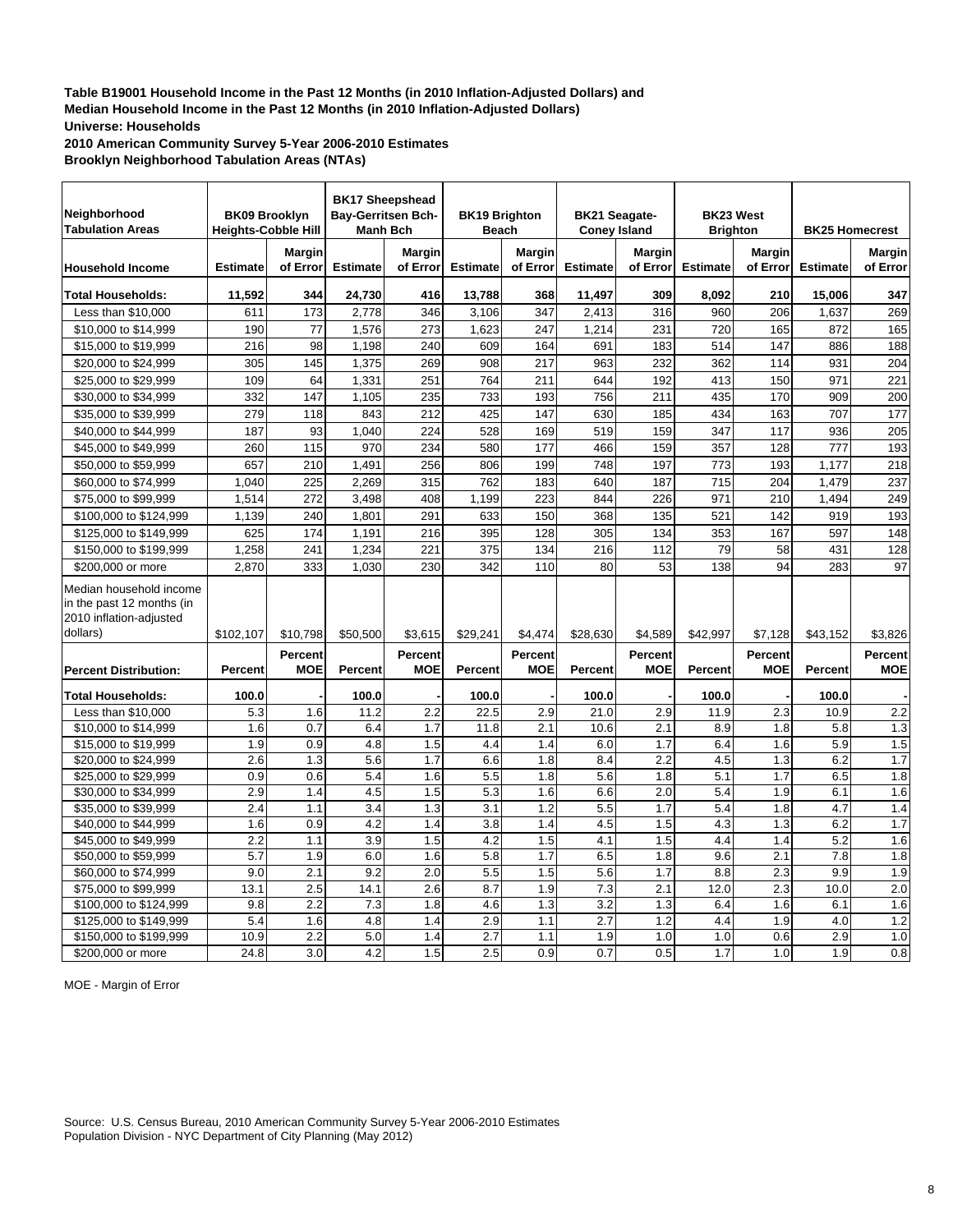**2010 American Community Survey 5-Year 2006-2010 Estimates Brooklyn Neighborhood Tabulation Areas (NTAs)**

| Neighborhood<br><b>Tabulation Areas</b>                                                                                     | <b>BK26 Gravesend</b> |               | <b>BK27 Bath Beach</b> |               | <b>BK28 Bensonhurst</b><br>West |               | <b>BK29 Bensonhurst</b><br>East |               | <b>BK30 Dyker Heights</b> |          | <b>BK31 Bay Ridge</b> |               |
|-----------------------------------------------------------------------------------------------------------------------------|-----------------------|---------------|------------------------|---------------|---------------------------------|---------------|---------------------------------|---------------|---------------------------|----------|-----------------------|---------------|
|                                                                                                                             |                       | <b>Margin</b> |                        | <b>Margin</b> |                                 | <b>Margin</b> |                                 | <b>Margin</b> |                           | Margin   |                       | <b>Margin</b> |
| <b>Household Income</b>                                                                                                     | <b>Estimate</b>       | of Error      | <b>Estimate</b>        | of Error      | <b>Estimate</b>                 | of Error      | <b>Estimate</b>                 | of Error      | <b>Estimate</b>           | of Error | <b>Estimate</b>       | of Error      |
| <b>Total Households:</b>                                                                                                    | 11,011                | 230           | 10,314                 | 282           | 29,327                          | 454           | 21,777                          | 353           | 14,622                    | 308      | 34,575                | 472           |
| Less than \$10,000                                                                                                          | 1,213                 | 207           | 851                    | 178           | 2,310                           | 311           | 1,791                           | 257           | 853                       | 201      | 2.882                 | 337           |
| \$10,000 to \$14,999                                                                                                        | 892                   | 217           | 1,211                  | 223           | 2,370                           | 308           | 1,526                           | 246           | 746                       | 175      | 1,707                 | 260           |
| \$15,000 to \$19,999                                                                                                        | 662                   | 171           | 467                    | 137           | 1,758                           | 256           | 1,641                           | 268           | 814                       | 204      | 1,595                 | 259           |
| \$20,000 to \$24,999                                                                                                        | 1,115                 | 237           | 630                    | 162           | 2,089                           | 303           | 1,321                           | 242           | 763                       | 234      | 1,792                 | 301           |
| \$25,000 to \$29,999                                                                                                        | 778                   | 204           | 777                    | 199           | 2,311                           | 323           | 1,563                           | 274           | 942                       | 199      | 1,934                 | 281           |
| \$30,000 to \$34,999                                                                                                        | 729                   | 185           | 570                    | 164           | 1,907                           | 288           | 1,595                           | 272           | 854                       | 204      | 1,255                 | 224           |
| \$35,000 to \$39,999                                                                                                        | 532                   | 169           | 610                    | 177           | 1,836                           | 293           | 1,390                           | 251           | 673                       | 173      | 1,497                 | 253           |
| \$40,000 to \$44,999                                                                                                        | 569                   | 164           | 379                    | 137           | 1,301                           | 226           | 1,218                           | 244           | 530                       | 151      | 1,773                 | 270           |
| \$45,000 to \$49,999                                                                                                        | 485                   | 138           | 443                    | 151           | 1,338                           | 249           | 875                             | 206           | 754                       | 183      | 1,564                 | 267           |
| \$50,000 to \$59,999                                                                                                        | 892                   | 235           | 611                    | 162           | 2,463                           | 324           | 1,720                           | 282           | 1,351                     | 254      | 2,753                 | 338           |
| \$60,000 to \$74,999                                                                                                        | 696                   | 180           | 872                    | 218           | 2,625                           | 329           | 1,924                           | 270           | 1,483                     | 241      | 3,337                 | 370           |
| \$75,000 to \$99,999                                                                                                        | 887                   | 193           | 1,040                  | 205           | 2,586                           | 331           | 2,228                           | 288           | 1,655                     | 262      | 3,901                 | 389           |
| \$100,000 to \$124,999                                                                                                      | 521                   | 143           | 826                    | 184           | 1,797                           | 262           | 1,291                           | 220           | 1,046                     | 210      | 2,867                 | 334           |
| \$125,000 to \$149,999                                                                                                      | 351                   | 123           | 387                    | 125           | 1.031                           | 209           | 620                             | 148           | 925                       | 186      | 1.606                 | 250           |
| \$150,000 to \$199,999                                                                                                      | 400                   | 121           | 430                    | 119           | 999                             | 193           | 650                             | 161           | 919                       | 197      | 2,050                 | 277           |
| \$200,000 or more                                                                                                           | 289                   | 151           | 210                    | 84            | 606                             | 170           | 424                             | 128           | 314                       | 91       | 2.062                 | 283           |
| Median household income<br>in the past 12 months (in<br>2010 inflation-adjusted<br>dollars)<br><b>Percent Distribution:</b> | \$36.095              | \$5.136       | \$40.541               | \$6.380       | \$40.317                        | \$3.302       | \$40.252                        | \$3.287       | \$51,414                  | \$2.660  | \$52.340              | \$1.938       |
| <b>Total Households:</b>                                                                                                    | 100.0                 |               | 100.0                  |               | 100.0                           |               | 100.0                           |               | 100.0                     |          | 100.0                 |               |
| Less than \$10,000                                                                                                          | 11.0                  | 2.0           | 8.3                    | 1.7           | 7.9                             | 1.8           | 8.2                             | 1.7           | 5.8                       | 1.7      | 8.3                   | 1.8           |
| \$10,000 to \$14,999                                                                                                        | 8.1                   | 2.1           | 11.7                   | 2.2           | 8.1                             | 1.8           | 7.0                             | 1.7           | 5.1                       | 1.4      | 4.9                   | 1.4           |
| \$15,000 to \$19,999                                                                                                        | 6.0                   | 1.6           | 4.5                    | 1.3           | 6.0                             | 1.5           | 7.5                             | 1.8           | 5.6                       | 1.7      | 4.6                   | 1.4           |
| \$20,000 to \$24,999                                                                                                        | 10.1                  | 2.2           | 6.1                    | 1.6           | 7.1                             | 1.8           | 6.1                             | 1.6           | 5.2                       | 1.9      | 5.2                   | 1.6           |
| \$25,000 to \$29,999                                                                                                        | 7.1                   | 1.9           | 7.5                    | 2.0           | 7.9                             | 1.9           | 7.2                             | 1.8           | 6.4                       | 1.6      | 5.6                   | 1.5           |
| \$30,000 to \$34,999                                                                                                        | 6.6                   | 1.8           | 5.5                    | 1.6           | 6.5                             | 1.7           | 7.3                             | 1.8           | 5.8                       | 1.7      | 3.6                   | 1.2           |
| \$35,000 to \$39,999                                                                                                        | 4.8                   | 1.6           | 5.9                    | 1.7           | 6.3                             | 1.7           | 6.4                             | 1.7           | 4.6                       | 1.4      | 4.3                   | 1.4           |
| \$40,000 to \$44,999                                                                                                        | 5.2                   | 1.6           | 3.7                    | 1.3           | 4.4                             | 1.3           | 5.6                             | 1.6           | 3.6                       | 1.2      | 5.1                   | 1.4           |
| \$45,000 to \$49,999                                                                                                        | 4.4                   | 1.3           | 4.3                    | 1.5           | 4.6                             | 1.4           | 4.0                             | 1.4           | 5.2                       | 1.5      | 4.5                   | 1.4           |
| \$50,000 to \$59,999                                                                                                        | 8.1                   | 2.2           | 5.9                    | 1.6           | 8.4                             | 1.9           | 7.9                             | 1.9           | 9.2                       | 2.1      | 8.0                   | 1.8           |
| \$60,000 to \$74,999                                                                                                        | 6.3                   | 1.7           | 8.5                    | 2.1           | 9.0                             | 1.9           | 8.8                             | 1.8           | 10.1                      | 2.0      | 9.7                   | 2.0           |
| \$75,000 to \$99,999                                                                                                        | 8.1                   | 1.8           | 10.1                   | 2.0           | 8.8                             | 1.9           | 10.2                            | 1.9           | 11.3                      | 2.1      | 11.3                  | 2.1           |
| \$100,000 to \$124,999                                                                                                      | 4.7                   | 1.4           | 8.0                    | 1.8           | 6.1                             | 1.5           | 5.9                             | 1.5           | 7.2                       | 1.7      | 8.3                   | 1.8           |
| \$125,000 to \$149,999                                                                                                      | 3.2                   | 1.2           | 3.8                    | 1.2           | 3.5                             | 1.2           | 2.8                             | 1.0           | 6.3                       | 1.5      | 4.6                   | 1.3           |
| \$150,000 to \$199,999                                                                                                      | 3.6                   | 1.2           | 4.2                    | 1.2           | 3.4                             | 1.1           | 3.0                             | 1.1           | 6.3                       | 1.6      | 5.9                   | 1.5           |
| \$200,000 or more                                                                                                           | 2.6                   | 1.4           | 2.0                    | 0.8           | 2.1                             | 1.0           | 1.9                             | 0.9           | 2.1                       | 0.8      | 6.0                   | 1.5           |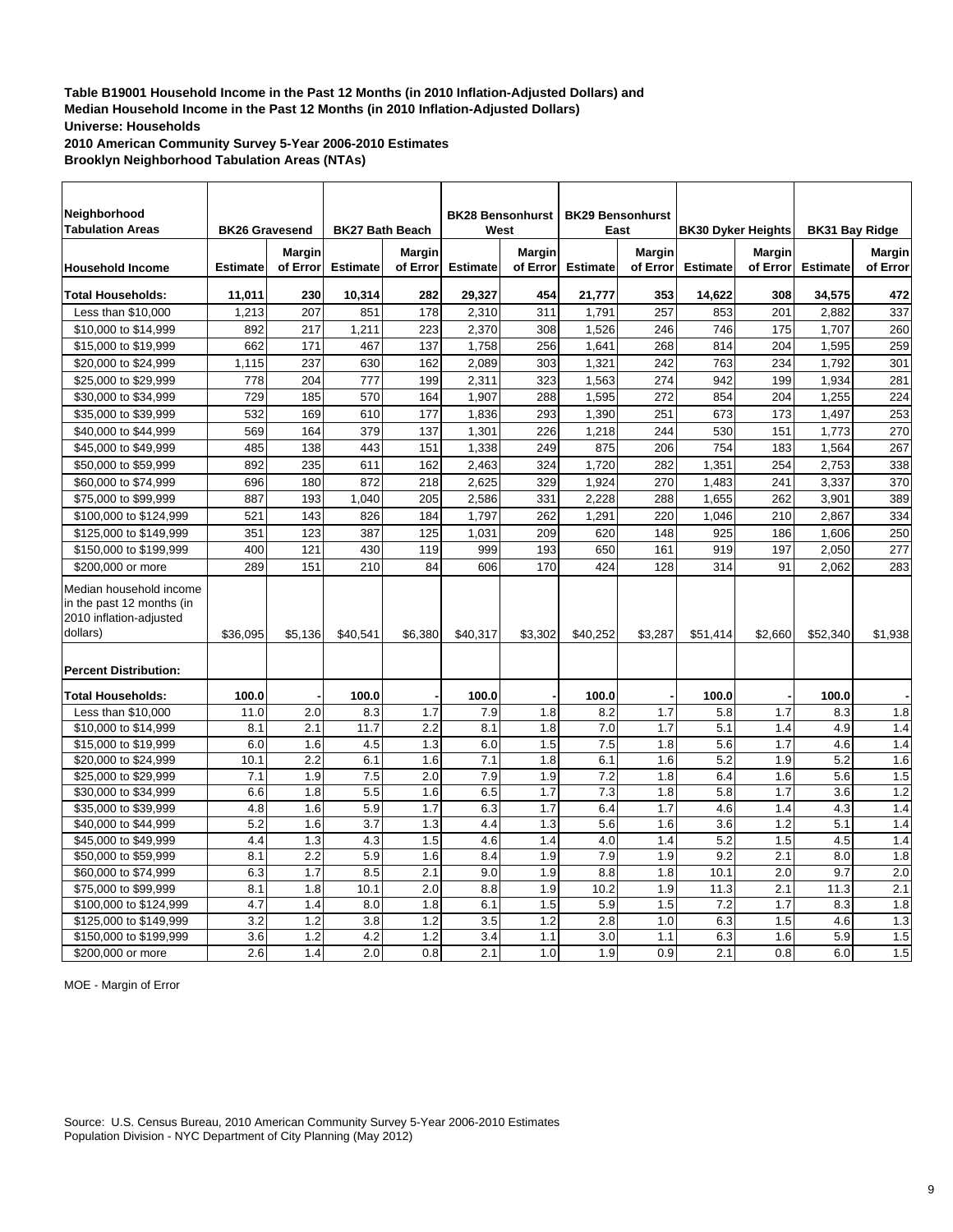**2010 American Community Survey 5-Year 2006-2010 Estimates Brooklyn Neighborhood Tabulation Areas (NTAs)**

| Neighborhood<br><b>Tabulation Areas</b>                                                                                     | <b>BK32 Sunset Park</b><br>West |               | <b>BK33 Carroll</b><br>Gardens-Columbia<br><b>Str-Red Hook</b> |               | <b>BK34 Sunset Park</b><br>East |               | <b>BK35 Stuyvesant</b><br><b>Heights</b> |               | <b>BK37 Park Slope-</b><br>Gowanus |               | <b>BK38 DUMBO-</b><br>Vingar HII-Dntwn<br><b>Brklyn-Boerum HII</b> |               |
|-----------------------------------------------------------------------------------------------------------------------------|---------------------------------|---------------|----------------------------------------------------------------|---------------|---------------------------------|---------------|------------------------------------------|---------------|------------------------------------|---------------|--------------------------------------------------------------------|---------------|
|                                                                                                                             |                                 | <b>Margin</b> |                                                                | <b>Margin</b> |                                 | <b>Margin</b> |                                          | <b>Margin</b> |                                    | <b>Margin</b> |                                                                    | <b>Margin</b> |
| <b>Household Income</b>                                                                                                     | <b>Estimate</b>                 | of Error      | <b>Estimate</b>                                                | of Error      | <b>Estimate</b>                 | of Error      | <b>Estimate</b>                          | of Error      | <b>Estimate</b>                    | of Error      | <b>Estimate</b>                                                    | of Error      |
| <b>Total Households:</b>                                                                                                    | 17,278                          | 321           | 17,840                                                         | 371           | 20,807                          | 323           | 23,820                                   | 507           | 30,893                             | 501           | 13,728                                                             | 319           |
| Less than \$10,000                                                                                                          | 1,978                           | 286           | 1,385                                                          | 254           | 2,474                           | 328           | 4,918                                    | 452           | 1,466                              | 282           | 1,861                                                              | 263           |
| \$10,000 to \$14,999                                                                                                        | 1,121                           | 227           | 1,106                                                          | 244           | 1,780                           | 292           | 1,724                                    | 290           | 1,138                              | 263           | 671                                                                | 179           |
| \$15,000 to \$19,999                                                                                                        | 1,044                           | 217           | 547                                                            | 156           | 1,777                           | 282           | 1,704                                    | 283           | 822                                | 185           | 489                                                                | 150           |
| \$20,000 to \$24,999                                                                                                        | 1,362                           | 271           | 656                                                            | 179           | 1,818                           | 301           | 1,360                                    | 262           | 766                                | 203           | 641                                                                | 150           |
| \$25,000 to \$29,999                                                                                                        | 1,103                           | 218           | 664                                                            | 185           | 1,562                           | 279           | 1,258                                    | 252           | 523                                | 144           | 487                                                                | 153           |
| \$30,000 to \$34,999                                                                                                        | 988                             | 222           | 497                                                            | 169           | 1,128                           | 222           | 914                                      | 211           | 911                                | 211           | 575                                                                | 158           |
| \$35,000 to \$39,999                                                                                                        | 930                             | 210           | 503                                                            | 144           | 1,188                           | 236           | 820                                      | 189           | 503                                | 146           | 373                                                                | 127           |
| \$40,000 to \$44,999                                                                                                        | 836                             | 184           | 591                                                            | 190           | 1,089                           | 220           | 1,381                                    | 269           | 916                                | 193           | 512                                                                | 159           |
| \$45,000 to \$49,999                                                                                                        | 634                             | 162           | 485                                                            | 157           | 690                             | 176           | 997                                      | 217           | 1,236                              | 250           | 374                                                                | 122           |
| \$50,000 to \$59,999                                                                                                        | 1,622                           | 278           | 1,306                                                          | 280           | 1,601                           | 270           | 1,766                                    | 298           | 2,165                              | 313           | 784                                                                | 181           |
| \$60,000 to \$74,999                                                                                                        | 1,667                           | 278           | 1,207                                                          | 245           | 1,846                           | 291           | 1,845                                    | 304           | 2,593                              | 330           | 1,032                                                              | 222           |
| \$75,000 to \$99,999                                                                                                        | 1,676                           | 256           | 2,297                                                          | 301           | 1,711                           | 270           | 2,334                                    | 329           | 4,010                              | 418           | 1,295                                                              | 230           |
| \$100,000 to \$124,999                                                                                                      | 962                             | 206           | 1,779                                                          | 273           | 976                             | 217           | 1,034                                    | 211           | 3,714                              | 410           | 975                                                                | 201           |
| \$125,000 to \$149,999                                                                                                      | 503                             | 151           | 1.463                                                          | 258           | 416                             | 133           | 740                                      | 183           | 2.140                              | 304           | 805                                                                | 165           |
| \$150,000 to \$199,999                                                                                                      | 597                             | 171           | 1,302                                                          | 235           | 539                             | 140           | 680                                      | 176           | 2,929                              | 361           | 1,177                                                              | 209           |
| \$200,000 or more                                                                                                           | 255                             | 102           | 2,052                                                          | 285           | 212                             | 84            | 345                                      | 133           | 5.061                              | 409           | 1.677                                                              | 235           |
| Median household income<br>in the past 12 months (in<br>2010 inflation-adjusted<br>dollars)<br><b>Percent Distribution:</b> | \$40,676                        | \$4,338       | \$69,776                                                       | \$5,714       | \$34,399                        | \$3,601       | \$35,195                                 | \$5,137       | \$84,006                           | \$3,772       | \$60.940                                                           | \$5,660       |
|                                                                                                                             |                                 |               |                                                                |               |                                 |               |                                          |               |                                    |               |                                                                    |               |
| <b>Total Households:</b>                                                                                                    | 100.0<br>11.4                   | 2.2           | 100.0<br>7.8                                                   | 1.9           | 100.0<br>11.9                   | 2.3           | 100.0<br>20.6                            | 2.8           | 100.0<br>4.7                       | 1.6           | 100.0<br>13.6                                                      | 2.2           |
| Less than \$10,000<br>\$10,000 to \$14,999                                                                                  | 6.5                             | 1.7           | 6.2                                                            | 1.8           | 8.6                             | 2.0           | 7.2                                      | 1.9           | 3.7                                | 1.5           | 4.9                                                                | 1.5           |
| \$15,000 to \$19,999                                                                                                        | 6.0                             | 1.6           | 3.1                                                            | 1.2           | 8.5                             | 1.9           | 7.2                                      | 1.8           | 2.7                                | 1.1           | 3.6                                                                | 1.3           |
| \$20,000 to \$24,999                                                                                                        | 7.9                             | 2.1           | 3.7                                                            | 1.3           | 8.7                             | 2.1           | 5.7                                      | 1.7           | 2.5                                | 1.2           | 4.7                                                                | 1.3           |
| \$25,000 to \$29,999                                                                                                        | 6.4                             | 1.7           | 3.7                                                            | 1.4           | 7.5                             | 1.9           | 5.3                                      | 1.6           | 1.7                                | 0.8           | 3.5                                                                | 1.3           |
| \$30,000 to \$34,999                                                                                                        | 5.7                             | 1.7           | 2.8                                                            | 1.3           | 5.4                             | 1.5           | 3.8                                      | 1.4           | 2.9                                | 1.2           | 4.2                                                                | 1.3           |
| \$35,000 to \$39,999                                                                                                        | 5.4                             | 1.6           | 2.8                                                            | 1.1           | 5.7                             | 1.6           | 3.4                                      | 1.2           | 1.6                                | 0.8           | 2.7                                                                | 1.1           |
| \$40,000 to \$44,999                                                                                                        | 4.8                             | 1.4           | 3.3                                                            | 1.4           | 5.2                             | 1.5           | 5.8                                      | 1.7           | 3.0                                | 1.1           | 3.7                                                                | 1.4           |
| \$45,000 to \$49,999                                                                                                        | 3.7                             | 1.2           | 2.7                                                            | 1.2           | 3.3                             | 1.2           | 4.2                                      | 1.4           | 4.0                                | 1.4           | 2.7                                                                | 1.0           |
| \$50,000 to \$59,999                                                                                                        | 9.4                             | 2.1           | 7.3                                                            | 2.1           | 7.7                             | 1.9           | 7.4                                      | 1.9           | 7.0                                | 1.8           | 5.7                                                                | 1.5           |
| \$60,000 to \$74,999                                                                                                        | 9.6                             | 2.1           | 6.8                                                            | 1.8           | 8.9                             | 2.0           | 7.7                                      | 2.0           | 8.4                                | 1.9           | 7.5                                                                | 1.9           |
| \$75,000 to \$99,999                                                                                                        | 9.7                             | 1.9           | 12.9                                                           | 2.2           | 8.2                             | 1.9           | 9.8                                      | 2.1           | 13.0                               | 2.3           | 9.4                                                                | 1.9           |
| \$100,000 to \$124,999                                                                                                      | 5.6                             | 1.6           | 10.0                                                           | 2.0           | 4.7                             | 1.5           | 4.3                                      | 1.4           | 12.0                               | 2.3           | 7.1                                                                | 1.7           |
| \$125,000 to \$149,999                                                                                                      | 2.9                             | 1.1           | 8.2                                                            | 1.9           | 2.0                             | 0.9           | 3.1                                      | 1.2           | 6.9                                | 1.7           | 5.9                                                                | 1.4           |
| \$150,000 to \$199,999                                                                                                      | 3.5                             | 1.3           | 7.3                                                            | 1.7           | 2.6                             | 1.0           | 2.9                                      | 1.1           | 9.5                                | 2.0           | 8.6                                                                | 1.8           |
| \$200,000 or more                                                                                                           | 1.5                             | 0.8           | 11.5                                                           | 2.1           | 1.0                             | 0.6           | 1.4                                      | 0.9           | 16.4                               | 2.3           | 12.2                                                               | 2.0           |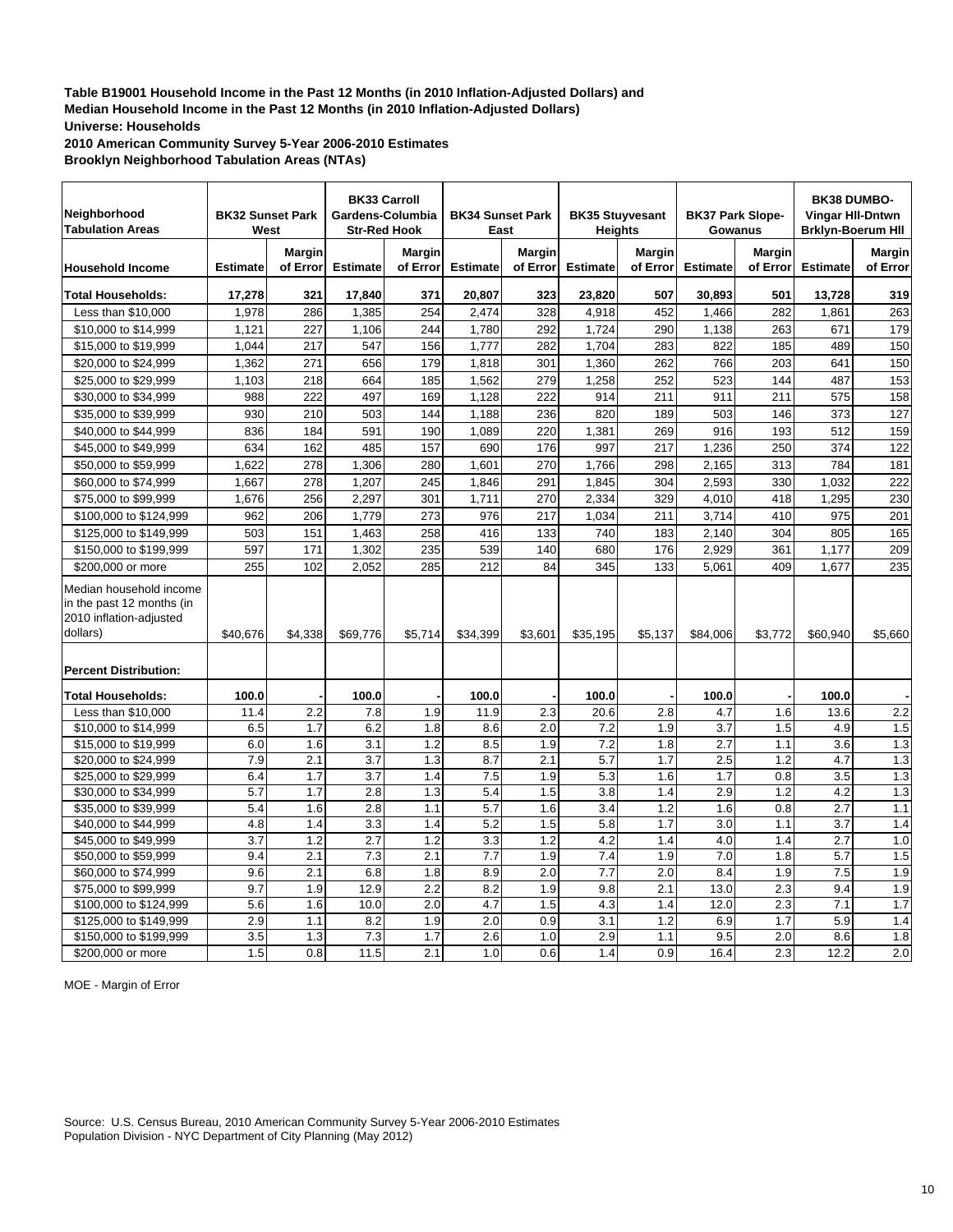**2010 American Community Survey 5-Year 2006-2010 Estimates Brooklyn Neighborhood Tabulation Areas (NTAs)**

| Neighborhood<br><b>Tabulation Areas</b>                                                     | <b>BK40 Windsor</b><br><b>Terrace</b> |               | <b>BK41 Kensington-</b><br>Ocean Parkway |               | <b>BK42 Flatbush</b> |            | <b>BK43 Midwood</b> |               | <b>BK44 Madison</b> |               | <b>BK45 Georgetwn-</b><br><b>Marine Pk-Bergen</b><br><b>Bch-Mill Basin</b> |               |
|---------------------------------------------------------------------------------------------|---------------------------------------|---------------|------------------------------------------|---------------|----------------------|------------|---------------------|---------------|---------------------|---------------|----------------------------------------------------------------------------|---------------|
|                                                                                             |                                       | <b>Margin</b> |                                          | <b>Margin</b> |                      | Margin     |                     | <b>Margin</b> |                     | <b>Margin</b> |                                                                            | <b>Margin</b> |
| <b>Household Income</b>                                                                     | <b>Estimate</b>                       | of Error      | <b>Estimate</b>                          | of Error      | <b>Estimate</b>      | of Error   | <b>Estimate</b>     | of Error      | <b>Estimate</b>     | of Error      | <b>Estimate</b>                                                            | of Error      |
| <b>Total Households:</b>                                                                    | 9,612                                 | 202           | 12,284                                   | 279           | 37,738               | 485        | 18,590              | 319           | 14,471              | 255           | 16,055                                                                     | 284           |
| Less than \$10,000                                                                          | 716                                   | 207           | 1,231                                    | 249           | 4,804                | 473        | 2,596               | 315           | 1,257               | 210           | 678                                                                        | 161           |
| \$10,000 to \$14,999                                                                        | 400                                   | 130           | 947                                      | 198           | 2,678                | 354        | 1,161               | 201           | 1,016               | 172           | 432                                                                        | 140           |
| \$15,000 to \$19,999                                                                        | 454                                   | 143           | 978                                      | 223           | 2,273                | 353        | 1,031               | 201           | 940                 | 206           | 586                                                                        | 176           |
| \$20,000 to \$24,999                                                                        | 272                                   | 128           | 627                                      | 170           | 1,911                | 310        | 941                 | 202           | 862                 | 205           | 441                                                                        | 144           |
| \$25,000 to \$29,999                                                                        | 221                                   | 88            | 627                                      | 164           | 2,257                | 362        | 954                 | 200           | 451                 | 133           | 466                                                                        | 138           |
| \$30,000 to \$34,999                                                                        | 340                                   | 149           | 749                                      | 206           | 2.256                | 349        | 878                 | 205           | 1.006               | 235           | 563                                                                        | 177           |
| \$35,000 to \$39,999                                                                        | 302                                   | 112           | 596                                      | 189           | 2,099                | 326        | 782                 | 195           | 582                 | 161           | 587                                                                        | 168           |
| \$40,000 to \$44,999                                                                        | 433                                   | 140           | 766                                      | 188           | 1,578                | 311        | 820                 | 207           | 541                 | 147           | 693                                                                        | 175           |
| \$45,000 to \$49,999                                                                        | 282                                   | 114           | 506                                      | 157           | 1.695                | 333        | 479                 | 153           | 481                 | 142           | 419                                                                        | 144           |
| \$50,000 to \$59,999                                                                        | 626                                   | 175           | 1,058                                    | 263           | 3,504                | 440        | 1,473               | 260           | 1,077               | 235           | 1,210                                                                      | 230           |
| \$60,000 to \$74,999                                                                        | 799                                   | 182           | 1,029                                    | 202           | 3,308                | 420        | 1,461               | 251           | 1,298               | 230           | 1,302                                                                      | 241           |
| \$75,000 to \$99,999                                                                        | 1,590                                 | 248           | 1,353                                    | 245           | 4,041                | 450        | 2,010               | 291           | 1,683               | 257           | 2,730                                                                      | 325           |
| \$100,000 to \$124,999                                                                      | 1,037                                 | 200           | 709                                      | 185           | 2,249                | 327        | 1,399               | 243           | 1,256               | 218           | 2,225                                                                      | 313           |
| \$125,000 to \$149,999                                                                      | 694                                   | 175           | 422                                      | 134           | 1,166                | 231        | 723                 | 166           | 835                 | 197           | 1,279                                                                      | 221           |
| \$150,000 to \$199,999                                                                      | 706                                   | 157           | 367                                      | 137           | 1,049                | 212        | 1,047               | 205           | 574                 | 140           | 1,398                                                                      | 247           |
| \$200,000 or more                                                                           | 740                                   | 181           | 319                                      | 122           | 870                  | 182        | 835                 | 158           | 612                 | 153           | 1,046                                                                      | 201           |
| Median household income<br>in the past 12 months (in<br>2010 inflation-adjusted<br>dollars) | \$69,512                              | \$6,269       | \$42,526                                 | \$4,170       | \$41,873             | \$3,477    | \$46,378            | \$6,192       | \$50,462            | \$4,727       | \$78.574                                                                   | \$3,995       |
| <b>Percent Distribution:</b>                                                                |                                       |               |                                          |               |                      |            |                     |               |                     |               |                                                                            |               |
| <b>Total Households:</b>                                                                    | 100.0                                 |               | 100.0                                    |               | 100.0                |            | 100.0               |               | 100.0               |               | 100.0                                                                      |               |
| Less than \$10,000                                                                          | 7.4                                   | 2.1           | 10.0                                     | 2.2           | 12.7                 | 2.4        | 14.0                | 2.3           | 8.7                 | 1.7           | 4.2                                                                        | 1.3           |
| \$10,000 to \$14,999                                                                        | 4.2                                   | 1.3           | 7.7                                      | 1.8           | 7.1                  | 1.8        | 6.2                 | 1.5           | 7.0                 | 1.4           | 2.7                                                                        | 1.1           |
| \$15,000 to \$19,999                                                                        | 4.7                                   | 1.5           | 8.0                                      | 2.0           | 6.0                  | 1.8        | 5.5                 | 1.5           | 6.5                 | 1.7           | 3.6                                                                        | 1.4           |
| \$20,000 to \$24,999                                                                        | 2.8                                   | 1.3           | 5.1                                      | 1.5           | 5.1                  | 1.6        | 5.1                 | 1.5           | 6.0                 | 1.7           | 2.7                                                                        | 1.1           |
| \$25,000 to \$29,999                                                                        | 2.3                                   | 0.9           | 5.1                                      | 1.5           | 6.0                  | 1.9        | 5.1                 | 1.5           | 3.1                 | 1.1           | 2.9                                                                        | 1.1           |
| \$30,000 to \$34,999                                                                        | 3.5                                   | 1.5           | 6.1                                      | 1.9           | 6.0                  | 1.8        | 4.7                 | 1.5           | 7.0                 | 1.9           | 3.5                                                                        | 1.4           |
| \$35,000 to \$39,999                                                                        | 3.1                                   | 1.1           | 4.9                                      | 1.7           | 5.6                  | 1.7        | 4.2                 | 1.4           | 4.0                 | 1.3           | 3.7                                                                        | 1.3           |
| \$40,000 to \$44,999                                                                        | 4.5                                   | 1.4           | 6.2                                      | 1.7           | 4.2                  | 1.6        | 4.4                 | 1.5           | 3.7                 | 1.2           | 4.3                                                                        | 1.4           |
| \$45,000 to \$49,999                                                                        | 2.9                                   | 1.2           | 4.1                                      | 1.4           | 4.5                  | 1.7        | 2.6                 | 1.1           | 3.3                 | 1.2           | 2.6                                                                        | 1.1           |
| \$50,000 to \$59,999                                                                        | 6.5                                   | 1.8           | 8.6                                      | 2.4           | 9.3                  | 2.3        | 7.9                 | 1.9           | 7.4                 | 1.9           | 7.5                                                                        | 1.8           |
| \$60,000 to \$74,999                                                                        | 8.3                                   | 1.9           | 8.4                                      | 1.8           | 8.8                  | 2.2        | $\overline{7.9}$    | 1.8           | 9.0                 | 1.9           | 8.1                                                                        | 1.9           |
| \$75,000 to \$99,999                                                                        | 16.5                                  | 2.5           | 11.0                                     | 2.2           | 10.7                 | 2.3        | 10.8                | 2.1           | 11.6                | 2.1           | 17.0                                                                       | 2.5           |
| \$100,000 to \$124,999                                                                      | 10.8                                  | 2.0           | 5.8                                      | 1.7           | 6.0                  | 1.7        | 7.5                 | 1.8           | 8.7                 | 1.8           | 13.9                                                                       | 2.4           |
| \$125,000 to \$149,999                                                                      | 7.2<br>7.3                            | 1.8<br>1.6    | 3.4<br>3.0                               | 1.2<br>1.2    | 3.1<br>2.8           | 1.2<br>1.1 | 3.9<br>5.6          | 1.2<br>1.5    | 5.8<br>4.0          | 1.6<br>1.2    | 8.0<br>8.7                                                                 | 1.7<br>1.9    |
| \$150,000 to \$199,999<br>\$200,000 or more                                                 | 7.7                                   | 1.8           | 2.6                                      | 1.1           | 2.3                  | 0.9        | 4.5                 | 1.2           | 4.2                 | 1.3           | 6.5                                                                        | 1.6           |
|                                                                                             |                                       |               |                                          |               |                      |            |                     |               |                     |               |                                                                            |               |

MOE - Margin of Error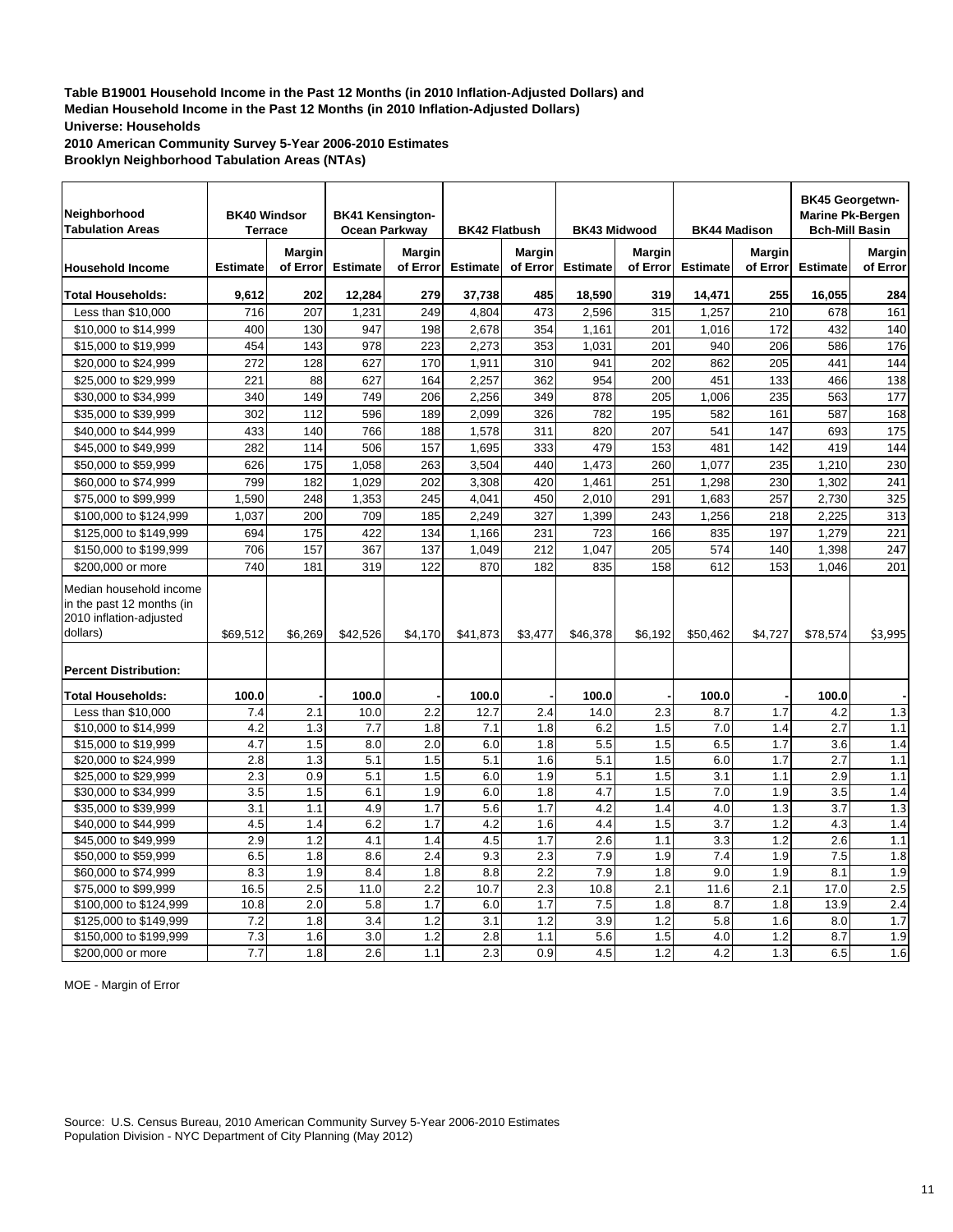**2010 American Community Survey 5-Year 2006-2010 Estimates Brooklyn Neighborhood Tabulation Areas (NTAs)**

| Neighborhood<br><b>Tabulation Areas</b>                                                                                     | <b>BK46 Ocean</b><br><b>Parkway South</b> |                    | <b>BK50 Canarsie</b> |                    | <b>BK58 Flatlands</b> |                           | <b>Lefferts Gardens-</b><br>Wingate | <b>BK60 Prospect</b>      | <b>Heights North</b> | <b>BK61 Crown</b>  | <b>BK63 Crown</b><br><b>Heights South</b> |                           |
|-----------------------------------------------------------------------------------------------------------------------------|-------------------------------------------|--------------------|----------------------|--------------------|-----------------------|---------------------------|-------------------------------------|---------------------------|----------------------|--------------------|-------------------------------------------|---------------------------|
| <b>Household Income</b>                                                                                                     | <b>Estimate</b>                           | Margin<br>of Error | <b>Estimate</b>      | Margin<br>of Error | <b>Estimate</b>       | <b>Margin</b><br>of Error | <b>Estimate</b>                     | <b>Margin</b><br>of Error | <b>Estimate</b>      | Margin<br>of Error | <b>Estimate</b>                           | <b>Margin</b><br>of Error |
| <b>Total Households:</b>                                                                                                    | 6,644                                     | 236                | 27,476               | 459                | 23,233                | 331                       | 25,866                              | 433                       | 40,486               | 613                | 14,813                                    | 259                       |
| Less than \$10,000                                                                                                          | 700                                       | 157                | 2,369                | 306                | 1.702                 | 249                       | 3,057                               | 387                       | 7,582                | 570                | 2.009                                     | 285                       |
| \$10,000 to \$14,999                                                                                                        | 288                                       | 114                | 947                  | 199                | 905                   | 188                       | 1,739                               | 301                       | 3,253                | 372                | 1,171                                     | 236                       |
| \$15,000 to \$19,999                                                                                                        | 425                                       | 123                | 1,011                | 205                | 799                   | 190                       | 1,662                               | 299                       | 2,881                | 385                | 1,115                                     | 222                       |
| \$20,000 to \$24,999                                                                                                        | 355                                       | 116                | 1,077                | 217                | 1,159                 | 244                       | 1,533                               | 303                       | 2,032                | 311                | 1,088                                     | 232                       |
| \$25,000 to \$29,999                                                                                                        | 298                                       | 107                | 1,085                | 217                | 810                   | 191                       | 1,630                               | 312                       | 2,377                | 356                | 1,006                                     | 219                       |
| \$30,000 to \$34,999                                                                                                        | 223                                       | 83                 | 1,307                | 259                | 1,217                 | 247                       | 1,671                               | 315                       | 2,349                | 347                | 790                                       | 204                       |
| \$35,000 to \$39,999                                                                                                        | 365                                       | 120                | 1,183                | 245                | 1,019                 | 211                       | 1,816                               | 321                       | 2,534                | 383                | 700                                       | 194                       |
| \$40,000 to \$44,999                                                                                                        | 392                                       | 141                | 1,329                | 256                | 1,101                 | 219                       | 1,288                               | 266                       | 2,152                | 334                | 605                                       | 164                       |
| \$45,000 to \$49,999                                                                                                        | 293                                       | 115                | 1,377                | 253                | 834                   | 207                       | 1,091                               | 243                       | 1,721                | 291                | 760                                       | 193                       |
| \$50,000 to \$59,999                                                                                                        | 413                                       | 126                | 2,106                | 306                | 1,881                 | 294                       | 2,321                               | 338                       | 3,049                | 407                | 847                                       | 208                       |
| \$60,000 to \$74,999                                                                                                        | 933                                       | 195                | 3,203                | 379                | 2,784                 | 337                       | 2,650                               | 394                       | 3,238                | 415                | 1,433                                     | 269                       |
| \$75,000 to \$99,999                                                                                                        | 619                                       | 149                | 4,114                | 429                | 3,603                 | 400                       | 2,509                               | 365                       | 3,251                | 404                | 1,417                                     | 272                       |
| \$100,000 to \$124,999                                                                                                      | 593                                       | 153                | 2,628                | 345                | 2,326                 | 302                       | 1,223                               | 259                       | 1,838                | 298                | 684                                       | 186                       |
| \$125,000 to \$149,999                                                                                                      | 262                                       | 89                 | 1,565                | 256                | 1,446                 | 243                       | 712                                 | 207                       | 1,004                | 217                | 594                                       | 184                       |
| \$150,000 to \$199,999                                                                                                      | 177                                       | 83                 | 1,356                | 243                | 1,164                 | 221                       | 607                                 | 162                       | 787                  | 181                | 336                                       | 124                       |
| \$200,000 or more                                                                                                           | 308                                       | 98                 | 819                  | 199                | 483                   | 151                       | 357                                 | 131                       | 438                  | 144                | 258                                       | 119                       |
| Median household income<br>in the past 12 months (in<br>2010 inflation-adjusted<br>dollars)<br><b>Percent Distribution:</b> | \$49,710                                  | \$6,859            | \$54,874             | \$2,580            | \$60,681              | \$2,874                   | \$39,518                            | \$2,898                   | \$34,508             | \$2,397            | \$36.625                                  | \$4,853                   |
| <b>Total Households:</b>                                                                                                    | 100.0                                     |                    | 100.0                |                    | 100.0                 |                           | 100.0                               |                           | 100.0                |                    | 100.0                                     |                           |
| Less than \$10,000                                                                                                          | 10.5                                      | 1.9                | 8.6                  | 1.8                | 7.3                   | 1.6                       | 11.8                                | 2.4                       | 18.7                 | 2.8                | 13.6                                      | 2.3                       |
| \$10,000 to \$14,999                                                                                                        | 4.3                                       | 1.4                | 3.4                  | 1.2                | 3.9                   | 1.2                       | 6.7                                 | 1.9                       | 8.0                  | 1.8                | 7.9                                       | 1.9                       |
| \$15,000 to \$19,999                                                                                                        | 6.4                                       | 1.5                | 3.7                  | 1.2                | 3.4                   | 1.2                       | 6.4                                 | 1.8                       | 7.1                  | 1.9                | 7.5                                       | 1.8                       |
| \$20,000 to \$24,999                                                                                                        | 5.3                                       | 1.4                | 3.9                  | 1.3                | 5.0                   | 1.6                       | 5.9                                 | 1.9                       | 5.0                  | 1.5                | 7.3                                       | 1.9                       |
| \$25,000 to \$29,999                                                                                                        | 4.5                                       | 1.3                | 3.9                  | 1.3                | 3.5                   | 1.2                       | 6.3                                 | 1.9                       | 5.9                  | 1.8                | 6.8                                       | 1.8                       |
| \$30,000 to \$34,999                                                                                                        | 3.4                                       | 1.0                | 4.8                  | 1.6                | 5.2                   | 1.6                       | 6.5                                 | 2.0                       | 5.8                  | 1.7                | 5.3                                       | 1.7                       |
| \$35,000 to \$39,999                                                                                                        | 5.5                                       | 1.5                | 4.3                  | 1.5                | 4.4                   | 1.4                       | 7.0                                 | 2.0                       | 6.3                  | 1.9                | 4.7                                       | 1.6                       |
| \$40,000 to \$44,999                                                                                                        | 5.9                                       | 1.7                | 4.8                  | 1.5                | 4.7                   | 1.4                       | 5.0                                 | 1.6                       | 5.3                  | 1.7                | 4.1                                       | 1.3                       |
| \$45,000 to \$49,999                                                                                                        | 4.4                                       | 1.4                | 5.0                  | 1.5                | 3.6                   | 1.4                       | 4.2                                 | 1.5                       | 4.3                  | 1.4                | 5.1                                       | 1.6                       |
| \$50,000 to \$59,999                                                                                                        | 6.2                                       | 1.5                | 7.7                  | 1.8                | 8.1                   | 1.9                       | 9.0                                 | 2.1                       | 7.5                  | 2.0                | 5.7                                       | 1.7                       |
| \$60,000 to \$74,999                                                                                                        | 14.0                                      | 2.4                | 11.7                 | 2.3                | 12.0                  | 2.2                       | 10.2                                | 2.4                       | 8.0                  | 2.1                | 9.7                                       | 2.2                       |
| \$75,000 to \$99,999                                                                                                        | 9.3                                       | 1.8                | 15.0                 | 2.6                | 15.5                  | 2.6                       | 9.7                                 | 2.3                       | 8.0                  | 2.0                | 9.6                                       | 2.2                       |
| \$100,000 to \$124,999                                                                                                      | 8.9                                       | 1.9                | 9.6                  | 2.1                | 10.0                  | 2.0                       | 4.7                                 | 1.6                       | 4.5                  | 1.5                | 4.6                                       | 1.5                       |
| \$125,000 to \$149,999                                                                                                      | 3.9                                       | 1.1                | 5.7                  | 1.5                | 6.2                   | 1.6                       | 2.8                                 | 1.3                       | 2.5                  | 1.1                | 4.0                                       | 1.5                       |
| \$150,000 to \$199,999                                                                                                      | 2.7                                       | 1.0                | 4.9                  | 1.5                | 5.0                   | 1.4                       | 2.3                                 | 1.0                       | 1.9                  | 0.9                | 2.3                                       | 1.0                       |
| \$200,000 or more                                                                                                           | 4.6                                       | 1.2                | 3.0                  | 1.2                | 2.1                   | 1.0                       | 1.4                                 | 0.8                       | 1.1                  | 0.7                | 1.7                                       | 1.0                       |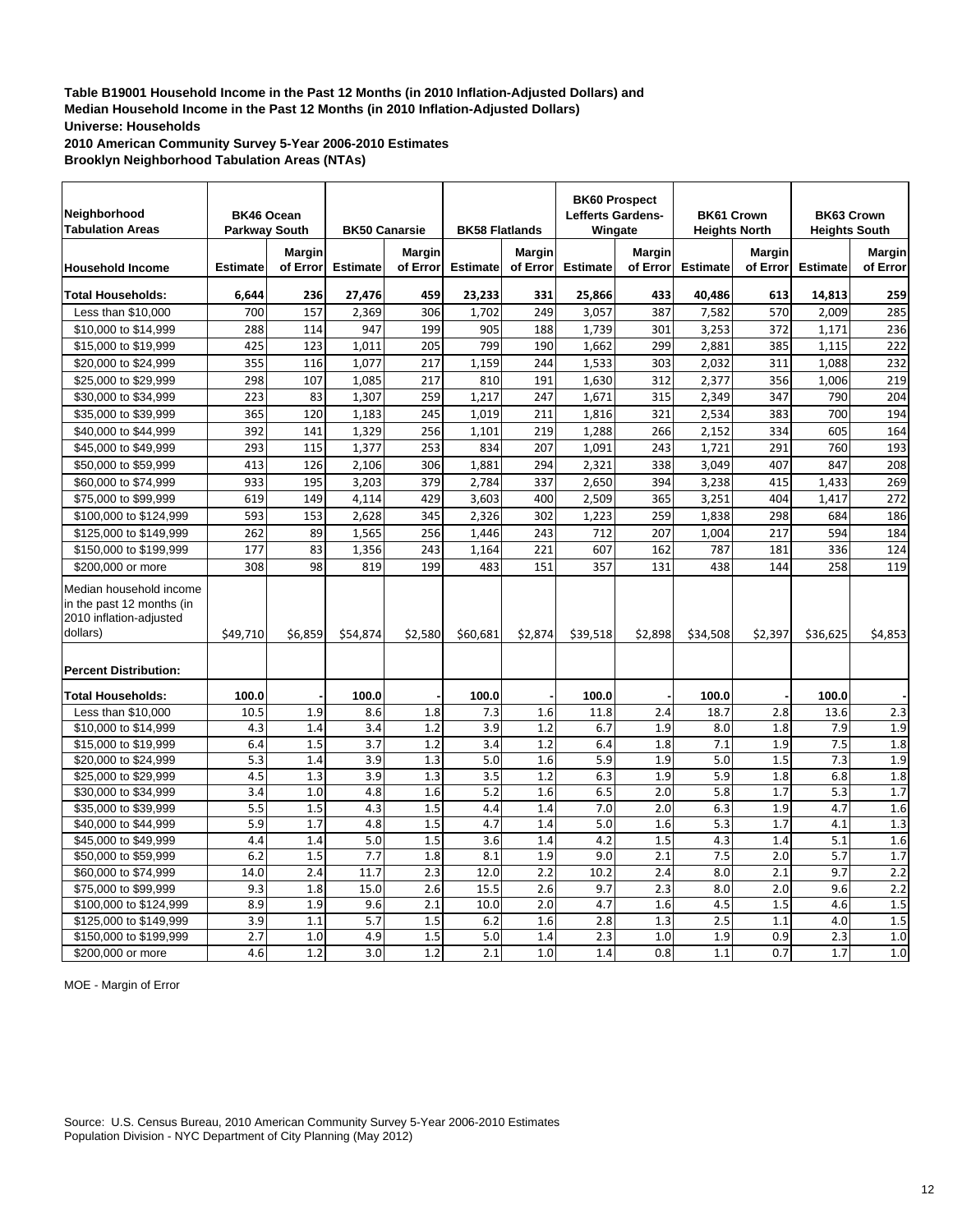**2010 American Community Survey 5-Year 2006-2010 Estimates Brooklyn Neighborhood Tabulation Areas (NTAs)**

| Neighborhood<br><b>Tabulation Areas</b>                                                                                     | <b>BK64 Prospect</b><br><b>Heights</b> |                           | <b>BK68 Fort Greene</b> |                           | <b>BK69 Clinton Hill</b> |                           | <b>BK72 Williamsburg</b> |                           | <b>BK73 North Side-</b><br><b>South Side</b> |                    | <b>BK75 Bedford</b> |                    |
|-----------------------------------------------------------------------------------------------------------------------------|----------------------------------------|---------------------------|-------------------------|---------------------------|--------------------------|---------------------------|--------------------------|---------------------------|----------------------------------------------|--------------------|---------------------|--------------------|
| <b>Household Income</b>                                                                                                     | <b>Estimate</b>                        | <b>Margin</b><br>of Error | <b>Estimate</b>         | <b>Margin</b><br>of Error | <b>Estimate</b>          | <b>Margin</b><br>of Error | <b>Estimate</b>          | <b>Margin</b><br>of Error | <b>Estimate</b>                              | Margin<br>of Error | <b>Estimate</b>     | Margin<br>of Error |
| <b>Total Households:</b>                                                                                                    | 9,629                                  | 259                       | 10,817                  | 333                       | 14,868                   | 396                       | 8,475                    | 209                       | 17,364                                       | 408                | 23,326              | 490                |
| Less than \$10,000                                                                                                          | 530                                    | 174                       | 1,537                   | 249                       | 1,686                    | 278                       | 1,661                    | 243                       | 2,364                                        | 316                | 4,174               | 414                |
| \$10,000 to \$14,999                                                                                                        | 413                                    | 172                       | 727                     | 171                       | 847                      | 171                       | 1,561                    | 232                       | 1,480                                        | 251                | 2,243               | 308                |
| \$15,000 to \$19,999                                                                                                        | 256                                    | 126                       | 446                     | 151                       | 723                      | 166                       | 803                      | 199                       | 900                                          | 206                | 1.894               | 290                |
| \$20,000 to \$24,999                                                                                                        | 267                                    | 112                       | 591                     | 161                       | 655                      | 190                       | 537                      | 159                       | 1,104                                        | 230                | 1,486               | 282                |
| \$25,000 to \$29,999                                                                                                        | 312                                    | 118                       | 422                     | 152                       | 669                      | 193                       | 529                      | 149                       | 649                                          | 182                | 1,293               | 222                |
| \$30,000 to \$34,999                                                                                                        | 303                                    | 146                       | 499                     | 161                       | 579                      | 160                       | 510                      | 147                       | 771                                          | 195                | 1,447               | 264                |
| \$35,000 to \$39,999                                                                                                        | 303                                    | 132                       | 297                     | 117                       | 786                      | 183                       | 539                      | 163                       | 940                                          | 214                | 981                 | 211                |
| \$40,000 to \$44,999                                                                                                        | 220                                    | 101                       | 363                     | 142                       | 559                      | 154                       | 257                      | 110                       | 751                                          | 213                | 1,173               | 242                |
| \$45,000 to \$49,999                                                                                                        | 223                                    | 105                       | 387                     | 140                       | 430                      | 131                       | 240                      | 127                       | 457                                          | 155                | 704                 | 167                |
| \$50,000 to \$59,999                                                                                                        | 858                                    | 235                       | 583                     | 156                       | 1,106                    | 225                       | 469                      | 141                       | 1.177                                        | 237                | 1.819               | 282                |
| \$60,000 to \$74,999                                                                                                        | 931                                    | 207                       | 816                     | 199                       | 1,674                    | 275                       | 501                      | 147                       | 1,496                                        | 289                | 1,668               | 282                |
| \$75,000 to \$99,999                                                                                                        | 1,263                                  | 255                       | 1,098                   | 212                       | 1,673                    | 259                       | 362                      | 123                       | 1,904                                        | 291                | 2,096               | 315                |
| \$100,000 to \$124,999                                                                                                      | 1,141                                  | 243                       | 958                     | 215                       | 1,199                    | 207                       | 289                      | 142                       | 1,176                                        | 230                | 1,000               | 212                |
| \$125,000 to \$149,999                                                                                                      | 763                                    | 193                       | 611                     | 164                       | 739                      | 186                       | 61                       | 49                        | 779                                          | 190                | 467                 | 151                |
| \$150,000 to \$199,999                                                                                                      | 928                                    | 203                       | 745                     | 189                       | 823                      | 197                       | 77                       | 47                        | 834                                          | 195                | 528                 | 156                |
| \$200,000 or more                                                                                                           | 918                                    | 183                       | 737                     | 168                       | 720                      | 165                       | 79                       | 62                        | 582                                          | 141                | 353                 | 123                |
| Median household income<br>in the past 12 months (in<br>2010 inflation-adjusted<br>dollars)<br><b>Percent Distribution:</b> | \$77,357                               | \$6,549                   | \$51,196                | \$5,912                   | \$52,260                 | \$3,162                   | \$21,979                 | \$4,640                   | \$43,156                                     | \$5,675            | \$31,980            | \$3,029            |
| <b>Total Households:</b>                                                                                                    | 100.0                                  |                           | 100.0                   |                           | 100.0                    |                           | 100.0                    |                           | 100.0                                        |                    | 100.0               |                    |
| Less than \$10,000                                                                                                          | 5.5                                    | 1.8                       | 14.2                    | 2.4                       | 11.3                     | 2.2                       | 19.6                     | 2.6                       | 13.6                                         | 2.4                | 17.9                | 2.6                |
| \$10,000 to \$14,999                                                                                                        | 4.3                                    | 1.7                       | 6.7                     | 1.6                       | 5.7                      | 1.4                       | 18.4                     | 2.5                       | 8.5                                          | 1.9                | 9.6                 | 2.0                |
| \$15,000 to \$19,999                                                                                                        | 2.7                                    | 1.3                       | 4.1                     | 1.4                       | 4.9                      | 1.4                       | 9.5                      | 2.1                       | 5.2                                          | 1.6                | 8.1                 | 1.9                |
| \$20,000 to \$24,999                                                                                                        | 2.8                                    | 1.1                       | 5.5                     | 1.5                       | 4.4                      | 1.6                       | 6.3                      | 1.7                       | 6.4                                          | 1.7                | 6.4                 | 1.8                |
| \$25,000 to \$29,999                                                                                                        | 3.2                                    | 1.2                       | 3.9                     | 1.5                       | 4.5                      | 1.6                       | 6.2                      | 1.6                       | 3.7                                          | 1.4                | 5.5                 | 1.4                |
| \$30,000 to \$34,999                                                                                                        | 3.1                                    | 1.5                       | 4.6                     | 1.5                       | 3.9                      | 1.3                       | 6.0                      | 1.6                       | 4.4                                          | 1.5                | 6.2                 | 1.7                |
| \$35,000 to \$39,999                                                                                                        | 3.1                                    | 1.3                       | 2.7                     | 1.1                       | 5.3                      | 1.5                       | 6.4                      | 1.8                       | 5.4                                          | 1.6                | 4.2                 | 1.4                |
| \$40,000 to \$44,999                                                                                                        | 2.3                                    | 1.0                       | 3.4                     | 1.4                       | 3.8                      | 1.3                       | 3.0                      | 1.2                       | 4.3                                          | 1.6                | 5.0                 | 1.6                |
| \$45,000 to \$49,999                                                                                                        | 2.3                                    | 1.1                       | 3.6                     | 1.3                       | 2.9                      | 1.1                       | 2.8                      | 1.4                       | 2.6                                          | 1.2                | 3.0                 | 1.1                |
| \$50,000 to \$59,999                                                                                                        | 8.9                                    | 2.4                       | 5.4                     | 1.5                       | 7.4                      | 1.8                       | 5.5                      | 1.5                       | 6.8                                          | 1.8                | 7.8                 | 1.8                |
| \$60,000 to \$74,999                                                                                                        | 9.7                                    | 2.1                       | 7.5                     | 1.9                       | 11.3                     | 2.2                       | 5.9                      | 1.6                       | 8.6                                          | 2.2                | 7.2                 | 1.8                |
| \$75,000 to \$99,999                                                                                                        | 13.1                                   | 2.6                       | 10.2                    | 2.0                       | 11.3                     | 2.1                       | 4.3                      | 1.3                       | 11.0                                         | 2.2                | 9.0                 | 2.0                |
| \$100,000 to \$124,999                                                                                                      | 11.8                                   | 2.5                       | 8.9                     | 2.1                       | 8.1                      | 1.7                       | 3.4                      | 1.5                       | 6.8                                          | 1.7                | 4.3                 | 1.4                |
| \$125,000 to \$149,999                                                                                                      | 7.9                                    | 2.0                       | 5.6                     | 1.6                       | 5.0                      | 1.5                       | 0.7                      | 0.5                       | 4.5                                          | 1.4                | 2.0                 | 1.0                |
| \$150,000 to \$199,999                                                                                                      | 9.6                                    | 2.1                       | 6.9                     | 1.8                       | 5.5                      | 1.6                       | 0.9                      | 0.5                       | 4.8                                          | 1.5                | 2.3                 | 1.0                |
| \$200,000 or more                                                                                                           | 9.5                                    | 1.9                       | 6.8                     | 1.6                       | 4.8                      | 1.3                       | 0.9                      | 0.7                       | 3.4                                          | 1.1                | 1.5                 | 0.8                |

MOE - Margin of Error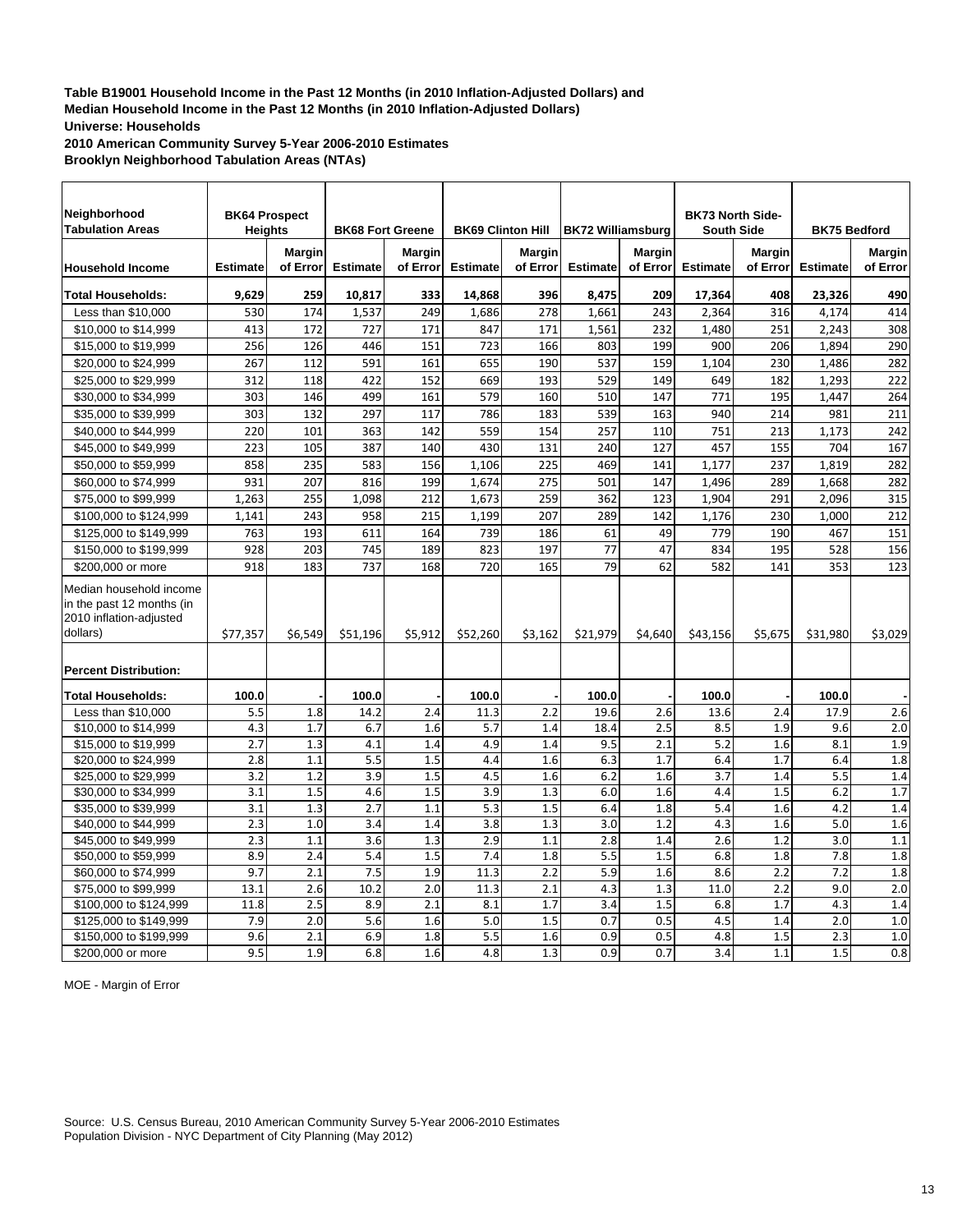**2010 American Community Survey 5-Year 2006-2010 Estimates Brooklyn Neighborhood Tabulation Areas (NTAs)**

| Neighborhood<br><b>Tabulation Areas</b>                                                                                     | <b>BK76 Greenpoint</b> |                           | <b>BK77 Bushwick</b><br><b>North</b> |                           |                 | <b>BK78 Bushwick</b><br>South | <b>BK79 Ocean Hill</b> |                           |                 | <b>BK81 Brownsville</b> |                 | <b>BK82 East New</b><br>York |
|-----------------------------------------------------------------------------------------------------------------------------|------------------------|---------------------------|--------------------------------------|---------------------------|-----------------|-------------------------------|------------------------|---------------------------|-----------------|-------------------------|-----------------|------------------------------|
| <b>Household Income</b>                                                                                                     | <b>Estimate</b>        | <b>Margin</b><br>of Error | <b>Estimate</b>                      | <b>Margin</b><br>of Error | <b>Estimate</b> | <b>Margin of</b><br>Error     | <b>Estimate</b>        | <b>Margin</b><br>of Error | <b>Estimate</b> | Margin of<br>Error      | <b>Estimate</b> | Margin of<br>Error           |
| <b>Total Households:</b>                                                                                                    | 15,010                 | 396                       | 18,461                               | 373                       | 23,593          | 499                           | 11,384                 | 332                       | 20,172          | 354                     | 30,749          | 476                          |
| Less than \$10,000                                                                                                          | 1.410                  | 250                       | 2,536                                | 327                       | 4.493           | 435                           | 2.497                  | 294                       | 5,306           | 447                     | 6,003           | 529                          |
| \$10,000 to \$14,999                                                                                                        | 714                    | 180                       | 1,672                                | 289                       | 2,016           | 321                           | 889                    | 183                       | 2,282           | 327                     | 2,314           | 330                          |
| \$15,000 to \$19,999                                                                                                        | 645                    | 171                       | 1,399                                | 266                       | 1,697           | 304                           | 764                    | 190                       | 1,716           | 290                     | 1,960           | 310                          |
| \$20,000 to \$24,999                                                                                                        | 652                    | 186                       | 1,246                                | 249                       | 1,889           | 306                           | 559                    | 160                       | 1,318           | 267                     | 2,122           | 334                          |
| \$25,000 to \$29,999                                                                                                        | 543                    | 157                       | 1,140                                | 243                       | 1,156           | 248                           | 751                    | 194                       | 1,350           | 245                     | 1,744           | 305                          |
| \$30,000 to \$34,999                                                                                                        | 887                    | 190                       | 1,184                                | 238                       | 1,339           | 276                           | 486                    | 161                       | 1,092           | 242                     | 1,897           | 321                          |
| \$35,000 to \$39,999                                                                                                        | 703                    | 181                       | 1,012                                | 228                       | 1,141           | 256                           | 784                    | 197                       | 970             | 210                     | 1,746           | 306                          |
| \$40,000 to \$44,999                                                                                                        | 767                    | 210                       | 1,259                                | 252                       | 1,106           | 232                           | 673                    | 175                       | 505             | 147                     | 1,518           | 276                          |
| \$45,000 to \$49,999                                                                                                        | 573                    | 156                       | 943                                  | 208                       | 1.001           | 229                           | 647                    | 185                       | 850             | 218                     | 1,240           | 286                          |
| \$50,000 to \$59,999                                                                                                        | 1.029                  | 217                       | 1,787                                | 282                       | 1,533           | 294                           | 723                    | 191                       | 1,335           | 275                     | 2,394           | 356                          |
| \$60,000 to \$74,999                                                                                                        | 1,721                  | 290                       | 1,526                                | 275                       | 2,000           | 314                           | 785                    | 189                       | 1,206           | 232                     | 2,948           | 385                          |
| \$75,000 to \$99,999                                                                                                        | 1,968                  | 305                       | 1,457                                | 263                       | 1,991           | 314                           | 763                    | 188                       | 1,179           | 226                     | 2,239           | 323                          |
| \$100,000 to \$124,999                                                                                                      | 1,319                  | 247                       | 658                                  | 189                       | 1,116           | 237                           | 544                    | 169                       | 448             | 155                     | 1,120           | 223                          |
| \$125,000 to \$149,999                                                                                                      | 688                    | 192                       | 276                                  | 122                       | 706             | 195                           | 248                    | 108                       | 244             | 107                     | 700             | 202                          |
| \$150,000 to \$199,999                                                                                                      | 795                    | 206                       | 235                                  | 107                       | 303             | 126                           | 108                    | 60                        | 273             | 119                     | 560             | 163                          |
| \$200,000 or more                                                                                                           | 596                    | 176                       | 131                                  | 80                        | 106             | 70                            | 163                    | 85                        | 98              | 71                      | 244             | 109                          |
| Median household income<br>in the past 12 months (in<br>2010 inflation-adjusted<br>dollars)<br><b>Percent Distribution:</b> | \$52,969               | \$3,419                   | \$35,264                             | \$3,603                   | \$32,037        | \$3,288                       | \$32,387               | \$5,498                   | \$22,967        | \$3,093                 | \$33.246        | \$2,651                      |
| <b>Total Households:</b>                                                                                                    | 100.0                  |                           | 100.0                                |                           | 100.0           |                               | 100.0                  |                           | 100.0           |                         | 100.0           |                              |
| Less than \$10,000                                                                                                          | 9.4                    | 2.0                       | 13.7                                 | 2.4                       | 19.0            | 2.8                           | 21.9                   | 2.7                       | 26.3            | 3.1                     | 19.5            | 3.0                          |
| \$10,000 to \$14,999                                                                                                        | 4.8                    | 1.5                       | 9.1                                  | 2.1                       | 8.5             | 2.1                           | 7.8                    | 1.7                       | 11.3            | 2.3                     | 7.5             | 1.9                          |
| \$15,000 to \$19,999                                                                                                        | 4.3                    | 1.4                       | 7.6                                  | 1.9                       | 7.2             | 2.0                           | 6.7                    | 1.8                       | 8.5             | 2.0                     | 6.4             | 1.8                          |
| \$20,000 to \$24,999                                                                                                        | 4.3                    | 1.5                       | 6.7                                  | 1.8                       | 8.0             | 2.0                           | 4.9                    | 1.5                       | 6.5             | 1.9                     | 6.9             | 1.9                          |
| \$25,000 to \$29,999                                                                                                        | 3.6                    | 1.3                       | 6.2                                  | 1.8                       | 4.9             | 1.6                           | 6.6                    | 1.8                       | 6.7             | 1.7                     | 5.7             | 1.7                          |
| \$30,000 to \$34,999                                                                                                        | 5.9                    | 1.5                       | 6.4                                  | 1.7                       | 5.7             | 1.8                           | 4.3                    | 1.5                       | 5.4             | 1.7                     | 6.2             | 1.8                          |
| \$35,000 to \$39,999                                                                                                        | 4.7                    | 1.5                       | 5.5                                  | 1.7                       | 4.8             | 1.7                           | 6.9                    | 1.8                       | 4.8             | 1.5                     | 5.7             | 1.7                          |
| \$40,000 to \$44,999                                                                                                        | 5.1                    | 1.7                       | 6.8                                  | 1.8                       | 4.7             | 1.5                           | 5.9                    | 1.6                       | 2.5             | 1.0                     | 4.9             | 1.6                          |
| \$45,000 to \$49,999                                                                                                        | 3.8                    | 1.3                       | 5.1                                  | 1.5                       | 4.2             | 1.5                           | 5.7                    | 1.7                       | 4.2             | 1.5                     | 4.0             | 1.6                          |
| \$50,000 to \$59,999                                                                                                        | 6.9                    | 1.8                       | 9.7                                  | 2.1                       | 6.5             | 1.9                           | 6.4                    | 1.8                       | 6.6             | 1.9                     | 7.8             | 2.0                          |
| \$60,000 to \$74,999                                                                                                        | 11.5                   | 2.3                       | 8.3                                  | 2.0                       | 8.5             | 2.0                           | 6.9                    | 1.8                       | 6.0             | 1.6                     | 9.6             | 2.2                          |
| \$75,000 to \$99,999                                                                                                        | 13.1                   | 2.4                       | 7.9                                  | 1.9                       | 8.4             | 2.0                           | 6.7                    | 1.8                       | 5.8             | 1.6                     | 7.3             | 1.8                          |
| \$100,000 to \$124,999                                                                                                      | 8.8                    | 2.0                       | 3.6                                  | 1.4                       | 4.7             | 1.5                           | 4.8                    | 1.6                       | 2.2             | 1.1                     | 3.6             | 1.3                          |
| \$125,000 to \$149,999                                                                                                      | 4.6                    | 1.6                       | 1.5                                  | 0.9                       | 3.0             | 1.3                           | 2.2                    | 1.0                       | 1.2             | 0.8                     | 2.3             | 1.1                          |
| \$150,000 to \$199,999                                                                                                      | 5.3                    | 1.7                       | 1.3                                  | 0.8                       | 1.3             | 0.8                           | 0.9                    | 0.6                       | 1.4             | 0.8                     | 1.8             | 0.9                          |
| \$200,000 or more                                                                                                           | 4.0                    | 1.4                       | 0.7                                  | 0.6                       | 0.4             | 0.5                           | 1.4                    | 0.8                       | 0.5             | 0.5                     | 0.8             | 0.6                          |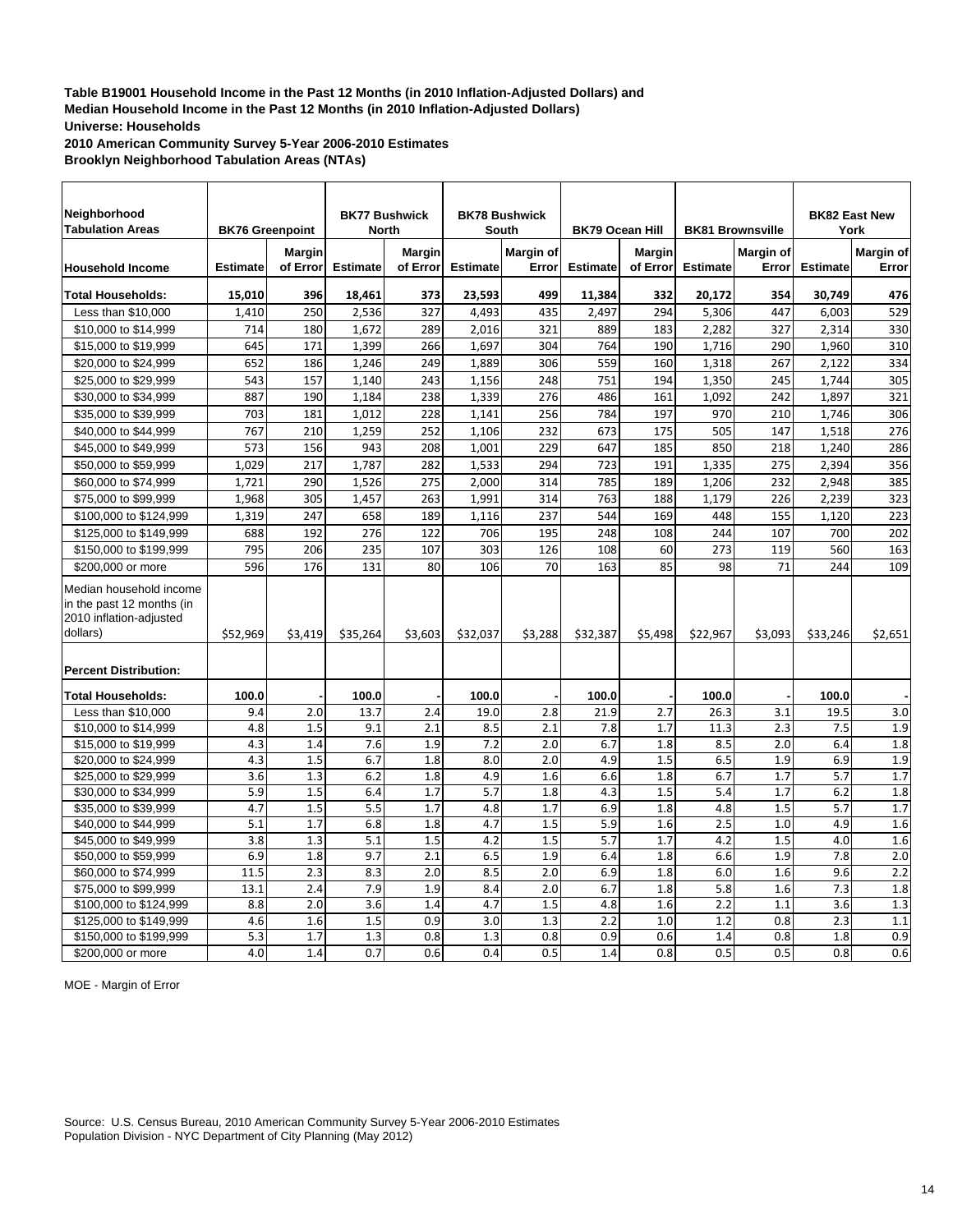**2010 American Community Survey 5-Year 2006-2010 Estimates Brooklyn Neighborhood Tabulation Areas (NTAs)**

| Neighborhood<br><b>Tabulation Areas</b>                                                                                     | <b>City Line</b> |               | <b>BK85 East New</b><br>BK83 Cypress Hills- York (Pennsylvania<br>Ave) |               |                 | <b>BK88 Borough Park</b> | <b>BK90 East</b><br>Williamsburg |               |                 | <b>BK91 East Flatbush-</b><br>Farragut |                 | <b>BK93 Starrett City</b> |
|-----------------------------------------------------------------------------------------------------------------------------|------------------|---------------|------------------------------------------------------------------------|---------------|-----------------|--------------------------|----------------------------------|---------------|-----------------|----------------------------------------|-----------------|---------------------------|
|                                                                                                                             |                  | <b>Margin</b> |                                                                        | <b>Margin</b> |                 | <b>Margin of</b>         |                                  | <b>Margin</b> |                 | Margin of                              |                 | Margin of                 |
| <b>Household Income</b>                                                                                                     | <b>Estimate</b>  | of Error      | <b>Estimate</b>                                                        | of Error      | <b>Estimate</b> | Error                    | <b>Estimate</b>                  | of Error      | <b>Estimate</b> | Error                                  | <b>Estimate</b> | Error                     |
| <b>Total Households:</b>                                                                                                    | 13,953           | 375           | 9,674                                                                  | 287           | 28,653          | 457                      | 14,403                           | 312           | 18,232          | 333                                    | 6,491           | 137                       |
| Less than \$10,000                                                                                                          | 2,039            | 310           | 1,905                                                                  | 295           | 2,634           | 317                      | 1,761                            | 292           | 1,349           | 263                                    | 1,539           | 260                       |
| \$10,000 to \$14,999                                                                                                        | 1,041            | 222           | 992                                                                    | 208           | 2,765           | 334                      | 1.342                            | 231           | 916             | 218                                    | 806             | 162                       |
| \$15,000 to \$19,999                                                                                                        | 880              | 221           | 716                                                                    | 199           | 2,499           | 324                      | 1,086                            | 226           | 882             | 221                                    | 628             | 171                       |
| \$20,000 to \$24,999                                                                                                        | 875              | 203           | 606                                                                    | 181           | 1,917           | 281                      | 861                              | 195           | 1,034           | 210                                    | 276             | 116                       |
| \$25,000 to \$29,999                                                                                                        | 684              | 197           | 489                                                                    | 153           | 2,184           | 323                      | 608                              | 186           | 894             | 213                                    | 479             | 162                       |
| \$30,000 to \$34,999                                                                                                        | 770              | 189           | 437                                                                    | 151           | 1,765           | 298                      | 603                              | 171           | 1,062           | 223                                    | 373             | 158                       |
| \$35,000 to \$39,999                                                                                                        | 658              | 192           | 395                                                                    | 147           | 1,358           | 250                      | 511                              | 154           | 1,120           | 235                                    | 319             | 125                       |
| \$40,000 to \$44,999                                                                                                        | 708              | 188           | 615                                                                    | 190           | 1,749           | 294                      | 670                              | 200           | 1,024           | 218                                    | 366             | 154                       |
| \$45,000 to \$49,999                                                                                                        | 684              | 183           | 360                                                                    | 136           | 1,137           | 234                      | 589                              | 172           | 889             | 220                                    | 206             | 120                       |
| \$50,000 to \$59,999                                                                                                        | 957              | 204           | 752                                                                    | 193           | 2,075           | 298                      | 1,011                            | 229           | 1,404           | 245                                    | 479             | 176                       |
| \$60,000 to \$74,999                                                                                                        | 1,738            | 279           | 588                                                                    | 176           | 2,351           | 320                      | 1,584                            | 266           | 1,747           | 284                                    | 545             | 176                       |
| \$75,000 to \$99,999                                                                                                        | 1,332            | 260           | 928                                                                    | 207           | 2,438           | 325                      | 1.435                            | 271           | 2,299           | 313                                    | 277             | 105                       |
| \$100,000 to \$124,999                                                                                                      | 658              | 186           | 477                                                                    | 149           | 1,365           | 224                      | 938                              | 211           | 1.446           | 246                                    | 81              | 61                        |
| \$125,000 to \$149,999                                                                                                      | 379              | 137           | 192                                                                    | 98            | 890             | 192                      | 637                              | 173           | 883             | 201                                    | 62              | 59                        |
| \$150,000 to \$199,999                                                                                                      | 362              | 121           | 151                                                                    | 74            | 783             | 172                      | 454                              | 150           | 867             | 189                                    | 0               | $\mathbf{0}$              |
| \$200,000 or more                                                                                                           | 188              | 92            | 71                                                                     | 52            | 743             | 182                      | 313                              | 119           | 416             | 142                                    | 55              | 92                        |
| Median household income<br>in the past 12 months (in<br>2010 inflation-adjusted<br>dollars)<br><b>Percent Distribution:</b> | \$40,208         | \$4,954       | \$31,476                                                               | \$6,279       | \$37,071        | \$3,557                  | \$43,205                         | \$5,288       | \$49,696        | \$3,645                                | \$24,937        | \$6,551                   |
| <b>Total Households:</b>                                                                                                    | 100.0            |               | 100.0                                                                  |               | 100.0           |                          | 100.0                            |               | 100.0           |                                        | 100.0           |                           |
| Less than \$10,000                                                                                                          | 14.6             | 2.6           | 19.7                                                                   | 2.9           | 9.2             | 1.9                      | 12.2                             | 2.4           | 7.4             | 1.9                                    | 23.7            | 3.2                       |
| \$10,000 to \$14,999                                                                                                        | 7.5              | 1.9           | 10.3                                                                   | 2.1           | 9.6             | 2.0                      | 9.3                              | 1.9           | 5.0             | 1.6                                    | 12.4            | 2.0                       |
| \$15,000 to \$19,999                                                                                                        | 6.3              | 1.9           | 7.4                                                                    | 2.0           | 8.7             | 1.9                      | 7.5                              | 1.9           | 4.8             | 1.6                                    | 9.7             | 2.1                       |
| \$20,000 to \$24,999                                                                                                        | 6.3              | 1.7           | 6.3                                                                    | 1.8           | 6.7             | 1.7                      | 6.0                              | 1.6           | 5.7             | 1.5                                    | 4.3             | 1.4                       |
| \$25,000 to \$29,999                                                                                                        | 4.9              | 1.7           | 5.1                                                                    | 1.5           | 7.6             | 1.9                      | 4.2                              | 1.5           | 4.9             | 1.6                                    | 7.4             | 2.0                       |
| \$30,000 to \$34,999                                                                                                        | 5.5              | 1.6           | 4.5                                                                    | 1.5           | 6.2             | 1.8                      | 4.2                              | 1.4           | 5.8             | 1.6                                    | 5.7             | 2.0                       |
| \$35,000 to \$39,999                                                                                                        | 4.7              | 1.6           | 4.1                                                                    | 1.5           | 4.7             | 1.5                      | 3.5                              | 1.3           | 6.1             | 1.7                                    | 4.9             | 1.6                       |
| \$40,000 to \$44,999                                                                                                        | 5.1              | 1.6           | 6.4                                                                    | 1.9           | 6.1             | 1.7                      | 4.7                              | 1.7           | 5.6             | 1.6                                    | 5.6             | 1.9                       |
| \$45,000 to \$49,999                                                                                                        | 4.9              | 1.5           | 3.7                                                                    | 1.4           | 4.0             | 1.4                      | 4.1                              | 1.4           | 4.9             | 1.6                                    | 3.2             | 1.5                       |
| \$50,000 to \$59,999                                                                                                        | 6.9              | 1.7           | 7.8                                                                    | 1.9           | 7.2             | 1.7                      | 7.0                              | 1.9           | 7.7             | 1.8                                    | 7.4             | 2.2                       |
| \$60,000 to \$74,999                                                                                                        | 12.5             | 2.3           | 6.1                                                                    | 1.8           | 8.2             | 1.9                      | 11.0                             | 2.2           | 9.6             | 2.1                                    | 8.4             | 2.2                       |
| \$75,000 to \$99,999                                                                                                        | 9.5              | 2.2           | 9.6                                                                    | 2.1           | 8.5             | 1.9                      | 10.0                             | 2.2           | 12.6            | 2.3                                    | 4.3             | 1.3                       |
| \$100,000 to \$124,999                                                                                                      | 4.7              | 1.6           | 4.9                                                                    | 1.5           | 4.8             | 1.3                      | 6.5                              | 1.8           | 7.9             | 1.8                                    | 1.2             | 0.8                       |
| \$125,000 to \$149,999                                                                                                      | 2.7              | 1.2           | 2.0                                                                    | 1.0           | 3.1             | 1.1                      | 4.4                              | 1.4           | 4.8             | 1.5                                    | 1.0             | 0.7                       |
| \$150,000 to \$199,999                                                                                                      | 2.6              | 1.0           | 1.6                                                                    | 0.8           | 2.7             | 1.0                      | 3.2                              | 1.2           | 4.8             | 1.4                                    | 0.0             | 0.0                       |
| \$200,000 or more                                                                                                           | 1.3              | 0.8           | 0.7                                                                    | 0.5           | 2.6             | 1.1                      | 2.2                              | 1.0           | 2.3             | 1.1                                    | 0.8             | 1.1                       |

MOE - Margin of Error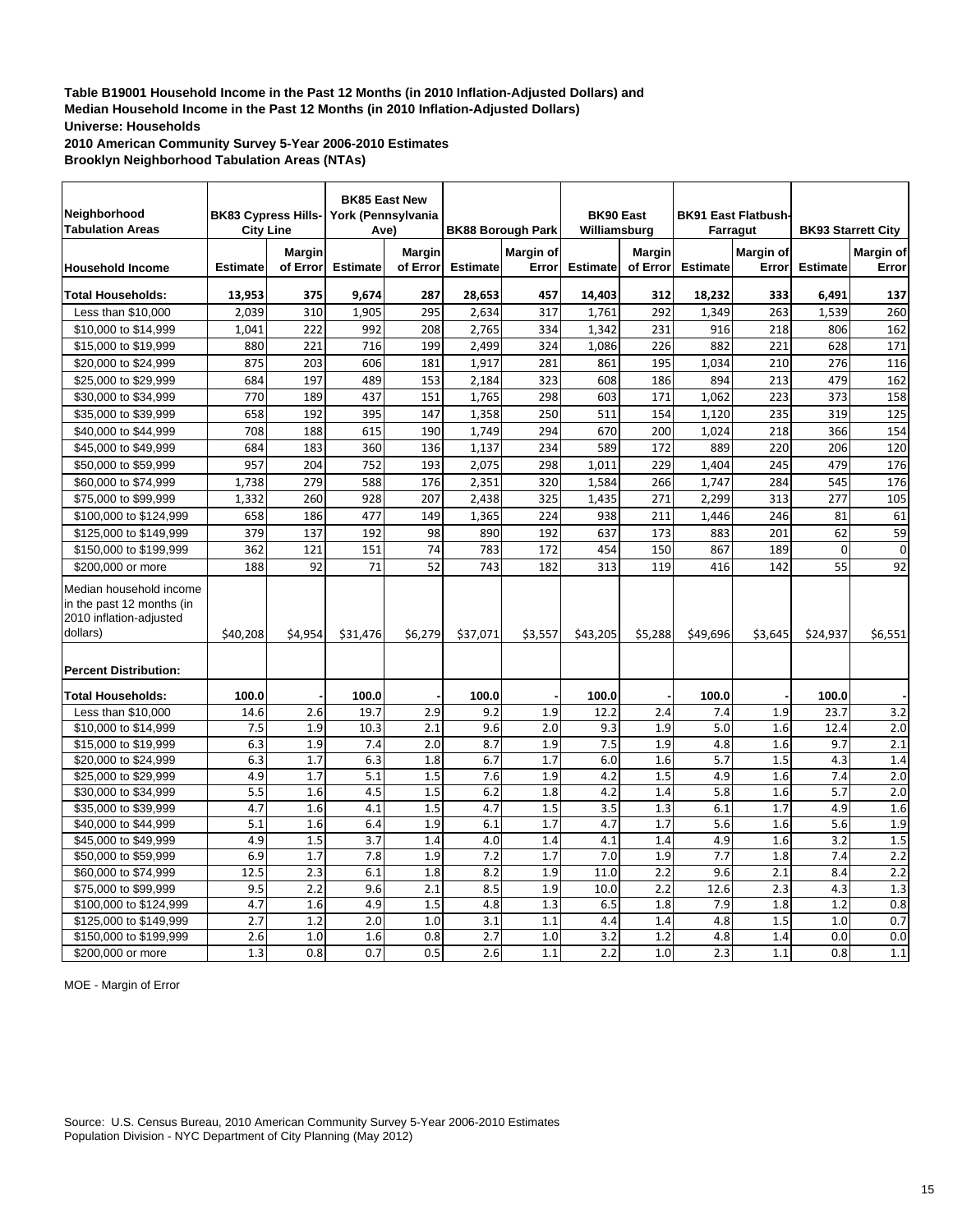**2010 American Community Survey 5-Year 2006-2010 Estimates Brooklyn Neighborhood Tabulation Areas (NTAs)**

| Neighborhood<br><b>Tabulation Areas</b>                                                                                     | <b>BK95 Erasmus</b> |               | BK96 Rugby-<br><b>Remsen Village</b> |                  |                 | BK99 park-<br>cemetery-etc-<br><b>Brooklyn</b> |
|-----------------------------------------------------------------------------------------------------------------------------|---------------------|---------------|--------------------------------------|------------------|-----------------|------------------------------------------------|
|                                                                                                                             |                     | <b>Margin</b> |                                      | <b>Margin</b>    |                 | Margin of                                      |
| <b>Household Income</b>                                                                                                     | <b>Estimate</b>     | of Error      | <b>Estimate</b>                      | of Error         | <b>Estimate</b> | Error                                          |
| <b>Total Households:</b>                                                                                                    | 10,462              | 314           | 20,185                               | 404              | 125             | 67                                             |
| Less than \$10,000                                                                                                          | 1,251               | 239           | 2,225                                | 305              | 11              | 16                                             |
| \$10,000 to \$14,999                                                                                                        | 508                 | 143           | 1,365                                | 258              | 0               | 0                                              |
| \$15,000 to \$19,999                                                                                                        | 912                 | 221           | 936                                  | 208              | $\Omega$        | $\overline{0}$                                 |
| \$20,000 to \$24,999                                                                                                        | 641                 | 170           | 1,186                                | 246              | 21              | 34                                             |
| \$25,000 to \$29,999                                                                                                        | 865                 | 226           | 1,480                                | 276              | $\Omega$        | $\overline{0}$                                 |
| \$30,000 to \$34,999                                                                                                        | 920                 | 239           | 1,084                                | 239              | 22              | 22                                             |
| \$35,000 to \$39,999                                                                                                        | 390                 | 132           | 1,046                                | 231              | 27              | 45                                             |
| \$40,000 to \$44,999                                                                                                        | 599                 | 171           | 1,007                                | 226              | 0               | 0                                              |
| \$45,000 to \$49,999                                                                                                        | 326                 | 123           | 934                                  | 218              | $\mathbf 0$     | 0                                              |
| \$50,000 to \$59,999                                                                                                        | 718                 | 190           | 1,665                                | 275              | $\Omega$        | 0                                              |
| \$60,000 to \$74,999                                                                                                        | 1,007               | 219           | 2,214                                | 335              | 24              | 26                                             |
| \$75,000 to \$99,999                                                                                                        | 947                 | 219           | 2,273                                | 313              | 9               | 14                                             |
| \$100,000 to \$124,999                                                                                                      | 550                 | 179           | 1,249                                | 244              | $\mathbf 0$     | 0                                              |
| \$125,000 to \$149,999                                                                                                      | 408                 | 155           | 640                                  | 172              | 11              | 18                                             |
| \$150,000 to \$199,999                                                                                                      | 260                 | 108           | 583                                  | 140              | 0               | 0                                              |
| \$200,000 or more                                                                                                           | 160                 | 94            | 298                                  | 122              | 0               | 0                                              |
| Median household income<br>in the past 12 months (in<br>2010 inflation-adjusted<br>dollars)<br><b>Percent Distribution:</b> | \$36,718            | \$5,795       | \$43,826                             | \$4,128          | \$36,574        | \$33,358                                       |
| <b>Total Households:</b>                                                                                                    | 100.0               |               | 100.0                                |                  | 100.0           |                                                |
| Less than \$10,000                                                                                                          | 12.0                | 2.3           | 11.0                                 | $2.\overline{1}$ | 8.8             | 1.3                                            |
| \$10,000 to \$14,999                                                                                                        | 4.9                 | 1.4           | 6.8                                  | 1.8              | 0.0             | 0.0                                            |
| \$15,000 to \$19,999                                                                                                        | 8.7                 | 2.1           | 4.6                                  | 1.5              | 0.0             | 0.0                                            |
| \$20,000 to \$24,999                                                                                                        | 6.1                 | 1.7           | 5.9                                  | 1.7              | 16.8            | 2.9                                            |
| \$25,000 to \$29,999                                                                                                        | 8.3                 | 2.2           | 7.3                                  | 1.9              | 0.0             | 0.0                                            |
| \$30,000 to \$34,999                                                                                                        | 8.8                 | 2.3           | 5.4                                  | 1.7              | 17.6            | 1.6                                            |
| \$35,000 to \$39,999                                                                                                        | 3.7                 | 1.3           | 5.2                                  | 1.6              | 21.6            | 3.8                                            |
| \$40,000 to \$44,999                                                                                                        | 5.7                 | 1.7           | 5.0                                  | 1.6              | 0.0             | 0.0                                            |
| \$45,000 to \$49,999                                                                                                        | 3.1                 | 1.2           | 4.6                                  | 1.5              | 0.0             | 0.0                                            |
| \$50,000 to \$59,999                                                                                                        | 6.9                 | 1.8           | 8.2                                  | 1.9              | 0.0             | 0.0                                            |
| \$60,000 to \$74,999                                                                                                        | 9.6                 | 2.1           | 11.0                                 | 2.3              | 19.2            | 2.0                                            |
| \$75,000 to \$99,999                                                                                                        | 9.1                 | 2.1           | 11.3                                 | 2.2              | 7.2             | 1.2                                            |
| \$100,000 to \$124,999                                                                                                      | 5.3                 | 1.7           | 6.2                                  | 1.7              | 0.0             | 0.0                                            |
| \$125,000 to \$149,999                                                                                                      | 3.9                 | 1.5           | 3.2                                  | 1.2              | 8.8             | 1.5                                            |
| \$150,000 to \$199,999                                                                                                      | 2.5                 | 1.1           | 2.9                                  | 1.0              | 0.0             | 0.0                                            |
| \$200,000 or more                                                                                                           | 1.5                 | 0.9           | 1.5                                  | 0.9              | 0.0             | 0.0                                            |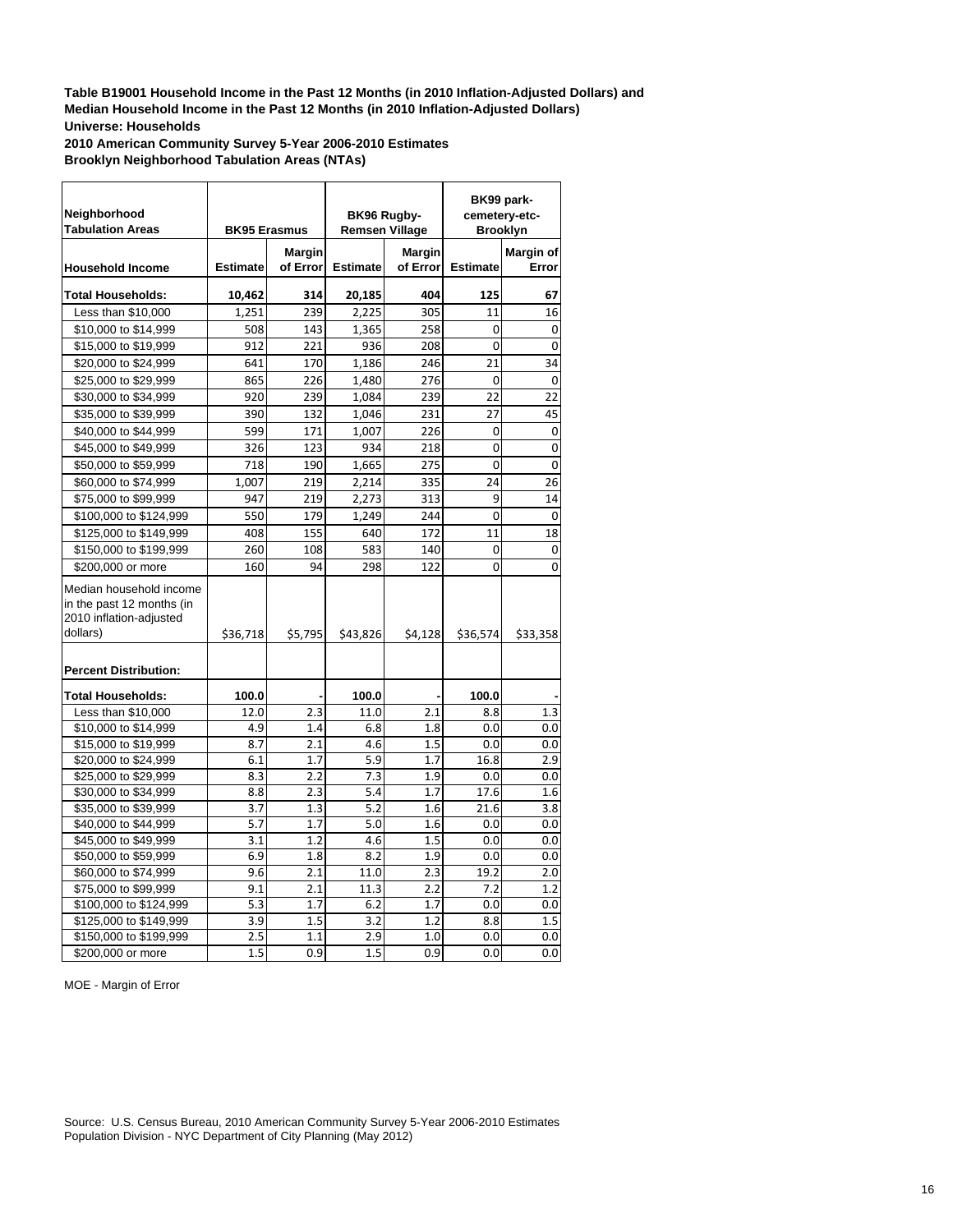**2010 American Community Survey 5-Year 2006-2010 Estimates**

**Manhattan Neighborhood Tabulation Areas (NTAs)**

| Neighborhood<br><b>Tabulation Areas</b>              | <b>MN01 Marble Hill-</b><br>Inwood |                           | <b>MN03 Central</b><br><b>Harlem North-Polo</b><br><b>Grounds</b> |                    | <b>MN04 Hamilton</b><br><b>Heights</b> |                           | <b>MN06</b><br><b>Manhattanville</b> |                    | <b>MN09 Morningside</b> | <b>Heights</b>     | <b>MN11 Central</b><br><b>Harlem South</b> |                           |
|------------------------------------------------------|------------------------------------|---------------------------|-------------------------------------------------------------------|--------------------|----------------------------------------|---------------------------|--------------------------------------|--------------------|-------------------------|--------------------|--------------------------------------------|---------------------------|
| <b>Household Income</b>                              | <b>Estimate</b>                    | <b>Margin</b><br>of Error | <b>Estimate</b>                                                   | Margin<br>of Error | <b>Estimate</b>                        | <b>Margin</b><br>of Error | <b>Estimate</b>                      | Margin<br>of Error | <b>Estimate</b>         | Margin<br>of Error | <b>Estimate</b>                            | <b>Margin</b><br>of Error |
|                                                      |                                    |                           |                                                                   |                    |                                        |                           |                                      |                    |                         |                    |                                            |                           |
| <b>Total Households:</b>                             | 18,159                             | 300                       | 32,500                                                            | 565                | 18,163                                 | 396                       | 8.014                                | 244                | 20.160                  | 439                | 17,997                                     | 434                       |
| Less than \$10,000                                   | 2,123                              | 321                       | 6,354                                                             | 562                | 3,032                                  | 408                       | 1,558                                | 251                | 3,469                   | 447                | 3,177                                      | 358                       |
| \$10,000 to \$14,999                                 | 1,411                              | 284                       | 3,252                                                             | 422                | 1,426                                  | 281                       | 917                                  | 210                | 1,038                   | 242                | 1.546                                      | 267                       |
| \$15,000 to \$19,999                                 | 1,408                              | 312                       | 2,363                                                             | 379                | 1,187                                  | 253                       | 920                                  | 217                | 827                     | 200                | 929                                        | 210                       |
| \$20,000 to \$24,999                                 | 1,120                              | 270                       | 1,988                                                             | 326                | 1,256                                  | 279                       | 539                                  | 151                | 1,111                   | 226                | 870                                        | 204                       |
| \$25,000 to \$29,999                                 | 871                                | 215                       | 2,004                                                             | 346                | 1,269                                  | 292                       | 585                                  | 171                | 982                     | 262                | 814                                        | 186                       |
| \$30,000 to \$34,999                                 | 1.057                              | 247                       | 1,895                                                             | 327                | 1.015                                  | 235                       | 425                                  | 141                | 919                     | 222                | 1,017                                      | 229                       |
| \$35,000 to \$39,999                                 | 1.084                              | 263                       | 1,716                                                             | 325                | 971                                    | 230                       | 341                                  | 138                | 454                     | 146                | 815                                        | 204                       |
| \$40,000 to \$44,999                                 | 1,113                              | 245                       | 1,345                                                             | 278                | 862                                    | 218                       | 441                                  | 127                | 588                     | 173                | 814                                        | 208                       |
| \$45,000 to \$49,999                                 | 996                                | 233                       | 1,370                                                             | 278                | 746                                    | 202                       | 187                                  | 91                 | 767                     | 215                | 502                                        | 151                       |
| \$50,000 to \$59,999                                 | 1,757                              | 335                       | 2,314                                                             | 335                | 1,509                                  | 291                       | 447                                  | 132                | 1,123                   | 259                | 1,168                                      | 220                       |
| \$60,000 to \$74,999                                 | 1,530                              | 304                       | 2,172                                                             | 328                | 1,252                                  | 250                       | 475                                  | 152                | 1,368                   | 245                | 1,396                                      | 274                       |
| \$75,000 to \$99,999                                 | 1,692                              | 273                       | 2,431                                                             | 375                | 1,326                                  | 266                       | 575                                  | 151                | 1,587                   | 253                | 1,689                                      | 297                       |
| \$100,000 to \$124,999                               | 896                                | 230                       | 1,026                                                             | 236                | 768                                    | 205                       | 202                                  | 102                | 1,626                   | 297                | 1,100                                      | 227                       |
| \$125,000 to \$149,999                               | 481                                | 157                       | 703                                                               | 225                | 468                                    | 170                       | 208                                  | 95                 | 789                     | 189                | 552                                        | 162                       |
| \$150,000 to \$199,999                               | 310                                | 106                       | 729                                                               | 224                | 419                                    | 149                       | 111                                  | 73                 | 1,193                   | 225                | 846                                        | 190                       |
| \$200,000 or more                                    | 310                                | 92                        | 838                                                               | 198                | 657                                    | 197                       | 83                                   | 62                 | 2,319                   | 288                | 762                                        | 194                       |
| Median household income<br>in the past 12 months (in |                                    |                           |                                                                   |                    |                                        |                           |                                      |                    |                         |                    |                                            |                           |
| 2010 inflation-adjusted<br>dollars)                  | \$40,025                           | \$3,518                   | \$30,763                                                          | \$2,688            | \$34,490                               | \$3,873                   | \$25,624                             | \$4,531            | \$49,511                | \$4,599            | \$38,960                                   | \$4,723                   |
|                                                      |                                    |                           |                                                                   |                    |                                        |                           |                                      |                    |                         |                    |                                            |                           |
| <b>Percent Distribution:</b>                         | Percent<br><b>MOE</b>              | Percent                   | <b>Percent</b><br><b>MOE</b>                                      | <b>Percent</b>     | Percent<br><b>MOE</b>                  | <b>Percent</b>            | Percent<br><b>MOE</b>                | Percent            | Percent<br><b>MOE</b>   | Percent            | <b>Percent</b><br><b>MOE</b>               | Percent                   |
| <b>Total Households:</b>                             | 100.0                              |                           | 100.0                                                             |                    | 100.0                                  |                           | 100.0                                |                    | 100.0                   |                    | 100.0                                      |                           |
| Less than \$10,000                                   | 11.7                               | 2.4                       | 19.6                                                              | 3.1                | 16.7                                   | 3.0                       | 19.4                                 | 2.7                | 17.2                    | 3.1                | 17.7                                       | 2.6                       |
| \$10,000 to \$14,999                                 | 7.8                                | 2.1                       | 10.0                                                              | 2.3                | 7.9                                    | 2.1                       | 11.4                                 | 2.3                | 5.1                     | 1.7                | 8.6                                        | 2.0                       |
| \$15,000 to \$19,999                                 | 7.8                                | 2.3                       | 7.3                                                               | 2.1                | 6.5                                    | 1.9                       | 11.5                                 | 2.4                | 4.1                     | 1.4                | 5.2                                        | 1.6                       |
| \$20,000 to \$24,999                                 | 6.2                                | 2.0                       | 6.1                                                               | 1.8                | 6.9                                    | 2.1                       | 6.7                                  | 1.7                | 5.5                     | 1.6                | 4.8                                        | 1.5                       |
| \$25,000 to \$29,999                                 | 4.8                                | 1.6                       | 6.2                                                               | 1.9                | 7.0                                    | 2.2                       | 7.3                                  | 1.9                | 4.9                     | 1.8                | 4.5                                        | 1.4                       |
| \$30,000 to \$34,999                                 | 5.8                                | 1.8                       | 5.8                                                               | 1.8                | 5.6                                    | 1.7                       | 5.3                                  | 1.6                | 4.6                     | 1.6                | 5.7                                        | 1.7                       |
| \$35,000 to \$39,999                                 | 6.0                                | 1.9                       | 5.3                                                               | 1.8                | 5.3                                    | 1.7                       | 4.3                                  | 1.5                | 2.3                     | 1.0                | 4.5                                        | 1.5                       |
| \$40,000 to \$44,999                                 | 6.1                                | 1.8                       | 4.1                                                               | 1.5                | 4.7                                    | 1.6                       | 5.5                                  | 1.4                | 2.9                     | 1.2                | 4.5                                        | 1.5                       |
| \$45,000 to \$49,999                                 | 5.5                                | 1.7                       | 4.2                                                               | 1.5                | 4.1                                    | 1.5                       | 2.3                                  | 1.0                | 3.8                     | 1.5                | 2.8                                        | 1.1                       |
| \$50,000 to \$59,999                                 | 9.7                                | 2.5                       | 7.1                                                               | 1.8                | 8.3                                    | 2.1                       | 5.6                                  | 1.5                | 5.6                     | 1.8                | 6.5                                        | 1.6                       |
| \$60,000 to \$74,999                                 | 8.4                                | 2.2                       | 6.7                                                               | 1.8                | 6.9                                    | 1.8                       | 5.9                                  | 1.7                | 6.8                     | 1.7                | 7.8                                        | 2.0                       |
| \$75,000 to \$99,999                                 | 9.3                                | 2.0                       | 7.5                                                               | 2.1                | 7.3                                    | 2.0                       | 7.2                                  | 1.7                | 7.9                     | 1.8                | 9.4                                        | 2.2                       |
| \$100,000 to \$124,999                               | 4.9                                | 1.7                       | 3.2                                                               | 1.3                | 4.2                                    | 1.5                       | 2.5                                  | 1.1                | 8.1                     | 2.1                | 6.1                                        | 1.7                       |
| \$125,000 to \$149,999                               | 2.6                                | 1.2                       | 2.2                                                               | 1.2                | 2.6                                    | 1.3                       | 2.6                                  | 1.1                | 3.9                     | 1.3                | 3.1                                        | 1.2                       |
| \$150,000 to \$199,999                               | 1.7                                | 0.8                       | 2.2                                                               | 1.2                | 2.3                                    | 1.1                       | 1.4                                  | 0.8                | 5.9                     | 1.6                | 4.7                                        | 1.4                       |
| \$200,000 or more                                    | 1.7                                | 0.7                       | 2.6                                                               | 1.1                | 3.6                                    | 1.5                       | 1.0                                  | 0.7                | 11.5                    | 2.0                | 4.2                                        | 1.4                       |

MOE - Margin of Error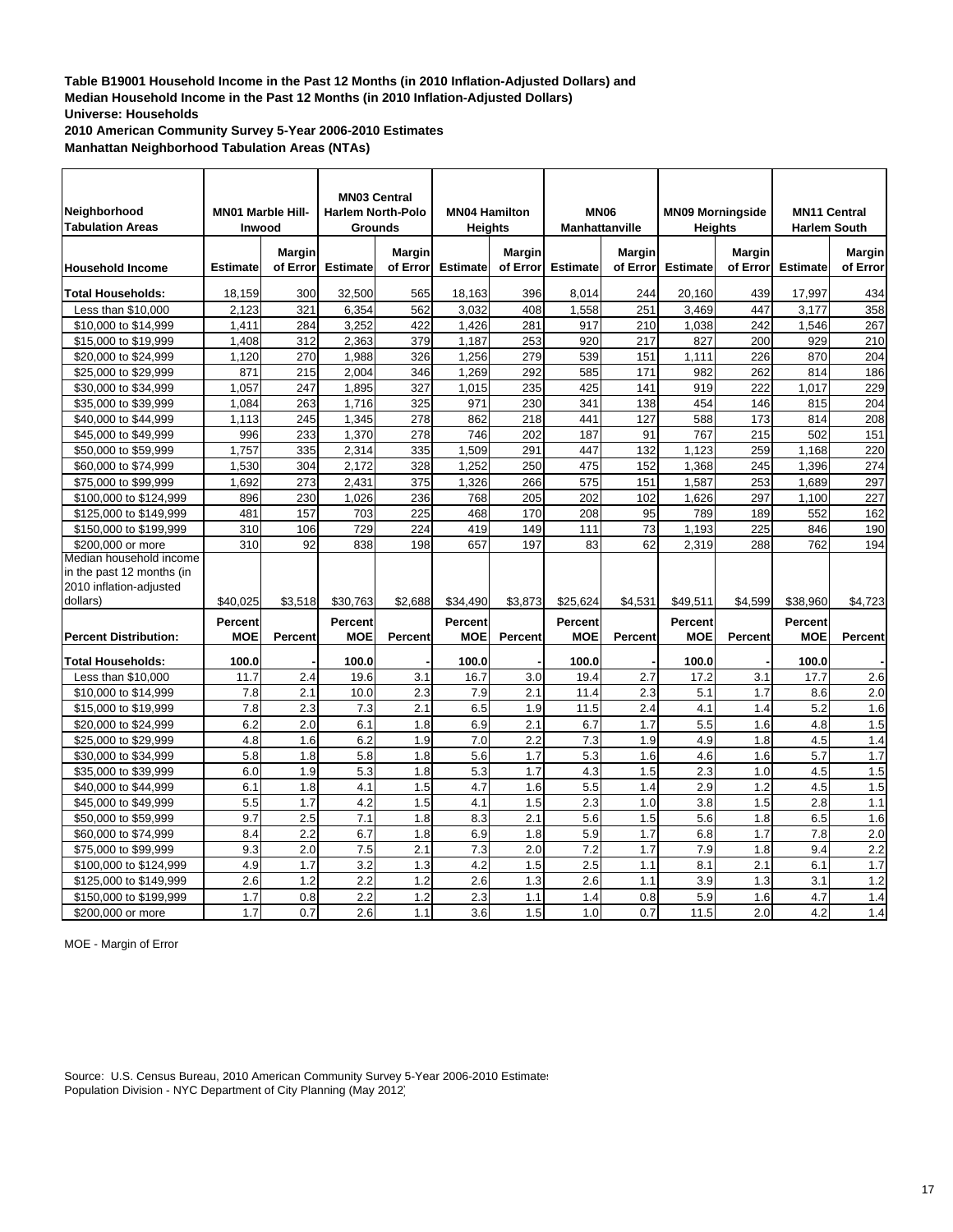**2010 American Community Survey 5-Year 2006-2010 Estimates**

**Manhattan Neighborhood Tabulation Areas (NTAs)**

| Neighborhood<br><b>Tabulation Areas</b> |                 | <b>MN12 Upper West</b><br><b>Side</b> | MN13 Hudson<br>Yards-Chelsea-Flat<br><b>Iron-Union Sq</b> |                    | <b>MN14 Lincoln</b><br><b>Square</b> |                    | <b>MN15 Clinton</b> |                    | <b>MN17 Midtown-</b><br><b>Midtown South</b> |                    | <b>MN19 Turtle Bay-</b><br><b>East Midtown</b> |                    |
|-----------------------------------------|-----------------|---------------------------------------|-----------------------------------------------------------|--------------------|--------------------------------------|--------------------|---------------------|--------------------|----------------------------------------------|--------------------|------------------------------------------------|--------------------|
| <b>Household Income</b>                 | <b>Estimate</b> | <b>Margin</b><br>of Error             | <b>Estimate</b>                                           | Margin<br>of Error | <b>Estimate</b>                      | Margin<br>of Error | <b>Estimate</b>     | Margin<br>of Error | <b>Estimate</b>                              | Margin<br>of Error | <b>Estimate</b>                                | Margin<br>of Error |
| <b>Total Households:</b>                | 68,548          | 833                                   | 36,267                                                    | 646                | 31,707                               | 681                | 25,581              | 561                | 15,215                                       | 504                | 29,018                                         | 661                |
| Less than \$10,000                      | 5,759           | 557                                   | 2,680                                                     | 361                | 2,323                                | 360                | 2,159               | 320                | 1,329                                        | 219                | 1,055                                          | 219                |
| \$10,000 to \$14,999                    | 3.159           | 449                                   | 1.444                                                     | 273                | 1,023                                | 224                | 1,414               | 273                | 459                                          | 132                | 579                                            | 162                |
| \$15,000 to \$19,999                    | 1,849           | 334                                   | 1,145                                                     | 221                | 682                                  | 196                | 1,256               | 264                | 589                                          | 182                | 610                                            | 164                |
| \$20,000 to \$24,999                    | 2,216           | 353                                   | 1,497                                                     | 255                | 903                                  | 221                | 1,065               | 218                | 541                                          | 183                | 577                                            | 178                |
| \$25,000 to \$29,999                    | 1,715           | 300                                   | 1,407                                                     | 288                | 656                                  | 184                | 1,102               | 238                | 400                                          | 133                | 748                                            | 189                |
| \$30,000 to \$34,999                    | 1,749           | 313                                   | 1,097                                                     | 223                | 682                                  | 187                | 914                 | 235                | 436                                          | 137                | 662                                            | 188                |
| \$35,000 to \$39,999                    | 1,740           | 331                                   | 738                                                       | 174                | 729                                  | 194                | 962                 | 227                | 447                                          | 139                | 616                                            | 157                |
| \$40,000 to \$44,999                    | 2.141           | 356                                   | 941                                                       | 228                | 717                                  | 191                | 847                 | 226                | 375                                          | 115                | 737                                            | 198                |
| \$45,000 to \$49,999                    | 1.482           | 283                                   | 640                                                       | 166                | 678                                  | 205                | 1.054               | 270                | 513                                          | 176                | 812                                            | 213                |
| \$50,000 to \$59,999                    | 3,829           | 454                                   | 1,947                                                     | 320                | 1,682                                | 305                | 1,308               | 266                | 518                                          | 164                | 1,271                                          | 246                |
| \$60,000 to \$74,999                    | 4,741           | 506                                   | 2,654                                                     | 355                | 2,200                                | 333                | 2,149               | 366                | 841                                          | 202                | 2,168                                          | 329                |
| \$75,000 to \$99,999                    | 7,033           | 560                                   | 3,919                                                     | 425                | 2,889                                | 370                | 3,000               | 378                | 1,164                                        | 221                | 3,537                                          | 420                |
| \$100,000 to \$124,999                  | 5,822           | 558                                   | 3,485                                                     | 410                | 2,677                                | 368                | 2,092               | 323                | 1,349                                        | 247                | 3,147                                          | 374                |
| \$125,000 to \$149.999                  | 3.744           | 466                                   | 1,969                                                     | 306                | 1.843                                | 300                | 1.504               | 313                | 840                                          | 203                | 2.133                                          | 298                |
| \$150,000 to \$199,999                  | 5,944           | 509                                   | 3,035                                                     | 378                | 3,082                                | 376                | 1,636               | 311                | 1,486                                        | 256                | 3,012                                          | 378                |
| \$200,000 or more                       | 15,625          | 756                                   | 7,669                                                     | 558                | 8.941                                | 544                | 3,119               | 365                | 3.928                                        | 344                | 7,354                                          | 527                |
| Median household income                 |                 |                                       |                                                           |                    |                                      |                    |                     |                    |                                              |                    |                                                |                    |
| in the past 12 months (in               |                 |                                       |                                                           |                    |                                      |                    |                     |                    |                                              |                    |                                                |                    |
| 2010 inflation-adjusted                 |                 |                                       |                                                           |                    |                                      |                    |                     |                    |                                              |                    |                                                |                    |
| dollars)                                | \$83,305        | \$3,203                               | \$82,439                                                  | \$4,180            | \$106,439                            | \$9,542            | \$63,302            | \$4,270            | \$89,942                                     | \$11,092           | \$109,032                                      | \$7,766            |
|                                         | Percent         |                                       | Percent                                                   |                    | <b>Percent</b>                       |                    | <b>Percent</b>      |                    | Percent                                      |                    | Percent                                        |                    |
| <b>Percent Distribution:</b>            | <b>MOE</b>      | Percent                               | <b>MOE</b>                                                | Percent            | <b>MOE</b>                           | Percent            | <b>MOE</b>          | Percent            | <b>MOE</b>                                   | Percent            | <b>MOE</b>                                     | Percent            |
| <b>Total Households:</b>                | 100.0           |                                       | 100.0                                                     |                    | 100.0                                |                    | 100.0               |                    | 100.0                                        |                    | 100.0                                          |                    |
| Less than \$10,000                      | 8.4             | 2.1                                   | 7.4                                                       | 1.9                | 7.3                                  | 2.0                | 8.4                 | 2.0                | 8.7                                          | 1.7                | 3.6                                            | 1.3                |
| \$10,000 to \$14,999                    | 4.6             | 1.7                                   | 4.0                                                       | 1.4                | 3.2                                  | 1.2                | 5.5                 | 1.7                | 3.0                                          | 1.1                | 2.0                                            | 0.9                |
| \$15,000 to \$19,999                    | 2.7             | 1.3                                   | 3.2                                                       | 1.2                | 2.2                                  | 1.1                | 4.9                 | 1.6                | 3.9                                          | 1.5                | 2.1                                            | 1.0                |
| \$20,000 to \$24,999                    | 3.2             | 1.3                                   | 4.1                                                       | 1.3                | 2.8                                  | 1.2                | 4.2                 | 1.4                | 3.6                                          | 1.5                | 2.0                                            | 1.0                |
| \$25,000 to \$29,999                    | 2.5             | 1.1                                   | 3.9                                                       | 1.5                | 2.1                                  | 1.0                | 4.3                 | 1.5                | 2.6                                          | 1.1                | 2.6                                            | 1.1                |
| \$30,000 to \$34,999                    | 2.6             | 1.2                                   | 3.0                                                       | 1.2                | 2.2                                  | 1.0                | 3.6                 | 1.5                | 2.9                                          | 1.1                | 2.3                                            | 1.1                |
| \$35,000 to \$39,999                    | 2.5             | 1.3                                   | 2.0                                                       | 0.9                | 2.3                                  | 1.1                | 3.8                 | 1.4                | 2.9                                          | 1.1                | 2.1                                            | 0.9                |
| \$40,000 to \$44,999                    | 3.1             | 1.4                                   | 2.6                                                       | 1.2                | 2.3                                  | 1.1                | 3.3                 | 1.4                | 2.5                                          | 0.9                | $\overline{2.5}$                               | 1.2                |
| \$45,000 to \$49,999                    | 2.2             | 1.1                                   | 1.8                                                       | 0.9                | 2.1                                  | 1.2                | 4.1                 | 1.7                | 3.4                                          | 1.4                | 2.8                                            | 1.2                |
| \$50,000 to \$59,999                    | 5.6             | 1.7                                   | 5.4                                                       | 1.7                | 5.3                                  | 1.7                | 5.1                 | 1.7                | 3.4                                          | 1.3                | 4.4                                            | 1.4                |
| \$60,000 to \$74,999                    | 6.9             | 1.9                                   | 7.3                                                       | 1.8                | 6.9                                  | 1.9                | 8.4                 | 2.3                | 5.5                                          | 1.6                | 7.5                                            | 1.9                |
| \$75,000 to \$99,999                    | 10.3            | 2.1                                   | 10.8                                                      | 2.2                | 9.1                                  | 2.0                | 11.7                | 2.3                | 7.7                                          | 1.8                | 12.2                                           | $\overline{2.4}$   |
| \$100,000 to \$124,999                  | 8.5             | 2.1                                   | 9.6                                                       | 2.1                | 8.4                                  | 2.0                | 8.2                 | 2.0                | 8.9                                          | 2.0                | 10.8                                           | 2.2                |
| \$125,000 to \$149,999                  | 5.5             | 1.8                                   | 5.4                                                       | 1.6                | 5.8                                  | 1.7                | 5.9                 | 1.9                | 5.5                                          | 1.6                | 7.4                                            | 1.7                |
| \$150,000 to \$199,999                  | 8.7             | 1.9                                   | 8.4                                                       | 2.0                | 9.7                                  | 2.1                | 6.4                 | 1.9                | 9.8                                          | 2.0                | 10.4                                           | 2.2                |
| \$200,000 or more                       | 22.8            | 2.8                                   | 21.1                                                      | 2.8                | 28.2                                 | 2.9                | 12.2                | 2.2                | 25.8                                         | 2.6                | 25.3                                           | 2.9                |

MOE - Margin of Error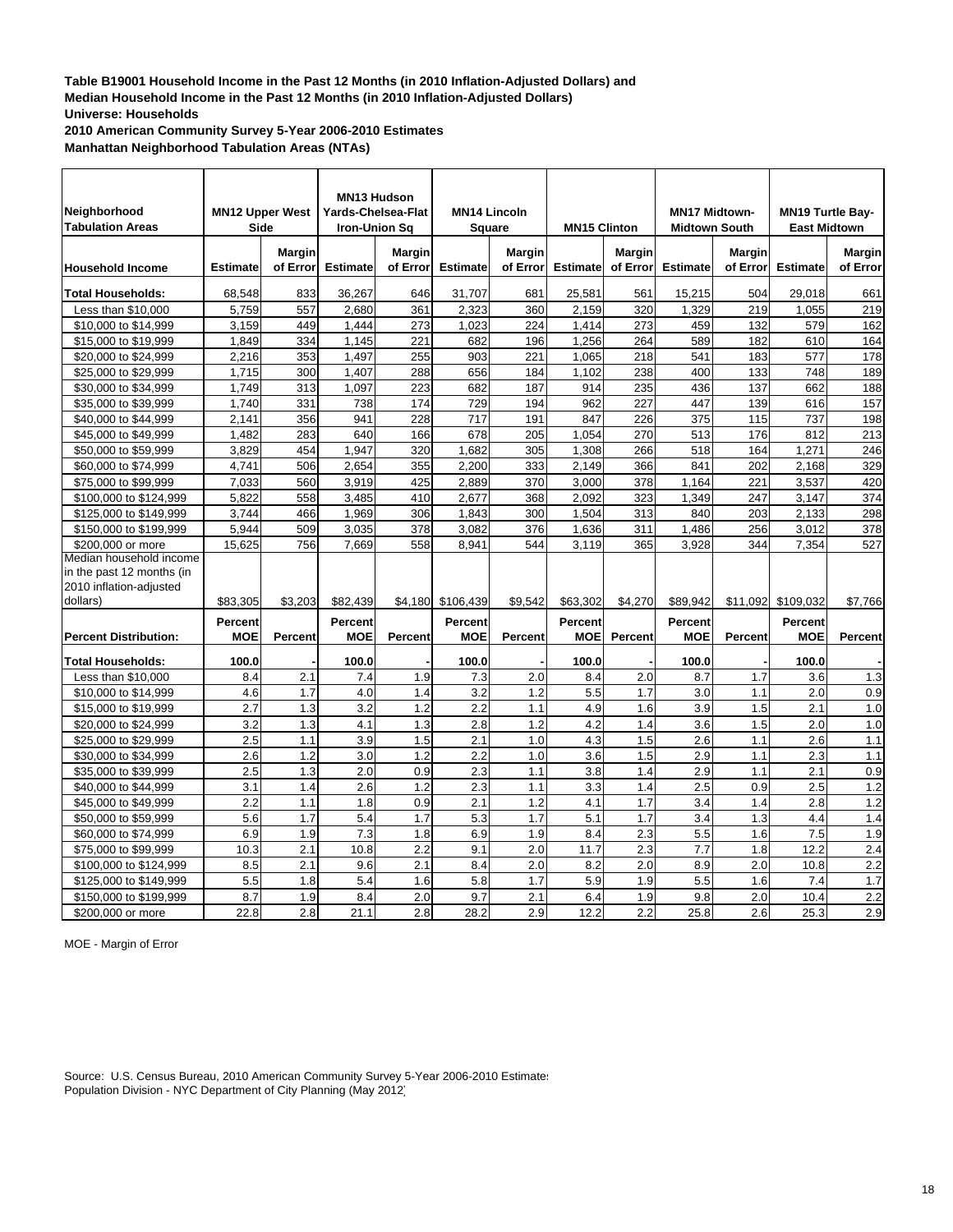**2010 American Community Survey 5-Year 2006-2010 Estimates**

**Manhattan Neighborhood Tabulation Areas (NTAs)**

| Neighborhood<br><b>Tabulation Areas</b>                                         |                 | <b>MN20 Murray Hill-</b><br><b>Kips Bay</b><br><b>MN21 Gramercy</b><br><b>Margin</b> |                 | Margin   | <b>MN22 East Village</b> | <b>Margin</b> | <b>MN23 West Village</b> | <b>Margin</b>  | MN24 SoHo-<br><b>TriBeCa-Civic</b><br><b>Center-Little Italy</b> | <b>Margin</b> | <b>MN25 Battery Park</b><br><b>City-Lower</b><br><b>Manhattan</b> | Margin   |
|---------------------------------------------------------------------------------|-----------------|--------------------------------------------------------------------------------------|-----------------|----------|--------------------------|---------------|--------------------------|----------------|------------------------------------------------------------------|---------------|-------------------------------------------------------------------|----------|
| <b>Household Income</b>                                                         | <b>Estimate</b> | of Error                                                                             | <b>Estimate</b> | of Error | <b>Estimate</b>          | of Error      | <b>Estimate</b>          | of Error       | <b>Estimate</b>                                                  | of Error      | <b>Estimate</b>                                                   | of Error |
| Total Households:                                                               | 27,442          | 589                                                                                  | 15,068          | 432      | 22,011                   | 472           | 37,206                   | 724            | 18,345                                                           | 521           | 16,577                                                            | 490      |
| Less than \$10,000                                                              | 1,566           | 297                                                                                  | 1,012           | 242      | 2,510                    | 367           | 2,191                    | 335            | 1,623                                                            | 275           | 1,027                                                             | 251      |
| \$10,000 to \$14,999                                                            | 982             | 241                                                                                  | 498             | 166      | 1,170                    | 247           | 1,261                    | 269            | 900                                                              | 215           | 357                                                               | 116      |
| \$15,000 to \$19,999                                                            | 694             | 196                                                                                  | 354             | 124      | 1,029                    | 236           | 1,080                    | 242            | 779                                                              | 201           | 352                                                               | 133      |
| \$20,000 to \$24,999                                                            | 868             | 219                                                                                  | 514             | 182      | 922                      | 214           | 955                      | 214            | 448                                                              | 156           | 416                                                               | 166      |
| \$25,000 to \$29,999                                                            | 569             | 175                                                                                  | 349             | 118      | 626                      | 164           | 974                      | 233            | 547                                                              | 168           | 335                                                               | 126      |
| \$30,000 to \$34,999                                                            | 827             | 190                                                                                  | 339             | 101      | 1,012                    | 244           | 752                      | 202            | 615                                                              | 177           | 324                                                               | 136      |
| \$35,000 to \$39,999                                                            | 623             | 178                                                                                  | 391             | 136      | 782                      | 195           | 764                      | 217            | 364                                                              | 136           | 297                                                               | 145      |
| \$40,000 to \$44,999                                                            | 754             | 198                                                                                  | 385             | 146      | 751                      | 207           | 1,114                    | 266            | 532                                                              | 181           | 240                                                               | 100      |
| \$45,000 to \$49,999                                                            | 601             | 189                                                                                  | 456             | 165      | 709                      | 207           | 1,049                    | 248            | 375                                                              | 134           | 261                                                               | 106      |
| \$50,000 to \$59,999                                                            | 2,362           | 403                                                                                  | 932             | 224      | 1,792                    | 340           | 2,056                    | 337            | 704                                                              | 193           | 519                                                               | 172      |
| \$60,000 to \$74,999                                                            | 2,070           | 322                                                                                  | 1,014           | 252      | 1,887                    | 319           | 2,731                    | 388            | 1,435                                                            | 293           | 1,007                                                             | 217      |
| \$75,000 to \$99,999                                                            | 3,167           | 411                                                                                  | 1,529           | 270      | 2,448                    | 335           | 3,729                    | 459            | 1,546                                                            | 292           | 1,810                                                             | 308      |
| \$100,000 to \$124,999                                                          | 2,848           | 412                                                                                  | 1,606           | 270      | 2,130                    | 363           | 3,349                    | 405            | 1,362                                                            | 279           | 1,961                                                             | 318      |
| \$125,000 to \$149,999                                                          | 2,142           | 342                                                                                  | 1,176           | 228      | 1,069                    | 269           | 2,517                    | 376            | 1,139                                                            | 246           | 975                                                               | 207      |
| \$150,000 to \$199,999                                                          | 2,216           | 323                                                                                  | 1,575           | 296      | 1,471                    | 290           | 3,768                    | 419            | 1,519                                                            | 277           | 1,912                                                             | 320      |
| \$200,000 or more                                                               | 5,153           | 477                                                                                  | 2,938           | 355      | 1,703                    | 250           | 8,916                    | 603            | 4,457                                                            | 401           | 4,784                                                             | 412      |
| Median household income<br>in the past 12 months (in<br>2010 inflation-adjusted |                 |                                                                                      |                 |          |                          |               |                          |                |                                                                  |               |                                                                   |          |
| dollars)                                                                        | \$83,549        | \$4.501                                                                              | \$87.655        | \$7,784  | \$54.170                 | \$2.834       | \$89.787                 | \$6,209        | \$83.252                                                         | \$7,536       | \$117,128                                                         | \$9,415  |
|                                                                                 | Percent         |                                                                                      | <b>Percent</b>  |          | Percent                  |               | Percent                  |                | Percent                                                          |               | Percent                                                           |          |
| <b>Percent Distribution:</b>                                                    | <b>MOE</b>      | <b>Percent</b>                                                                       | <b>MOE</b>      | Percent  | <b>MOE</b>               | Percent       | <b>MOE</b>               | <b>Percent</b> | <b>MOE</b>                                                       | Percent       | <b>MOE</b>                                                        | Percent  |
| <b>Total Households:</b>                                                        | 100.0           |                                                                                      | 100.0           |          | 100.0                    |               | 100.0                    |                | 100.0                                                            |               | 100.0                                                             |          |
| Less than \$10,000                                                              | 5.7             | 1.8                                                                                  | 6.7             | 2.0      | 11.4                     | 2.4           | 5.9                      | 1.7            | 8.8                                                              | 2.0           | 6.2                                                               | 1.9      |
| \$10,000 to \$14,999                                                            | 3.6             | 1.4                                                                                  | 3.3             | 1.3      | 5.3                      | 1.7           | 3.4                      | 1.4            | 4.9                                                              | 1.6           | 2.2                                                               | 0.9      |
| \$15,000 to \$19,999                                                            | 2.5             | 1.2                                                                                  | 2.3             | 1.0      | 4.7                      | 1.6           | 2.9                      | 1.2            | 4.2                                                              | 1.5           | 2.1                                                               | 1.0      |
| \$20,000 to \$24,999                                                            | 3.2             | 1.3                                                                                  | 3.4             | 1.5      | 4.2                      | 1.4           | 2.6                      | 1.1            | 2.4                                                              | 1.2           | 2.5                                                               | 1.3      |
| \$25,000 to \$29,999                                                            | 2.1             | 1.1                                                                                  | 2.3             | 1.0      | 2.8                      | 1.1           | 2.6                      | 1.2            | 3.0                                                              | 1.2           | 2.0                                                               | 1.0      |
| \$30,000 to \$34,999                                                            | 3.0             | 1.1                                                                                  | 2.2             | 0.8      | 4.6                      | 1.6           | 2.0                      | 1.0            | 3.4                                                              | 1.3           | 2.0                                                               | 1.1      |
| \$35,000 to \$39,999                                                            | 2.3             | 1.1                                                                                  | 2.6             | 1.1      | 3.6                      | 1.3           | 2.1                      | 1.1            | 2.0                                                              | 1.0           | 1.8                                                               | 1.1      |
| \$40,000 to \$44,999                                                            | 2.7             | 1.2                                                                                  | 2.6             | 1.2      | 3.4                      | 1.4           | 3.0                      | 1.4            | 2.9                                                              | 1.3           | 1.4                                                               | 0.8      |
| \$45,000 to \$49,999                                                            | 2.2             | 1.1                                                                                  | 3.0             | 1.3      | 3.2                      | 1.4           | 2.8                      | 1.3            | 2.0                                                              | 1.0           | 1.6                                                               | 0.8      |
| \$50,000 to \$59,999                                                            | 8.6             | 2.4                                                                                  | 6.2             | 1.8      | 8.1                      | 2.3           | 5.5                      | 1.7            | 3.8                                                              | 1.4           | 3.1                                                               | 1.3      |
| \$60,000 to \$74,999                                                            | 7.5             | 1.9                                                                                  | 6.7             | 2.0      | 8.6                      | 2.1           | $\overline{7.3}$         | 2.0            | 7.8                                                              | 2.1           | 6.1                                                               | 1.7      |
| \$75,000 to \$99,999                                                            | 11.5            | 2.4                                                                                  | 10.1            | 2.2      | 11.1                     | 2.2           | 10.0                     | 2.4            | 8.4                                                              | 2.1           | 10.9                                                              | 2.4      |
| \$100,000 to \$124,999                                                          | 10.4            | 2.5                                                                                  | 10.7            | 2.2      | 9.7                      | 2.4           | 9.0                      | 2.1            | 7.4                                                              | 2.0           | 11.8                                                              | 2.4      |
| \$125,000 to \$149,999                                                          | 7.8             | 2.0                                                                                  | 7.8             | 1.8      | 4.9                      | 1.8           | 6.8                      | 1.9            | 6.2                                                              | 1.8           | 5.9                                                               | 1.6      |
| \$150,000 to \$199,999                                                          | 8.1             | 1.9                                                                                  | 10.5            | 2.4      | 6.7                      | 1.9           | 10.1                     | 2.1            | 8.3                                                              | 2.0           | 11.5                                                              | 2.4      |
| \$200,000 or more                                                               | 18.8            | 2.8                                                                                  | 19.5            | 2.8      | 7.7                      | 1.7           | 24.0                     | 3.0            | 24.3                                                             | 2.8           | 28.9                                                              | 3.0      |

MOE - Margin of Error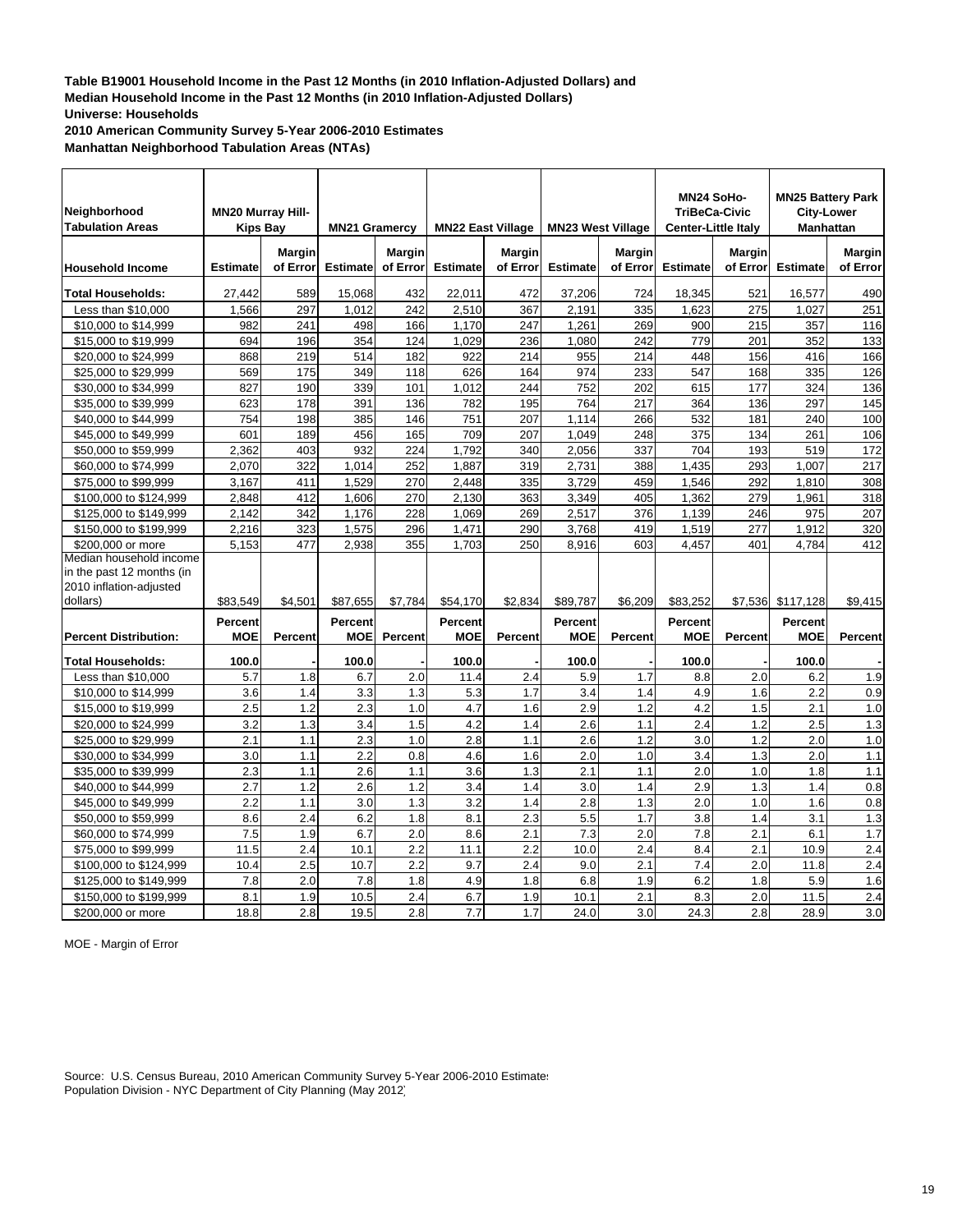**2010 American Community Survey 5-Year 2006-2010 Estimates**

**Manhattan Neighborhood Tabulation Areas (NTAs)**

| Neighborhood                        |                       |               | <b>MN28 Lower East</b> |               | <b>MN31 Lenox Hill-</b> |                |                       |               | <b>MN33 East Harlem</b> |                | <b>MN34 East Harlem</b> |               |
|-------------------------------------|-----------------------|---------------|------------------------|---------------|-------------------------|----------------|-----------------------|---------------|-------------------------|----------------|-------------------------|---------------|
| <b>Tabulation Areas</b>             | <b>MN27 Chinatown</b> |               | Side                   |               | Roosevelt Island        |                | <b>MN32 Yorkville</b> |               | South                   |                | <b>North</b>            |               |
|                                     |                       | <b>Margin</b> |                        | <b>Margin</b> |                         | <b>Margin</b>  |                       | <b>Margin</b> |                         | <b>Margin</b>  |                         | <b>Margin</b> |
| <b>Household Income</b>             | <b>Estimate</b>       | of Error      | <b>Estimate</b>        | of Error      | <b>Estimate</b>         | of Error       | <b>Estimate</b>       | of Error      | <b>Estimate</b>         | of Error       | <b>Estimate</b>         | of Error      |
| <b>Total Households:</b>            | 18,893                | 421           | 29,489                 | 456           | 43,034                  | 828            | 43,316                | 688           | 23,021                  | 388            | 21,674                  | 409           |
| Less than \$10,000                  | 3,173                 | 380           | 5,614                  | 464           | 2,254                   | 373            | 2,141                 | 347           | 3,704                   | 415            | 4,517                   | 427           |
| \$10,000 to \$14,999                | 1,939                 | 307           | 3,552                  | 399           | 1,015                   | 249            | 1,226                 | 256           | 2,117                   | 320            | 2,677                   | 360           |
| \$15,000 to \$19,999                | 1,457                 | 266           | 1,879                  | 310           | 925                     | 226            | 1,251                 | 251           | 1,787                   | 311            | 1,977                   | 327           |
| \$20,000 to \$24,999                | 1,351                 | 274           | 1,926                  | 326           | 854                     | 212            | 1,013                 | 223           | 1.290                   | 244            | 1.540                   | 270           |
| \$25,000 to \$29,999                | 896                   | 223           | 1,474                  | 274           | 1,160                   | 257            | 845                   | 212           | 1,342                   | 268            | 996                     | 226           |
| \$30,000 to \$34,999                | 961                   | 219           | 1,463                  | 282           | 1,359                   | 260            | 1,155                 | 253           | 1,171                   | 249            | 1,138                   | 251           |
| \$35,000 to \$39,999                | 611                   | 186           | 1,124                  | 240           | 1,075                   | 219            | 938                   | 206           | 1,098                   | 254            | 1,178                   | 254           |
| \$40,000 to \$44,999                | 770                   | 215           | 1,014                  | 226           | 1,104                   | 239            | 1,347                 | 292           | 1.086                   | 245            | 1,139                   | 247           |
| \$45,000 to \$49,999                | 651                   | 189           | 806                    | 203           | 1,232                   | 237            | 1,126                 | 242           | 895                     | 219            | 984                     | 223           |
| \$50,000 to \$59,999                | 1,291                 | 261           | 1,756                  | 299           | 2,733                   | 364            | 2,613                 | 367           | 1,393                   | 286            | 1,087                   | 246           |
| \$60,000 to \$74,999                | 1,547                 | 289           | 2,127                  | 315           | 4,447                   | 431            | 4,298                 | 498           | 1,830                   | 303            | 1,434                   | 279           |
| \$75,000 to \$99,999                | 1,755                 | 295           | 2,215                  | 328           | 5,203                   | 528            | 5,455                 | 538           | 1,795                   | 321            | 1,429                   | 269           |
| \$100,000 to \$124,999              | 876                   | 220           | 1,603                  | 278           | 4,518                   | 507            | 4,307                 | 453           | 1,178                   | 252            | 714                     | 215           |
| \$125,000 to \$149,999              | 404                   | 143           | 660                    | 173           | 2,963                   | 397            | 2,689                 | 358           | 725                     | 195            | 351                     | 134           |
| \$150,000 to \$199,999              | 567                   | 168           | 1,009                  | 223           | 3,274                   | 386            | 3,821                 | 403           | 522                     | 161            | 189                     | 99            |
| \$200,000 or more                   | 644                   | 179           | 1,267                  | 236           | 8,918                   | 620            | 9,091                 | 600           | 1,088                   | 197            | 324                     | 129           |
| Median household income             |                       |               |                        |               |                         |                |                       |               |                         |                |                         |               |
| in the past 12 months (in           |                       |               |                        |               |                         |                |                       |               |                         |                |                         |               |
| 2010 inflation-adjusted<br>dollars) | \$33,280              | \$4.470       | \$31.024               | \$3,361       | \$84.684                | \$3,431        | \$85,188              | \$3.284       | \$35.453                | \$3,862        | \$25.633                | \$3,671       |
|                                     |                       |               |                        |               |                         |                |                       |               |                         |                |                         |               |
|                                     | Percent               |               | <b>Percent</b>         |               | <b>Percent</b>          |                | <b>Percent</b>        |               | <b>Percent</b>          |                | Percent                 |               |
| <b>Percent Distribution:</b>        | <b>MOE</b>            | Percent       | <b>MOE</b>             | Percent       | <b>MOE</b>              | <b>Percent</b> | <b>MOE</b>            | Percent       | <b>MOE</b>              | <b>Percent</b> | <b>MOE</b>              | Percent       |
| Total Households:                   | 100.0                 |               | 100.0                  |               | 100.0                   |                | 100.0                 |               | 100.0                   |                | 100.0                   |               |
| Less than \$10,000                  | 16.8                  | 2.7           | 19.0                   | 2.7           | 5.2                     | 1.8            | 4.9                   | 1.7           | 16.1                    | 2.7            | 20.8                    | 2.8           |
| \$10,000 to \$14,999                | 10.3                  | 2.2           | 12.0                   | 2.3           | 2.4                     | 1.2            | 2.8                   | 1.2           | 9.2                     | 2.1            | 12.4                    | 2.4           |
| \$15,000 to \$19,999                | 7.7                   | 1.9           | 6.4                    | 1.8           | 2.1                     | 1.1            | 2.9                   | 1.2           | 7.8                     | 2.0            | 9.1                     | 2.2           |
| \$20,000 to \$24,999                | 7.2                   | 2.0           | 6.5                    | 1.9           | 2.0                     | 1.0            | 2.3                   | 1.1           | 5.6                     | 1.6            | 7.1                     | 1.8           |
| \$25,000 to \$29,999                | 4.7                   | 1.6           | 5.0                    | 1.6           | 2.7                     | 1.2            | 2.0                   | 1.0           | 5.8                     | 1.8            | 4.6                     | 1.5           |
| \$30,000 to \$34,999                | 5.1                   | 1.6           | 5.0                    | 1.6           | 3.2                     | 1.2            | 2.7                   | 1.2           | 5.1                     | 1.6            | 5.3                     | 1.7           |
| \$35,000 to \$39,999                | 3.2                   | 1.3           | 3.8                    | 1.4           | 2.5                     | 1.0            | 2.2                   | 1.0           | 4.8                     | 1.7            | 5.4                     | 1.7           |
| \$40,000 to \$44,999                | 4.1                   | 1.6           | 3.4                    | 1.3           | 2.6                     | 1.1            | 3.1                   | 1.4           | 4.7                     | 1.6            | 5.3                     | 1.7           |
| \$45,000 to \$49,999                | 3.4                   | 1.4           | 2.7                    | 1.2           | 2.9                     | 1.1            | 2.6                   | 1.2           | 3.9                     | 1.4            | 4.5                     | 1.5           |
| \$50,000 to \$59,999                | 6.8                   | 1.9           | 6.0                    | 1.7           | 6.4                     | 1.7            | 6.0                   | 1.8           | 6.1                     | 1.9            | 5.0                     | 1.7           |
| \$60,000 to \$74,999                | 8.2                   | 2.1           | 7.2                    | 1.8           | 10.3                    | 2.0            | 9.9                   | 2.4           | 7.9                     | 2.0            | 6.6                     | 1.9           |
| \$75,000 to \$99,999                | 9.3                   | 2.1           | 7.5                    | 1.9           | 12.1                    | 2.5            | 12.6                  | 2.5           | 7.8                     | 2.1            | 6.6                     | 1.8           |
| \$100,000 to \$124,999              | 4.6                   | 1.6           | 5.4                    | 1.6           | 10.5                    | 2.4            | 9.9                   | 2.2           | 5.1                     | 1.7            | 3.3                     | 1.5           |
| \$125,000 to \$149,999              | 2.1                   | 1.0           | 2.2                    | 1.0           | 6.9                     | 1.9            | 6.2                   | 1.7           | 3.1                     | 1.3            | 1.6                     | 0.9           |
| \$150,000 to \$199,999              | 3.0                   | 1.2           | 3.4                    | 1.3           | 7.6                     | 1.8            | 8.8                   | 1.9           | 2.3                     | 1.1            | 0.9                     | 0.7           |
| \$200,000 or more                   | 3.4                   | 1.3           | 4.3                    | 1.4           | 20.7                    | 2.9            | 21.0                  | 2.8           | 4.7                     | 1.3            | 1.5                     | 0.9           |

MOE - Margin of Error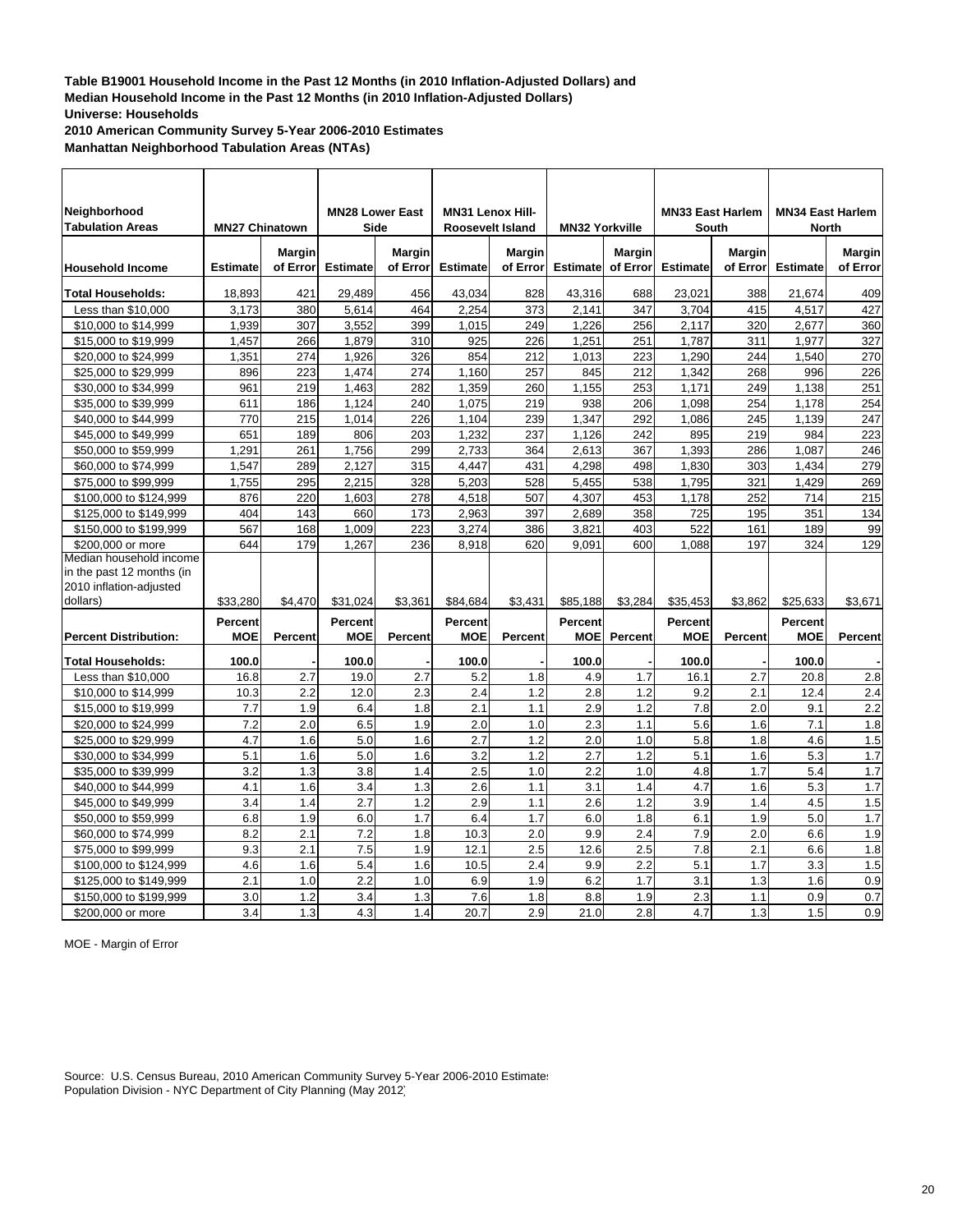**2010 American Community Survey 5-Year 2006-2010 Estimates**

**Manhattan Neighborhood Tabulation Areas (NTAs)**

| Neighborhood<br><b>Tabulation Areas</b> | <b>MN35 Washington</b><br><b>Heights North</b> |                           | <b>Heights South</b> | <b>MN36 Washington</b> | <b>Side-Carnegie Hill</b> | <b>MN40 Upper East</b>    |                 | <b>MN50 Stuyvesant</b><br><b>Town-Cooper</b><br>Village | MN99 park-<br>cemetery-etc-<br><b>Manhattan</b> |                           |
|-----------------------------------------|------------------------------------------------|---------------------------|----------------------|------------------------|---------------------------|---------------------------|-----------------|---------------------------------------------------------|-------------------------------------------------|---------------------------|
| <b>Household Income</b>                 | <b>Estimate</b>                                | <b>Margin</b><br>of Error | <b>Estimate</b>      | Margin<br>of Errorl    | <b>Estimate</b>           | <b>Margin</b><br>of Error | <b>Estimate</b> | Margin<br>of Error                                      | <b>Estimate</b>                                 | <b>Margin</b><br>of Error |
| <b>Total Households:</b>                | 25,475                                         | 380                       | 29,382               | 463                    | 29,281                    | 712                       | 10.647          | 247                                                     | 14                                              | 21                        |
| Less than \$10,000                      | 3,226                                          | 389                       | 4,908                | 490                    | 904                       | 206                       | 445             | 159                                                     | $\Omega$                                        |                           |
| \$10,000 to \$14,999                    | 1,942                                          | 334                       | 2,370                | 344                    | 581                       | 199                       | 433             | 137                                                     | 0                                               |                           |
| \$15,000 to \$19,999                    | 1,962                                          | 350                       | 2,410                | 370                    | 539                       | 173                       | 406             | 139                                                     | 0                                               |                           |
| \$20,000 to \$24,999                    | 1,502                                          | 290                       | 1,955                | 327                    | 585                       | 169                       | 272             | 124                                                     | 0                                               |                           |
| \$25,000 to \$29,999                    | 1,608                                          | 294                       | 1,900                | 330                    | 317                       | 116                       | 353             | 136                                                     | $\overline{0}$                                  |                           |
| \$30,000 to \$34,999                    | 1,411                                          | 273                       | 1,450                | 285                    | 492                       | 154                       | 223             | 100                                                     | $\overline{0}$                                  |                           |
| \$35,000 to \$39,999                    | 1,460                                          | 283                       | 1,387                | 280                    | 456                       | 139                       | 323             | 116                                                     | $\overline{0}$                                  |                           |
| \$40,000 to \$44,999                    | 861                                            | 202                       | 1,354                | 268                    | 601                       | 164                       | 262             | 118                                                     | 0                                               |                           |
| \$45,000 to \$49,999                    | 989                                            | 236                       | 1,300                | 253                    | 517                       | 164                       | 271             | 106                                                     | $\overline{0}$                                  |                           |
| \$50,000 to \$59,999                    | 1,876                                          | 294                       | 1,984                | 327                    | 1,228                     | 221                       | 499             | 132                                                     | 14                                              | 21                        |
| \$60,000 to \$74,999                    | 2,278                                          | 318                       | 2,728                | 384                    | 1,528                     | 276                       | 853             | 200                                                     | $\overline{0}$                                  |                           |
| \$75,000 to \$99,999                    | 2,697                                          | 346                       | 2,497                | 349                    | 2,383                     | 342                       | 1,665           | 284                                                     | 0                                               |                           |
| \$100,000 to \$124,999                  | 1,365                                          | 266                       | 1,233                | 242                    | 2,853                     | 400                       | 1,022           | 211                                                     | $\overline{0}$                                  |                           |
| \$125,000 to \$149,999                  | 843                                            | 203                       | 608                  | 183                    | 1,706                     | 293                       | 665             | 175                                                     | $\overline{0}$                                  |                           |
| \$150,000 to \$199,999                  | 718                                            | 189                       | 727                  | 206                    | 3,132                     | 404                       | 1,256           | 227                                                     | $\Omega$                                        |                           |
| \$200,000 or more                       | 737                                            | 184                       | 571                  | 196                    | 11,459                    | 588                       | 1.699           | 263                                                     | $\overline{O}$                                  |                           |
| Median household income                 |                                                |                           |                      |                        |                           |                           |                 |                                                         |                                                 |                           |
| in the past 12 months (in               |                                                |                           |                      |                        |                           |                           |                 |                                                         |                                                 |                           |
| 2010 inflation-adjusted                 |                                                |                           |                      |                        |                           |                           |                 |                                                         |                                                 |                           |
| dollars)                                | \$38,721                                       | \$3,498                   | \$33,959             | \$3,432                | \$149,275                 | \$11,377                  | \$83,860        | \$5,332                                                 | \$52,500                                        |                           |
|                                         | Percent                                        |                           | <b>Percent</b>       |                        | <b>Percent</b>            |                           | <b>Percent</b>  |                                                         | <b>Percent</b>                                  |                           |
| <b>Percent Distribution:</b>            | <b>MOE</b>                                     | <b>Percent</b>            | <b>MOE</b>           | <b>Percent</b>         | MOE                       | Percent                   | MOE             | Percent                                                 | MOE                                             | Percent                   |
|                                         |                                                |                           |                      |                        |                           |                           |                 |                                                         |                                                 |                           |
| <b>Total Households:</b>                | 100.0                                          |                           | 100.0                |                        | 100.0                     |                           | 100.0           |                                                         | 100.0                                           |                           |
| Less than \$10,000                      | 12.7                                           | 2.4                       | 16.7                 | 2.8                    | 3.1                       | 1.2                       | 4.2             | 1.5                                                     | 0.0                                             |                           |
| \$10,000 to \$14,999                    | 7.6                                            | 2.1                       | 8.1                  | 2.0                    | 2.0                       | 1.2                       | 4.1             | 1.3                                                     | 0.0                                             |                           |
| \$15,000 to \$19,999                    | 7.7                                            | 2.2                       | 8.2                  | 2.1                    | 1.8                       | 1.0                       | 3.8             | 1.3                                                     | 0.0                                             |                           |
| \$20,000 to \$24,999                    | 5.9                                            | 1.8                       | 6.7                  | 1.9                    | 2.0                       | 1.0                       | 2.6             | 1.2                                                     | 0.0                                             |                           |
| \$25,000 to \$29,999                    | 6.3                                            | 1.8                       | 6.5                  | 1.9                    | 1.1                       | 0.7                       | 3.3             | 1.3                                                     | 0.0                                             |                           |
| \$30,000 to \$34,999                    | 5.5                                            | 1.7                       | 4.9                  | 1.7                    | 1.7                       | 0.9                       | 2.1             | 1.0                                                     | 0.0                                             |                           |
| \$35,000 to \$39,999                    | 5.7                                            | 1.8                       | 4.7                  | 1.6                    | 1.6                       | 0.8                       | 3.0             | 1.1                                                     | 0.0                                             |                           |
| \$40,000 to \$44,999                    | 3.4                                            | 1.3                       | 4.6                  | 1.6<br>1.5             | 2.1                       | 1.0                       | 2.5             | 1.1                                                     | 0.0                                             |                           |
| \$45,000 to \$49,999                    | 3.9<br>7.4                                     | 1.5                       | 4.4                  |                        | 1.8<br>4.2                | 1.0                       | 2.5<br>4.7      | 1.0                                                     | 0.0                                             |                           |
| \$50,000 to \$59,999                    |                                                | 1.8<br>2.0                | 6.8                  | 1.9<br>2.2             | 5.2                       | 1.3<br>1.6                |                 | 1.3                                                     | 100.0<br>0.0                                    |                           |
| \$60,000 to \$74,999                    | 8.9                                            |                           | 9.3                  |                        |                           | $\overline{2.0}$          | 8.0             | 1.9<br>2.7                                              |                                                 |                           |
| \$75,000 to \$99,999                    | 10.6                                           | 2.1                       | 8.5                  | 2.0                    | 8.1                       |                           | 15.6            |                                                         | 0.0                                             |                           |
| \$100,000 to \$124,999                  | 5.4                                            | 1.7                       | 4.2                  | 1.4                    | 9.7                       | 2.3                       | 9.6             | 2.0                                                     | 0.0                                             |                           |
| \$125,000 to \$149,999                  | 3.3<br>2.8                                     | 1.3<br>1.2                | 2.1<br>2.5           | 1.1<br>1.2             | 5.8<br>10.7               | 1.7<br>2.3                | 6.2<br>11.8     | 1.7<br>2.2                                              | 0.0<br>0.0                                      |                           |
| \$150,000 to \$199,999                  | 2.9                                            | 1.2                       | 1.9                  | 1.1                    | 39.1                      | 3.0                       | 16.0            | 2.5                                                     | 0.0                                             |                           |
| \$200,000 or more                       |                                                |                           |                      |                        |                           |                           |                 |                                                         |                                                 |                           |

MOE - Margin of Error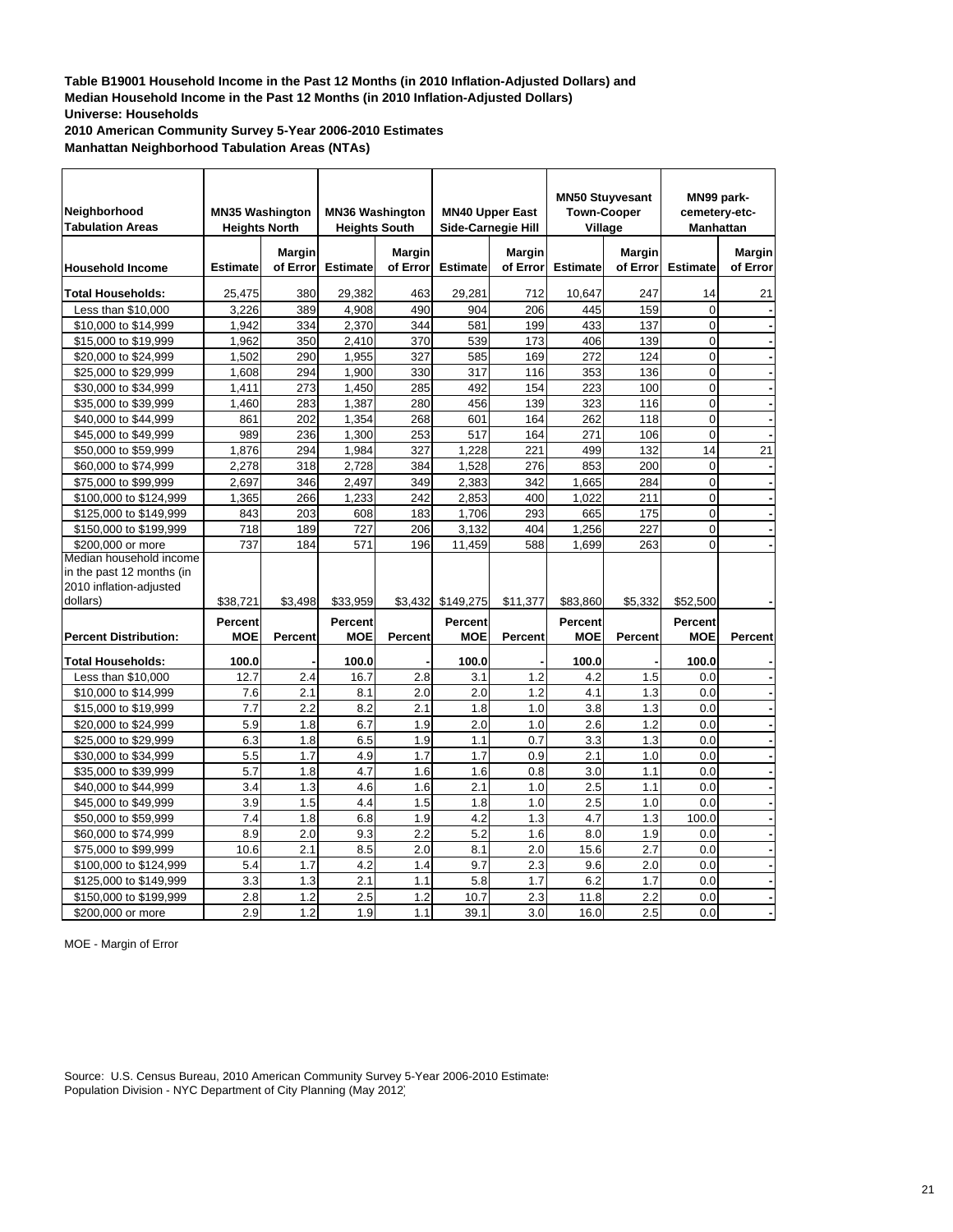**2010 American Community Survey 5-Year 2006-2010 Estimates Queens Neighborhood Tabulation Areas (NTAs)**

| Neighborhood                                                                                | QN01 South      |                       | QN02 Springfield     |                           | QN03 Springfield<br><b>Gardns South-</b> |                              |                 |                           | QN06 Jamaica              |                       |                 |                              |
|---------------------------------------------------------------------------------------------|-----------------|-----------------------|----------------------|---------------------------|------------------------------------------|------------------------------|-----------------|---------------------------|---------------------------|-----------------------|-----------------|------------------------------|
| <b>Tabulation Areas</b>                                                                     | Jamaica         |                       | <b>Gardens North</b> |                           | <b>Brookville</b>                        |                              | QN05 Rosedale   |                           | <b>Estates-Holliswood</b> |                       | QN07 Hollis     |                              |
| <b>Household Income</b>                                                                     | <b>Estimate</b> | Margin<br>of Error    | <b>Estimate</b>      | <b>Margin</b><br>of Error | <b>Estimate</b>                          | Margin<br>of Error           | <b>Estimate</b> | <b>Margin</b><br>of Error | <b>Estimate</b>           | Margin<br>of Error    | <b>Estimate</b> | Margin<br>of Error           |
| <b>Total Households:</b>                                                                    | 11,540          | 312                   | 10,037               | 222                       | 5,565                                    | 185                          | 7,820           | 199                       | 9,515                     | 176                   | 5,868           | 217                          |
| Less than \$10,000                                                                          | 1,696           | 270                   | 452                  | 157                       | 159                                      | 88                           | 205             | 88                        | 421                       | 126                   | 265             | 100                          |
| \$10,000 to \$14,999                                                                        | 687             | 175                   | 607                  | 156                       | 157                                      | 88                           | 185             | 87                        | 347                       | 134                   | 357             | 135                          |
| \$15,000 to \$19,999                                                                        | 607             | 146                   | 433                  | 134                       | 83                                       | 63                           | 101             | 59                        | 496                       | 184                   | 322             | 122                          |
| \$20,000 to \$24,999                                                                        | 668             | 174                   | 561                  | 177                       | 92                                       | 50                           | 131             | 76                        | 381                       | 131                   | 124             | 68                           |
| \$25,000 to \$29,999                                                                        | 453             | 149                   | 563                  | 176                       | 214                                      | 98                           | 253             | 119                       | 392                       | 144                   | 406             | 123                          |
| \$30,000 to \$34,999                                                                        | 547             | 166                   | 548                  | 187                       | 258                                      | 104                          | 357             | 131                       | 404                       | 131                   | 290             | 128                          |
| \$35,000 to \$39,999                                                                        | 533             | 152                   | 499                  | 170                       | 112                                      | 71                           | 368             | 134                       | 246                       | 94                    | 305             | 117                          |
| \$40,000 to \$44,999                                                                        | 819             | 183                   | 591                  | 208                       | 193                                      | 92                           | 317             | 121                       | 559                       | 175                   | 121             | 62                           |
| \$45,000 to \$49,999                                                                        | 441             | 136                   | 486                  | 182                       | 281                                      | 111                          | 173             | 107                       | 326                       | 126                   | 185             | 97                           |
| \$50,000 to \$59,999                                                                        | 1,264           | 250                   | 927                  | 241                       | 500                                      | 156                          | 494             | 149                       | 919                       | 203                   | 572             | 153                          |
| \$60,000 to \$74,999                                                                        | 1,006           | 200                   | 1,401                | 304                       | 736                                      | 177                          | 985             | 230                       | 1,485                     | 269                   | 530             | 146                          |
| \$75,000 to \$99,999                                                                        | 1,231           | 215                   | 1,442                | 265                       | 964                                      | 181                          | 1,456           | 241                       | 1,004                     | 198                   | 845             | 172                          |
| \$100,000 to \$124,999                                                                      | 799             | 191                   | 665                  | 204                       | 799                                      | 174                          | 1,206           | 245                       | 719                       | 208                   | 737             | 170                          |
| \$125,000 to \$149,999                                                                      | 321             | 114                   | 387                  | 159                       | 399                                      | 137                          | 495             | 145                       | 522                       | 150                   | 372             | 110                          |
| \$150,000 to \$199,999<br>\$200,000 or more                                                 | 257<br>211      | 111<br>107            | 425<br>50            | 154<br>45                 | 477<br>141                               | 135<br>76                    | 609<br>485      | 157<br>141                | 462<br>832                | 125<br>203            | 294<br>143      | 107<br>67                    |
| Median household income<br>in the past 12 months (in<br>2010 inflation-adjusted<br>dollars) | \$43,535        | \$4,336               | \$51,502             | \$3,382                   | \$69,966                                 | \$6,231                      | \$78,513        | \$5,226                   | \$61,795                  | \$3,689               | \$54,886        | \$5,959                      |
|                                                                                             |                 |                       |                      |                           |                                          |                              |                 |                           |                           |                       |                 |                              |
| <b>Percent Distribution:</b>                                                                | Percent         | Percent<br><b>MOE</b> | <b>Percent</b>       | Percent<br><b>MOE</b>     | Percent                                  | <b>Percent</b><br><b>MOE</b> | <b>Percent</b>  | Percent<br><b>MOE</b>     | Percent                   | <b>Percent</b><br>MOE | <b>Percent</b>  | <b>Percent</b><br><b>MOE</b> |
| <b>Total Households:</b>                                                                    | 100.0           |                       | 100.0                |                           | 100.0                                    |                              | 100.0           |                           | 100.0                     |                       | 100.0           |                              |
| Less than \$10,000                                                                          | 14.7            | 2.5                   | 4.5                  | 1.6                       | 2.9                                      | 1.2                          | 2.6             | 1.0                       | 4.4                       | 1.3                   | 4.5             | 1.3                          |
| \$10,000 to \$14,999                                                                        | 6.0             | 1.6                   | 6.0                  | 1.6                       | 2.8                                      | 1.2                          | 2.4             | 1.0                       | 3.6                       | 1.4                   | 6.1             | 1.8                          |
| \$15,000 to \$19,999                                                                        | 5.3             | 1.4                   | 4.3                  | 1.3                       | 1.5                                      | 0.8                          | 1.3             | 0.7                       | 5.2                       | 1.9                   | 5.5             | 1.6                          |
| \$20,000 to \$24,999                                                                        | 5.8             | 1.6                   | 5.6                  | 1.8                       | 1.7                                      | 0.7                          | 1.7             | 0.9                       | 4.0                       | 1.3                   | 2.1             | 0.9                          |
| \$25,000 to \$29,999                                                                        | 3.9             | 1.4                   | 5.6                  | 1.8                       | 3.8                                      | 1.3                          | 3.2             | 1.3                       | 4.1                       | 1.5                   | 6.9             | 1.6                          |
| \$30,000 to \$34,999                                                                        | 4.7             | 1.5                   | 5.5                  | 1.9                       | 4.6                                      | 1.4                          | 4.6             | 1.5                       | 4.2                       | 1.3                   | 4.9             | 1.7                          |
| \$35,000 to \$39,999                                                                        | 4.6             | 1.4                   | 5.0                  | 1.7                       | 2.0                                      | 1.0                          | 4.7             | 1.5                       | 2.6                       | 1.0                   | 5.2             | 1.5                          |
| \$40,000 to \$44,999                                                                        | 7.1             | 1.7                   | 5.9                  | 2.1                       | 3.5                                      | 1.2                          | 4.1             | 1.4                       | 5.9                       | 1.8                   | 2.1             | 0.8                          |
| \$45,000 to \$49,999                                                                        | 3.8             | 1.3                   | 4.8                  | 1.8                       | 5.0                                      | 1.5                          | 2.2             | 1.2                       | 3.4                       | 1.3                   | 3.2             | 1.3                          |
| \$50,000 to \$59,999                                                                        | 11.0            | 2.3                   | 9.2                  | 2.4                       | 9.0                                      | 2.1                          | 6.3             | 1.7                       | 9.7                       | 2.1                   | 9.7             | 2.0                          |
| \$60,000 to \$74,999                                                                        | 8.7             | 1.8                   | 14.0                 | 3.0                       | 13.2                                     | 2.3                          | 12.6            | 2.6                       | 15.6                      | 2.7                   | 9.0             | 1.9                          |
| \$75,000 to \$99,999                                                                        | 10.7            | 2.0                   | 14.4                 | 2.6                       | 17.3                                     | 2.4                          | 18.6            | 2.7                       | 10.6                      | 2.0                   | 14.4            | 2.2                          |
| \$100,000 to \$124,999                                                                      | 6.9             | 1.8                   | 6.6                  | 2.0                       | 14.4                                     | 2.3                          | 15.4            | 2.7                       | 7.6                       | 2.1                   | 12.6            | 2.2                          |
| \$125,000 to \$149,999                                                                      | 2.8             | 1.1                   | 3.9                  | 1.6                       | 7.2                                      | 1.8                          | 6.3             | 1.6                       | 5.5                       | 1.5                   | 6.3             | 1.4                          |
| \$150,000 to \$199,999                                                                      | 2.2<br>1.8      | 1.0<br>1.0            | 4.2<br>0.5           | 1.5<br>0.5                | 8.6<br>2.5                               | 1.8<br>1.0                   | 7.8<br>6.2      | 1.8<br>1.6                | 4.9<br>8.7                | 1.3<br>2.1            | 5.0<br>2.4      | 1.4<br>0.9                   |
| \$200,000 or more                                                                           |                 |                       |                      |                           |                                          |                              |                 |                           |                           |                       |                 |                              |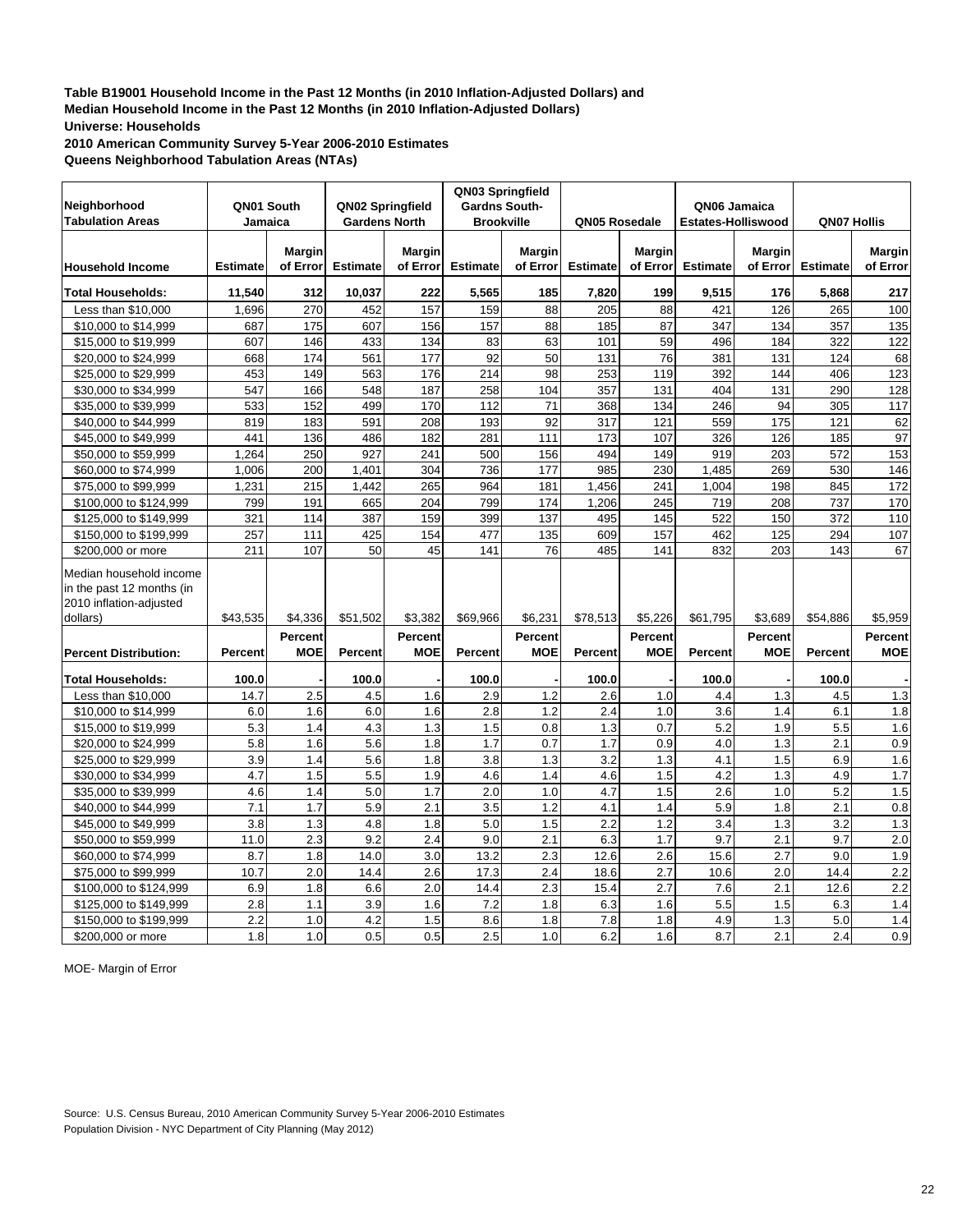**2010 American Community Survey 5-Year 2006-2010 Estimates Queens Neighborhood Tabulation Areas (NTAs)**

|                                                                                 |                 |               | QN10 Breezy Pt-Belle |                |                  |                |                   |               |                          |                |                 |                  |
|---------------------------------------------------------------------------------|-----------------|---------------|----------------------|----------------|------------------|----------------|-------------------|---------------|--------------------------|----------------|-----------------|------------------|
| Neighborhood                                                                    |                 |               | Harbor-Rockwy Pk-    |                | QN12 Hammels-    |                | QN15 Far Rockaway |               |                          |                |                 |                  |
| <b>Tabulation Areas</b>                                                         | QN08 St. Albans |               | <b>Broad Channel</b> |                | Arverne-Edgemere |                | <b>Bayswater</b>  |               | <b>QN17 Forest Hills</b> |                | QN18 Rego Park  |                  |
|                                                                                 |                 |               |                      |                |                  |                |                   |               |                          |                |                 | <b>Margin</b>    |
|                                                                                 |                 | <b>Margin</b> |                      | <b>Margin</b>  |                  | <b>Margin</b>  |                   | <b>Margin</b> |                          | <b>Margin</b>  |                 | of               |
| <b>Household Income</b>                                                         | <b>Estimate</b> | of Error      | <b>Estimate</b>      | of Error       | <b>Estimate</b>  | of Error       | <b>Estimate</b>   | of Error      | <b>Estimate</b>          | of Error       | <b>Estimate</b> | Error            |
| <b>Total Households:</b>                                                        | 15,456          | 281           | 11,145               | 330            | 12,103           | 288            | 15,946            | 372           | 38,869                   | 483            | 12,506          | 239              |
| Less than \$10,000                                                              | 757             | 187           | 589                  | 154            | 2,163            | 294            | 2,952             | 328           | 2,545                    | 323            | 762             | 159              |
| \$10,000 to \$14,999                                                            | 453             | 149           | 489                  | 143            | 837              | 230            | 1,255             | 249           | 1,732                    | 287            | 420             | 131              |
| \$15,000 to \$19,999                                                            | 578             | 161           | 442                  | 138            | 655              | 194            | 1,053             | 223           | 1,758                    | 265            | 596             | 168              |
| \$20,000 to \$24,999                                                            | 655             | 173           | 412                  | 154            | 566              | 170            | 636               | 201           | 1,708                    | 294            | 656             | 189              |
| \$25,000 to \$29,999                                                            | 830             | 191           | 635                  | 188            | 659              | 170            | 818               | 210           | 1.408                    | 265            | 641             | 173              |
| \$30,000 to \$34,999                                                            | 692             | 179           | 473                  | 148            | 631              | 168            | 907               | 237           | 1,425                    | 274            | 643             | 186              |
| \$35,000 to \$39,999                                                            | 623             | 149           | 444                  | 164            | 644              | 201            | 652               | 199           | 1,503                    | 278            | 470             | 151              |
| \$40,000 to \$44,999                                                            | 677             | 162           | 359                  | 113            | 637              | 188            | 638               | 199           | 1,451                    | 275            | 597             | 155              |
| \$45,000 to \$49,999                                                            | 578             | 163           | 223                  | 107            | 542              | 174            | 584               | 198           | 1,458                    | 319            | 834             | 209              |
| \$50,000 to \$59,999                                                            | 1,209           | 230           | 597                  | 151            | 1,032            | 258            | 966               | 233           | 2,418                    | 330            | 1,074           | 242              |
| \$60,000 to \$74,999                                                            | 1,906           | 290           | 1,228                | 237            | 1,012            | 241            | 1,522             | 282           | 4,020                    | 446            | 1,397           | 239              |
| \$75,000 to \$99,999                                                            | 2,307           | 295           | 1,471                | 247            | 1,186            | 229            | 1,579             | 282           | 5,099                    | 479            | 1,620           | 261              |
| \$100,000 to \$124,999                                                          | 1,560           | 258           | 1,389                | 240            | 714              | 176            | 815               | 215           | 4,007                    | 426            | 1,090           | 216              |
| \$125,000 to \$149,999                                                          | 1,193           | 225           | 912                  | 181            | 355              | 147            | 522               | 168           | 2,324                    | 315            | 557             | 151              |
| \$150,000 to \$199,999                                                          | 1,000           | 228           | 720                  | 149            | 254              | 100            | 455               | 133           | 3,412                    | 411            | 614             | 155              |
| \$200,000 or more                                                               | 438             | 143           | 762                  | 149            | 216              | 98             | 592               | 163           | 2,601                    | 323            | 535             | 148              |
| Median household income<br>in the past 12 months (in<br>2010 inflation-adjusted |                 |               |                      |                |                  |                |                   |               |                          |                |                 |                  |
| dollars)                                                                        | \$63,547        | \$3,742       | \$67,406             | \$5,014        | \$39,196         | \$4,921        | \$37,699          | \$5,417       | \$65,046                 | \$2,814        | \$52,952        | \$2,986          |
|                                                                                 |                 | Percent       |                      | <b>Percent</b> |                  | <b>Percent</b> |                   | Percent       |                          | <b>Percent</b> |                 |                  |
| <b>Percent Distribution:</b>                                                    | <b>Percent</b>  | <b>MOE</b>    | Percent              | <b>MOE</b>     | Percent          | <b>MOE</b>     | <b>Percent</b>    | <b>MOE</b>    | Percent                  | <b>MOE</b>     | Percent         | <b>MOE</b>       |
| <b>Total Households:</b>                                                        | 100.0           |               | 100.0                |                | 100.0            |                | 100.0             |               | 100.0                    |                | 100.0           |                  |
| Less than \$10,000                                                              | 4.9             | 1.5           | 5.3                  | 1.4            | 17.9             | 2.6            | 18.5              | 2.5           | 6.5                      | 1.6            | 6.1             | 1.4              |
| \$10,000 to \$14,999                                                            | 2.9             | 1.2           | 4.4                  | 1.3            | 6.9              | 2.1            | 7.9               | 2.0           | 4.5                      | 1.5            | 3.4             | 1.2              |
| \$15,000 to \$19,999                                                            | 3.7             | 1.3           | 4.0                  | 1.3            | 5.4              | 1.8            | 6.6               | 1.8           | 4.5                      | 1.3            | 4.8             | 1.5              |
| \$20,000 to \$24,999                                                            | 4.2             | 1.4           | 3.7                  | 1.5            | 4.7              | 1.5            | 4.0               | 1.6           | 4.4                      | 1.5            | 5.2             | 1.7              |
| \$25,000 to \$29,999                                                            | 5.4             | 1.5           | 5.7                  | 1.8            | 5.4              | 1.5            | 5.1               | 1.7           | 3.6                      | 1.3            | 5.1             | 1.5              |
| \$30,000 to \$34,999                                                            | 4.5             | 1.4           | 4.2                  | 1.4            | 5.2              | 1.5            | 5.7               | 1.9           | 3.7                      | 1.4            | 5.1             | 1.7              |
| \$35,000 to \$39,999                                                            | 4.0             | 1.2           | 4.0                  | 1.5            | 5.3              | 1.8            | 4.1               | 1.6           | 3.9                      | 1.4            | 3.8             | 1.4              |
| \$40,000 to \$44,999                                                            | 4.4             | 1.3           | 3.2                  | 1.1            | 5.3              | 1.7            | 4.0               | 1.6           | 3.7                      | 1.4            | 4.8             | 1.4              |
| \$45,000 to \$49,999                                                            | 3.7             | 1.3           | 2.0                  | 1.0            | 4.5              | 1.6            | 3.7               | 1.6           | 3.8                      | 1.6            | 6.7             | 1.9              |
| \$50,000 to \$59,999                                                            | 7.8             | 1.8           | 5.4                  | 1.4            | 8.5              | 2.3            | 6.1               | 1.8           | 6.2                      | 1.7            | 8.6             | $\overline{2.2}$ |
| \$60,000 to \$74,999                                                            | 12.3            | 2.3           | 11.0                 | 2.2            | 8.4              | 2.2            | 9.5               | 2.2           | 10.3                     | 2.2            | 11.2            | 2.1              |
| \$75,000 to \$99,999                                                            | 14.9            | 2.3           | 13.2                 | 2.3            | 9.8              | 2.1            | 9.9               | 2.2           | 13.1                     | 2.4            | 13.0            | 2.3              |
| \$100,000 to \$124,999                                                          | 10.1            | 2.1           | 12.5                 | 2.2            | 5.9              | 1.6            | 5.1               | 1.7           | 10.3                     | 2.1            | 8.7             | 1.9              |
| \$125,000 to \$149,999                                                          | 7.7             | 1.8           | 8.2                  | 1.7            | 2.9              | 1.3            | 3.3               | 1.3           | 6.0                      | 1.6            | 4.5             | 1.3              |
| \$150,000 to \$199,999                                                          | 6.5             | 1.8           | 6.5                  | 1.4            | 2.1              | 0.9            | 2.9               | 1.0           | 8.8                      | 2.1            | 4.9             | 1.4              |
| \$200,000 or more                                                               | 2.8             | 1.1           | 6.8                  | 1.4            | 1.8              | 0.9            | 3.7               | 1.3           | 6.7                      | 1.6            | 4.3             | 1.3              |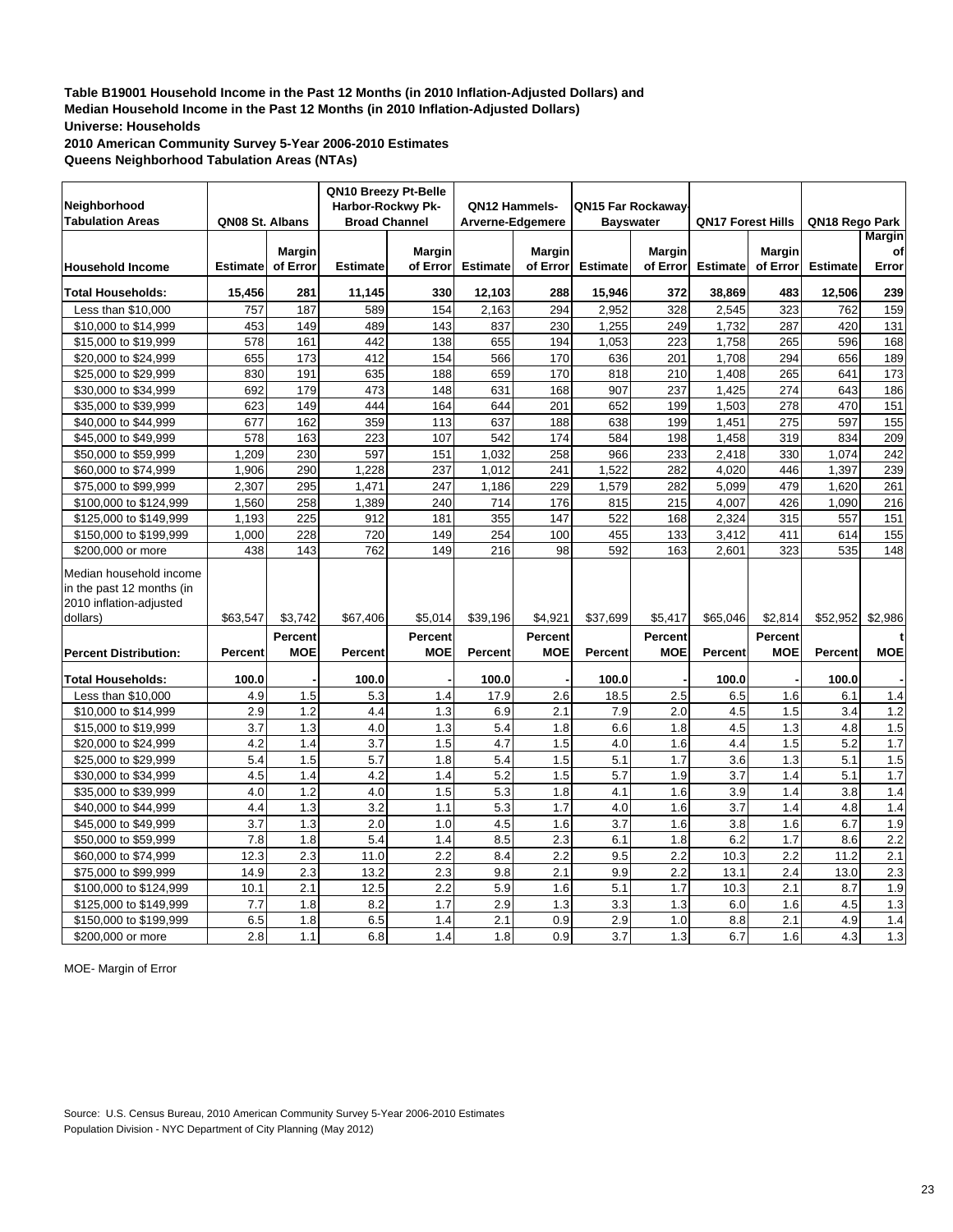**2010 American Community Survey 5-Year 2006-2010 Estimates Queens Neighborhood Tabulation Areas (NTAs)**

| Neighborhood                                                                    |                 |                              |                 |                           |                     |                              |                 |                       |                    |                           |                 |                           |
|---------------------------------------------------------------------------------|-----------------|------------------------------|-----------------|---------------------------|---------------------|------------------------------|-----------------|-----------------------|--------------------|---------------------------|-----------------|---------------------------|
| <b>Tabulation Areas</b>                                                         | QN19 Glendale   |                              | QN20 Ridgewood  |                           | QN21 Middle Village |                              | QN22 Flushing   |                       | QN23 College Point |                           | QN25 Corona     |                           |
| <b>Household Income</b>                                                         | <b>Estimate</b> | <b>Margin</b><br>of Error    | <b>Estimate</b> | <b>Margin</b><br>of Error | <b>Estimate</b>     | <b>Margin</b><br>of Error    | <b>Estimate</b> | Margin<br>of Error    | <b>Estimate</b>    | <b>Margin</b><br>of Error | <b>Estimate</b> | <b>Margin</b><br>of Error |
| <b>Total Households:</b>                                                        | 11,739          | 288                          | 23,633          | 401                       | 14,894              | 283                          | 25,848          | 444                   | 7,734              | 283                       | 15,925          | 405                       |
| Less than \$10,000                                                              | 648             | 172                          | 1,965           | 288                       | 707                 | 168                          | 3,157           | 388                   | 243                | 97                        | 1,253           | 232                       |
| \$10,000 to \$14,999                                                            | 637             | 174                          | 1,350           | 240                       | 822                 | 174                          | 1,801           | 308                   | 242                | 106                       | 1,008           | 221                       |
| \$15,000 to \$19,999                                                            | 457             | 138                          | 1,444           | 245                       | 693                 | 169                          | 2,065           | 340                   | 189                | 94                        | 1,064           | 261                       |
| \$20,000 to \$24,999                                                            | 795             | 198                          | 1,304           | 232                       | 696                 | 148                          | 1,624           | 300                   | 548                | 187                       | 1,038           | 250                       |
| \$25,000 to \$29,999                                                            | 564             | 153                          | 1,263           | 238                       | 730                 | 181                          | 1,547           | 296                   | 329                | 135                       | 863             | 212                       |
| \$30,000 to \$34,999                                                            | 588             | 164                          | 1,547           | 269                       | 583                 | 148                          | 1,401           | 274                   | 314                | 129                       | 909             | 219                       |
| \$35,000 to \$39,999                                                            | 513             | 149                          | 1,429           | 253                       | 461                 | 148                          | 1,214           | 267                   | 404                | 133                       | 866             | 228                       |
| \$40,000 to \$44,999                                                            | 584             | 155                          | 1,113           | 232                       | 779                 | 179                          | 1,636           | 313                   | 317                | 117                       | 898             | 242                       |
| \$45,000 to \$49,999                                                            | 580             | 160                          | 1,123           | 227                       | 554                 | 147                          | 1,258           | 269                   | 388                | 141                       | 659             | 187                       |
| \$50,000 to \$59,999                                                            | 1,079           | 205                          | 2,126           | 301                       | 1,029               | 204                          | 2,309           | 373                   | 557                | 154                       | 1,348           | 250                       |
| \$60,000 to \$74,999                                                            | 1.340           | 232                          | 2,795           | 337                       | 1,520               | 223                          | 1,858           | 311                   | 956                | 223                       | 2,037           | 337                       |
| \$75,000 to \$99,999                                                            | 1,580           | 230                          | 3,067           | 360                       | 2,091               | 283                          | 2,664           | 376                   | 1,289              | 249                       | 2,124           | 341                       |
| \$100,000 to \$124,999                                                          | 933             | 173                          | 1,483           | 250                       | 1,713               | 241                          | 1,732           | 294                   | 757                | 175                       | 875             | 223                       |
| \$125,000 to \$149,999                                                          | 484             | 124                          | 672             | 164                       | 896                 | 173                          | 643             | 183                   | 449                | 138                       | 299             | 136                       |
| \$150,000 to \$199,999                                                          | 635             | 140                          | 580             | 148                       | 929                 | 177                          | 544             | 162                   | 481                | 134                       | 497             | 182                       |
| \$200,000 or more                                                               | 322             | 105                          | 372             | 133                       | 691                 | 140                          | 395             | 137                   | 271                | 95                        | 187             | 88                        |
| Median household income<br>in the past 12 months (in<br>2010 inflation-adjusted |                 |                              |                 |                           |                     |                              |                 |                       |                    |                           |                 |                           |
| dollars)                                                                        | \$52,333        | \$2,881                      | \$46,788        | \$3,932                   | \$62,586            | \$4,558                      | \$40,351        | \$3,206               | \$63,515           | \$5,277                   | \$45,482        | \$4,863                   |
| <b>Percent Distribution:</b>                                                    | <b>Percent</b>  | <b>Percent</b><br><b>MOE</b> | <b>Percent</b>  | Percent<br><b>MOE</b>     | <b>Percent</b>      | <b>Percent</b><br><b>MOE</b> | Percent         | Percent<br><b>MOE</b> | <b>Percent</b>     | Percent<br><b>MOE</b>     | <b>Percent</b>  | Percent<br><b>MOE</b>     |
| <b>Total Households:</b>                                                        | 100.0           |                              | 100.0           |                           | 100.0               |                              | 100.0           |                       | 100.0              |                           | 100.0           |                           |
| Less than \$10,000                                                              | 5.5             | 1.6                          | 8.3             | 1.9                       | 4.7                 | 1.4                          | 12.2            | 2.4                   | 3.1                | 1.1                       | 7.9             | 1.8                       |
| \$10,000 to \$14,999                                                            | 5.4             | 1.6                          | 5.7             | 1.6                       | 5.5                 | 1.4                          | 7.0             | 1.9                   | 3.1                | 1.2                       | 6.3             | 1.7                       |
| \$15,000 to \$19,999                                                            | 3.9             | 1.3                          | 6.1             | 1.6                       | 4.7                 | 1.4                          | 8.0             | 2.1                   | 2.4                | 1.1                       | 6.7             | 2.1                       |
| \$20,000 to \$24,999                                                            | 6.8             | 1.8                          | 5.5             | 1.5                       | 4.7                 | 1.2                          | 6.3             | 1.9                   | 7.1                | 2.1                       | 6.5             | 2.0                       |
| \$25,000 to \$29,999                                                            | 4.8             | 1.4                          | 5.3             | 1.5                       | 4.9                 | 1.5                          | 6.0             | 1.8                   | 4.3                | 1.5                       | 5.4             | 1.7                       |
| \$30,000 to \$34,999                                                            | 5.0             | 1.5                          | 6.5             | 1.7                       | 3.9                 | 1.2                          | 5.4             | 1.7                   | 4.1                | 1.5                       | 5.7             | 1.7                       |
| \$35,000 to \$39,999                                                            | 4.4             | 1.4                          | 6.0             | 1.6                       | 3.1                 | 1.2                          | 4.7             | 1.7                   | 5.2                | 1.5                       | 5.4             | 1.8                       |
| \$40,000 to \$44,999                                                            | 5.0             | 1.4                          | 4.7             | 1.5                       | 5.2                 | 1.5                          | 6.3             | 1.9                   | 4.1                | 1.3                       | 5.6             | 1.9                       |
| \$45,000 to \$49,999                                                            | 4.9             | 1.5                          | 4.8             | 1.5                       | 3.7                 | 1.2                          | 4.9             | 1.7                   | 5.0                | 1.6                       | 4.1             | 1.5                       |
| \$50,000 to \$59,999                                                            | 9.2             | 1.9                          | 9.0             | 1.9                       | 6.9                 | 1.7                          | 8.9             | 2.3                   | 7.2                | 1.7                       | 8.5             | $\overline{2.0}$          |
| \$60,000 to \$74,999                                                            | 11.4            | 2.1                          | 11.8            | 2.2                       | 10.2                | 1.8                          | 7.2             | 1.9                   | 12.4               | 2.5                       | 12.8            | 2.6                       |
| \$75,000 to \$99,999                                                            | 13.5            | 2.1                          | 13.0            | 2.3                       | 14.0                | 2.3                          | 10.3            | 2.3                   | 16.7               | 2.8                       | 13.3            | $\overline{2.7}$          |
| \$100,000 to \$124,999                                                          | 7.9             | 1.6                          | 6.3             | 1.6                       | 11.5                | 2.0                          | 6.7             | 1.8                   | 9.8                | 2.0                       | 5.5             | 1.8                       |
| \$125,000 to \$149,999                                                          | 4.1             | 1.1                          | 2.8             | 1.1                       | 6.0                 | 1.4                          | 2.5             | 1.1                   | 5.8                | 1.6                       | 1.9             | 1.1                       |
| \$150,000 to \$199,999                                                          | 5.4             | 1.3                          | 2.5             | 1.0                       | 6.2                 | 1.4                          | 2.1             | 1.0                   | 6.2                | 1.5                       | 3.1             | 1.4                       |
| \$200,000 or more                                                               | 2.7             | 1.0                          | 1.6             | 0.9                       | 4.6                 | 1.1                          | 1.5             | 0.9                   | 3.5                | 1.1                       | 1.2             | 0.7                       |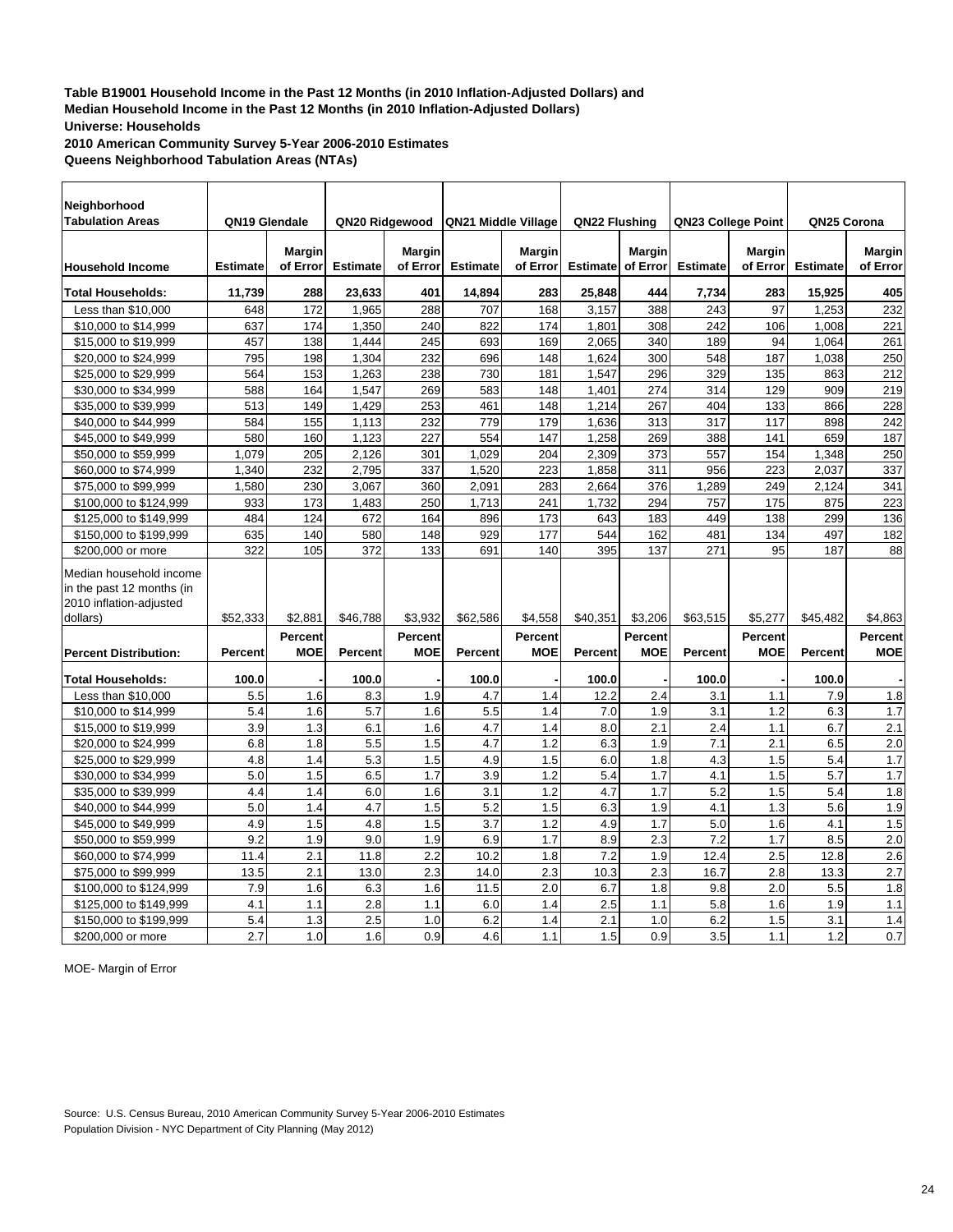**2010 American Community Survey 5-Year 2006-2010 Estimates Queens Neighborhood Tabulation Areas (NTAs)**

|                                                                                 |                 |                |                                             |                |                 |            |                 |               |                 |                | QN31 Hunters Point-   |                  |
|---------------------------------------------------------------------------------|-----------------|----------------|---------------------------------------------|----------------|-----------------|------------|-----------------|---------------|-----------------|----------------|-----------------------|------------------|
| Neighborhood                                                                    |                 |                |                                             |                | QN28 Jackson    |            |                 |               |                 |                | <b>Sunnyside-West</b> |                  |
| <b>Tabulation Areas</b>                                                         |                 |                | <b>QN26 North Corona QN27 East Elmhurst</b> |                | <b>Heights</b>  |            | QN29 Elmhurst   |               | QN30 Maspeth    |                | <b>Maspeth</b>        |                  |
|                                                                                 |                 | <b>Margin</b>  |                                             | <b>Margin</b>  |                 | Margin     |                 | <b>Margin</b> |                 | <b>Margin</b>  |                       | <b>Margin</b>    |
| <b>Household Income</b>                                                         | <b>Estimate</b> | of Error       | <b>Estimate</b>                             | of Error       | <b>Estimate</b> | of Error   | <b>Estimate</b> | of Error      | <b>Estimate</b> | of Error       | <b>Estimate</b>       | of Error         |
| <b>Total Households:</b>                                                        | 11,260          | 367            | 6,222                                       | 238            | 36,734          | 526        | 27,541          | 394           | 10,762          | 303            | 25,262                | 449              |
| Less than \$10,000                                                              | 542             | 148            | 347                                         | 118            | 2,354           | 347        | 2.056           | 308           | 472             | 135            | 1,588                 | 278              |
| \$10,000 to \$14,999                                                            | 775             | 188            | 234                                         | 98             | 1,596           | 285        | 1,657           | 300           | 507             | 139            | 1,242                 | 241              |
| \$15,000 to \$19,999                                                            | 839             | 211            | 240                                         | 100            | 2,073           | 331        | 1,835           | 307           | 463             | 132            | 1,189                 | 248              |
| \$20,000 to \$24,999                                                            | 781             | 198            | 369                                         | 140            | 2,052           | 351        | 2,137           | 340           | 382             | 121            | 1,094                 | 232              |
| \$25,000 to \$29,999                                                            | 769             | 205            | 301                                         | 138            | 2,270           | 370        | 1,830           | 331           | 487             | 145            | 1,453                 | 312              |
| \$30,000 to \$34,999                                                            | 549             | 173            | 413                                         | 129            | 2,205           | 336        | 1,792           | 312           | 580             | 160            | 1,449                 | 292              |
| \$35,000 to \$39,999                                                            | 519             | 174            | 401                                         | 147            | 2,268           | 389        | 1,668           | 293           | 445             | 143            | 1,016                 | 236              |
| \$40,000 to \$44,999                                                            | 677             | 177            | 343                                         | 139            | 1,852           | 313        | 1,466           | 285           | 509             | 152            | 1,279                 | 279              |
| \$45,000 to \$49,999                                                            | 776             | 210            | 317                                         | 133            | 1,526           | 295        | 1,233           | 254           | 532             | 151            | 1,106                 | 238              |
| \$50,000 to \$59,999                                                            | 1,160           | 255            | 568                                         | 163            | 3,555           | 444        | 2,417           | 346           | 973             | 191            | 2,606                 | 374              |
| \$60,000 to \$74,999                                                            | 1,170           | 231            | 583                                         | 151            | 4,497           | 496        | 3,191           | 389           | 1,665           | 272            | 2,786                 | 400              |
| \$75,000 to \$99,999                                                            | 1,020           | 227            | 1,030                                       | 199            | 4,496           | 475        | 2,748           | 341           | 1,795           | 253            | 3,542                 | 430              |
| \$100,000 to \$124,999                                                          | 789             | 188            | 542                                         | 174            | 2,396           | 365        | 1.402           | 254           | 812             | 166            | 1.906                 | 294              |
| \$125,000 to \$149,999                                                          | 314             | 126            | 252                                         | 117            | 1,522           | 278        | 968             | 219           | 435             | 116            | 950                   | 219              |
| \$150,000 to \$199,999                                                          | 345             | 135            | 185                                         | 97             | 1,126           | 223        | 656             | 185           | 409             | 116            | 1,119                 | 220              |
| \$200,000 or more                                                               | 235             | 122            | 97                                          | 76             | 946             | 212        | 485             | 163           | 296             | 92             | 937                   | 191              |
| Median household income<br>in the past 12 months (in<br>2010 inflation-adjusted |                 |                |                                             |                |                 |            |                 |               |                 |                |                       |                  |
| dollars)                                                                        | \$46,153        | \$4,071        | \$51,285                                    | \$4,723        | \$50,241        | \$2,304    | \$42,713        | \$3,249       | \$60,186        | \$3,339        | \$52,331              | \$1,749          |
|                                                                                 |                 | <b>Percent</b> |                                             | <b>Percent</b> |                 | Percent    |                 | Percent       |                 | <b>Percent</b> |                       | <b>Percent</b>   |
| <b>Percent Distribution:</b>                                                    | Percent         | <b>MOE</b>     | Percent                                     | <b>MOE</b>     | <b>Percent</b>  | <b>MOE</b> | Percent         | <b>MOE</b>    | Percent         | <b>MOE</b>     | <b>Percent</b>        | <b>MOE</b>       |
| <b>Total Households:</b>                                                        | 100.0           |                | 100.0                                       |                | 100.0           |            | 100.0           |               | 100.0           |                | 100.0                 |                  |
| Less than \$10,000                                                              | 4.8             | 1.4            | 5.6                                         | 1.5            | 6.4             | 1.8        | 7.5             | 1.8           | 4.4             | 1.3            | 6.3                   | 1.7              |
| \$10,000 to \$14,999                                                            | 6.9             | 1.8            | 3.8                                         | 1.2            | 4.3             | 1.5        | 6.0             | 1.8           | 4.7             | 1.3            | 4.9                   | 1.5              |
| \$15,000 to \$19,999                                                            | 7.5             | 2.0            | 3.9                                         | 1.3            | 5.6             | 1.7        | 6.7             | 1.8           | 4.3             | 1.3            | 4.7                   | 1.6              |
| \$20,000 to \$24,999                                                            | 6.9             | 1.8            | 5.9                                         | 1.8            | 5.6             | 1.8        | 7.8             | 2.0           | 3.5             | 1.2            | 4.3                   | 1.5              |
| \$25,000 to \$29,999                                                            | 6.8             | 1.9            | 4.8                                         | 1.7            | 6.2             | 1.9        | 6.6             | 2.0           | 4.5             | 1.4            | 5.8                   | $\overline{2.0}$ |
| \$30,000 to \$34,999                                                            | 4.9             | 1.6            | 6.6                                         | 1.6            | 6.0             | 1.7        | 6.5             | 1.9           | 5.4             | 1.5            | 5.7                   | 1.8              |
| \$35,000 to \$39,999                                                            | 4.6             | 1.6            | 6.4                                         | 1.9            | 6.2             | 2.0        | 6.1             | 1.8           | 4.1             | 1.4            | 4.0                   | 1.5              |
| \$40,000 to \$44,999                                                            | 6.0             | 1.7            | 5.5                                         | 1.8            | 5.0             | 1.6        | 5.3             | 1.7           | 4.7             | 1.5            | 5.1                   | 1.8              |
| \$45,000 to \$49,999                                                            | 6.9             | 2.0            | 5.1                                         | 1.7            | 4.2             | 1.5        | 4.5             | 1.5           | 4.9             | 1.4            | 4.4                   | 1.5              |
| \$50,000 to \$59,999                                                            | 10.3            | 2.4            | 9.1                                         | 2.0            | 9.7             | 2.3        | 8.8             | 2.1           | 9.0             | 1.8            | 10.3                  | 2.3              |
| \$60,000 to \$74,999                                                            | 10.4            | 2.2            | 9.4                                         | 1.9            | 12.2            | 2.6        | 11.6            | 2.3           | 15.5            | 2.6            | 11.0                  | 2.5              |
| \$75,000 to \$99,999                                                            | 9.1             | 2.1            | 16.6                                        | 2.5            | 12.2            | 2.5        | 10.0            | 2.0           | 16.7            | 2.4            | 14.0                  | $\overline{2.7}$ |
| \$100,000 to \$124,999                                                          | 7.0             | 1.8            | 8.7                                         | 2.2            | 6.5             | 1.9        | 5.1             | 1.5           | 7.5             | 1.6            | 7.5                   | 1.8              |
| \$125,000 to \$149,999                                                          | 2.8             | 1.2            | 4.1                                         | 1.5            | 4.1             | 1.4        | 3.5             | 1.3           | 4.0             | 1.1            | 3.8                   | 1.4              |
| \$150,000 to \$199,999                                                          | 3.1             | 1.3            | 3.0                                         | 1.2            | 3.1             | 1.2        | 2.4             | 1.1           | 3.8             | 1.1            | 4.4                   | 1.4              |
| \$200,000 or more                                                               | 2.1             | 1.2            | 1.6                                         | 1.0            | 2.6             | 1.1        | 1.8             | 1.0           | 2.8             | 0.9            | 3.7                   | 1.2              |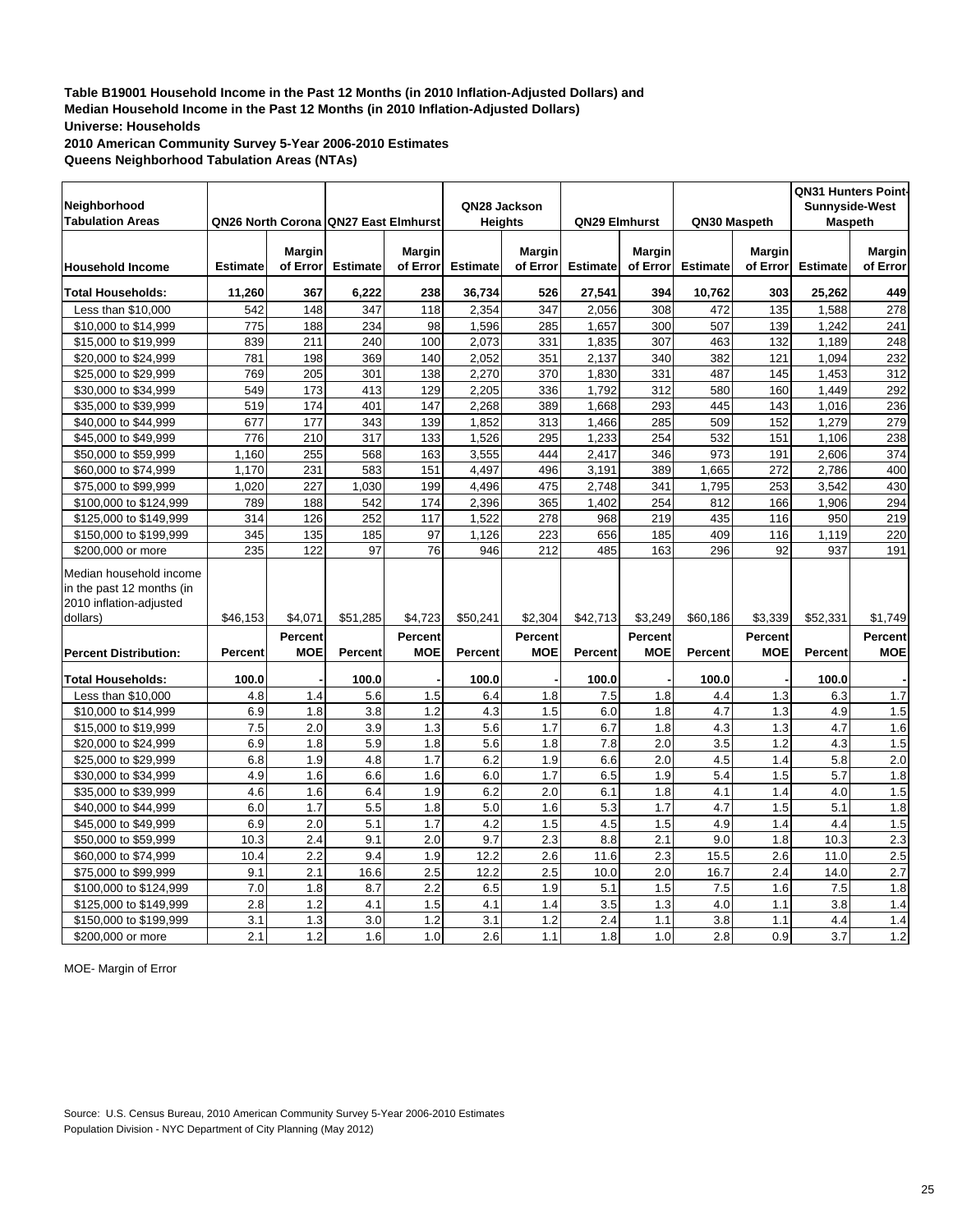**2010 American Community Survey 5-Year 2006-2010 Estimates Queens Neighborhood Tabulation Areas (NTAs)**

|                                                                                 |                 |                           |                 |                           |                 |                           |                      |                           | QN38 Pomonok-            |                           |                       |                           |
|---------------------------------------------------------------------------------|-----------------|---------------------------|-----------------|---------------------------|-----------------|---------------------------|----------------------|---------------------------|--------------------------|---------------------------|-----------------------|---------------------------|
| Neighborhood                                                                    | QN33 Cambria    |                           | QN34 Queens     |                           | QN35 Briarwood- |                           | QN37 Kew             |                           | <b>Flushing Heights-</b> |                           | QN41 Fresh            |                           |
| <b>Tabulation Areas</b>                                                         | <b>Heights</b>  |                           | Village         |                           | Jamaica Hills   |                           | <b>Gardens Hills</b> |                           | <b>Hillcrest</b>         |                           | <b>Meadows-Utopia</b> |                           |
|                                                                                 |                 |                           |                 |                           |                 |                           |                      |                           |                          |                           |                       |                           |
| <b>Household Income</b>                                                         | <b>Estimate</b> | <b>Margin</b><br>of Error | <b>Estimate</b> | <b>Margin</b><br>of Error | <b>Estimate</b> | <b>Margin</b><br>of Error | <b>Estimate</b>      | <b>Margin</b><br>of Error | <b>Estimate</b>          | <b>Margin</b><br>of Error | <b>Estimate</b>       | <b>Margin</b><br>of Error |
|                                                                                 |                 |                           |                 |                           |                 |                           |                      |                           |                          |                           |                       |                           |
| <b>Total Households:</b>                                                        | 6,604           | 131                       | 16,204          | 287                       | 13,770          | 307                       | 13,623               | 300                       | 11,318                   | 311                       | 6,678                 | 190                       |
| Less than \$10,000                                                              | 108             | 58                        | 616             | 163                       | 794             | 204                       | 713                  | 197                       | 974                      | 213                       | 338                   | 155                       |
| \$10,000 to \$14,999                                                            | 152             | 86                        | 303             | 112                       | 502             | 169                       | 836                  | 203                       | 759                      | 192                       | 183                   | 93                        |
| \$15,000 to \$19,999                                                            | 95              | 52                        | 485             | 141                       | 704             | 205                       | 685                  | 196                       | 600                      | 183                       | 257                   | 114                       |
| \$20,000 to \$24,999                                                            | 234             | 102                       | 586             | 162                       | 545             | 153                       | 692                  | 194                       | 565                      | 168                       | 210                   | 111                       |
| \$25,000 to \$29,999                                                            | 160             | $\overline{73}$           | 453             | 149                       | 737             | 192                       | 639                  | 168                       | 557                      | 181                       | 340                   | 172                       |
| \$30,000 to \$34,999                                                            | 175             | 94                        | 648             | 159                       | 564             | 173                       | 805                  | 207                       | 530                      | 154                       | 325                   | 154                       |
| \$35,000 to \$39,999                                                            | 219             | 89                        | 815             | 194                       | 627             | 169                       | 573                  | 161                       | 434                      | 136                       | 199                   | 112                       |
| \$40,000 to \$44,999                                                            | 168             | 80                        | 639             | 170                       | 765             | 184                       | 656                  | 198                       | 407                      | 154                       | 361                   | 156                       |
| \$45,000 to \$49,999                                                            | 201             | 83                        | 557             | 166                       | 735             | 190                       | 716                  | 200                       | 456                      | 180                       | 291                   | 134                       |
| \$50,000 to \$59,999                                                            | 721             | 165                       | 1,335           | 233                       | 1,557           | 303                       | 767                  | 185                       | 736                      | 192                       | 456                   | 142                       |
| \$60,000 to \$74,999                                                            | 761             | 179                       | 2,060           | 282                       | 1,650           | 318                       | 1,470                | 267                       | 1,246                    | 242                       | 763                   | 217                       |
| \$75,000 to \$99,999                                                            | 1,147           | 191                       | 2,510           | 296                       | 1,956           | 300                       | 1,920                | 279                       | 1,286                    | 213                       | 1,055                 | 213                       |
| \$100,000 to \$124,999                                                          | 718             | 168                       | 2,037           | 301                       | 1,188           | 243                       | 1,334                | 239                       | 935                      | 212                       | 469                   | 170                       |
| \$125,000 to \$149,999                                                          | 658             | 155                       | 1,393           | 247                       | 660             | 191                       | 788                  | 194                       | 729                      | 200                       | 456                   | 144                       |
| \$150,000 to \$199,999                                                          | 725             | 180                       | 1,135           | 209                       | 554             | 173                       | 618                  | 158                       | 717                      | 175                       | 538                   | 162                       |
| \$200,000 or more                                                               | 362             | 128                       | 632             | 156                       | 232             | 105                       | 411                  | 118                       | 387                      | 117                       | 437                   | 140                       |
| Median household income<br>in the past 12 months (in<br>2010 inflation-adjusted |                 |                           |                 |                           |                 |                           |                      |                           |                          |                           |                       |                           |
| dollars)                                                                        | \$79,028        | \$6,096                   | \$68,083        | \$3,590                   | \$52,929        | \$2,161                   | \$53,237             | \$4,396                   | \$52,561                 | \$4,160                   | \$64,967              | \$6,141                   |
|                                                                                 |                 | Percent                   |                 | Percent                   |                 | Percent                   |                      | Percent                   |                          | <b>Percent</b>            |                       | Percent                   |
| <b>Percent Distribution:</b>                                                    | Percent         | <b>MOE</b>                | Percent         | <b>MOE</b>                | <b>Percent</b>  | <b>MOE</b>                | Percent              | <b>MOE</b>                | <b>Percent</b>           | <b>MOE</b>                | Percent               | <b>MOE</b>                |
| <b>Total Households:</b>                                                        | 100.0           |                           | 100.0           |                           | 100.0           |                           | 100.0                |                           | 100.0                    |                           | 100.0                 |                           |
| Less than \$10,000                                                              | 1.6             | 0.7                       | 3.8             | 1.3                       | 5.8             | 1.7                       | 5.2                  | 1.7                       | 8.6                      | 2.0                       | 5.1                   | 1.9                       |
| \$10,000 to \$14,999                                                            | 2.3             | 1.1                       | 1.9             | 0.9                       | 3.6             | 1.4                       | 6.1                  | 1.7                       | 6.7                      | 1.8                       | 2.7                   | 1.1                       |
| \$15,000 to \$19,999                                                            | 1.4             | 0.6                       | 3.0             | 1.1                       | 5.1             | 1.7                       | 5.0                  | 1.7                       | 5.3                      | 1.7                       | 3.8                   | 1.4                       |
| \$20,000 to \$24,999                                                            | 3.5             | 1.3                       | 3.6             | 1.3                       | 4.0             | 1.3                       | 5.1                  | 1.7                       | 5.0                      | 1.6                       | 3.1                   | 1.4                       |
| \$25,000 to \$29,999                                                            | 2.4             | 0.9                       | 2.8             | 1.2                       | 5.4             | 1.6                       | 4.7                  | 1.4                       | 4.9                      | 1.7                       | 5.1                   | 2.1                       |
| \$30,000 to \$34,999                                                            | 2.6             | 1.2                       | 4.0             | 1.2                       | 4.1             | 1.5                       | 5.9                  | 1.8                       | 4.7                      | 1.4                       | 4.9                   | 1.9                       |
| \$35,000 to \$39,999                                                            | 3.3             | 1.1                       | 5.0             | 1.5                       | 4.6             | 1.4                       | 4.2                  | 1.4                       | 3.8                      | 1.3                       | 3.0                   | 1.4                       |
| \$40,000 to \$44,999                                                            | 2.5             | 1.0                       | 3.9             | 1.3                       | 5.6             | 1.6                       | 4.8                  | 1.7                       | 3.6                      | 1.4                       | 5.4                   | 1.9                       |
| \$45,000 to \$49,999                                                            | 3.0             | 1.0                       | 3.4             | 1.3                       | 5.3             | 1.6                       | 5.3                  | 1.7                       | 4.0                      | 1.7                       | 4.4                   | 1.6                       |
| \$50,000 to \$59,999                                                            | 10.9            | 2.0                       | 8.2             | 1.8                       | 11.3            | 2.6                       | 5.6                  | 1.6                       | 6.5                      | 1.8                       | 6.8                   | 1.7                       |
| \$60,000 to \$74,999                                                            | 11.5            | 2.2                       | 12.7            | 2.2                       | 12.0            | 2.7                       | 10.8                 | 2.3                       | 11.0                     | 2.3                       | 11.4                  | 2.6                       |
| \$75,000 to \$99,999                                                            | 17.4            | 2.3                       | 15.5            | 2.3                       | 14.2            | 2.5                       | 14.1                 | 2.4                       | 11.4                     | 2.0                       | 15.8                  | 2.6                       |
| \$100,000 to \$124,999                                                          | 10.9            | 2.1                       | 12.6            | 2.3                       | 8.6             | 2.1                       | 9.8                  | 2.0                       | 8.3                      | 2.0                       | 7.0                   | 2.1                       |
| \$125,000 to \$149,999                                                          | 10.0            | 1.9                       | 8.6             | 1.9                       | 4.8             | 1.6                       | 5.8                  | 1.7                       | 6.4                      | 1.9                       | 6.8                   | 1.8                       |
| \$150,000 to \$199,999                                                          | 11.0            | 2.2                       | 7.0             | 1.6                       | 4.0             | 1.5                       | 4.5                  | 1.3                       | 6.3                      | 1.6                       | 8.1                   | 2.0                       |
| \$200,000 or more                                                               | 5.5             | 1.6                       | 3.9             | 1.2                       | 1.7             | 0.9                       | 3.0                  | 1.0                       | 3.4                      | 1.1                       | 6.5                   | 1.7                       |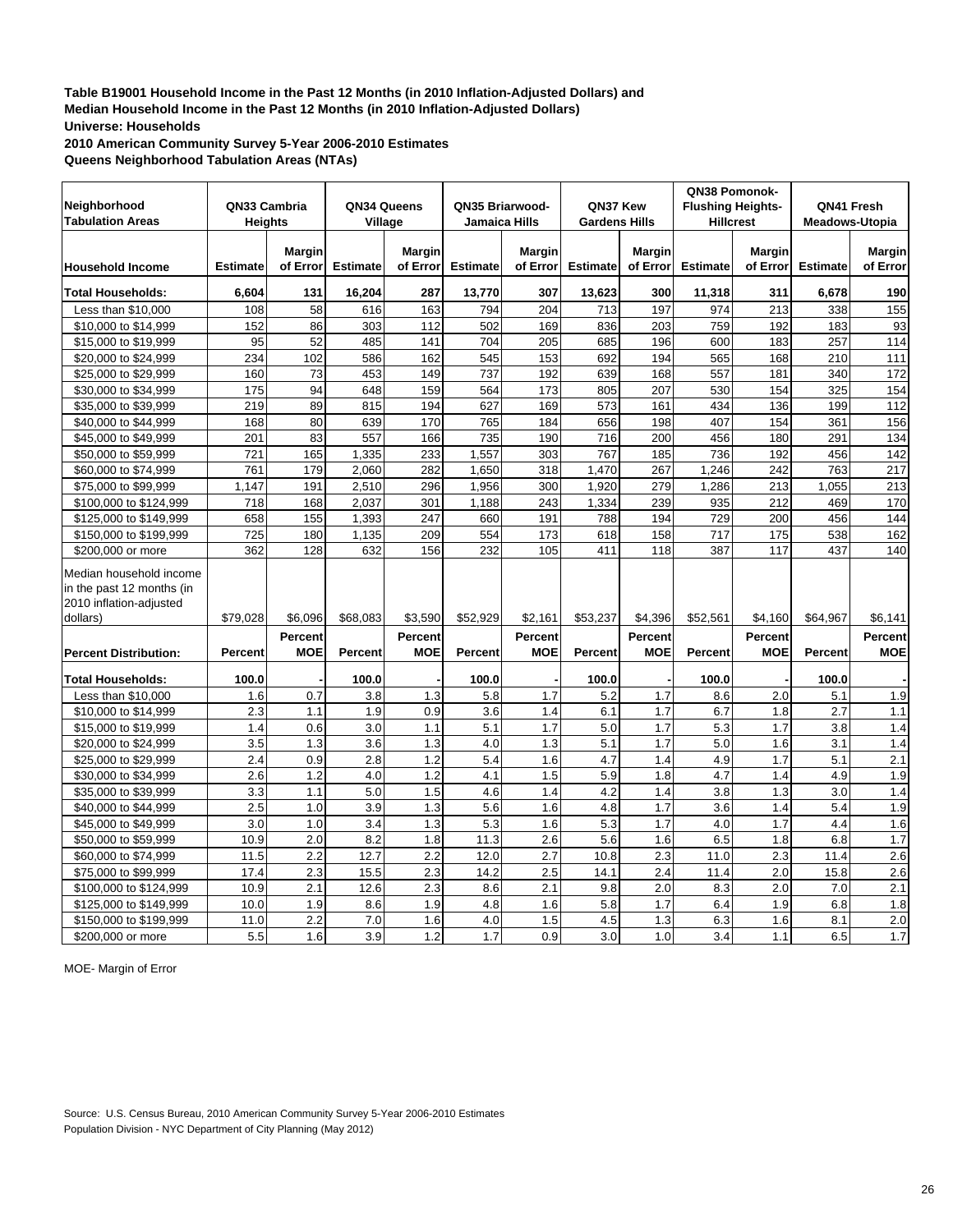**2010 American Community Survey 5-Year 2006-2010 Estimates Queens Neighborhood Tabulation Areas (NTAs)**

| Neighborhood<br><b>Tabulation Areas</b>                                         | QN42 Oakland<br>Gardens |                           | QN43 Bellerose  |                       | QN44 Glen Oaks-<br><b>Floral Pk-New Hyde</b><br>Pk |                              | QN45 Douglas<br>Manor-Douglaston-<br><b>Little Neck</b> |                           | QN46 Bayside-<br><b>Bayside Hills</b> |                           | QN47 Ft. Totten-Bay<br><b>Terrace-Clearview</b> |                       |
|---------------------------------------------------------------------------------|-------------------------|---------------------------|-----------------|-----------------------|----------------------------------------------------|------------------------------|---------------------------------------------------------|---------------------------|---------------------------------------|---------------------------|-------------------------------------------------|-----------------------|
| <b>Household Income</b>                                                         | <b>Estimate</b>         | <b>Margin</b><br>of Error | <b>Estimate</b> | Margin<br>of Error    | <b>Estimate</b>                                    | <b>Margin</b><br>of Error    | <b>Estimate</b>                                         | <b>Margin</b><br>of Error | <b>Estimate</b>                       | <b>Margin</b><br>of Error | <b>Estimate</b>                                 | Margin<br>of Error    |
| <b>Total Households:</b>                                                        | 11,411                  | 247                       | 8,138           | 266                   | 9,292                                              | 249                          | 9,361                                                   | 230                       | 16,246                                | 285                       | 10,063                                          | 265                   |
| Less than \$10,000                                                              | 582                     | 180                       | 244             | 100                   | 335                                                | 119                          | 344                                                     | 128                       | 606                                   | 153                       | 447                                             | 132                   |
| \$10,000 to \$14,999                                                            | 418                     | 130                       | 144             | 68                    | 426                                                | 160                          | 324                                                     | 116                       | 614                                   | 148                       | 369                                             | 126                   |
| \$15,000 to \$19,999                                                            | 336                     | 122                       | 190             | 72                    | 449                                                | 133                          | 588                                                     | 161                       | 553                                   | 145                       | 461                                             | 132                   |
| \$20,000 to \$24,999                                                            | 366                     | 113                       | 306             | 108                   | 503                                                | 142                          | 484                                                     | 153                       | 800                                   | 178                       | 350                                             | 152                   |
| \$25,000 to \$29,999                                                            | 317                     | 107                       | 365             | 141                   | 410                                                | 127                          | 334                                                     | 123                       | 649                                   | 156                       | 336                                             | 129                   |
| \$30,000 to \$34,999                                                            | 580                     | 169                       | 280             | 113                   | 447                                                | 145                          | 402                                                     | 142                       | 710                                   | 171                       | 429                                             | 155                   |
| \$35,000 to \$39,999                                                            | 407                     | 141                       | 379             | 133                   | 282                                                | 124                          | 258                                                     | 111                       | 858                                   | 193                       | 490                                             | 148                   |
| \$40,000 to \$44,999                                                            | 289                     | 123                       | 188             | 89                    | 227                                                | 104                          | 395                                                     | 128                       | 553                                   | 143                       | 373                                             | 160                   |
| \$45,000 to \$49,999                                                            | 394                     | 148                       | 355             | 123                   | 318                                                | 114                          | 123                                                     | 63                        | 568                                   | 147                       | 311                                             | 117                   |
| \$50,000 to \$59,999                                                            | 966                     | 196                       | 623             | 185                   | 617                                                | 173                          | 491                                                     | 171                       | 962                                   | 192                       | 737                                             | 179                   |
| \$60,000 to \$74,999                                                            | 1,197                   | 246                       | 1,244           | 250                   | 703                                                | 159                          | 789                                                     | 181                       | 1,601                                 | 248                       | 869                                             | 193                   |
| \$75,000 to \$99,999                                                            | 1,763                   | 277                       | 1,177           | 219                   | 1,431                                              | 227                          | 1,137                                                   | 216                       | 2,484                                 | 281                       | 1,441                                           | 280                   |
| \$100,000 to \$124,999                                                          | 1.483                   | 278                       | 1,068           | 213                   | 1.098                                              | 203                          | 1,311                                                   | 240                       | 1.599                                 | 235                       | 1,356                                           | 268                   |
| \$125,000 to \$149,999                                                          | 818                     | 205                       | 597             | 157                   | 759                                                | 172                          | 632                                                     | 153                       | 1,212                                 | 202                       | 557                                             | 183                   |
| \$150,000 to \$199,999                                                          | 761                     | 178                       | 592             | 147                   | 851                                                | 215                          | 928                                                     | 177                       | 1,416                                 | 215                       | 1,013                                           | 228                   |
| \$200,000 or more                                                               | 734                     | 168                       | 386             | 129                   | 436                                                | 114                          | 821                                                     | 182                       | 1,061                                 | 180                       | 524                                             | 163                   |
| Median household income<br>in the past 12 months (in<br>2010 inflation-adjusted |                         |                           |                 |                       |                                                    |                              |                                                         |                           |                                       |                           |                                                 |                       |
| dollars)                                                                        | \$68,776                | \$5,148                   | \$67,998        | \$4,410               | \$68,990                                           | \$7,043                      | \$76,959                                                | \$7,240                   | \$67,808                              | \$4,552                   | \$68,383                                        | \$6,431               |
| <b>Percent Distribution:</b>                                                    | <b>Percent</b>          | Percent<br><b>MOE</b>     | <b>Percent</b>  | Percent<br><b>MOE</b> | <b>Percent</b>                                     | <b>Percent</b><br><b>MOE</b> | Percent                                                 | Percent<br><b>MOE</b>     | Percent                               | Percent<br><b>MOE</b>     | Percent                                         | Percent<br><b>MOE</b> |
| <b>Total Households:</b>                                                        | 100.0                   |                           | 100.0           |                       | 100.0                                              |                              | 100.0                                                   |                           | 100.0                                 |                           | 100.0                                           |                       |
| Less than \$10,000                                                              | 5.1                     | 1.7                       | 3.0             | 1.1                   | 3.6                                                | 1.2                          | 3.7                                                     | 1.3                       | 3.7                                   | 1.2                       | 4.4                                             | 1.3                   |
| \$10,000 to \$14,999                                                            | 3.7                     | 1.2                       | 1.8             | 0.7                   | 4.6                                                | 1.7                          | 3.5                                                     | 1.2                       | 3.8                                   | 1.2                       | 3.7                                             | 1.3                   |
| \$15,000 to \$19,999                                                            | 2.9                     | 1.1                       | 2.3             | 0.8                   | 4.8                                                | 1.4                          | 6.3                                                     | 1.7                       | 3.4                                   | 1.1                       | 4.6                                             | 1.3                   |
| \$20,000 to \$24,999                                                            | 3.2                     | 1.1                       | 3.8             | 1.2                   | 5.4                                                | 1.5                          | 5.2                                                     | 1.6                       | 4.9                                   | 1.4                       | 3.5                                             | 1.5                   |
| \$25,000 to \$29,999                                                            | 2.8                     | 1.0                       | 4.5             | 1.6                   | 4.4                                                | 1.3                          | 3.6                                                     | 1.3                       | 4.0                                   | 1.2                       | 3.3                                             | 1.3                   |
| \$30,000 to \$34,999                                                            | 5.1                     | 1.6                       | 3.4             | 1.3                   | 4.8                                                | 1.5                          | 4.3                                                     | 1.5                       | 4.4                                   | 1.3                       | 4.3                                             | 1.5                   |
| \$35,000 to \$39,999                                                            | 3.6                     | 1.3                       | 4.7             | 1.5                   | 3.0                                                | 1.3                          | 2.8                                                     | 1.1                       | 5.3                                   | 1.5                       | 4.9                                             | 1.5                   |
| \$40,000 to \$44,999                                                            | 2.5                     | 1.2                       | 2.3             | 1.0                   | 2.4                                                | 1.1                          | 4.2                                                     | 1.3                       | 3.4                                   | 1.1                       | 3.7                                             | 1.6                   |
| \$45,000 to \$49,999                                                            | 3.5                     | 1.4                       | 4.4             | 1.4                   | 3.4                                                | 1.2                          | 1.3                                                     | 0.7                       | 3.5                                   | 1.2                       | 3.1                                             | 1.2                   |
| \$50,000 to \$59,999                                                            | 8.5                     | 1.8                       | 7.7             | 2.0                   | 6.6                                                | 1.8                          | 5.2                                                     | 1.8                       | 5.9                                   | 1.5                       | 7.3                                             | 1.8                   |
| \$60,000 to \$74,999                                                            | 10.5                    | 2.3                       | 15.3            | 2.7                   | 7.6                                                | 1.6                          | 8.4                                                     | 1.9                       | 9.9                                   | 1.9                       | 8.6                                             | 1.9                   |
| \$75,000 to \$99,999                                                            | 15.5                    | 2.6                       | 14.5            | 2.4                   | 15.4                                               | 2.3                          | 12.1                                                    | 2.2                       | 15.3                                  | 2.2                       | 14.3                                            | 2.8                   |
| \$100,000 to \$124,999                                                          | 13.0                    | 2.6                       | 13.1            | 2.3                   | 11.8                                               | 2.1                          | 14.0                                                    | 2.5                       | 9.8                                   | 1.8                       | 13.5                                            | 2.6                   |
| \$125,000 to \$149,999                                                          | 7.2                     | 1.9                       | 7.3             | 1.7                   | 8.2                                                | 1.8                          | 6.8                                                     | 1.6                       | 7.5                                   | 1.6                       | 5.5                                             | 1.8                   |
| \$150,000 to \$199,999                                                          | 6.7                     | 1.7                       | 7.3             | 1.6                   | 9.2                                                | 2.2                          | 9.9                                                     | 1.8                       | 8.7                                   | 1.7                       | 10.1                                            | 2.3                   |
| \$200,000 or more                                                               | 6.4                     | 1.6                       | 4.7             | 1.4                   | 4.7                                                | 1.2                          | 8.8                                                     | 1.9                       | 6.5                                   | 1.4                       | 5.2                                             | 1.6                   |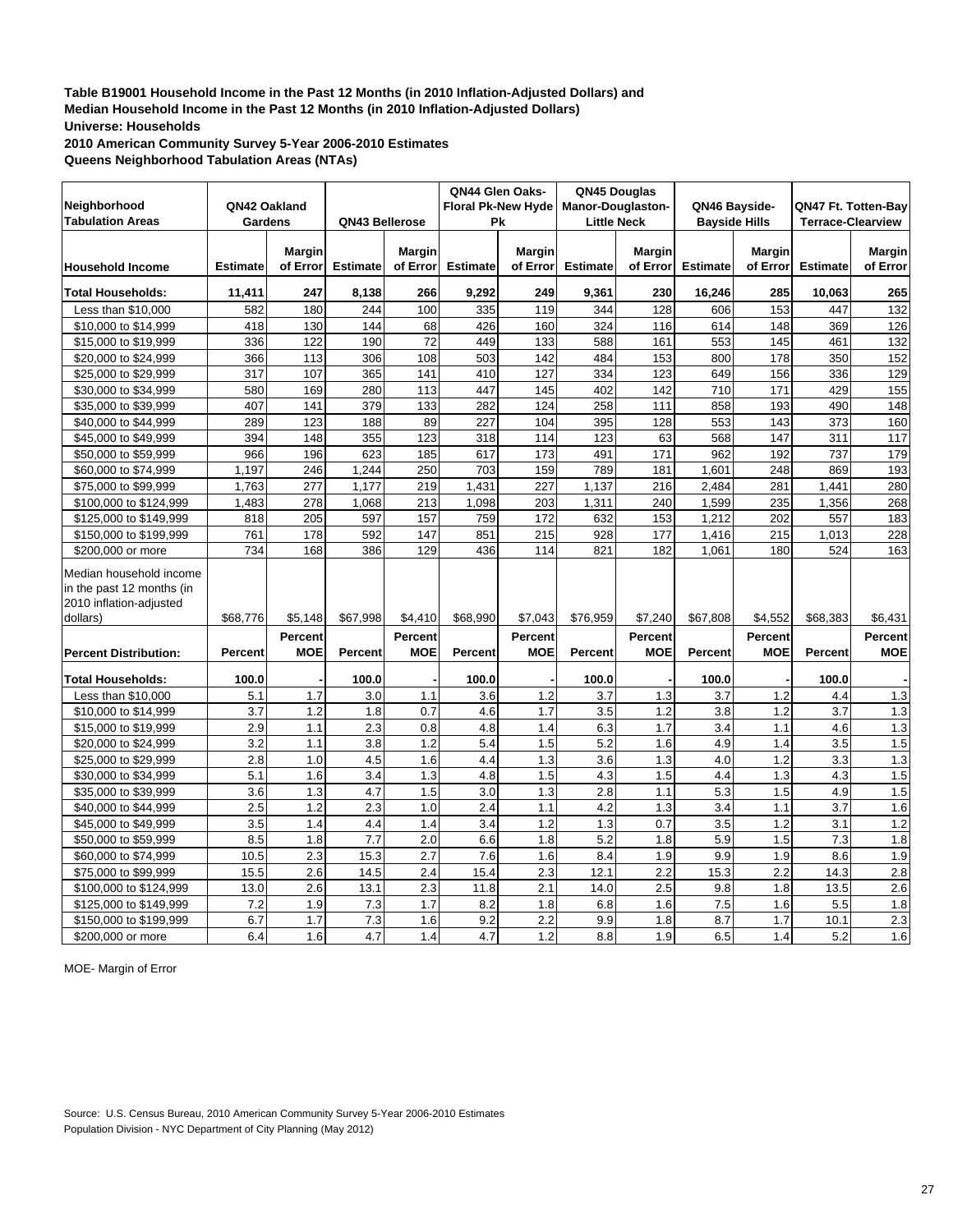**2010 American Community Survey 5-Year 2006-2010 Estimates Queens Neighborhood Tabulation Areas (NTAs)**

| Neighborhood<br><b>Tabulation Areas</b>                                         |                 | QN48 Auburndale       | QN49 Whitestone  |                       |                 | QN50 Elmhurst-<br><b>Maspeth</b> |                 | <b>QN51 Murray Hill</b>      |                 | <b>QN52 East Flushing</b>    | QN53 Woodhaven  |                              |
|---------------------------------------------------------------------------------|-----------------|-----------------------|------------------|-----------------------|-----------------|----------------------------------|-----------------|------------------------------|-----------------|------------------------------|-----------------|------------------------------|
| <b>Household Income</b>                                                         | <b>Estimate</b> | Margin of<br>Error    | <b>Estimate</b>  | Margin<br>of Error    | <b>Estimate</b> | Margin of<br>Error               | <b>Estimate</b> | Margin of<br>Error           | <b>Estimate</b> | Margin of<br>Error           | <b>Estimate</b> | Margin of<br>Error           |
| <b>Total Households:</b>                                                        | 7,135           | 222                   | 11,538           | 270                   | 8,338           | 208                              | 17,949          | 375                          | 8,971           | 249                          | 16,804          | 370                          |
| Less than \$10,000                                                              | 233             | 106                   | 340              | 117                   | 502             | 143                              | 1.078           | 216                          | 873             | 218                          | 1.066           | 234                          |
| \$10,000 to \$14,999                                                            | 257             | 94                    | 429              | 155                   | 381             | 130                              | 680             | 169                          | 354             | 117                          | 706             | 173                          |
| \$15,000 to \$19,999                                                            | 297             | 105                   | 543              | 142                   | 381             | 124                              | 759             | 197                          | 318             | 100                          | 701             | 179                          |
| \$20,000 to \$24,999                                                            | 238             | 87                    | 437              | 140                   | 373             | 120                              | 1,025           | 233                          | 389             | 119                          | 821             | 202                          |
| \$25,000 to \$29,999                                                            | 186             | 81                    | 336              | 113                   | 559             | 153                              | 1,152           | 253                          | 451             | 145                          | 605             | 151                          |
| \$30,000 to \$34,999                                                            | 276             | 117                   | 584              | 171                   | 553             | 160                              | 997             | 232                          | 490             | 141                          | 1,132           | 224                          |
| \$35,000 to \$39,999                                                            | 273             | 115                   | 414              | 136                   | 440             | 143                              | 823             | 199                          | 431             | 141                          | 927             | 205                          |
| \$40,000 to \$44,999                                                            | 342             | 119                   | 396              | 145                   | 593             | 169                              | 792             | 220                          | 325             | 115                          | 892             | 191                          |
| \$45,000 to \$49,999                                                            | 277             | 112                   | 295              | 116                   | 486             | 151                              | 749             | 218                          | 260             | 101                          | 913             | 204                          |
| \$50,000 to \$59,999                                                            | 670             | 158                   | 724              | 178                   | 594             | 159                              | 1,224           | 241                          | 632             | 172                          | 1,567           | 253                          |
| \$60,000 to \$74,999                                                            | 580             | 150                   | 979              | 207                   | 816             | 187                              | 2,037           | 343                          | 991             | 210                          | 1,813           | 266                          |
| \$75,000 to \$99,999                                                            | 1,204           | 217                   | 1,793            | 301                   | 1,157           | 228                              | 2,170           | 318                          | 1,381           | 233                          | 2,334           | 300                          |
| \$100,000 to \$124,999                                                          | 923             | 183                   | 1,415            | 249                   | 495             | 130                              | 1.638           | 253                          | 908             | 186                          | 1.164           | 223                          |
| \$125,000 to \$149,999                                                          | 480             | 138                   | 1,082            | 217                   | 334             | 116                              | 1,052           | 228                          | 509             | 134                          | 974             | 191                          |
| \$150,000 to \$199,999                                                          | 630             | 167                   | 838              | 171                   | 395             | 129                              | 944             | 210                          | 379             | 114                          | 748             | 162                          |
| \$200,000 or more                                                               | 269             | 85                    | 933              | 196                   | 279             | 111                              | 829             | 185                          | 280             | 87                           | 441             | 136                          |
| Median household income<br>in the past 12 months (in<br>2010 inflation-adjusted |                 |                       |                  |                       |                 |                                  |                 |                              |                 |                              |                 |                              |
| dollars)                                                                        | \$68,940        | \$7,440               | \$77,443         | \$5,282               | \$48,981        | \$5,050                          | \$53,756        | \$3,249                      | \$54,703        | \$4,826                      | \$52,039        | \$2,372                      |
| <b>Percent Distribution:</b>                                                    | <b>Percent</b>  | Percent<br><b>MOE</b> | Percent          | Percent<br><b>MOE</b> | Percent         | Percent<br><b>MOE</b>            | Percent         | <b>Percent</b><br><b>MOE</b> | <b>Percent</b>  | <b>Percent</b><br><b>MOE</b> | Percent         | <b>Percent</b><br><b>MOE</b> |
| <b>Total Households:</b>                                                        | 100.0           |                       | 100.0            |                       | 100.0           |                                  | 100.0           |                              | 100.0           |                              | 100.0           |                              |
| Less than \$10,000                                                              | 3.3             | 1.3                   | 2.9              | 1.1                   | 6.0             | 1.6                              | 6.0             | 1.6                          | 9.7             | 2.3                          | 6.3             | 1.8                          |
| \$10,000 to \$14,999                                                            | 3.6             | 1.1                   | 3.7              | 1.4                   | 4.6             | 1.4                              | 3.8             | 1.3                          | 3.9             | 1.2                          | 4.2             | 1.3                          |
| \$15,000 to \$19,999                                                            | 4.2             | 1.2                   | 4.7              | 1.3                   | 4.6             | 1.4                              | 4.2             | 1.5                          | 3.5             | 1.1                          | 4.2             | 1.4                          |
| \$20,000 to \$24,999                                                            | 3.3             | 1.0                   | 3.8              | 1.3                   | 4.5             | 1.3                              | 5.7             | 1.7                          | 4.3             | 1.2                          | 4.9             | 1.6                          |
| \$25,000 to \$29,999                                                            | 2.6             | 1.0                   | 2.9              | 1.0                   | 6.7             | 1.7                              | 6.4             | 1.9                          | 5.0             | 1.5                          | 3.6             | 1.2                          |
| \$30,000 to \$34,999                                                            | 3.9             | 1.4                   | 5.1              | 1.6                   | 6.6             | 1.7                              | 5.6             | 1.7                          | 5.5             | 1.5                          | 6.7             | 1.7                          |
| \$35,000 to \$39,999                                                            | 3.8             | 1.4                   | 3.6              | 1.3                   | 5.3             | 1.6                              | 4.6             | 1.5                          | 4.8             | 1.5                          | 5.5             | 1.6                          |
| \$40,000 to \$44,999                                                            | 4.8             | 1.4                   | 3.4              | 1.3                   | 7.1             | 1.8                              | 4.4             | 1.6                          | 3.6             | 1.2                          | 5.3             | 1.5                          |
| \$45,000 to \$49,999                                                            | 3.9             | 1.3                   | $\overline{2.6}$ | 1.1                   | 5.8             | 1.6                              | 4.2             | 1.6                          | 2.9             | 1.1                          | 5.4             | 1.6                          |
| \$50,000 to \$59,999                                                            | 9.4             | 1.9                   | 6.3              | 1.7                   | 7.1             | 1.7                              | 6.8             | 1.8                          | 7.0             | 1.8                          | 9.3             | 1.9                          |
| \$60,000 to \$74,999                                                            | 8.1             | 1.8                   | 8.5              | 1.9                   | 9.8             | 2.0                              | 11.3            | 2.5                          | 11.0            | 2.2                          | 10.8            | 2.0                          |
| \$75,000 to \$99,999                                                            | 16.9            | 2.5                   | 15.5             | 2.8                   | 13.9            | 2.5                              | 12.1            | 2.3                          | 15.4            | 2.4                          | 13.9            | 2.3                          |
| \$100,000 to \$124,999                                                          | 12.9            | 2.1                   | 12.3             | 2.3                   | 5.9             | 1.4                              | 9.1             | 1.9                          | 10.1            | 1.9                          | 6.9             | 1.7                          |
| \$125,000 to \$149,999                                                          | 6.7             | 1.6                   | 9.4              | 2.0                   | 4.0             | 1.3                              | 5.9             | 1.7                          | 5.7             | 1.4                          | 5.8             | 1.5                          |
| \$150,000 to \$199,999                                                          | 8.8             | 2.0                   | 7.3              | 1.6                   | 4.7             | 1.4                              | 5.3             | 1.6                          | 4.2             | 1.2                          | 4.5             | 1.2                          |
| \$200,000 or more                                                               | 3.8             | 1.0                   | 8.1              | 1.8                   | 3.3             | 1.2                              | 4.6             | 1.4                          | 3.1             | 0.9                          | 2.6             | 1.0                          |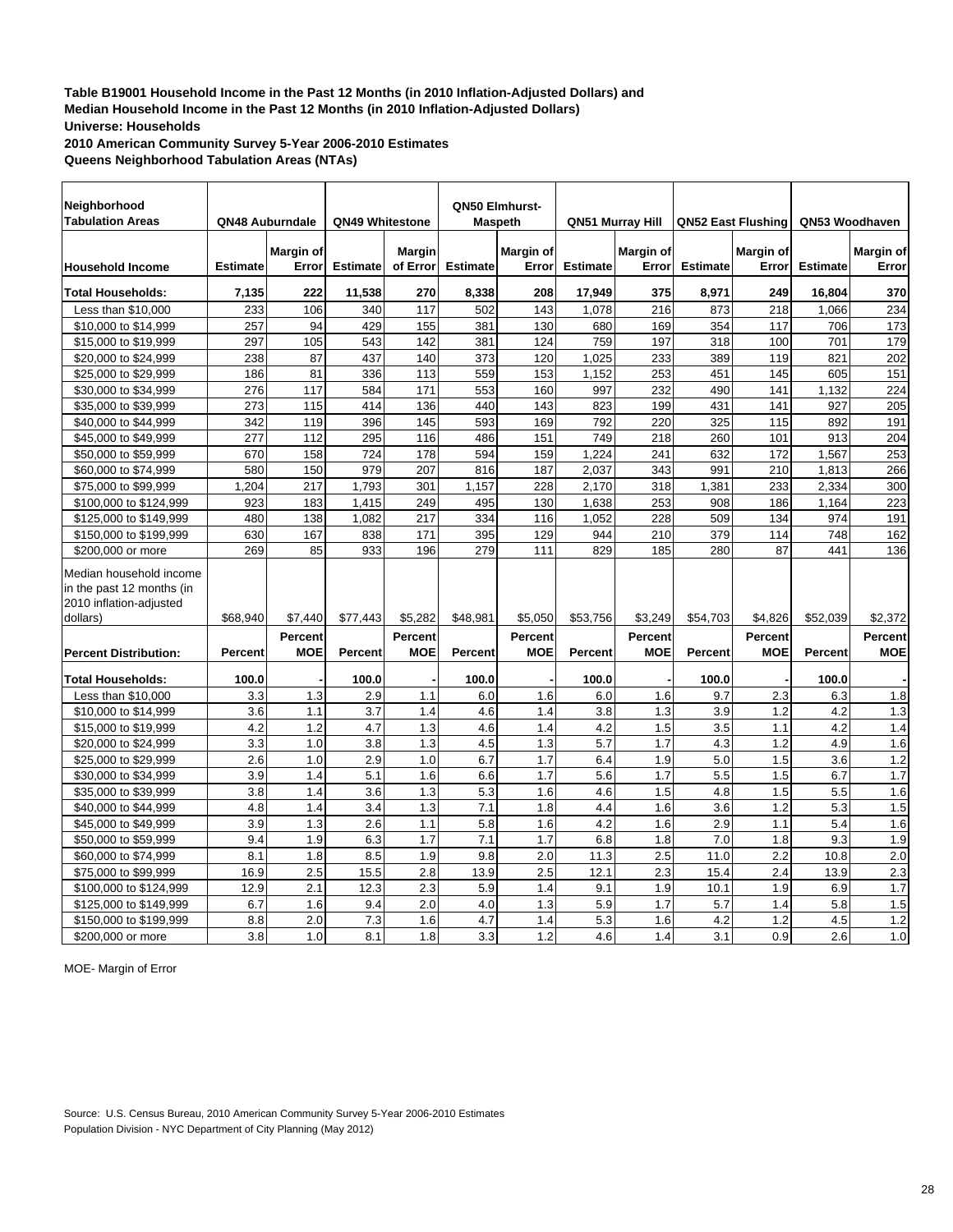**2010 American Community Survey 5-Year 2006-2010 Estimates Queens Neighborhood Tabulation Areas (NTAs)**

| Neighborhood<br><b>Tabulation Areas</b>                                         |                 | QN54 Richmond Hill           |                 | QN55 South Ozone<br>Park | QN56 Ozone Park |                       |                 | QN57 Lindenwood-<br><b>Howard Beach</b> |                 | QN60 Kew Gardens             | QN61 Jamaica    |                       |
|---------------------------------------------------------------------------------|-----------------|------------------------------|-----------------|--------------------------|-----------------|-----------------------|-----------------|-----------------------------------------|-----------------|------------------------------|-----------------|-----------------------|
| <b>Household Income</b>                                                         | <b>Estimate</b> | <b>Margin of</b><br>Error    | <b>Estimate</b> | Margin of<br>Error       | <b>Estimate</b> | Margin<br>of Error    | <b>Estimate</b> | Margin of<br>Error                      | <b>Estimate</b> | Margin of<br>Error           | <b>Estimate</b> | Margin of<br>Error    |
| <b>Total Households:</b>                                                        | 17,116          | 416                          | 21,589          | 451                      | 6,834           | 255                   | 10,774          | 287                                     | 10,075          | 284                          | 15,269          | 317                   |
| Less than \$10,000                                                              | 977             | 219                          | 1.040           | 209                      | 404             | 149                   | 463             | 141                                     | 710             | 187                          | 1.620           | 247                   |
| \$10,000 to \$14,999                                                            | 703             | 170                          | 871             | 205                      | 312             | 137                   | 400             | 138                                     | 432             | 145                          | 1,188           | 224                   |
| \$15,000 to \$19,999                                                            | 714             | 168                          | 949             | 222                      | 213             | 130                   | 564             | 169                                     | 503             | 167                          | 953             | 204                   |
| \$20,000 to \$24,999                                                            | 1,015           | 222                          | 1,187           | 242                      | 322             | 107                   | 476             | 166                                     | 323             | 126                          | 875             | 197                   |
| \$25,000 to \$29,999                                                            | 733             | 179                          | 1,005           | 230                      | 271             | 110                   | 371             | 113                                     | 446             | 135                          | 912             | 208                   |
| \$30,000 to \$34,999                                                            | 1,080           | 229                          | 1,484           | 282                      | 323             | 116                   | 376             | 152                                     | 465             | 143                          | 1.000           | 215                   |
| \$35,000 to \$39,999                                                            | 726             | 186                          | 834             | 214                      | 421             | 143                   | 478             | 156                                     | 429             | 146                          | 817             | 198                   |
| \$40,000 to \$44,999                                                            | 926             | 201                          | 1.087           | 224                      | 299             | 115                   | 530             | 177                                     | 471             | 143                          | 847             | 213                   |
| \$45,000 to \$49,999                                                            | 783             | 186                          | 1,046           | 234                      | 345             | 140                   | 318             | 139                                     | 446             | 145                          | 731             | 190                   |
| \$50,000 to \$59,999                                                            | 1,420           | 248                          | 1,906           | 309                      | 557             | 152                   | 714             | 185                                     | 991             | 215                          | 1,367           | 253                   |
| \$60,000 to \$74,999                                                            | 2.023           | 295                          | 2,496           | 337                      | 833             | 216                   | 1,278           | 247                                     | 1,336           | 251                          | 1,647           | 259                   |
| \$75,000 to \$99,999                                                            | 2,677           | 331                          | 3,271           | 380                      | 972             | 216                   | 1,614           | 303                                     | 1,253           | 232                          | 1,505           | 268                   |
| \$100,000 to \$124,999                                                          | 1,344           | 224                          | 1,664           | 270                      | 773             | 188                   | 1,161           | 259                                     | 976             | 202                          | 881             | 214                   |
| \$125,000 to \$149,999                                                          | 933             | 189                          | 970             | 210                      | 382             | 127                   | 724             | 207                                     | 506             | 129                          | 380             | 135                   |
| \$150,000 to \$199,999                                                          | 601             | 152                          | 1,142           | 222                      | 291             | 99                    | 706             | 178                                     | 580             | 154                          | 358             | 119                   |
| \$200,000 or more                                                               | 461             | 131                          | 637             | 160                      | 116             | 80                    | 601             | 165                                     | 208             | 83                           | 188             | 84                    |
| Median household income<br>in the past 12 months (in<br>2010 inflation-adjusted |                 |                              |                 |                          |                 |                       |                 |                                         |                 |                              |                 |                       |
| dollars)                                                                        | \$53,173        | \$2,641                      | \$53,388        | \$2,211                  | \$54,551        | \$4,847               | \$65.454        | \$4,660                                 | \$54.099        | \$3,245                      | \$41,591        | \$4,211               |
| <b>Percent Distribution:</b>                                                    | <b>Percent</b>  | <b>Percent</b><br><b>MOE</b> | Percent         | Percent<br><b>MOE</b>    | <b>Percent</b>  | Percent<br><b>MOE</b> | <b>Percent</b>  | Percent<br><b>MOE</b>                   | <b>Percent</b>  | <b>Percent</b><br><b>MOE</b> | <b>Percent</b>  | Percent<br><b>MOE</b> |
| <b>Total Households:</b>                                                        | 100.0           |                              | 100.0           |                          | 100.0           |                       | 100.0           |                                         | 100.0           |                              | 100.0           |                       |
| Less than \$10,000                                                              | 5.7             | 1.7                          | 4.8             | 1.4                      | 5.9             | 1.8                   | 4.3             | 1.4                                     | 7.0             | 1.9                          | 10.6            | 2.0                   |
| \$10,000 to \$14,999                                                            | 4.1             | 1.3                          | 4.0             | 1.4                      | 4.6             | 1.7                   | 3.7             | 1.3                                     | 4.3             | 1.4                          | 7.8             | 1.8                   |
| \$15,000 to \$19,999                                                            | 4.2             | 1.3                          | 4.4             | 1.5                      | 3.1             | 1.6                   | 5.2             | 1.6                                     | 5.0             | 1.7                          | 6.2             | 1.6                   |
| \$20,000 to \$24,999                                                            | 5.9             | 1.7                          | 5.5             | 1.6                      | 4.7             | 1.3                   | 4.4             | 1.6                                     | 3.2             | 1.3                          | 5.7             | 1.6                   |
| \$25,000 to \$29,999                                                            | 4.3             | 1.4                          | 4.7             | 1.6                      | 4.0             | 1.3                   | 3.4             | 1.1                                     | 4.4             | 1.3                          | 6.0             | 1.7                   |
| \$30,000 to \$34,999                                                            | 6.3             | 1.7                          | 6.9             | 1.9                      | 4.7             | 1.4                   | 3.5             | 1.5                                     | 4.6             | 1.4                          | 6.5             | 1.7                   |
| \$35,000 to \$39,999                                                            | 4.2             | 1.4                          | 3.9             | 1.5                      | 6.2             | 1.7                   | 4.4             | 1.5                                     | 4.3             | 1.4                          | 5.4             | 1.6                   |
| \$40,000 to \$44,999                                                            | 5.4             | 1.5                          | 5.0             | 1.5                      | 4.4             | 1.4                   | 4.9             | 1.7                                     | 4.7             | 1.4                          | 5.5             | 1.7                   |
| \$45,000 to \$49,999                                                            | 4.6             | 1.4                          | 4.8             | 1.6                      | 5.0             | 1.7                   | 3.0             | 1.3                                     | 4.4             | 1.4                          | 4.8             | 1.5                   |
| \$50,000 to \$59,999                                                            | 8.3             | 1.9                          | 8.8             | 2.1                      | 8.2             | 1.8                   | 6.6             | 1.8                                     | 9.8             | 2.1                          | 9.0             | 2.0                   |
| \$60,000 to \$74,999                                                            | 11.8            | 2.2                          | 11.6            | 2.3                      | 12.2            | 2.6                   | 11.9            | 2.4                                     | 13.3            | 2.5                          | 10.8            | 2.1                   |
| \$75,000 to \$99,999                                                            | 15.6            | 2.5                          | 15.2            | 2.5                      | 14.2            | 2.6                   | 15.0            | 2.9                                     | 12.4            | 2.3                          | 9.9             | $\overline{2.2}$      |
| \$100,000 to \$124,999                                                          | 7.9             | 1.7                          | 7.7             | 1.8                      | 11.3            | 2.2                   | 10.8            | 2.5                                     | 9.7             | 2.0                          | 5.8             | 1.7                   |
| \$125,000 to \$149,999                                                          | 5.5             | 1.4                          | 4.5             | 1.4                      | 5.6             | 1.5                   | 6.7             | 2.0                                     | 5.0             | 1.3                          | 2.5             | 1.1                   |
| \$150,000 to \$199,999                                                          | 3.5             | 1.2                          | 5.3             | 1.5                      | 4.3             | 1.2                   | 6.6             | 1.7                                     | 5.8             | 1.5                          | 2.3             | 1.0                   |
| \$200,000 or more                                                               | 2.7             | 1.0                          | 3.0             | 1.1                      | 1.7             | 1.0                   | 5.6             | 1.6                                     | 2.1             | 0.8                          | 1.2             | 0.7                   |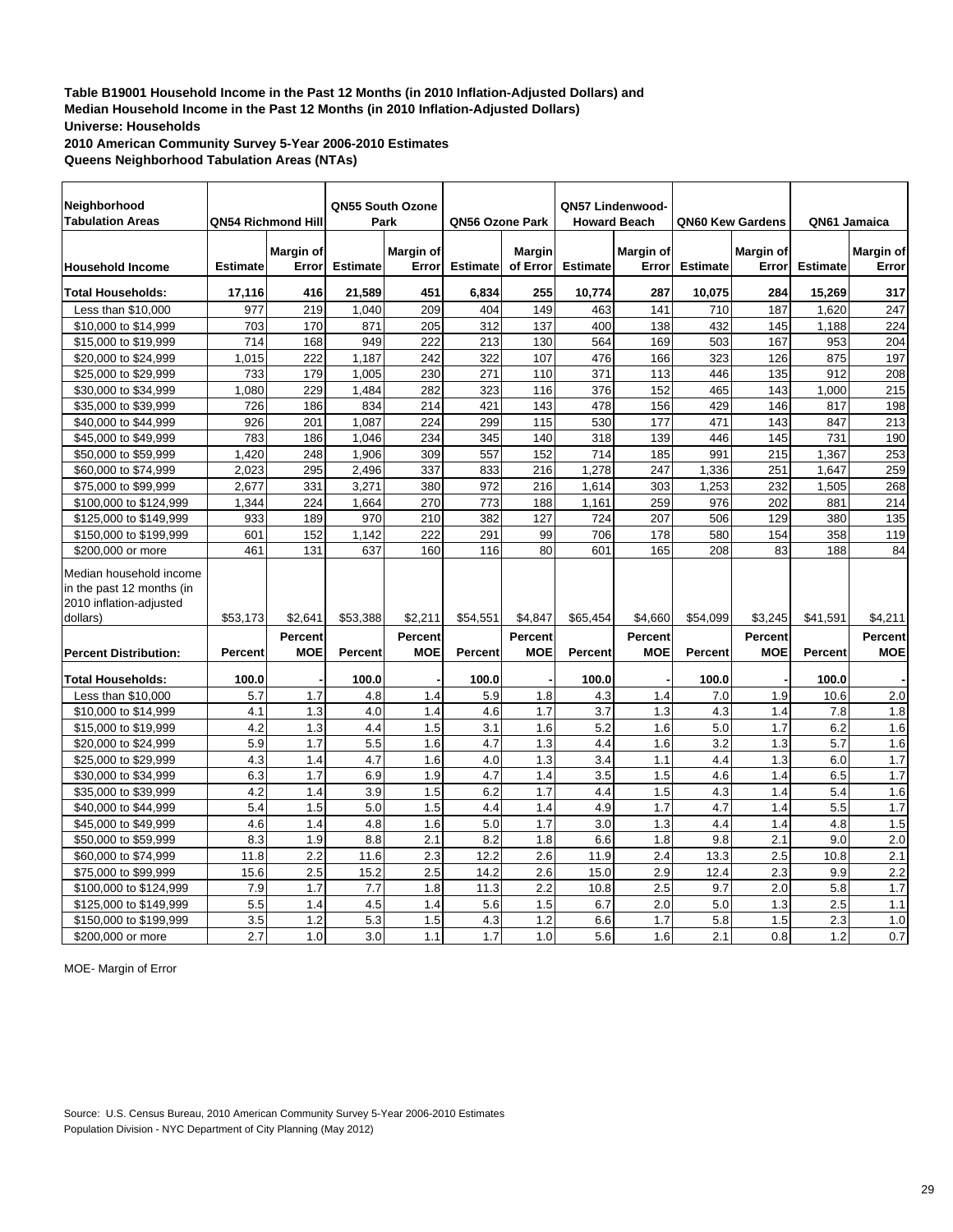**2010 American Community Survey 5-Year 2006-2010 Estimates Queens Neighborhood Tabulation Areas (NTAs)**

| Neighborhood                                                                    |                 | QN62 Queensboro              |                 |                              |                 |                              |                 | QN68 Queensbridge-           |                 |                           |                  |                       |
|---------------------------------------------------------------------------------|-----------------|------------------------------|-----------------|------------------------------|-----------------|------------------------------|-----------------|------------------------------|-----------------|---------------------------|------------------|-----------------------|
| <b>Tabulation Areas</b>                                                         |                 | Hill                         | QN63 Woodside   |                              | QN66 Laurelton  |                              |                 | <b>Ravenswood-LI City</b>    | QN70 Astoria    |                           | QN71 Old Astoria |                       |
| <b>Household Income</b>                                                         | <b>Estimate</b> | Margin of<br>Error           | <b>Estimate</b> | <b>Margin</b><br>of Error    | <b>Estimate</b> | <b>Margin</b><br>of Error    | <b>Estimate</b> | Margin of<br>Error           | <b>Estimate</b> | <b>Margin</b><br>of Error | <b>Estimate</b>  | Margin of<br>Error    |
| <b>Total Households:</b>                                                        | 6,394           | 208                          | 16,626          | 320                          | 8,064           | 222                          | 7,204           | 188                          | 34,386          | 506                       | 10,808           | 314                   |
| Less than \$10,000                                                              | 242             | 90                           | 1,110           | 245                          | 232             | 110                          | 1,737           | 277                          | 2,863           | 365                       | 1,177            | 230                   |
| \$10,000 to \$14,999                                                            | 270             | 93                           | 700             | 189                          | 251             | 132                          | 703             | 179                          | 1,905           | 285                       | 519              | 151                   |
| \$15,000 to \$19,999                                                            | 303             | 111                          | 757             | 216                          | 195             | 93                           | 464             | 159                          | 1,584           | 249                       | 548              | 154                   |
| \$20,000 to \$24,999                                                            | 252             | 108                          | 976             | 233                          | 115             | 58                           | 716             | 191                          | 2,100           | 324                       | 645              | 193                   |
| \$25,000 to \$29,999                                                            | 417             | 140                          | 770             | 179                          | 359             | 131                          | 363             | 139                          | 1,881           | 298                       | 672              | 186                   |
| \$30,000 to \$34,999                                                            | 382             | 145                          | 894             | 230                          | 206             | 93                           | 466             | 166                          | 1,838           | 311                       | 465              | 140                   |
| \$35,000 to \$39,999                                                            | 265             | 105                          | 813             | 226                          | 374             | 133                          | 265             | 118                          | 1,416           | 272                       | 530              | 149                   |
| \$40,000 to \$44,999                                                            | 303             | 125                          | 959             | 237                          | 249             | 100                          | 241             | 109                          | 2,224           | 348                       | 571              | 162                   |
| \$45,000 to \$49,999                                                            | 313             | 121                          | 897             | 238                          | 358             | 124                          | 253             | 98                           | 1,660           | 306                       | 409              | 149                   |
| \$50,000 to \$59,999                                                            | 662             | 174                          | 1,392           | 273                          | 630             | 159                          | 547             | 149                          | 2,917           | 371                       | 1,171            | 226                   |
| \$60,000 to \$74,999                                                            | 619             | 153                          | 2,398           | 336                          | 815             | 178                          | 414             | 142                          | 3,599           | 415                       | 1,182            | 238                   |
| \$75,000 to \$99,999                                                            | 987             | 208                          | 2,378           | 356                          | 1,415           | 226                          | 512             | 166                          | 3,917           | 414                       | 1,163            | 228                   |
| \$100,000 to \$124,999                                                          | 636             | 164                          | 1,232           | 245                          | 1,222           | 206                          | 133             | 77                           | 2,789           | 358                       | 593              | 167                   |
| \$125,000 to \$149,999                                                          | 372             | 108                          | 584             | 178                          | 550             | 133                          | 165             | 78                           | 1,372           | 222                       | 463              | 145                   |
| \$150,000 to \$199,999                                                          | 172             | 77                           | 448             | 132                          | 760             | 177                          | 174             | 106                          | 1,515           | 286                       | 375              | 137                   |
| \$200,000 or more                                                               | 199             | 91                           | 318             | 123                          | 333             | 121                          | 51              | 44                           | 806             | 206                       | 325              | 131                   |
| Median household income<br>in the past 12 months (in<br>2010 inflation-adjusted |                 |                              |                 |                              |                 |                              |                 |                              |                 |                           |                  |                       |
| dollars)                                                                        | \$53.399        | \$3,946                      | \$51,570        | \$2,680                      | \$77.629        | \$5,550                      | \$24,874        | \$4,952                      | \$49,163        | \$2,817                   | \$48,386         | \$5,538               |
| <b>Percent Distribution:</b>                                                    | <b>Percent</b>  | <b>Percent</b><br><b>MOE</b> | <b>Percent</b>  | <b>Percent</b><br><b>MOE</b> | Percent         | <b>Percent</b><br><b>MOE</b> | <b>Percent</b>  | <b>Percent</b><br><b>MOE</b> | <b>Percent</b>  | Percent<br><b>MOE</b>     | Percent          | Percent<br><b>MOE</b> |
| <b>Total Households:</b>                                                        | 100.0           |                              | 100.0           |                              | 100.0           |                              | 100.0           |                              | 100.0           |                           | 100.0            |                       |
| Less than \$10,000                                                              | 3.8             | 1.1                          | 6.7             | 1.9                          | 2.9             | 1.2                          | 24.1            | 3.2                          | 8.3             | 2.0                       | 10.9             | 2.2                   |
| \$10,000 to \$14,999                                                            | 4.2             | 1.2                          | 4.2             | 1.5                          | 3.1             | 1.5                          | 9.8             | 2.1                          | 5.5             | 1.5                       | 4.8              | 1.4                   |
| \$15,000 to \$19,999                                                            | 4.7             | 1.4                          | 4.6             | 1.7                          | 2.4             | 1.0                          | 6.4             | 1.9                          | 4.6             | 1.3                       | 5.1              | 1.5                   |
| \$20,000 to \$24,999                                                            | 3.9             | 1.3                          | 5.9             | 1.8                          | 1.4             | 0.6                          | 9.9             | 2.2                          | 6.1             | 1.7                       | 6.0              | 1.8                   |
| \$25,000 to \$29,999                                                            | 6.5             | 1.7                          | 4.6             | 1.4                          | 4.5             | 1.5                          | 5.0             | 1.6                          | 5.5             | 1.6                       | 6.2              | 1.8                   |
| \$30,000 to \$34,999                                                            | 6.0             | 1.8                          | 5.4             | 1.8                          | 2.6             | 1.0                          | 6.5             | 1.9                          | 5.3             | 1.7                       | 4.3              | 1.3                   |
| \$35,000 to \$39,999                                                            | 4.1             | 1.3                          | 4.9             | 1.7                          | 4.6             | 1.5                          | 3.7             | 1.4                          | 4.1             | 1.5                       | 4.9              | 1.4                   |
| \$40,000 to \$44,999                                                            | 4.7             | 1.6                          | 5.8             | 1.8                          | 3.1             | 1.1                          | 3.3             | 1.3                          | 6.5             | 1.9                       | 5.3              | 1.5                   |
| \$45,000 to \$49,999                                                            | 4.9             | 1.5                          | 5.4             | 1.8                          | 4.4             | 1.4                          | 3.5             | 1.2                          | 4.8             | 1.6                       | 3.8              | 1.4                   |
| \$50,000 to \$59,999                                                            | 10.4            | 2.2                          | 8.4             | 2.1                          | 7.8             | 1.8                          | 7.6             | 1.8                          | 8.5             | 2.0                       | 10.8             | 2.2                   |
| \$60,000 to \$74,999                                                            | 9.7             | 1.9                          | 14.4            | 2.6                          | 10.1            | 2.0                          | 5.7             | 1.7                          | 10.5            | 2.2                       | 10.9             | 2.3                   |
| \$75,000 to \$99,999                                                            | 15.4            | 2.6                          | 14.3            | 2.7                          | 17.5            | 2.5                          | 7.1             | 1.9                          | 11.4            | 2.2                       | 10.8             | 2.2                   |
| \$100,000 to \$124,999                                                          | 9.9             | 2.0                          | 7.4             | 1.9                          | 15.2            | 2.3                          | 1.8             | 0.9                          | 8.1             | 1.9                       | 5.5              | 1.6                   |
| \$125,000 to \$149,999                                                          | 5.8             | 1.3                          | 3.5             | 1.4                          | 6.8             | 1.5                          | 2.3             | 0.9                          | 4.0             | 1.2                       | 4.3              | 1.4                   |
| \$150,000 to \$199,999                                                          | 2.7             | 1.0                          | 2.7             | 1.0                          | 9.4             | 2.0                          | 2.4             | 1.2                          | 4.4             | 1.5                       | 3.5              | 1.3                   |
| \$200,000 or more                                                               | 3.1             | 1.1                          | 1.9             | 1.0                          | 4.1             | 1.3                          | 0.7             | 0.5                          | 2.3             | 1.1                       | 3.0              | 1.3                   |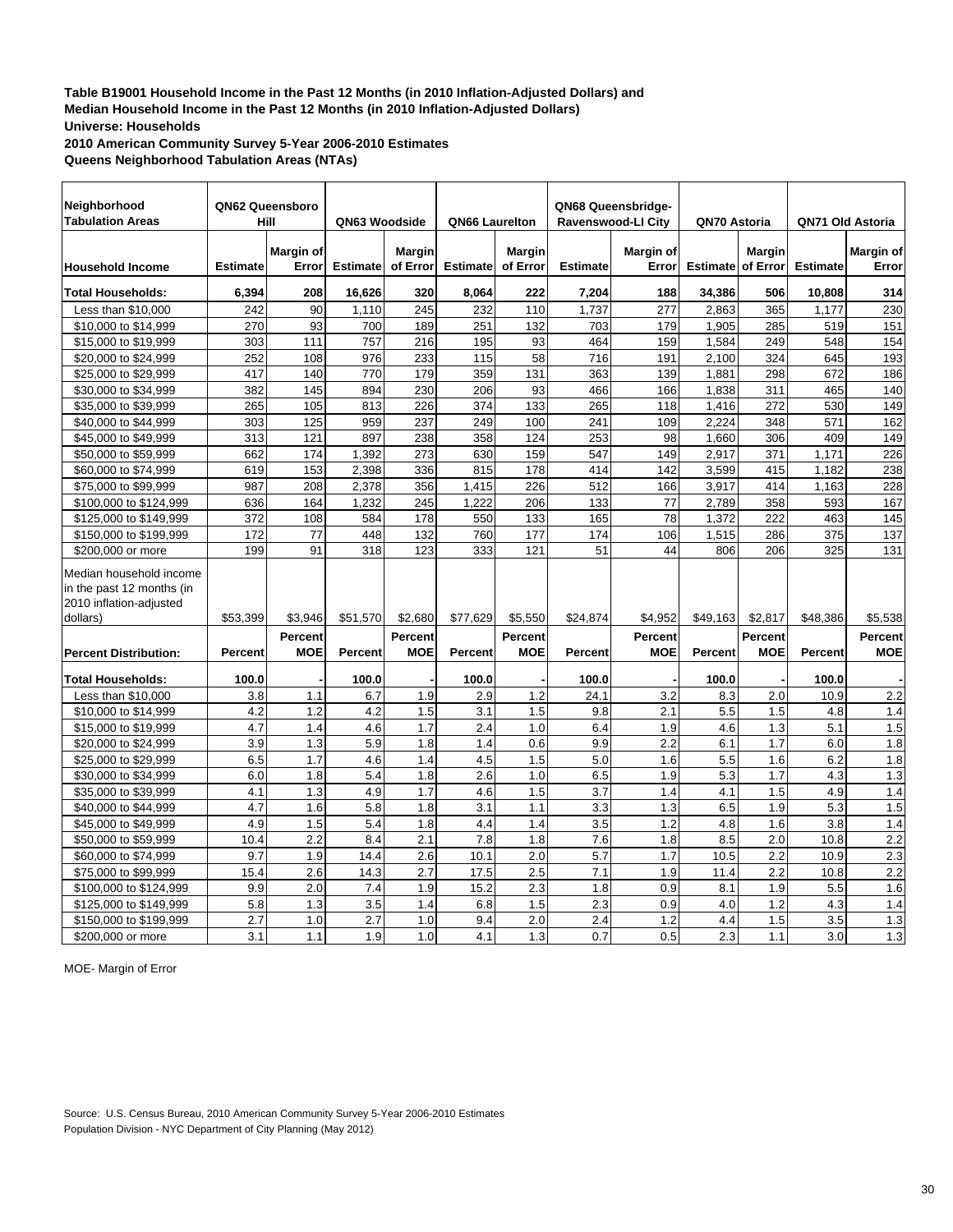**2010 American Community Survey 5-Year 2006-2010 Estimates Queens Neighborhood Tabulation Areas (NTAs)**

|                              |                 |                  |                 |                          |                 |                  |                 | QN99 park-    |
|------------------------------|-----------------|------------------|-----------------|--------------------------|-----------------|------------------|-----------------|---------------|
| Neighborhood                 |                 |                  |                 |                          |                 |                  |                 | cemetery-etc- |
| <b>Tabulation Areas</b>      |                 | QN72 Steinway    |                 | <b>QN76 Baisley Park</b> |                 | QN98 Airport     |                 | Queens        |
|                              |                 | <b>Margin of</b> |                 | <b>Margin of</b>         |                 | <b>Margin of</b> |                 | Margin of     |
| <b>Household Income</b>      | <b>Estimate</b> | Error            | <b>Estimate</b> | Error                    | <b>Estimate</b> | Error            | <b>Estimate</b> | Error         |
|                              |                 |                  |                 |                          |                 |                  |                 |               |
| <b>Total Households:</b>     | 21,191          | 409              | 10,521          | 271                      | 0               |                  | 93              | 36            |
| Less than \$10,000           | 1,532           | 269              | 709             | 162                      |                 |                  | $\overline{0}$  |               |
| \$10,000 to \$14,999         | 1,100           | 248              | 437             | 144                      |                 |                  | 10              | 16            |
| \$15,000 to \$19,999         | 951             | 205              | 530             | 172                      |                 |                  | 8               | 13            |
| \$20,000 to \$24,999         | 1,130           | 220              | 294             | 114                      |                 |                  | $\mathbf 0$     |               |
| \$25,000 to \$29,999         | 1,056           | 230              | 532             | 148                      |                 |                  | $\Omega$        |               |
| \$30,000 to \$34,999         | 889             | 213              | 631             | 162                      |                 |                  | 10              | 15            |
| \$35,000 to \$39,999         | 884             | 186              | 539             | 165                      |                 |                  | 9               | 14            |
| \$40,000 to \$44,999         | 895             | 202              | 377             | 119                      |                 |                  | $\overline{0}$  |               |
| \$45,000 to \$49,999         | 1,042           | 221              | 538             | 160                      |                 |                  | 0               |               |
| \$50,000 to \$59,999         | 2,196           | 312              | 889             | 191                      |                 |                  | 0               |               |
| \$60,000 to \$74,999         | 2,103           | 291              | 1,247           | 218                      |                 |                  | 9               | 13            |
| \$75,000 to \$99,999         | 3,005           | 358              | 1,584           | 264                      |                 |                  | 9               | 14            |
| \$100,000 to \$124,999       | 1,901           | 280              | 972             | 203                      |                 |                  | 28              | 21            |
| \$125,000 to \$149,999       | 836             | 189              | 520             | 147                      |                 |                  | 10              | 14            |
| \$150,000 to \$199,999       | 947             | 179              | 407             | 135                      |                 |                  | $\overline{0}$  |               |
| \$200,000 or more            | 724             | 182              | 315             | 100                      |                 |                  | 0               |               |
| Median household income      |                 |                  |                 |                          |                 |                  |                 |               |
| in the past 12 months (in    |                 |                  |                 |                          |                 |                  |                 |               |
| 2010 inflation-adjusted      |                 |                  |                 |                          |                 |                  |                 |               |
| dollars)                     | \$52,542        | \$1,902          | \$53,788        | \$3,591                  |                 |                  | \$75,833        | \$70,437      |
|                              |                 | Percent          |                 | Percent                  |                 | Percent          |                 | Percent       |
| <b>Percent Distribution:</b> | Percent         | <b>MOE</b>       | <b>Percent</b>  | <b>MOE</b>               | <b>Percent</b>  | <b>MOE</b>       | Percent         | <b>MOE</b>    |
| <b>Total Households:</b>     | 100.0           |                  | 100.0           |                          |                 |                  | 100.0           |               |
| Less than \$10,000           | 7.2             | 1.8              | 6.7             | 1.6                      |                 |                  | 0.0             |               |
| \$10,000 to \$14,999         | 5.2             | 1.7              | 4.2             | 1.4                      |                 |                  | 10.8            | 1.6           |
| \$15,000 to \$19,999         | 4.5             | 1.4              | 5.0             | 1.7                      |                 |                  | 8.6             | 1.3           |
| \$20,000 to \$24,999         | 5.3             | 1.5              | 2.8             | 1.1                      |                 |                  | 0.0             |               |
| \$25,000 to \$29,999         | 5.0             | 1.6              | 5.1             | 1.4                      |                 |                  | 0.0             |               |
| \$30,000 to \$34,999         | 4.2             | 1.5              | 6.0             | 1.6                      |                 |                  | 10.8            | 1.5           |
| \$35,000 to \$39,999         | 4.2             | 1.3              | 5.1             | 1.6                      |                 |                  | 9.7             | 1.4           |
| \$40,000 to \$44,999         | 4.2             | 1.4              | 3.6             | 1.2                      |                 |                  | 0.0             |               |
| \$45,000 to \$49,999         | 4.9             | 1.5              | 5.1             | 1.5                      |                 |                  | 0.0             |               |
| \$50,000 to \$59,999         | 10.4            | 2.1              | 8.4             | 1.8                      |                 |                  | 0.0             |               |
| \$60,000 to \$74,999         | 9.9             | 2.0              | 11.9            | 2.1                      |                 |                  | 9.7             | 1.3           |
| \$75,000 to \$99,999         | 14.2            | 2.4              | 15.1            | 2.5                      |                 |                  | 9.7             | 1.4           |
| \$100,000 to \$124,999       | 9.0             | 1.9              | 9.2             | 2.0                      |                 |                  | 30.1            | 1.9           |
| \$125,000 to \$149,999       | 3.9             | 1.3              | 4.9             | 1.4                      |                 |                  | 10.8            | 1.4           |
| \$150,000 to \$199,999       | 4.5             | 1.2              | 3.9             | 1.3                      |                 |                  | 0.0             |               |
| \$200,000 or more            | 3.4             | 1.2              | 3.0             | 1.0                      |                 |                  | 0.0             |               |

MOE- Margin of Error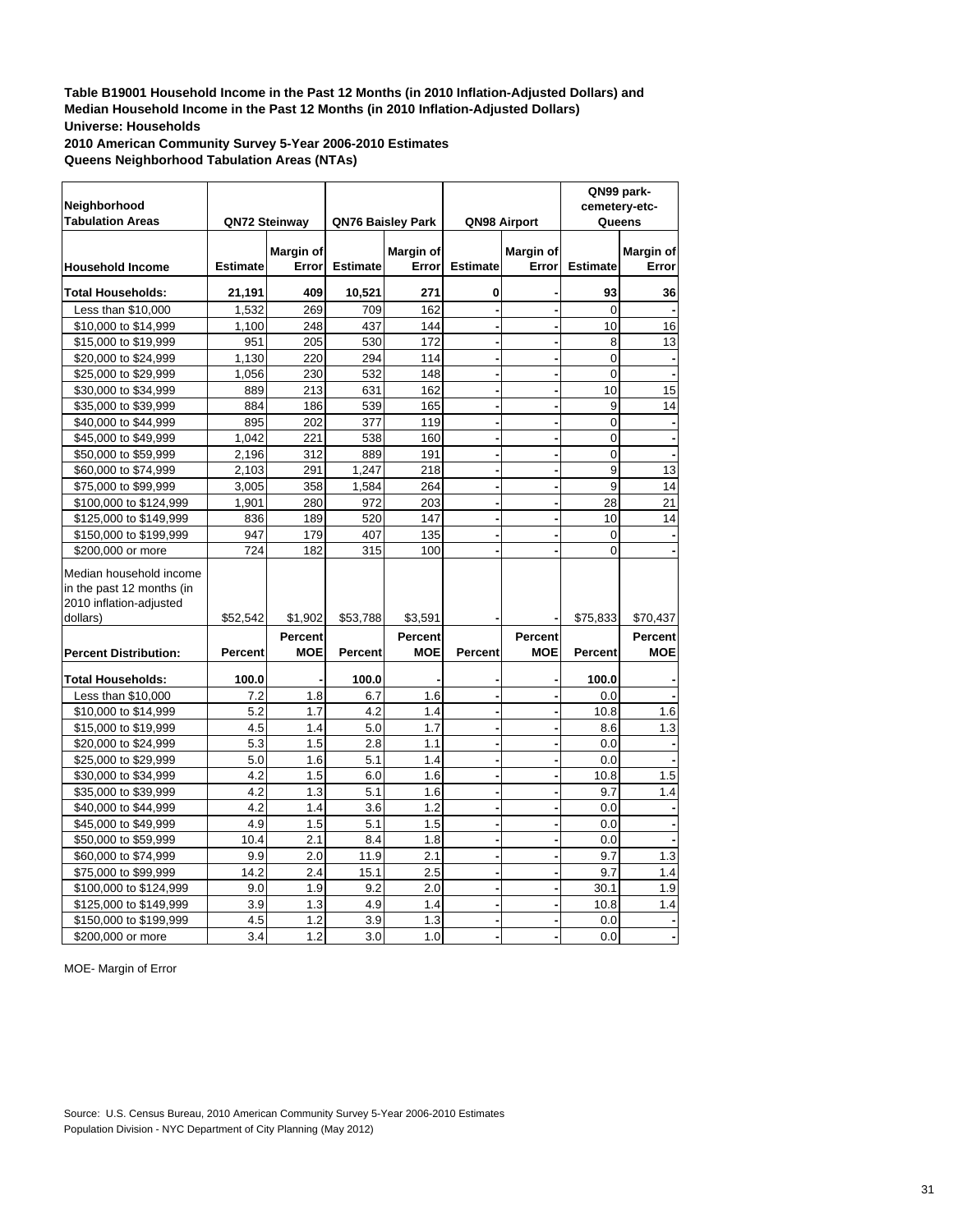**2010 American Community Survey 5-Year 2006-2010 Estimates Staten Island Neighborhood Tabulation Areas (NTAs)**

| Neighborhood<br><b>Tabulation Areas</b>                                                     | SI01 Annadale-  | <b>Huguenot-Prince's</b><br><b>Bay-Eltingville</b> | Springville-<br><b>Bloomfield-Travis</b> | SI05 New              | SI07 Westerleigh |                              |                 | SI08 Grymes Hill-<br><b>Clifton-Fox Hills</b> |                 | SI11 Charleston-<br><b>Richmond Valley-</b><br><b>Tottenville</b> | SI12 Mariner's<br>Harbor-Arlington-<br><b>Graniteville</b> | Port Ivory-           |
|---------------------------------------------------------------------------------------------|-----------------|----------------------------------------------------|------------------------------------------|-----------------------|------------------|------------------------------|-----------------|-----------------------------------------------|-----------------|-------------------------------------------------------------------|------------------------------------------------------------|-----------------------|
| <b>Household Income</b>                                                                     | <b>Estimate</b> | Margin of<br>Error                                 | <b>Estimate</b>                          | Margin of<br>Error    | <b>Estimate</b>  | Margin of<br>Error           | <b>Estimate</b> | Margin of<br>Error                            | <b>Estimate</b> | Margin of<br>Error                                                | <b>Estimate</b>                                            | Margin of<br>Error    |
| <b>Total Households:</b>                                                                    | 9,616           | 241                                                | 13,868                                   | 280                   | 9,262            | 197                          | 7,938           | 277                                           | 7,328           | 232                                                               | 10,326                                                     | 311                   |
| Less than \$10,000                                                                          | 374             | 150                                                | 592                                      | 164                   | 362              | 143                          | 761             | 224                                           | 304             | 134                                                               | 912                                                        | 215                   |
| \$10,000 to \$14,999                                                                        | 250             | 108                                                | 438                                      | 144                   | 432              | 177                          | 487             | 188                                           | 126             | 89                                                                | 459                                                        | 159                   |
| \$15,000 to \$19,999                                                                        | 289             | 122                                                | 335                                      | 115                   | 386              | 152                          | 470             | 164                                           | 260             | 132                                                               | 546                                                        | 173                   |
| \$20,000 to \$24,999                                                                        | 195             | 76                                                 | 717                                      | 209                   | 302              | 117                          | 449             | 152                                           | 202             | 91                                                                | 298                                                        | 134                   |
| \$25,000 to \$29,999                                                                        | 223             | 101                                                | 560                                      | 175                   | 328              | 140                          | 310             | 145                                           | 137             | 67                                                                | 633                                                        | 181                   |
| \$30,000 to \$34,999                                                                        | 255             | 109                                                | 386                                      | 129                   | 305              | 136                          | 681             | 220                                           | 211             | 109                                                               | 751                                                        | 198                   |
| \$35,000 to \$39,999                                                                        | 321             | 146                                                | 540                                      | 161                   | 180              | 100                          | 436             | 177                                           | 275             | 117                                                               | 419                                                        | 147                   |
| \$40,000 to \$44,999                                                                        | 192             | 84                                                 | 470                                      | 173                   | 297              | 102                          | 177             | 86                                            | 246             | 120                                                               | 438                                                        | 150                   |
| \$45,000 to \$49,999                                                                        | 322             | 117                                                | 367                                      | 142                   | 127              | 60                           | 260             | 115                                           | 191             | 86                                                                | 220                                                        | 106                   |
| \$50,000 to \$59,999                                                                        | 625             | 169                                                | 765                                      | 175                   | 516              | 149                          | 614             | 179                                           | 726             | 195                                                               | 762                                                        | 202                   |
| \$60,000 to \$74,999                                                                        | 792             | 187                                                | 1,281                                    | 240                   | 925              | 192                          | 788             | 203                                           | 544             | 176                                                               | 982                                                        | 202                   |
| \$75,000 to \$99,999                                                                        | 1,346           | 236                                                | 2,364                                    | 350                   | 1,453            | 253                          | 1,065           | 200                                           | 936             | 225                                                               | 1,493                                                      | 253                   |
| \$100,000 to \$124,999                                                                      | 1,295           | 234                                                | 1,584                                    | 245                   | 1.039            | 208                          | 612             | 182                                           | 1.104           | 216                                                               | 995                                                        | 207                   |
| \$125,000 to \$149,999                                                                      | 1,117           | 245                                                | 1,270                                    | 257                   | 798              | 210                          | 295             | 114                                           | 483             | 143                                                               | 586                                                        | 156                   |
| \$150,000 to \$199,999                                                                      | 1,190           | 225                                                | 1,336                                    | 244                   | 1,250            | 207                          | 317             | 116                                           | 907             | 228                                                               | 548                                                        | 165                   |
| \$200,000 or more                                                                           | 830             | 188                                                | 863                                      | 209                   | 562              | 144                          | 216             | 104                                           | 676             | 171                                                               | 284                                                        | 134                   |
| Median household income<br>in the past 12 months (in<br>2010 inflation-adjusted<br>dollars) | \$85,810        | \$6.268                                            | \$78,065                                 | \$4.285               | \$79.862         | \$5,698                      | \$48,808        | \$8,414                                       | \$82,083        | \$7,871                                                           | \$53,196                                                   | \$4,059               |
| Percent Distribution:                                                                       | Percent         | Percent<br><b>MOE</b>                              | Percent                                  | Percent<br><b>MOE</b> | <b>Percent</b>   | <b>Percent</b><br><b>MOE</b> | <b>Percent</b>  | Percent<br><b>MOE</b>                         | Percent         | <b>Percent</b><br><b>MOE</b>                                      | Percent                                                    | Percent<br><b>MOE</b> |
| <b>Total Households:</b>                                                                    | 100.0           |                                                    | 100.0                                    |                       | 100.0            |                              | 100.0           |                                               | 100.0           |                                                                   | 100.0                                                      |                       |
| Less than \$10,000                                                                          | 3.9             | 1.5                                                | 4.3                                      | 1.4                   | 3.9              | 1.5                          | 9.6             | 2.5                                           | 4.1             | 1.6                                                               | 8.8                                                        | 2.1                   |
| \$10,000 to \$14,999                                                                        | 2.6             | 1.1                                                | 3.2                                      | 1.2                   | 4.7              | 1.8                          | 6.1             | 2.1                                           | 1.7             | 1.0                                                               | 4.4                                                        | 1.6                   |
| \$15,000 to \$19,999                                                                        | 3.0             | 1.2                                                | 2.4                                      | 1.0                   | 4.2              | 1.6                          | 5.9             | 1.8                                           | 3.5             | 1.5                                                               | 5.3                                                        | 1.7                   |
| \$20,000 to \$24,999                                                                        | 2.0             | 0.8                                                | 5.2                                      | 1.8                   | 3.3              | 1.2                          | 5.7             | 1.7                                           | 2.8             | 1.1                                                               | 2.9                                                        | 1.3                   |
| \$25,000 to \$29,999                                                                        | 2.3             | 1.0                                                | 4.0                                      | 1.5                   | 3.5              | 1.4                          | 3.9             | 1.6                                           | 1.9             | 0.8                                                               | 6.1                                                        | 1.8                   |
| \$30,000 to \$34,999                                                                        | 2.7             | 1.1                                                | 2.8                                      | 1.1                   | 3.3              | 1.4                          | 8.6             | 2.5                                           | 2.9             | 1.3                                                               | 7.3                                                        | 1.9                   |
| \$35,000 to \$39,999                                                                        | 3.3             | 1.5                                                | 3.9                                      | 1.4                   | 1.9              | 1.0                          | 5.5             | 2.0                                           | 3.8             | 1.4                                                               | 4.1                                                        | 1.4                   |
| \$40,000 to \$44,999                                                                        | 2.0             | 0.9                                                | 3.4                                      | 1.5                   | 3.2              | 1.1                          | 2.2             | 1.0                                           | 3.4             | 1.4                                                               | 4.2                                                        | 1.5                   |
| \$45,000 to \$49,999                                                                        | 3.3             | 1.2                                                | 2.6                                      | 1.2                   | 1.4              | 0.6                          | 3.3             | 1.3                                           | 2.6             | 1.0                                                               | 2.1                                                        | 1.0                   |
| \$50,000 to \$59,999                                                                        | 6.5             | 1.7                                                | 5.5                                      | 1.5                   | 5.6              | 1.5                          | 7.7             | 2.0                                           | 9.9             | 2.3                                                               | 7.4                                                        | 2.0                   |
| \$60,000 to \$74,999                                                                        | 8.2             | 1.9                                                | 9.2                                      | 2.0                   | 10.0             | 2.0                          | 9.9             | 2.3                                           | 7.4             | 2.0                                                               | 9.5                                                        | $\overline{2.0}$      |
| \$75,000 to \$99,999                                                                        | 14.0            | 2.4                                                | 17.0                                     | 2.9                   | 15.7             | 2.6                          | 13.4            | 2.2                                           | 12.8            | 2.6                                                               | 14.5                                                       | 2.5                   |
| \$100,000 to \$124,999                                                                      | 13.5            | 2.4                                                | 11.4                                     | 2.1                   | 11.2             | 2.1                          | 7.7             | 2.0                                           | 15.1            | 2.5                                                               | 9.6                                                        | 2.0                   |
| \$125,000 to \$149,999                                                                      | 11.6            | 2.5                                                | 9.2                                      | 2.2                   | 8.6              | 2.2                          | 3.7             | 1.3                                           | 6.6             | 1.7                                                               | 5.7                                                        | 1.5                   |
| \$150,000 to \$199,999                                                                      | 12.4            | 2.3                                                | 9.6                                      | 2.1                   | 13.5             | 2.1                          | 4.0             | 1.3                                           | 12.4            | 2.6                                                               | 5.3                                                        | 1.6                   |
| \$200,000 or more                                                                           | 8.6             | 1.9                                                | 6.2                                      | 1.8                   | 6.1              | 1.5                          | 2.7             | 1.2                                           | 9.2             | 2.0                                                               | 2.8                                                        | 1.3                   |

MOE- Margin of Error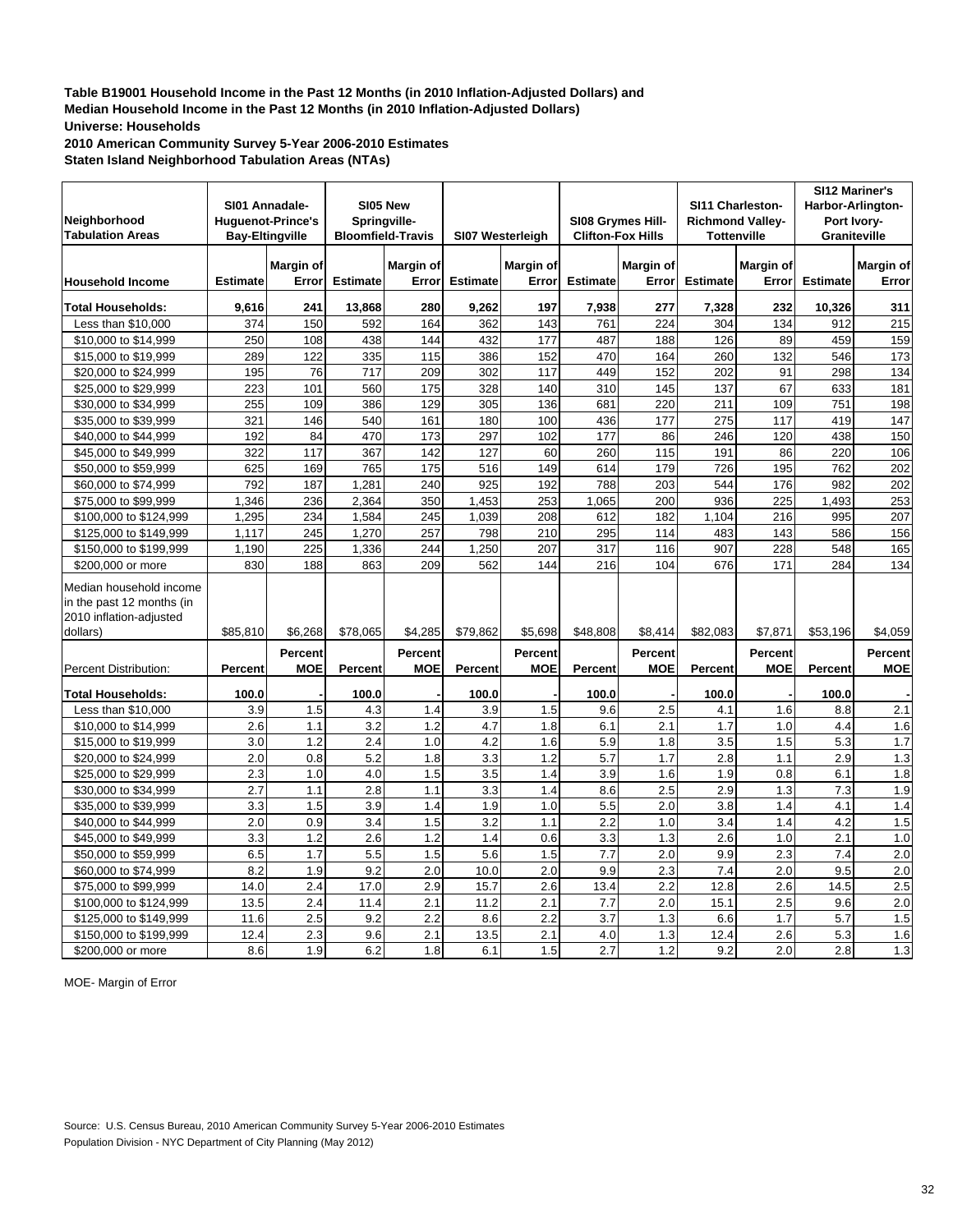**2010 American Community Survey 5-Year 2006-2010 Estimates Staten Island Neighborhood Tabulation Areas (NTAs)**

|                           |                  |                |                 |                            | SI24 Todt Hill-         |                        |                 |                      |                 |                           |                 |                  |
|---------------------------|------------------|----------------|-----------------|----------------------------|-------------------------|------------------------|-----------------|----------------------|-----------------|---------------------------|-----------------|------------------|
|                           |                  | SI14 Grasmere- |                 | SI22 West New              | <b>Emersn Hill-</b>     |                        |                 |                      |                 |                           |                 |                  |
| Neighborhood              |                  | Arrochar-Ft.   |                 | <b>Brighton-New</b>        | <b>HeartInd Villge-</b> |                        |                 | SI25 Oakwood-        |                 |                           | SI32 Rossville- |                  |
| <b>Tabulation Areas</b>   |                  | Wadsworth      |                 | <b>Brighton-St. George</b> |                         | <b>Lighthouse Hill</b> |                 | <b>Oakwood Beach</b> |                 | <b>SI28 Port Richmond</b> | Woodrow         |                  |
|                           |                  | Margin of      |                 | <b>Margin of</b>           |                         | Margin of              |                 | <b>Margin of</b>     |                 | Margin of                 |                 | <b>Margin of</b> |
| <b>Household Income</b>   | <b>Estimate</b>  | Error          | <b>Estimate</b> | Error                      | <b>Estimate</b>         | Error                  | <b>Estimate</b> | Error                | <b>Estimate</b> | Error                     | <b>Estimate</b> | Error            |
|                           |                  |                |                 |                            |                         |                        |                 |                      |                 |                           |                 |                  |
| <b>Total Households:</b>  | 5,637            | 227            | 11,647          | 388                        | 11,273                  | 257                    | 8,173           | 255                  | 6,388           | 251                       | 6,861           | 192              |
| Less than \$10,000        | 643              | 166            | 1,774           | 313                        | 501                     | 148                    | 225             | 100                  | 728             | 212                       | 189             | 94               |
| \$10,000 to \$14,999      | 221              | 95             | 557             | 168                        | 461                     | 171                    | 257             | 96                   | 306             | 109                       | 156             | 82               |
| \$15,000 to \$19,999      | 204              | 76             | 512             | 164                        | 363                     | 145                    | 419             | 173                  | 402             | 170                       | 177             | 96               |
| \$20,000 to \$24,999      | 282              | 119            | 679             | 191                        | 350                     | 131                    | 252             | 98                   | 156             | 70                        | 111             | 69               |
| \$25,000 to \$29,999      | 179              | 101            | 488             | 160                        | 373                     | 137                    | 291             | 106                  | 182             | 88                        | 168             | 79               |
| \$30,000 to \$34,999      | 320              | 102            | 513             | 177                        | 238                     | 108                    | 306             | 119                  | 244             | 104                       | 299             | 127              |
| \$35,000 to \$39,999      | 170              | 86             | 571             | 158                        | 373                     | 153                    | 271             | 106                  | 267             | 113                       | 248             | 114              |
| \$40,000 to \$44,999      | 335              | 109            | 367             | 123                        | 596                     | 207                    | 410             | 168                  | 139             | 74                        | 160             | 80               |
| \$45,000 to \$49,999      | 101              | 57             | 424             | 169                        | 338                     | 143                    | 227             | 87                   | 210             | 110                       | 189             | 114              |
| \$50,000 to \$59,999      | 269              | 94             | 1,073           | 257                        | 714                     | 190                    | 772             | 252                  | 397             | 180                       | 684             | 197              |
| \$60,000 to \$74,999      | 553              | 141            | 1,178           | 240                        | 1,061                   | 224                    | 839             | 213                  | 795             | 201                       | 612             | 157              |
| \$75,000 to \$99,999      | 693              | 160            | 1,410           | 257                        | 1,682                   | 271                    | 1,036           | 212                  | 859             | 198                       | 1,051           | 220              |
| \$100,000 to \$124,999    | 466              | 134            | 737             | 186                        | 1,552                   | 282                    | 1.022           | 197                  | 508             | 139                       | 790             | 202              |
| \$125,000 to \$149,999    | 390              | 128            | 488             | 137                        | 658                     | 169                    | 582             | 157                  | 495             | 160                       | 603             | 172              |
| \$150,000 to \$199,999    | 395              | 120            | 552             | 171                        | 1,063                   | 223                    | 606             | 179                  | 558             | 152                       | 992             | 194              |
| \$200,000 or more         | 416              | 117            | 324             | 145                        | 950                     | 169                    | 658             | 187                  | 142             | 77                        | 432             | 126              |
| Median household income   |                  |                |                 |                            |                         |                        |                 |                      |                 |                           |                 |                  |
| in the past 12 months (in |                  |                |                 |                            |                         |                        |                 |                      |                 |                           |                 |                  |
| 2010 inflation-adjusted   |                  |                |                 |                            |                         |                        |                 |                      |                 |                           |                 |                  |
| dollars)                  | \$61,709         | \$7,859        | \$49,275        | \$5,468                    | \$77,394                | \$5,474                | \$67,825        | \$6,457              | \$62,050        | \$5,768                   | \$81,244        | \$6,781          |
|                           |                  | Percent        |                 | Percent                    |                         | <b>Percent</b>         |                 | Percent              |                 | <b>Percent</b>            |                 | Percent          |
| Percent Distribution:     | Percent          | <b>MOE</b>     | <b>Percent</b>  | <b>MOE</b>                 | <b>Percent</b>          | <b>MOE</b>             | <b>Percent</b>  | <b>MOE</b>           | Percent         | <b>MOE</b>                | Percent         | <b>MOE</b>       |
|                           |                  |                |                 |                            |                         |                        |                 |                      |                 |                           |                 |                  |
| <b>Total Households:</b>  | 100.0            |                | 100.0           |                            | 100.0                   |                        | 100.0           |                      | 100.0           |                           | 100.0           |                  |
| Less than \$10,000        | 11.4             | 2.2            | 15.2            | 2.8                        | 4.4                     | 1.4                    | 2.8             | 1.1                  | 11.4            | 2.6                       | 2.8             | $1.1$            |
| \$10,000 to \$14,999      | 3.9              | 1.3            | 4.8             | 1.5                        | 4.1                     | 1.6                    | 3.1             | 1.1                  | 4.8             | 1.4                       | 2.3             | 1.0              |
| \$15,000 to \$19,999      | 3.6              | 1.0            | 4.4             | 1.5                        | 3.2                     | 1.4                    | 5.1             | 1.9                  | 6.3             | 2.1                       | 2.6             | 1.2              |
| \$20,000 to \$24,999      | 5.0              | 1.6            | 5.8             | 1.8                        | 3.1                     | 1.2                    | 3.1             | 1.1                  | 2.4             | 0.9                       | 1.6             | $\overline{0.8}$ |
| \$25,000 to \$29,999      | 3.2              | 1.3            | 4.2             | 1.5                        | 3.3                     | 1.3                    | 3.6             | 1.2                  | 2.8             | 1.1                       | 2.4             | 0.9              |
| \$30,000 to \$34,999      | $\overline{5.7}$ | 1.4            | 4.4             | 1.6                        | 2.1                     | 1.0                    | 3.7             | 1.3                  | 3.8             | 1.3                       | 4.4             | 1.5              |
| \$35,000 to \$39,999      | 3.0              | 1.1            | 4.9             | 1.5                        | 3.3                     | 1.4                    | 3.3             | 1.2                  | 4.2             | 1.4                       | 3.6             | 1.4              |
| \$40,000 to \$44,999      | 5.9              | 1.4            | 3.2             | 1.1                        | 5.3                     | 1.9                    | 5.0             | 1.9                  | 2.2             | 0.9                       | 2.3             | 1.0              |
| \$45,000 to \$49,999      | 1.8              | 0.8            | 3.6             | 1.6                        | 3.0                     | 1.3                    | 2.8             | 1.0                  | 3.3             | 1.4                       | 2.8             | 1.4              |
| \$50,000 to \$59,999      | 4.8              | 1.2            | 9.2             | $\overline{2.4}$           | 6.3                     | 1.8                    | 9.4             | 2.8                  | 6.2             | $\overline{2.2}$          | 10.0            | 2.4              |
| \$60,000 to \$74,999      | 9.8              | 1.9            | 10.1            | 2.2                        | 9.4                     | 2.1                    | 10.3            | 2.3                  | 12.4            | 2.5                       | 8.9             | 1.9              |
| \$75,000 to \$99,999      | 12.3             | 2.1            | 12.1            | 2.3                        | 14.9                    | 2.5                    | 12.7            | 2.3                  | 13.4            | 2.4                       | 15.3            | 2.6              |
| \$100,000 to \$124,999    | 8.3              | 1.8            | 6.3             | 1.7                        | 13.8                    | 2.6                    | 12.5            | 2.1                  | 8.0             | 1.7                       | 11.5            | 2.4              |
| \$125,000 to \$149,999    | 6.9              | 1.7            | 4.2             | 1.3                        | 5.8                     | 1.6                    | 7.1             | 1.7                  | 7.7             | 2.0                       | 8.8             | 2.1              |
| \$150,000 to \$199,999    | 7.0              | 1.6            | 4.7             | 1.6                        | 9.4                     | 2.1                    | 7.4             | $\overline{2.0}$     | 8.7             | 1.9                       | 14.5            | 2.3              |
| \$200,000 or more         | 7.4              | 1.5            | 2.8             | 1.3                        | 8.4                     | 1.6                    | 8.1             | 2.1                  | 2.2             | 1.0                       | 6.3             | 1.5              |

MOE- Margin of Error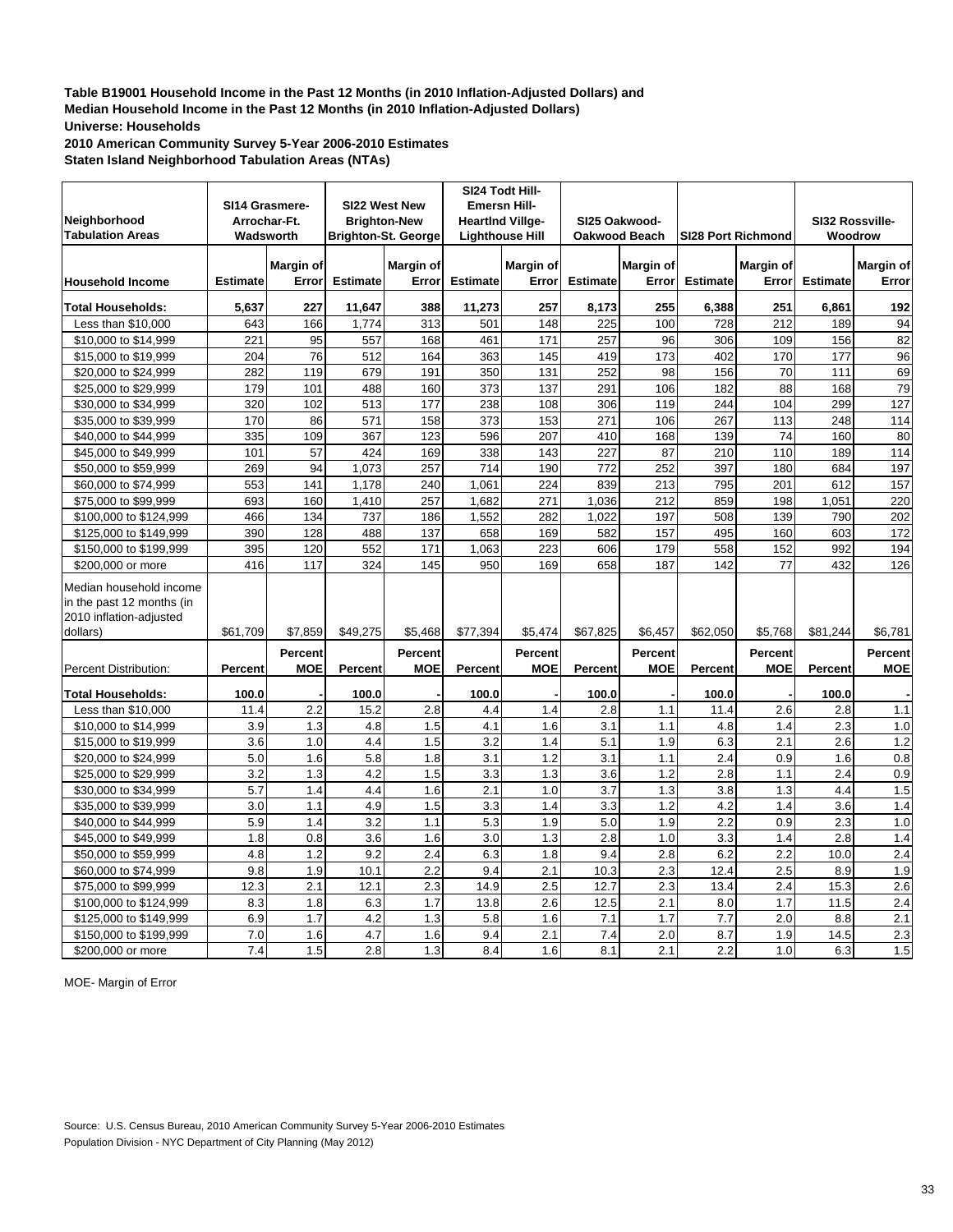**2010 American Community Survey 5-Year 2006-2010 Estimates Staten Island Neighborhood Tabulation Areas (NTAs)**

| Neighborhood<br><b>Tabulation Areas</b>                                                     |                 | SI35 New Brighton-<br><b>Silver Lake</b> |                 | SI36 Old Town-<br>Dongan Hills-South<br><b>Beach</b> | SI37 Stapleton-<br>Rosebank |                              | <b>Midland Beach</b> | SI45 New Dorp-            |                 | SI48 Arden Heights        | <b>SI54 Great Kills</b> |                       |
|---------------------------------------------------------------------------------------------|-----------------|------------------------------------------|-----------------|------------------------------------------------------|-----------------------------|------------------------------|----------------------|---------------------------|-----------------|---------------------------|-------------------------|-----------------------|
| <b>Household Income</b>                                                                     | <b>Estimate</b> | Margin of<br>Error                       | <b>Estimate</b> | Margin of<br>Error                                   | <b>Estimate</b>             | <b>Margin</b><br>of Error    | <b>Estimate</b>      | <b>Margin of</b><br>Error | <b>Estimate</b> | <b>Margin of</b><br>Error | <b>Estimate</b>         | Margin of<br>Error    |
| <b>Total Households:</b>                                                                    | 6,223           | 245                                      | 9,018           | 216                                                  | 8,955                       | 303                          | 7,906                | 246                       | 8,727           | 194                       | 15,133                  | 258                   |
| Less than \$10,000                                                                          | 483             | 161                                      | 564             | 164                                                  | 1,010                       | 211                          | 319                  | 148                       | 315             | 142                       | 436                     | 173                   |
| \$10,000 to \$14,999                                                                        | 274             | 116                                      | 443             | 151                                                  | 460                         | 144                          | 198                  | 90                        | 217             | 121                       | 450                     | 177                   |
| \$15,000 to \$19,999                                                                        | 147             | 78                                       | 362             | 121                                                  | 586                         | 199                          | 407                  | 141                       | 212             | 107                       | 617                     | 196                   |
| \$20,000 to \$24,999                                                                        | 203             | 111                                      | 423             | 157                                                  | 419                         | 134                          | 317                  | 152                       | 312             | 137                       | 365                     | 140                   |
| \$25,000 to \$29,999                                                                        | 289             | 124                                      | 383             | 147                                                  | 359                         | 147                          | 254                  | 118                       | 152             | 75                        | 527                     | 181                   |
| \$30,000 to \$34,999                                                                        | 218             | 90                                       | 467             | 157                                                  | 397                         | 147                          | 409                  | 148                       | 228             | 106                       | 282                     | 112                   |
| \$35,000 to \$39,999                                                                        | 243             | 123                                      | 492             | 160                                                  | 393                         | 156                          | 231                  | 113                       | 184             | 80                        | 471                     | 170                   |
| \$40,000 to \$44,999                                                                        | 217             | 94                                       | 634             | 180                                                  | 400                         | 149                          | 182                  | 72                        | 218             | 103                       | 528                     | 179                   |
| \$45,000 to \$49,999                                                                        | 241             | 126                                      | 290             | 122                                                  | 188                         | 93                           | 282                  | 120                       | 206             | 92                        | 308                     | 138                   |
| \$50,000 to \$59,999                                                                        | 588             | 149                                      | 755             | 214                                                  | 864                         | 207                          | 607                  | 165                       | 503             | 141                       | 682                     | 179                   |
| \$60,000 to \$74,999                                                                        | 411             | 127                                      | 891             | 221                                                  | 887                         | 201                          | 722                  | 180                       | 1,047           | 203                       | 1,482                   | 265                   |
| \$75,000 to \$99,999                                                                        | 817             | 168                                      | 1,059           | 206                                                  | 1,137                       | 210                          | 1,201                | 215                       | 1,546           | 255                       | 2,820                   | 383                   |
| \$100,000 to \$124,999                                                                      | 518             | 160                                      | 791             | 196                                                  | 734                         | 163                          | 1,059                | 219                       | 1,238           | 232                       | 1,898                   | 301                   |
| \$125,000 to \$149,999                                                                      | 431             | 114                                      | 458             | 152                                                  | 349                         | 108                          | 498                  | 149                       | 719             | 176                       | 1,624                   | 285                   |
| \$150,000 to \$199,999                                                                      | 492             | 125                                      | 671             | 177                                                  | 469                         | 158                          | 762                  | 180                       | 851             | 190                       | 1,555                   | 269                   |
| \$200,000 or more                                                                           | 651             | 143                                      | 335             | 125                                                  | 303                         | 126                          | 458                  | 147                       | 779             | 183                       | 1,088                   | 228                   |
| Median household income<br>in the past 12 months (in<br>2010 inflation-adjusted<br>dollars) | \$65,073        | \$9,801                                  | \$52,987        | \$3,712                                              | \$51,536                    | \$4,252                      | \$75,312             | \$6,689                   | \$82,466        | \$5,198                   | \$82,545                | \$3,755               |
| Percent Distribution:                                                                       | Percent         | Percent<br><b>MOE</b>                    | <b>Percent</b>  | Percent<br><b>MOE</b>                                | Percent                     | <b>Percent</b><br><b>MOE</b> | <b>Percent</b>       | Percent<br><b>MOE</b>     | <b>Percent</b>  | Percent<br><b>MOE</b>     | Percent                 | Percent<br><b>MOE</b> |
| <b>Total Households:</b>                                                                    | 100.0           |                                          | 100.0           |                                                      | 100.0                       |                              | 100.0                |                           | 100.0           |                           | 100.0                   |                       |
| Less than \$10,000                                                                          | 7.8             | 2.0                                      | 6.3             | 1.7                                                  | 11.3                        | 2.2                          | 4.0                  | 1.7                       | 3.6             | 1.5                       | 2.9                     | 1.4                   |
| \$10,000 to \$14,999                                                                        | 4.4             | 1.5                                      | 4.9             | 1.6                                                  | 5.1                         | 1.5                          | 2.5                  | 1.0                       | 2.5             | 1.3                       | 3.0                     | 1.4                   |
| \$15,000 to \$19,999                                                                        | 2.4             | 1.0                                      | 4.0             | 1.3                                                  | 6.5                         | 2.1                          | 5.1                  | 1.6                       | 2.4             | 1.1                       | 4.1                     | 1.6                   |
| \$20,000 to \$24,999                                                                        | 3.3             | 1.4                                      | 4.7             | 1.7                                                  | 4.7                         | 1.4                          | 4.0                  | 1.7                       | 3.6             | 1.5                       | 2.4                     | 1.1                   |
| \$25,000 to \$29,999                                                                        | 4.6             | 1.6                                      | 4.2             | 1.5                                                  | 4.0                         | 1.6                          | 3.2                  | 1.3                       | 1.7             | 0.8                       | 3.5                     | 1.5                   |
| \$30,000 to \$34,999                                                                        | 3.5             | 1.1                                      | 5.2             | 1.6                                                  | 4.4                         | 1.5                          | 5.2                  | 1.7                       | 2.6             | 1.1                       | 1.9                     | 0.9                   |
| \$35,000 to \$39,999                                                                        | 3.9             | 1.5                                      | 5.5             | 1.7                                                  | 4.4                         | 1.6                          | 2.9                  | 1.3                       | 2.1             | 0.9                       | 3.1                     | 1.4                   |
| \$40,000 to \$44,999                                                                        | 3.5             | 1.2                                      | 7.0             | 1.9                                                  | 4.5                         | 1.6                          | 2.3                  | 0.8                       | 2.5             | 1.1                       | 3.5                     | 1.5                   |
| \$45,000 to \$49,999                                                                        | 3.9             | 1.6                                      | 3.2             | 1.3                                                  | 2.1                         | 1.0                          | 3.6                  | 1.3                       | 2.4             | 1.0                       | 2.0                     | 1.1                   |
| \$50,000 to \$59,999                                                                        | 9.4             | 1.9                                      | 8.4             | 2.2                                                  | 9.6                         | 2.2                          | 7.7                  | 1.8                       | 5.8             | 1.5                       | 4.5                     | 1.4                   |
| \$60,000 to \$74,999                                                                        | 6.6             | 1.6                                      | 9.9             | 2.3                                                  | 9.9                         | 2.1                          | 9.1                  | 2.0                       | 12.0            | $\overline{2.2}$          | 9.8                     | $\overline{2.1}$      |
| \$75,000 to \$99,999                                                                        | 13.1            | 2.1                                      | 11.7            | 2.2                                                  | 12.7                        | 2.2                          | 15.2                 | 2.4                       | 17.7            | 2.7                       | 18.6                    | 3.1                   |
| \$100,000 to \$124,999                                                                      | 8.3             | 2.0                                      | 8.8             | 2.1                                                  | 8.2                         | 1.7                          | 13.4                 | 2.4                       | 14.2            | 2.5                       | 12.5                    | 2.4                   |
| \$125,000 to \$149,999                                                                      | 6.9             | 1.4                                      | 5.1             | 1.6                                                  | 3.9                         | 1.1                          | 6.3                  | 1.7                       | 8.2             | 1.9                       | 10.7                    | 2.3                   |
| \$150,000 to \$199,999                                                                      | 7.9             | 1.6                                      | 7.4             | 1.9                                                  | 5.2                         | 1.7                          | 9.6                  | 2.0                       | 9.8             | 2.0                       | 10.3                    | $\overline{2.2}$      |
| \$200,000 or more                                                                           | 10.5            | 1.8                                      | 3.7             | 1.3                                                  | 3.4                         | 1.3                          | 5.8                  | 1.6                       | 8.9             | 1.9                       | 7.2                     | 1.8                   |

MOE- Margin of Error